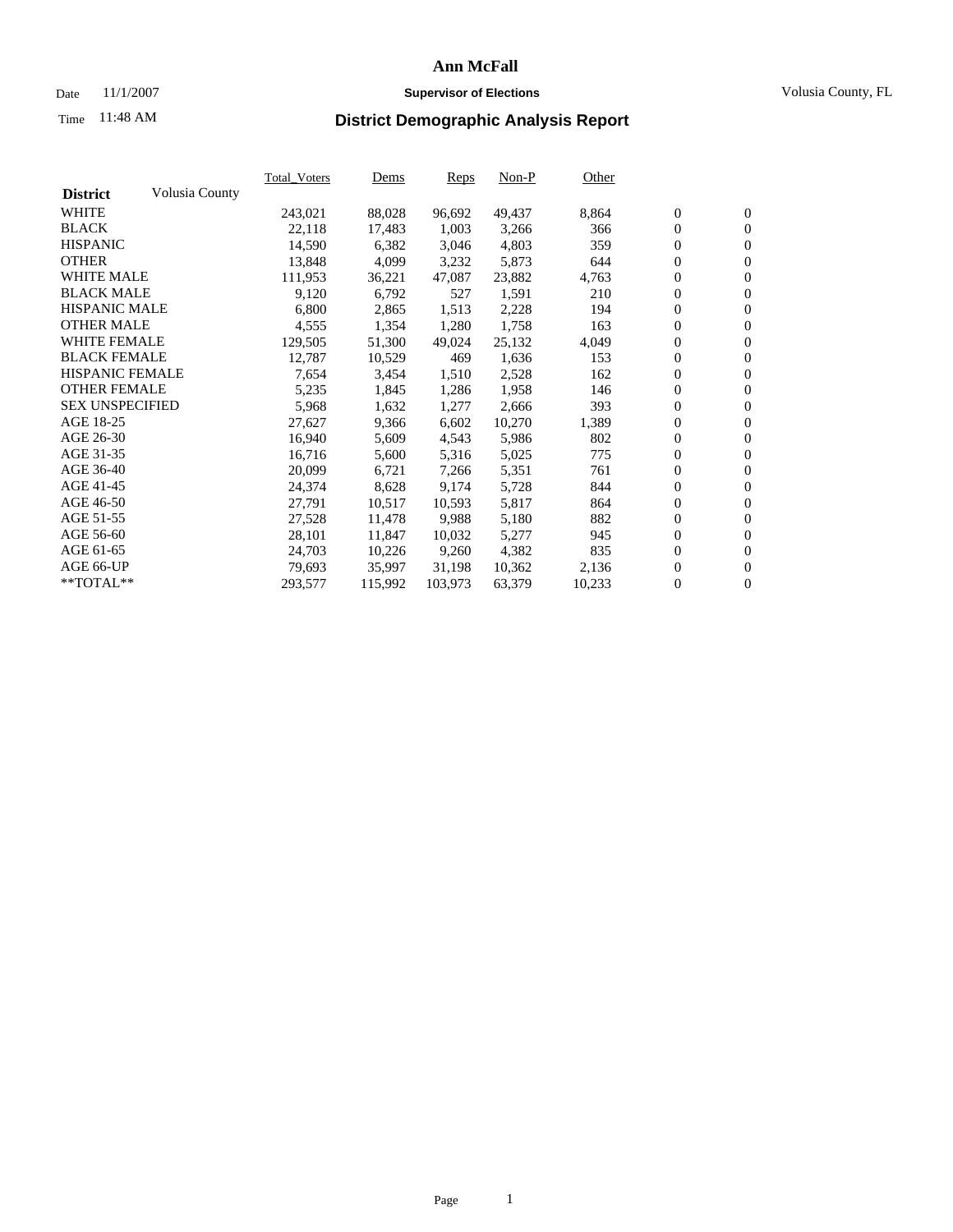#### Date 11/1/2007 **Supervisor of Elections Supervisor of Elections** Volusia County, FL

|                        | Total_Voters              | Dems   | <b>Reps</b> | Non-P  | Other |                  |                  |  |
|------------------------|---------------------------|--------|-------------|--------|-------|------------------|------------------|--|
| <b>District</b>        | County Council District 1 |        |             |        |       |                  |                  |  |
| <b>WHITE</b>           | 45,746                    | 16,690 | 18,969      | 8,248  | 1,839 | $\boldsymbol{0}$ | $\mathbf{0}$     |  |
| <b>BLACK</b>           | 3,542                     | 2,852  | 157         | 474    | 59    | $\overline{0}$   | $\mathbf{0}$     |  |
| <b>HISPANIC</b>        | 1,994                     | 768    | 423         | 729    | 74    | $\boldsymbol{0}$ | $\mathbf{0}$     |  |
| <b>OTHER</b>           | 2,349                     | 678    | 616         | 952    | 103   | $\boldsymbol{0}$ | $\mathbf{0}$     |  |
| <b>WHITE MALE</b>      | 20,870                    | 6,814  | 9,151       | 3,942  | 963   | 0                | $\mathbf{0}$     |  |
| <b>BLACK MALE</b>      | 1,391                     | 1,068  | 71          | 213    | 39    | $\boldsymbol{0}$ | $\mathbf{0}$     |  |
| <b>HISPANIC MALE</b>   | 919                       | 349    | 209         | 324    | 37    | $\overline{0}$   | $\mathbf{0}$     |  |
| <b>OTHER MALE</b>      | 747                       | 210    | 239         | 269    | 29    | $\overline{0}$   | $\mathbf{0}$     |  |
| <b>WHITE FEMALE</b>    | 24,626                    | 9,796  | 9,731       | 4,229  | 870   | $\mathbf{0}$     | $\mathbf{0}$     |  |
| <b>BLACK FEMALE</b>    | 2,120                     | 1,761  | 84          | 255    | 20    | $\boldsymbol{0}$ | $\mathbf{0}$     |  |
| <b>HISPANIC FEMALE</b> | 1,058                     | 414    | 211         | 398    | 35    | $\boldsymbol{0}$ | $\mathbf{0}$     |  |
| <b>OTHER FEMALE</b>    | 903                       | 320    | 240         | 315    | 28    | 0                | $\mathbf{0}$     |  |
| <b>SEX UNSPECIFIED</b> | 997                       | 256    | 229         | 458    | 54    | $\boldsymbol{0}$ | $\mathbf{0}$     |  |
| AGE 18-25              | 4,771                     | 1,360  | 1,348       | 1,803  | 260   | $\boldsymbol{0}$ | $\mathbf{0}$     |  |
| AGE 26-30              | 3,163                     | 968    | 979         | 1,025  | 191   | $\overline{0}$   | $\mathbf{0}$     |  |
| AGE 31-35              | 3,238                     | 1,032  | 1,161       | 878    | 167   | $\boldsymbol{0}$ | $\mathbf{0}$     |  |
| AGE 36-40              | 3,917                     | 1,281  | 1,488       | 994    | 154   | $\boldsymbol{0}$ | $\mathbf{0}$     |  |
| AGE 41-45              | 4,641                     | 1,542  | 1,935       | 989    | 175   | $\boldsymbol{0}$ | $\mathbf{0}$     |  |
| AGE 46-50              | 5,208                     | 1,966  | 2,079       | 976    | 187   | 0                | $\mathbf{0}$     |  |
| AGE 51-55              | 5,069                     | 2,111  | 1,942       | 817    | 199   | $\boldsymbol{0}$ | $\mathbf{0}$     |  |
| AGE 56-60              | 5,103                     | 2,232  | 1,918       | 758    | 195   | $\overline{0}$   | $\mathbf{0}$     |  |
| AGE 61-65              | 4,508                     | 1,982  | 1,704       | 662    | 160   | $\mathbf{0}$     | $\boldsymbol{0}$ |  |
| AGE 66-UP              | 14,012                    | 6,514  | 5,610       | 1,501  | 387   | $\boldsymbol{0}$ | $\mathbf{0}$     |  |
| **TOTAL**              | 53,631                    | 20,988 | 20,165      | 10,403 | 2,075 | $\boldsymbol{0}$ | $\overline{0}$   |  |
|                        |                           |        |             |        |       |                  |                  |  |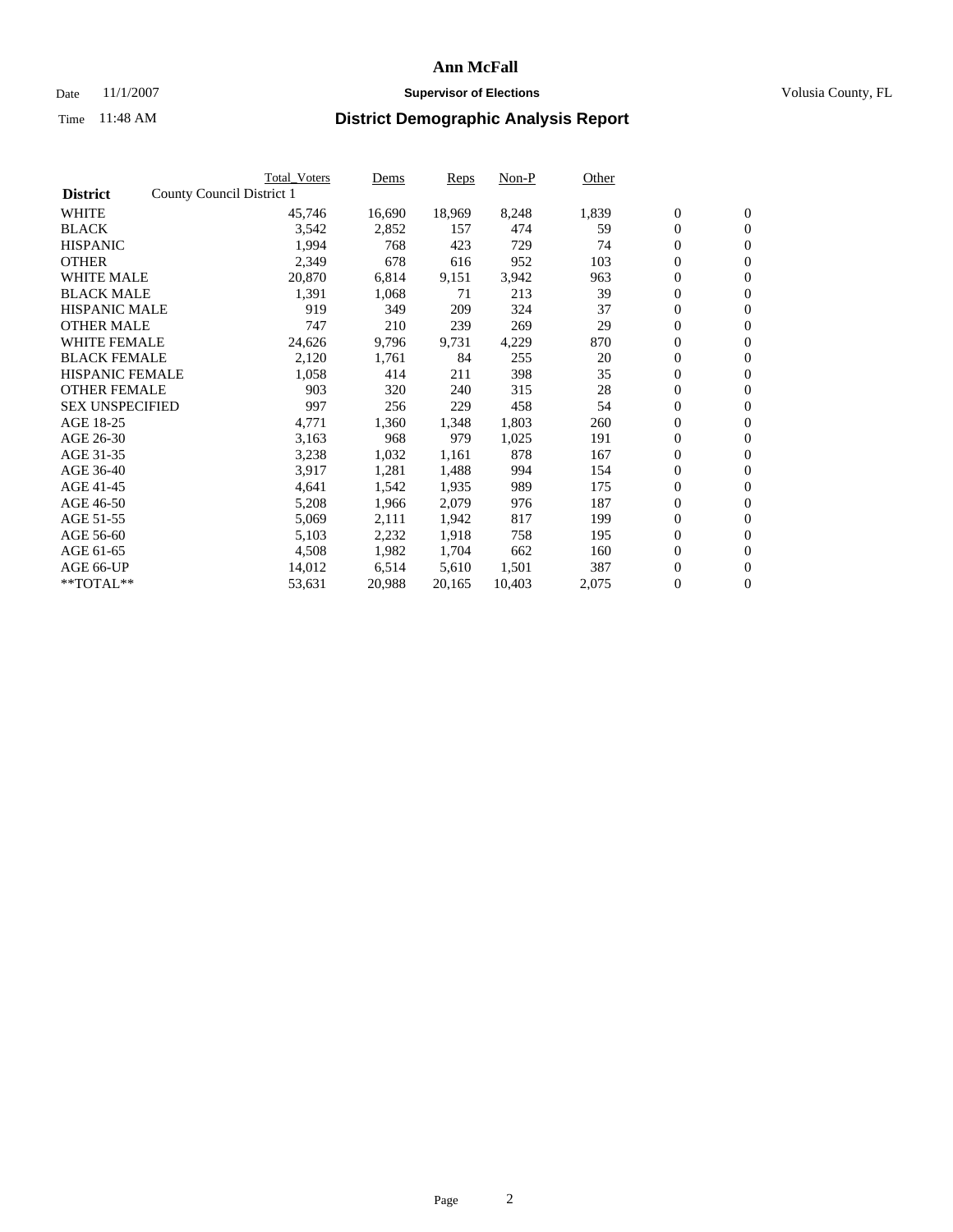### Date 11/1/2007 **Supervisor of Elections Supervisor of Elections** Volusia County, FL

|                        | Total Voters              | Dems   | <b>Reps</b> | Non-P  | Other |                  |                  |  |
|------------------------|---------------------------|--------|-------------|--------|-------|------------------|------------------|--|
| <b>District</b>        | County Council District 2 |        |             |        |       |                  |                  |  |
| <b>WHITE</b>           | 39,567                    | 15,316 | 14,366      | 8,417  | 1,468 | $\boldsymbol{0}$ | $\mathbf{0}$     |  |
| <b>BLACK</b>           | 8,797                     | 7,089  | 312         | 1,285  | 111   | $\overline{0}$   | $\mathbf{0}$     |  |
| <b>HISPANIC</b>        | 931                       | 372    | 192         | 337    | 30    | $\overline{0}$   | $\mathbf{0}$     |  |
| <b>OTHER</b>           | 2,874                     | 1,017  | 528         | 1,218  | 111   | $\overline{0}$   | $\overline{0}$   |  |
| <b>WHITE MALE</b>      | 18,425                    | 6,360  | 7,087       | 4,136  | 842   | $\overline{0}$   | $\mathbf{0}$     |  |
| <b>BLACK MALE</b>      | 3,545                     | 2,715  | 165         | 607    | 58    | $\boldsymbol{0}$ | $\mathbf{0}$     |  |
| <b>HISPANIC MALE</b>   | 436                       | 170    | 88          | 163    | 15    | 0                | $\mathbf{0}$     |  |
| <b>OTHER MALE</b>      | 954                       | 339    | 219         | 365    | 31    | $\boldsymbol{0}$ | $\mathbf{0}$     |  |
| <b>WHITE FEMALE</b>    | 20,860                    | 8,862  | 7,182       | 4,208  | 608   | $\overline{0}$   | $\mathbf{0}$     |  |
| <b>BLACK FEMALE</b>    | 5,158                     | 4,305  | 144         | 658    | 51    | $\overline{0}$   | $\mathbf{0}$     |  |
| <b>HISPANIC FEMALE</b> | 486                       | 199    | 101         | 171    | 15    | $\overline{0}$   | $\mathbf{0}$     |  |
| <b>OTHER FEMALE</b>    | 1,040                     | 429    | 188         | 403    | 20    | $\mathbf{0}$     | $\mathbf{0}$     |  |
| <b>SEX UNSPECIFIED</b> | 1,265                     | 415    | 224         | 546    | 80    | $\boldsymbol{0}$ | $\mathbf{0}$     |  |
| AGE 18-25              | 6,060                     | 2,844  | 982         | 2,025  | 209   | 0                | $\mathbf{0}$     |  |
| AGE 26-30              | 3,080                     | 1,235  | 664         | 1,054  | 127   | $\boldsymbol{0}$ | $\mathbf{0}$     |  |
| AGE 31-35              | 2,698                     | 1,077  | 725         | 794    | 102   | 0                | $\mathbf{0}$     |  |
| AGE 36-40              | 3,108                     | 1,269  | 895         | 826    | 118   | $\boldsymbol{0}$ | $\mathbf{0}$     |  |
| AGE 41-45              | 3,772                     | 1,613  | 1,162       | 861    | 136   | 0                | $\mathbf{0}$     |  |
| AGE 46-50              | 4,485                     | 1,988  | 1,415       | 940    | 142   | $\overline{0}$   | $\mathbf{0}$     |  |
| AGE 51-55              | 4,429                     | 2,100  | 1,341       | 859    | 129   | $\overline{0}$   | $\mathbf{0}$     |  |
| AGE 56-60              | 4,861                     | 2,205  | 1,492       | 991    | 173   | $\boldsymbol{0}$ | $\mathbf{0}$     |  |
| AGE 61-65              | 4,341                     | 1,904  | 1,447       | 831    | 159   | 0                | $\mathbf{0}$     |  |
| AGE 66-UP              | 15,333                    | 7,557  | 5,275       | 2,076  | 425   | 0                | $\mathbf{0}$     |  |
| $*$ TOTAL $**$         | 52,169                    | 23,794 | 15,398      | 11,257 | 1,720 | 0                | $\boldsymbol{0}$ |  |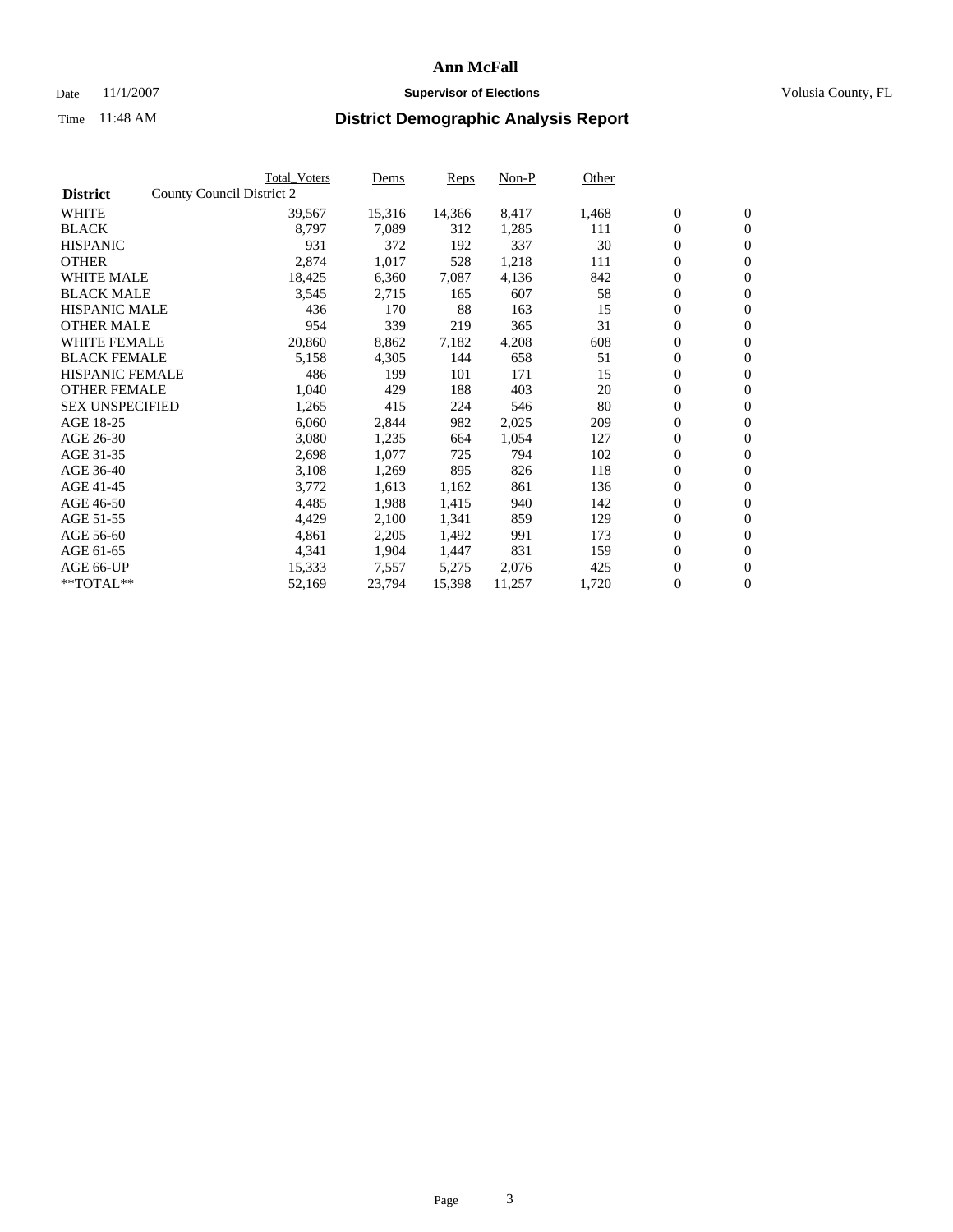### Date 11/1/2007 **Supervisor of Elections Supervisor of Elections** Volusia County, FL

|                        | <b>Total_Voters</b>       | Dems   | Reps   | Non-P  | Other |                  |                  |  |
|------------------------|---------------------------|--------|--------|--------|-------|------------------|------------------|--|
| <b>District</b>        | County Council District 3 |        |        |        |       |                  |                  |  |
| <b>WHITE</b>           | 61,174                    | 22,228 | 23,829 | 13,285 | 1,832 | $\boldsymbol{0}$ | $\mathbf{0}$     |  |
| <b>BLACK</b>           | 1,644                     | 1,303  | 84     | 235    | 22    | $\overline{0}$   | $\mathbf{0}$     |  |
| <b>HISPANIC</b>        | 718                       | 248    | 189    | 264    | 17    | $\overline{0}$   | $\mathbf{0}$     |  |
| <b>OTHER</b>           | 2,308                     | 593    | 565    | 1,027  | 123   | $\overline{0}$   | $\overline{0}$   |  |
| <b>WHITE MALE</b>      | 28,141                    | 9,189  | 11,597 | 6,397  | 958   | $\overline{0}$   | $\mathbf{0}$     |  |
| <b>BLACK MALE</b>      | 740                       | 546    | 45     | 133    | 16    | $\boldsymbol{0}$ | $\mathbf{0}$     |  |
| <b>HISPANIC MALE</b>   | 319                       | 94     | 85     | 130    | 10    | 0                | $\mathbf{0}$     |  |
| <b>OTHER MALE</b>      | 755                       | 198    | 223    | 307    | 27    | $\boldsymbol{0}$ | $\mathbf{0}$     |  |
| <b>WHITE FEMALE</b>    | 32,594                    | 12,892 | 12,077 | 6,760  | 865   | 0                | $\mathbf{0}$     |  |
| <b>BLACK FEMALE</b>    | 885                       | 742    | 37     | 101    | 5     | $\overline{0}$   | $\mathbf{0}$     |  |
| <b>HISPANIC FEMALE</b> | 390                       | 151    | 102    | 130    |       | 0                | $\mathbf{0}$     |  |
| <b>OTHER FEMALE</b>    | 874                       | 274    | 239    | 328    | 33    | $\overline{0}$   | $\overline{0}$   |  |
| <b>SEX UNSPECIFIED</b> | 1,146                     | 286    | 262    | 525    | 73    | $\boldsymbol{0}$ | $\mathbf{0}$     |  |
| AGE 18-25              | 5,095                     | 1,500  | 1,313  | 2,006  | 276   | $\overline{0}$   | $\mathbf{0}$     |  |
| AGE 26-30              | 3,232                     | 991    | 849    | 1,267  | 125   | $\boldsymbol{0}$ | $\mathbf{0}$     |  |
| AGE 31-35              | 3,166                     | 944    | 1,024  | 1,062  | 136   | 0                | $\mathbf{0}$     |  |
| AGE 36-40              | 4,025                     | 1,224  | 1,506  | 1,163  | 132   | $\boldsymbol{0}$ | $\mathbf{0}$     |  |
| AGE 41-45              | 5,124                     | 1,669  | 2,010  | 1,319  | 126   | 0                | $\mathbf{0}$     |  |
| AGE 46-50              | 6,138                     | 2,134  | 2,433  | 1,407  | 164   | $\overline{0}$   | $\mathbf{0}$     |  |
| AGE 51-55              | 6,521                     | 2,600  | 2,482  | 1,262  | 177   | 0                | $\mathbf{0}$     |  |
| AGE 56-60              | 6,633                     | 2,676  | 2,437  | 1,333  | 187   | $\overline{0}$   | $\mathbf{0}$     |  |
| AGE 61-65              | 6,144                     | 2,372  | 2,395  | 1,186  | 191   | 0                | $\mathbf{0}$     |  |
| AGE 66-UP              | 19,766                    | 8,262  | 8,218  | 2,806  | 480   | 0                | $\bf{0}$         |  |
| $*$ TOTAL $**$         | 65,844                    | 24,372 | 24,667 | 14,811 | 1,994 | 0                | $\boldsymbol{0}$ |  |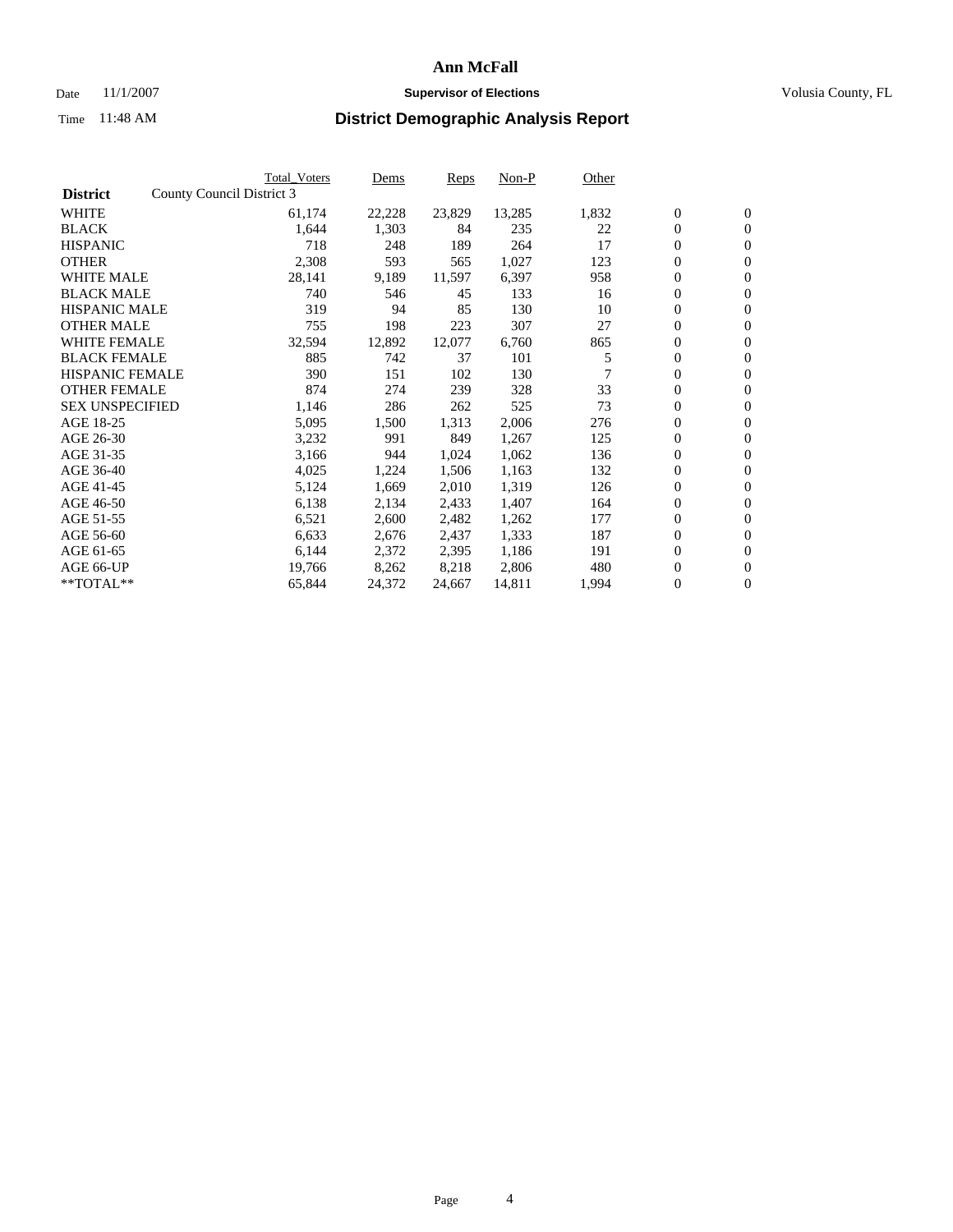#### Date 11/1/2007 **Supervisor of Elections Supervisor of Elections** Volusia County, FL

|                        | Total_Voters              | Dems   | <b>Reps</b> | Non-P  | Other |                  |                |  |
|------------------------|---------------------------|--------|-------------|--------|-------|------------------|----------------|--|
| <b>District</b>        | County Council District 4 |        |             |        |       |                  |                |  |
| <b>WHITE</b>           | 51,327                    | 18,918 | 20,716      | 9,979  | 1,714 | $\overline{0}$   | $\mathbf{0}$   |  |
| <b>BLACK</b>           | 4,096                     | 3,258  | 186         | 585    | 67    | $\overline{0}$   | $\mathbf{0}$   |  |
| <b>HISPANIC</b>        | 886                       | 355    | 243         | 267    | 21    | $\boldsymbol{0}$ | $\mathbf{0}$   |  |
| <b>OTHER</b>           | 3,064                     | 936    | 798         | 1,192  | 138   | $\boldsymbol{0}$ | $\mathbf{0}$   |  |
| <b>WHITE MALE</b>      | 23,441                    | 7,667  | 9,988       | 4,868  | 918   | $\boldsymbol{0}$ | $\mathbf{0}$   |  |
| <b>BLACK MALE</b>      | 1,635                     | 1,217  | 100         | 275    | 43    | $\boldsymbol{0}$ | $\mathbf{0}$   |  |
| <b>HISPANIC MALE</b>   | 393                       | 140    | 121         | 119    | 13    | $\overline{0}$   | $\mathbf{0}$   |  |
| <b>OTHER MALE</b>      | 1,026                     | 287    | 319         | 378    | 42    | $\overline{0}$   | $\mathbf{0}$   |  |
| <b>WHITE FEMALE</b>    | 27,570                    | 11,149 | 10,603      | 5,032  | 786   | $\mathbf{0}$     | $\mathbf{0}$   |  |
| <b>BLACK FEMALE</b>    | 2,435                     | 2,021  | 86          | 304    | 24    | $\boldsymbol{0}$ | $\mathbf{0}$   |  |
| <b>HISPANIC FEMALE</b> | 480                       | 207    | 117         | 148    | 8     | $\boldsymbol{0}$ | $\mathbf{0}$   |  |
| <b>OTHER FEMALE</b>    | 1,162                     | 425    | 323         | 387    | 27    | 0                | $\mathbf{0}$   |  |
| <b>SEX UNSPECIFIED</b> | 1,231                     | 354    | 286         | 512    | 79    | $\boldsymbol{0}$ | $\mathbf{0}$   |  |
| AGE 18-25              | 5,302                     | 1,790  | 1,448       | 1,814  | 250   | $\boldsymbol{0}$ | $\mathbf{0}$   |  |
| AGE 26-30              | 3,028                     | 1,051  | 817         | 1,024  | 136   | $\overline{0}$   | $\mathbf{0}$   |  |
| AGE 31-35              | 2,891                     | 1,003  | 920         | 833    | 135   | $\overline{0}$   | $\mathbf{0}$   |  |
| AGE 36-40              | 3,636                     | 1,258  | 1,380       | 884    | 114   | $\boldsymbol{0}$ | $\mathbf{0}$   |  |
| AGE 41-45              | 4,508                     | 1,606  | 1,741       | 996    | 165   | $\boldsymbol{0}$ | $\mathbf{0}$   |  |
| AGE 46-50              | 5,320                     | 2,061  | 2,047       | 1,074  | 138   | 0                | $\mathbf{0}$   |  |
| AGE 51-55              | 5,505                     | 2,304  | 2,027       | 1,018  | 156   | $\boldsymbol{0}$ | $\mathbf{0}$   |  |
| AGE 56-60              | 5,903                     | 2,474  | 2,122       | 1,117  | 190   | $\overline{0}$   | $\mathbf{0}$   |  |
| AGE 61-65              | 5,298                     | 2,130  | 2,058       | 930    | 180   | $\mathbf{0}$     | $\mathbf{0}$   |  |
| AGE 66-UP              | 17,982                    | 7,790  | 7,383       | 2,333  | 476   | $\boldsymbol{0}$ | $\mathbf{0}$   |  |
| **TOTAL**              | 59,373                    | 23,467 | 21,943      | 12,023 | 1,940 | $\boldsymbol{0}$ | $\overline{0}$ |  |
|                        |                           |        |             |        |       |                  |                |  |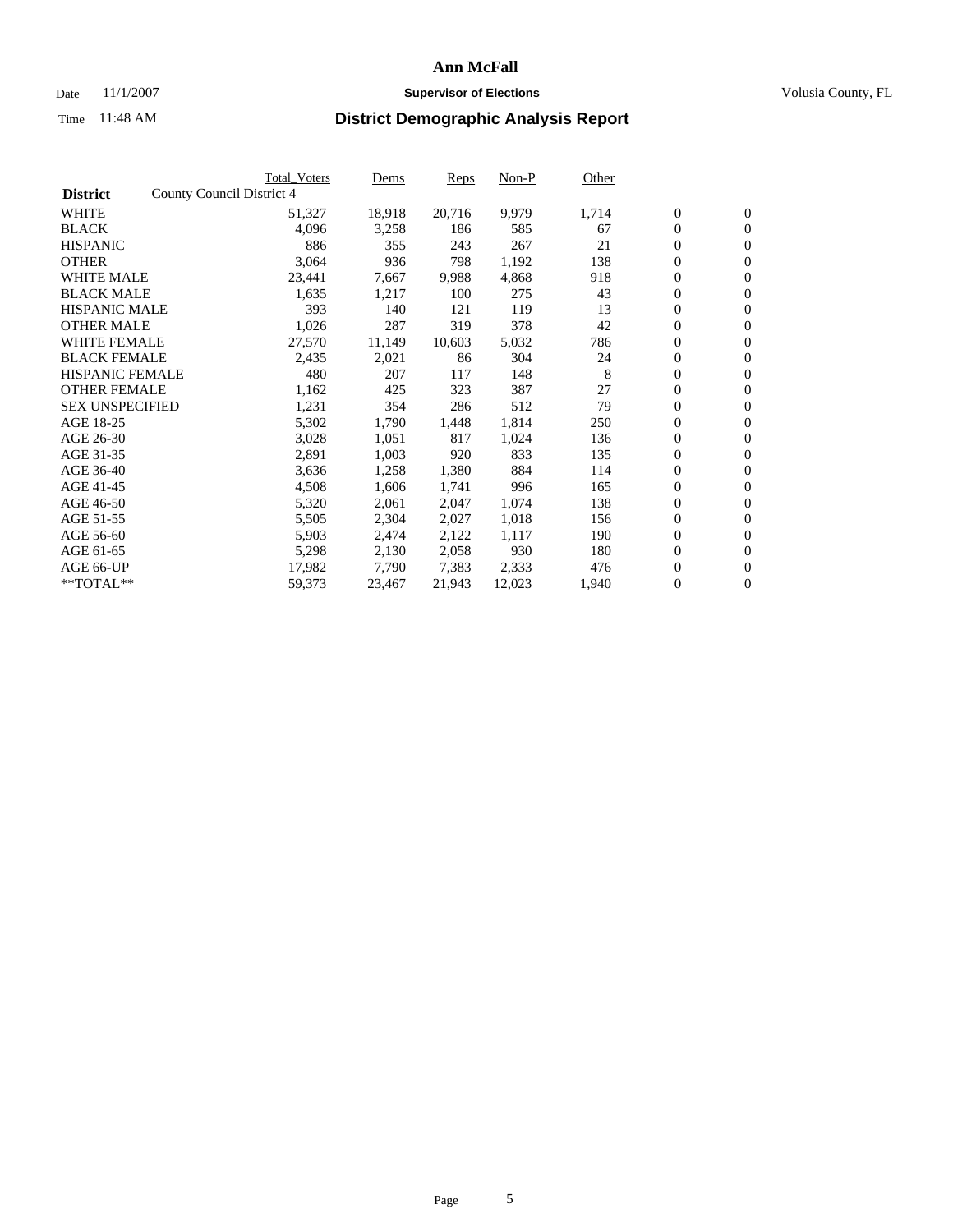#### Date 11/1/2007 **Supervisor of Elections Supervisor of Elections** Volusia County, FL

|                        |                           | <b>Total Voters</b> | Dems   | <b>Reps</b> | Non-P  | Other |                  |                  |  |
|------------------------|---------------------------|---------------------|--------|-------------|--------|-------|------------------|------------------|--|
| <b>District</b>        | County Council District 5 |                     |        |             |        |       |                  |                  |  |
| <b>WHITE</b>           |                           | 45,207              | 14,876 | 18,812      | 9,508  | 2,011 | $\boldsymbol{0}$ | $\mathbf{0}$     |  |
| <b>BLACK</b>           |                           | 4,039               | 2,981  | 264         | 687    | 107   | $\overline{0}$   | $\mathbf{0}$     |  |
| <b>HISPANIC</b>        |                           | 10,061              | 4,639  | 1,999       | 3,206  | 217   | $\boldsymbol{0}$ | $\mathbf{0}$     |  |
| <b>OTHER</b>           |                           | 3,253               | 875    | 725         | 1,484  | 169   | $\boldsymbol{0}$ | $\mathbf{0}$     |  |
| <b>WHITE MALE</b>      |                           | 21,076              | 6,191  | 9,264       | 4,539  | 1,082 | 0                | $\mathbf{0}$     |  |
| <b>BLACK MALE</b>      |                           | 1,809               | 1,246  | 146         | 363    | 54    | $\boldsymbol{0}$ | $\mathbf{0}$     |  |
| <b>HISPANIC MALE</b>   |                           | 4,733               | 2,112  | 1,010       | 1,492  | 119   | $\overline{0}$   | $\mathbf{0}$     |  |
| <b>OTHER MALE</b>      |                           | 1,073               | 320    | 280         | 439    | 34    | $\boldsymbol{0}$ | $\mathbf{0}$     |  |
| <b>WHITE FEMALE</b>    |                           | 23,855              | 8,601  | 9,431       | 4,903  | 920   | $\mathbf{0}$     | $\mathbf{0}$     |  |
| <b>BLACK FEMALE</b>    |                           | 2,189               | 1,700  | 118         | 318    | 53    | $\boldsymbol{0}$ | $\mathbf{0}$     |  |
| <b>HISPANIC FEMALE</b> |                           | 5,240               | 2,483  | 979         | 1,681  | 97    | $\boldsymbol{0}$ | $\mathbf{0}$     |  |
| <b>OTHER FEMALE</b>    |                           | 1,256               | 397    | 296         | 525    | 38    | 0                | $\mathbf{0}$     |  |
| <b>SEX UNSPECIFIED</b> |                           | 1,329               | 321    | 276         | 625    | 107   | $\boldsymbol{0}$ | $\mathbf{0}$     |  |
| AGE 18-25              |                           | 6,399               | 1,872  | 1,511       | 2,622  | 394   | $\boldsymbol{0}$ | $\mathbf{0}$     |  |
| AGE 26-30              |                           | 4,437               | 1,364  | 1,234       | 1,616  | 223   | $\overline{0}$   | $\mathbf{0}$     |  |
| AGE 31-35              |                           | 4,723               | 1,544  | 1,486       | 1,458  | 235   | $\boldsymbol{0}$ | $\mathbf{0}$     |  |
| AGE 36-40              |                           | 5,413               | 1,689  | 1,997       | 1,484  | 243   | $\boldsymbol{0}$ | $\mathbf{0}$     |  |
| AGE 41-45              |                           | 6,329               | 2,198  | 2,326       | 1,563  | 242   | $\boldsymbol{0}$ | $\mathbf{0}$     |  |
| AGE 46-50              |                           | 6,640               | 2,368  | 2,619       | 1,420  | 233   | $\boldsymbol{0}$ | $\mathbf{0}$     |  |
| AGE 51-55              |                           | 6,004               | 2,363  | 2,196       | 1,224  | 221   | $\boldsymbol{0}$ | $\mathbf{0}$     |  |
| AGE 56-60              |                           | 5,601               | 2,260  | 2,063       | 1,078  | 200   | $\overline{0}$   | $\mathbf{0}$     |  |
| AGE 61-65              |                           | 4,412               | 1,838  | 1,656       | 773    | 145   | $\mathbf{0}$     | $\boldsymbol{0}$ |  |
| AGE 66-UP              |                           | 12,600              | 5,874  | 4,712       | 1,646  | 368   | $\boldsymbol{0}$ | $\mathbf{0}$     |  |
| **TOTAL**              |                           | 62,560              | 23,371 | 21,800      | 14,885 | 2,504 | 0                | $\overline{0}$   |  |
|                        |                           |                     |        |             |        |       |                  |                  |  |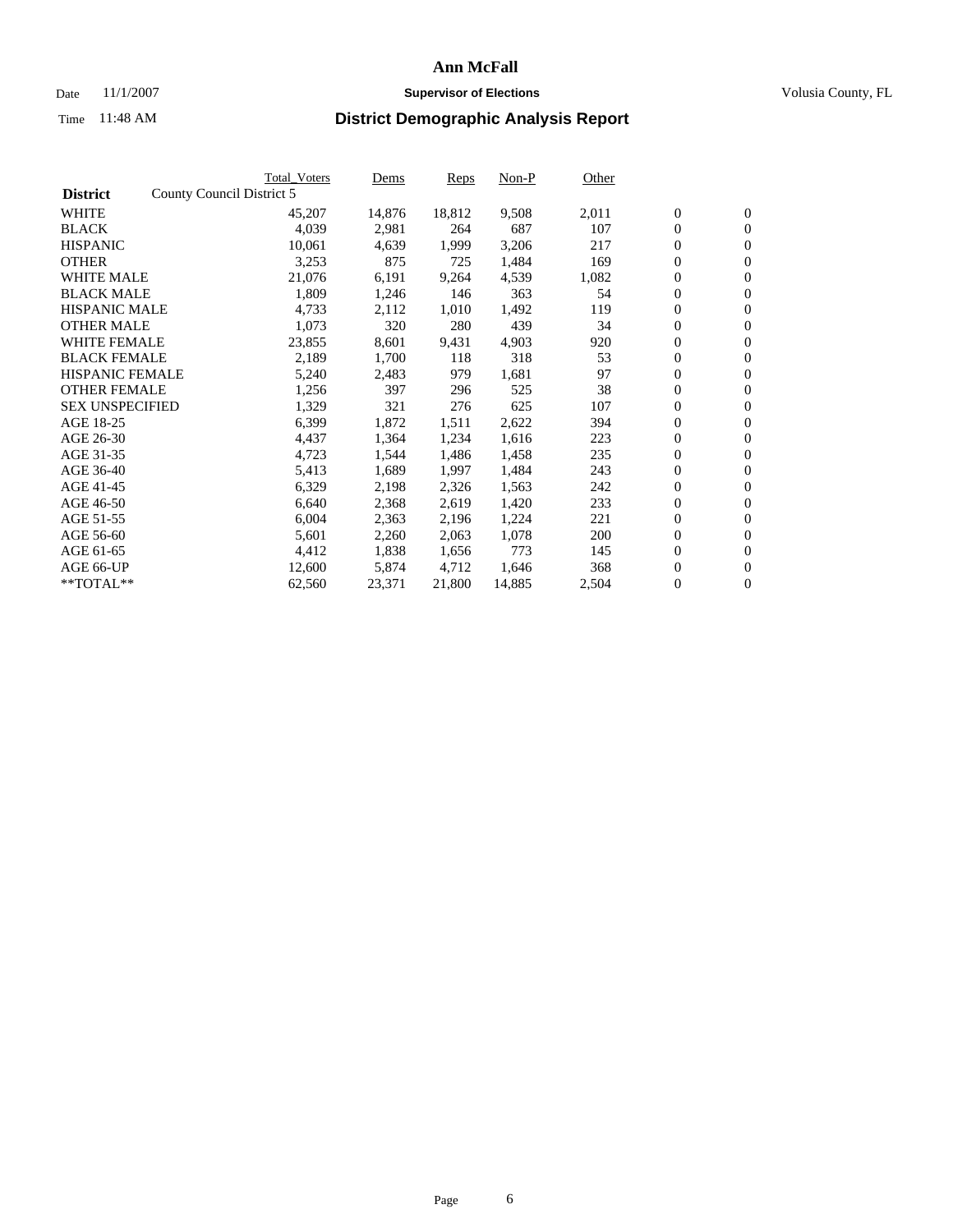### Date 11/1/2007 **Supervisor of Elections Supervisor of Elections** Volusia County, FL

|                        |                                     | <b>Total_Voters</b> | Dems | <b>Reps</b> | Non-P          | Other          |                |              |  |
|------------------------|-------------------------------------|---------------------|------|-------------|----------------|----------------|----------------|--------------|--|
| <b>District</b>        | <b>Indigo Community Development</b> |                     |      |             |                |                |                |              |  |
| <b>WHITE</b>           |                                     | 485                 | 124  | 234         | 104            | 23             | $\overline{0}$ | $\mathbf{0}$ |  |
| <b>BLACK</b>           |                                     | 41                  | 28   | 4           | 9              | $\Omega$       | 0              | $\Omega$     |  |
| <b>HISPANIC</b>        |                                     | 23                  | 12   | 5           | 6              | 0              | 0              | 0            |  |
| <b>OTHER</b>           |                                     | 50                  | 15   | 21          | 12             | 2              |                |              |  |
| <b>WHITE MALE</b>      |                                     | 232                 | 42   | 123         | 53             | 14             | 0              |              |  |
| <b>BLACK MALE</b>      |                                     | 19                  | 12   | 3           |                | 0              | 0              |              |  |
| HISPANIC MALE          |                                     | 7                   | 3    |             | 3              |                | 0              |              |  |
| <b>OTHER MALE</b>      |                                     | 20                  | 5    | 8           |                |                | 0              |              |  |
| WHITE FEMALE           |                                     | 250                 | 82   | 109         | 51             | 8              |                |              |  |
| <b>BLACK FEMALE</b>    |                                     | 22                  | 16   |             | 5              | 0              | 0              | 0            |  |
| <b>HISPANIC FEMALE</b> |                                     | 16                  | 9    | 4           |                |                |                | 0            |  |
| <b>OTHER FEMALE</b>    |                                     | 23                  |      | 10          | 5              |                |                |              |  |
| <b>SEX UNSPECIFIED</b> |                                     | 10                  | 3    | 5           | $\overline{0}$ |                |                |              |  |
| AGE 18-25              |                                     | 43                  | 7    | 20          | 14             | 2              | 0              |              |  |
| AGE 26-30              |                                     | 40                  | 15   | 6           | 17             | 2              | 0              |              |  |
| AGE 31-35              |                                     | 69                  | 15   | 33          | 19             | 2              | 0              |              |  |
| AGE 36-40              |                                     | 58                  | 17   | 26          | 12             | 3              | 0              | $\theta$     |  |
| AGE 41-45              |                                     | 34                  | 15   | 10          | 8              |                |                |              |  |
| AGE 46-50              |                                     | 46                  | 13   | 27          | 4              | 2              | 0              | 0            |  |
| AGE 51-55              |                                     | 46                  | 18   | 20          | 6              | $\overline{2}$ |                | 0            |  |
| AGE 56-60              |                                     | 80                  | 28   | 30          | 19             | 3              | 0              |              |  |
| AGE 61-65              |                                     | 69                  | 18   | 35          | 11             |                | 0              |              |  |
| AGE 66-UP              |                                     | 114                 | 33   | 57          | 21             |                |                |              |  |
| **TOTAL**              |                                     | 599                 | 179  | 264         | 131            | 25             | 0              | 0            |  |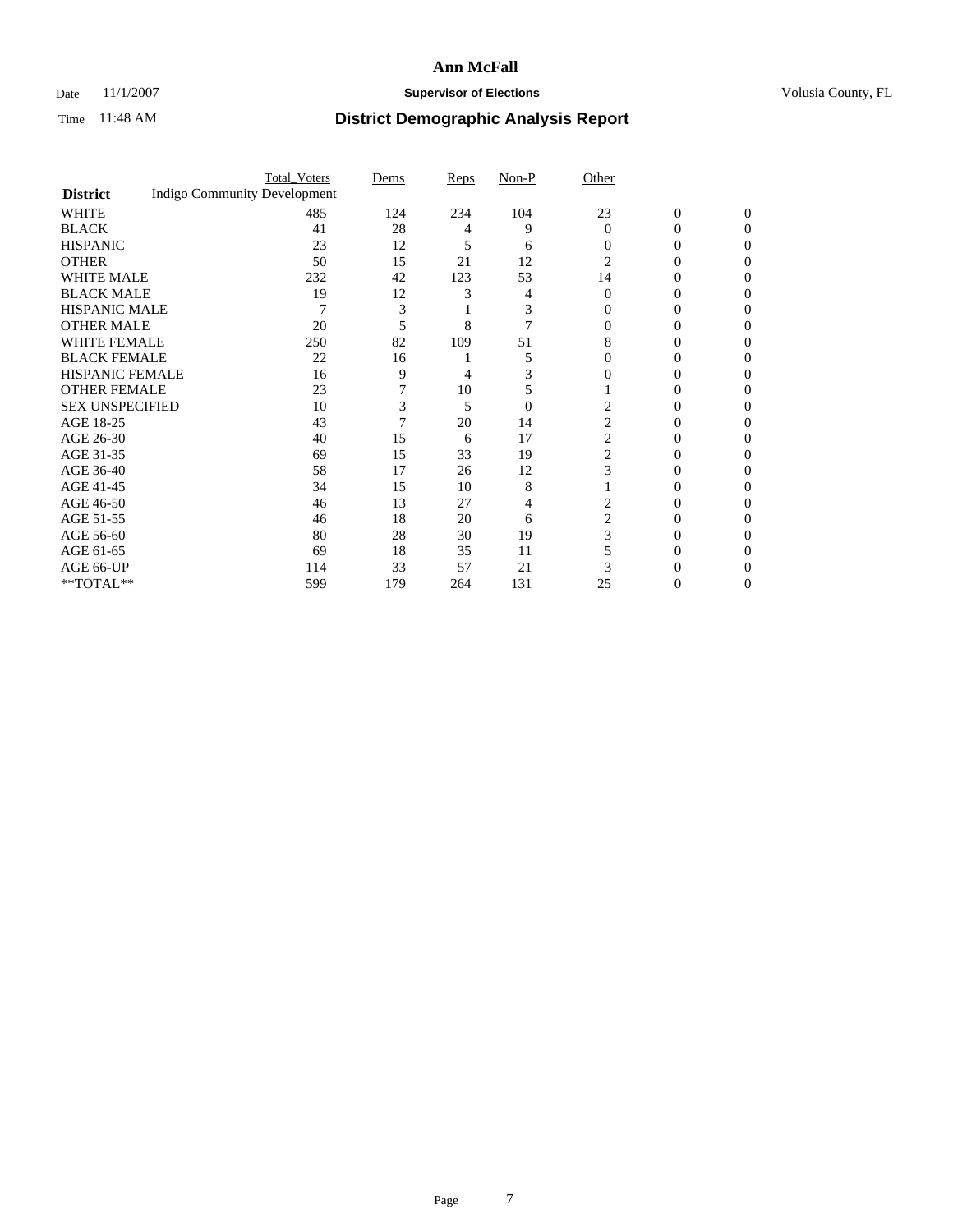### Date 11/1/2007 **Supervisor of Elections Supervisor of Elections** Volusia County, FL

|                        |                              | <b>Total_Voters</b> | Dems           | Reps | Non-P | Other    |                |          |  |
|------------------------|------------------------------|---------------------|----------------|------|-------|----------|----------------|----------|--|
| <b>District</b>        | DeBary Community Development |                     |                |      |       |          |                |          |  |
| <b>WHITE</b>           |                              | 589                 | 167            | 275  | 129   | 18       | $\overline{0}$ | $\Omega$ |  |
| <b>BLACK</b>           |                              | 6                   |                | 2    |       | $\Omega$ | 0              | 0        |  |
| <b>HISPANIC</b>        |                              | 10                  |                | 3    |       |          |                | O        |  |
| <b>OTHER</b>           |                              | 27                  |                | 8    | 13    |          |                |          |  |
| <b>WHITE MALE</b>      |                              | 300                 | 76             | 148  | 66    | 10       |                |          |  |
| <b>BLACK MALE</b>      |                              |                     |                |      |       |          |                |          |  |
| HISPANIC MALE          |                              |                     |                |      |       |          |                |          |  |
| <b>OTHER MALE</b>      |                              | 11                  | 0              |      |       |          |                |          |  |
| WHITE FEMALE           |                              | 284                 | 90             | 125  | 61    |          |                |          |  |
| <b>BLACK FEMALE</b>    |                              |                     | $\overline{2}$ |      | 0     | 0        |                |          |  |
| <b>HISPANIC FEMALE</b> |                              |                     | 2              |      |       |          |                |          |  |
| <b>OTHER FEMALE</b>    |                              | 11                  |                | 3    |       |          |                |          |  |
| <b>SEX UNSPECIFIED</b> |                              | 10                  | 2              | 3    |       |          |                |          |  |
| AGE 18-25              |                              | 68                  | 12             | 23   | 31    | 2        |                |          |  |
| AGE 26-30              |                              | 27                  |                | 9    | 9     | 2        |                |          |  |
| AGE 31-35              |                              | 24                  | 3              | 11   | 9     |          |                |          |  |
| AGE 36-40              |                              | 52                  | 10             | 22   | 18    |          | 0              |          |  |
| AGE 41-45              |                              | 88                  | 21             | 47   | 18    |          |                |          |  |
| AGE 46-50              |                              | 103                 | 26             | 53   | 21    | 3        |                |          |  |
| AGE 51-55              |                              | 98                  | 30             | 51   | 15    |          |                |          |  |
| AGE 56-60              |                              | 66                  | 19             | 33   | 13    |          |                |          |  |
| AGE 61-65              |                              | 56                  | 25             | 20   | 8     |          |                |          |  |
| AGE 66-UP              |                              | 50                  | 25             | 19   |       |          |                |          |  |
| **TOTAL**              |                              | 632                 | 178            | 288  | 147   | 19       | 0              | 0        |  |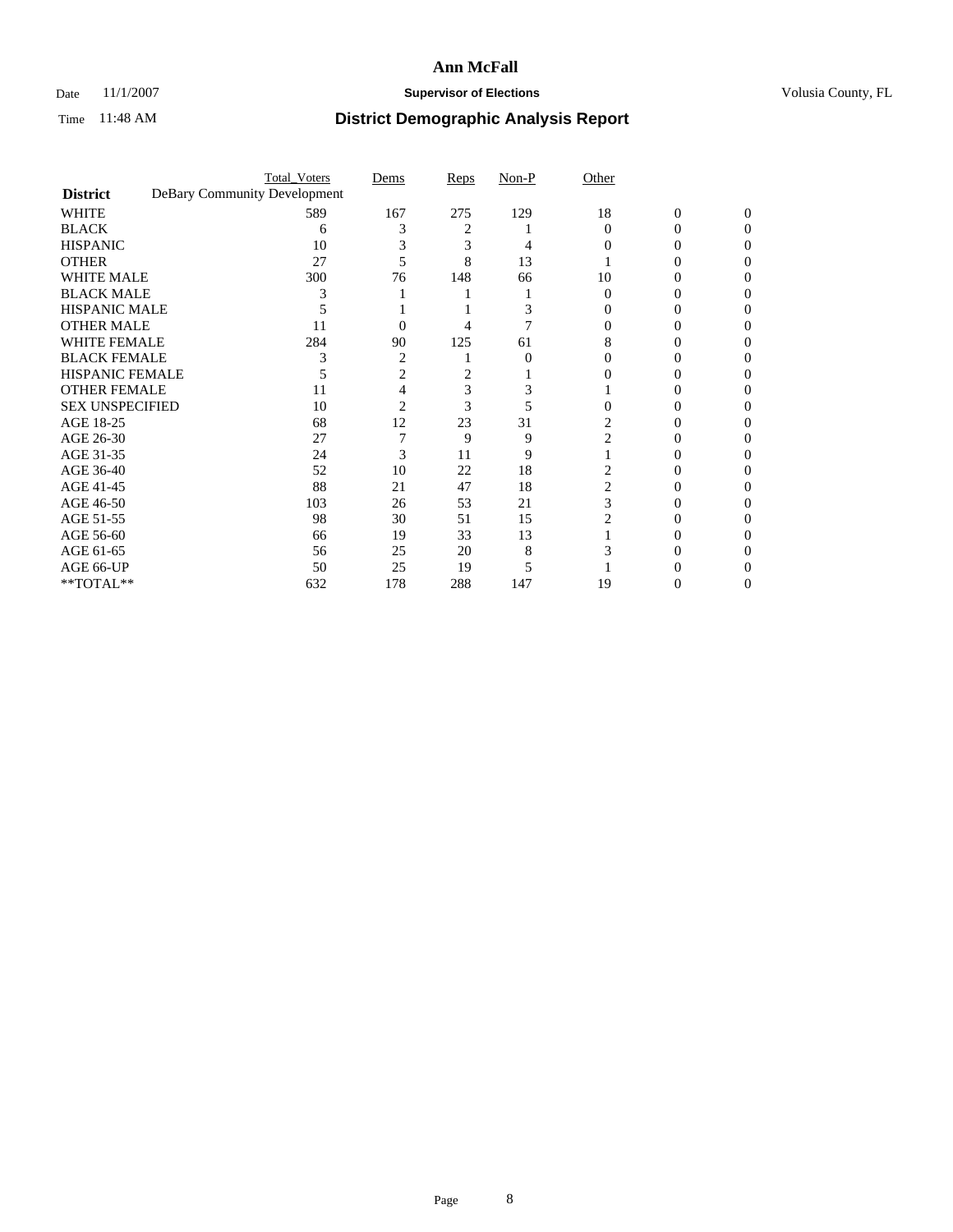### Date 11/1/2007 **Supervisor of Elections Supervisor of Elections** Volusia County, FL

|                        |                          | <b>Total Voters</b> | Dems  | Reps  | Non-P | Other |                  |                |  |
|------------------------|--------------------------|---------------------|-------|-------|-------|-------|------------------|----------------|--|
| <b>District</b>        | Congressional District 3 |                     |       |       |       |       |                  |                |  |
| <b>WHITE</b>           |                          | 4,860               | 1,724 | 2,100 | 835   | 201   | $\boldsymbol{0}$ | $\mathbf{0}$   |  |
| <b>BLACK</b>           |                          | 2,040               | 1,706 | 68    | 235   | 31    | $\mathbf{0}$     | $\mathbf{0}$   |  |
| <b>HISPANIC</b>        |                          | 275                 | 96    | 54    | 111   | 14    | 0                | $\overline{0}$ |  |
| <b>OTHER</b>           |                          | 353                 | 118   | 88    | 130   | 17    | 0                | $\mathbf{0}$   |  |
| <b>WHITE MALE</b>      |                          | 2,302               | 735   | 1,050 | 408   | 109   | 0                | $\mathbf{0}$   |  |
| <b>BLACK MALE</b>      |                          | 772                 | 636   | 26    | 92    | 18    | 0                | $\mathbf{0}$   |  |
| <b>HISPANIC MALE</b>   |                          | 135                 | 47    | 26    | 57    | 5     | 0                | $\mathbf{0}$   |  |
| <b>OTHER MALE</b>      |                          | 120                 | 43    | 40    | 30    |       | $\mathbf{0}$     | $\mathbf{0}$   |  |
| <b>WHITE FEMALE</b>    |                          | 2,524               | 981   | 1,033 | 418   | 92    | 0                | $\mathbf{0}$   |  |
| <b>BLACK FEMALE</b>    |                          | 1,245               | 1,054 | 40    | 138   | 13    | $\boldsymbol{0}$ | $\mathbf{0}$   |  |
| <b>HISPANIC FEMALE</b> |                          | 136                 | 49    | 28    | 51    | 8     | $\boldsymbol{0}$ | $\mathbf{0}$   |  |
| <b>OTHER FEMALE</b>    |                          | 127                 | 50    | 29    | 43    | 5     | 0                | $\mathbf{0}$   |  |
| <b>SEX UNSPECIFIED</b> |                          | 167                 | 49    | 38    | 74    | 6     | 0                | $\mathbf{0}$   |  |
| AGE 18-25              |                          | 738                 | 284   | 138   | 273   | 43    | 0                | $\mathbf{0}$   |  |
| AGE 26-30              |                          | 453                 | 203   | 93    | 134   | 23    | $\mathbf{0}$     | $\mathbf{0}$   |  |
| AGE 31-35              |                          | 496                 | 226   | 142   | 109   | 19    | 0                | $\mathbf{0}$   |  |
| AGE 36-40              |                          | 545                 | 244   | 150   | 137   | 14    | 0                | $\mathbf{0}$   |  |
| AGE 41-45              |                          | 609                 | 284   | 196   | 115   | 14    | 0                | $\mathbf{0}$   |  |
| AGE 46-50              |                          | 745                 | 370   | 240   | 116   | 19    | 0                | $\mathbf{0}$   |  |
| AGE 51-55              |                          | 699                 | 360   | 208   | 102   | 29    | $\boldsymbol{0}$ | $\mathbf{0}$   |  |
| AGE 56-60              |                          | 721                 | 351   | 268   | 79    | 23    | 0                | $\mathbf{0}$   |  |
| AGE 61-65              |                          | 671                 | 361   | 196   | 87    | 27    | $\mathbf{0}$     | $\mathbf{0}$   |  |
| AGE 66-UP              |                          | 1,851               | 961   | 679   | 159   | 52    | $\boldsymbol{0}$ | $\mathbf{0}$   |  |
| **TOTAL**              |                          | 7,528               | 3,644 | 2,310 | 1,311 | 263   | 0                | $\overline{0}$ |  |
|                        |                          |                     |       |       |       |       |                  |                |  |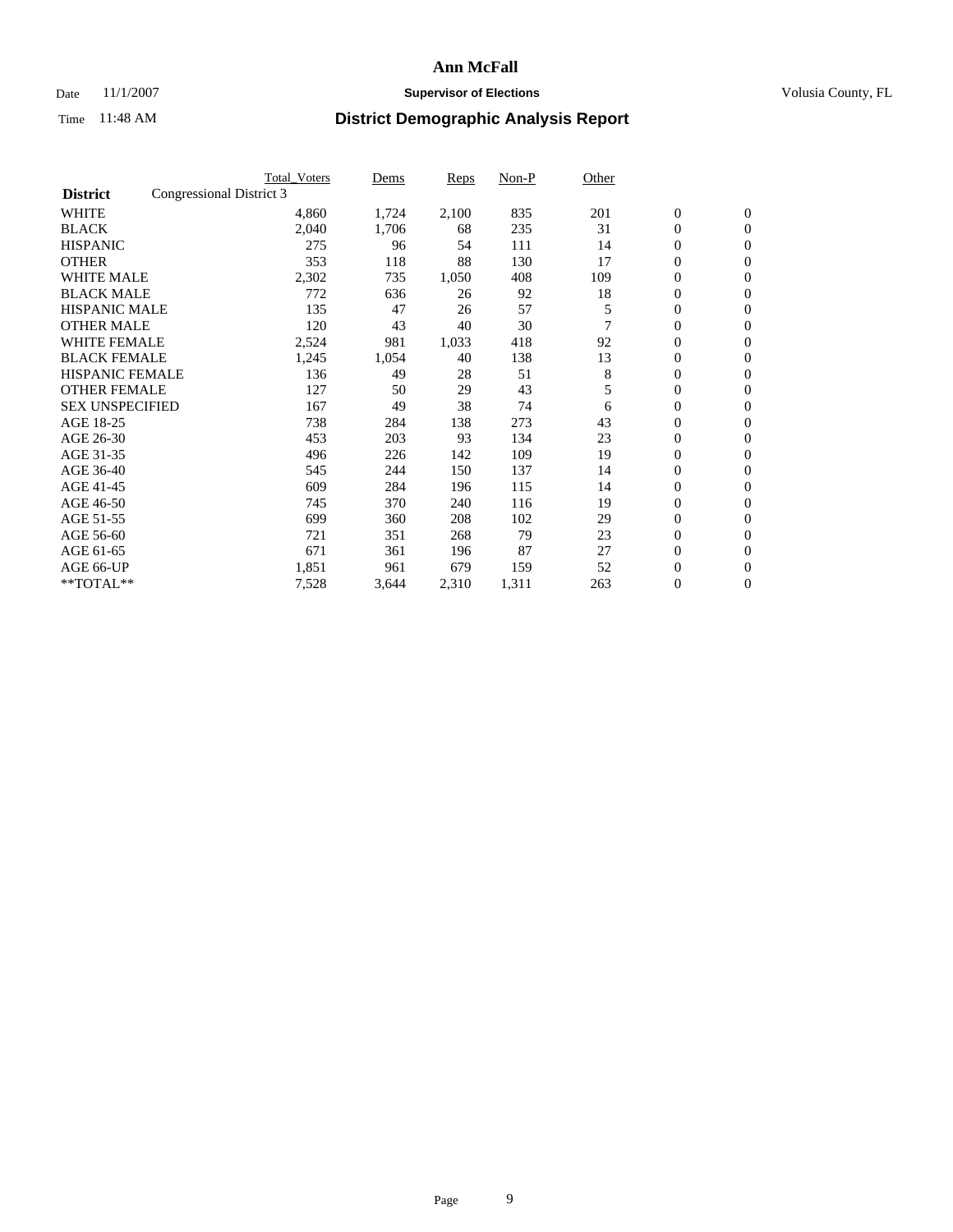#### Date 11/1/2007 **Supervisor of Elections Supervisor of Elections** Volusia County, FL

|                        |                          | Total_Voters | Dems   | <b>Reps</b> | Non-P  | Other |                  |                  |  |
|------------------------|--------------------------|--------------|--------|-------------|--------|-------|------------------|------------------|--|
| <b>District</b>        | Congressional District 7 |              |        |             |        |       |                  |                  |  |
| <b>WHITE</b>           |                          | 133,527      | 48,954 | 53,216      | 26,155 | 5,202 | $\boldsymbol{0}$ | $\mathbf{0}$     |  |
| <b>BLACK</b>           |                          | 16,185       | 12,801 | 708         | 2,414  | 262   | $\overline{0}$   | $\mathbf{0}$     |  |
| <b>HISPANIC</b>        |                          | 9,897        | 4,412  | 2,044       | 3,208  | 233   | $\boldsymbol{0}$ | $\mathbf{0}$     |  |
| <b>OTHER</b>           |                          | 8,682        | 2,700  | 1,966       | 3,639  | 377   | $\boldsymbol{0}$ | $\mathbf{0}$     |  |
| <b>WHITE MALE</b>      |                          | 61,378       | 20,052 | 25,870      | 12,655 | 2,801 | 0                | $\mathbf{0}$     |  |
| <b>BLACK MALE</b>      |                          | 6,618        | 4,922  | 380         | 1,157  | 159   | $\boldsymbol{0}$ | $\mathbf{0}$     |  |
| <b>HISPANIC MALE</b>   |                          | 4,639        | 1,987  | 1,032       | 1,499  | 121   | $\overline{0}$   | $\mathbf{0}$     |  |
| <b>OTHER MALE</b>      |                          | 2,792        | 874    | 770         | 1,054  | 94    | $\overline{0}$   | $\mathbf{0}$     |  |
| <b>WHITE FEMALE</b>    |                          | 71,361       | 28,643 | 27,051      | 13,293 | 2,374 | 0                | $\mathbf{0}$     |  |
| <b>BLACK FEMALE</b>    |                          | 9,423        | 7,767  | 326         | 1,229  | 101   | $\boldsymbol{0}$ | $\mathbf{0}$     |  |
| HISPANIC FEMALE        |                          | 5,174        | 2,380  | 999         | 1,684  | 111   | $\boldsymbol{0}$ | $\mathbf{0}$     |  |
| <b>OTHER FEMALE</b>    |                          | 3,275        | 1,206  | 790         | 1,198  | 81    | 0                | $\mathbf{0}$     |  |
| <b>SEX UNSPECIFIED</b> |                          | 3,631        | 1,036  | 716         | 1,647  | 232   | $\boldsymbol{0}$ | $\mathbf{0}$     |  |
| AGE 18-25              |                          | 17,066       | 6,163  | 3,870       | 6,208  | 825   | $\boldsymbol{0}$ | $\mathbf{0}$     |  |
| AGE 26-30              |                          | 10,111       | 3,471  | 2,700       | 3,434  | 506   | $\overline{0}$   | $\mathbf{0}$     |  |
| AGE 31-35              |                          | 9,882        | 3,431  | 3,064       | 2,911  | 476   | $\overline{0}$   | $\mathbf{0}$     |  |
| AGE 36-40              |                          | 11,936       | 4,092  | 4,294       | 3,082  | 468   | $\boldsymbol{0}$ | $\mathbf{0}$     |  |
| AGE 41-45              |                          | 14,261       | 5,163  | 5,313       | 3,251  | 534   | $\boldsymbol{0}$ | $\mathbf{0}$     |  |
| AGE 46-50              |                          | 16,055       | 6,335  | 5,934       | 3,242  | 544   | 0                | $\mathbf{0}$     |  |
| AGE 51-55              |                          | 15,767       | 6,744  | 5,598       | 2,895  | 530   | $\boldsymbol{0}$ | $\mathbf{0}$     |  |
| AGE 56-60              |                          | 15,841       | 6,890  | 5,579       | 2,818  | 554   | $\overline{0}$   | $\mathbf{0}$     |  |
| AGE 61-65              |                          | 13,468       | 5,799  | 4,967       | 2,249  | 453   | $\mathbf{0}$     | $\boldsymbol{0}$ |  |
| AGE 66-UP              |                          | 43,900       | 20,777 | 16,614      | 5,325  | 1,184 | $\boldsymbol{0}$ | $\mathbf{0}$     |  |
| **TOTAL**              |                          | 168,291      | 68,867 | 57,934      | 35,416 | 6,074 | 0                | $\overline{0}$   |  |
|                        |                          |              |        |             |        |       |                  |                  |  |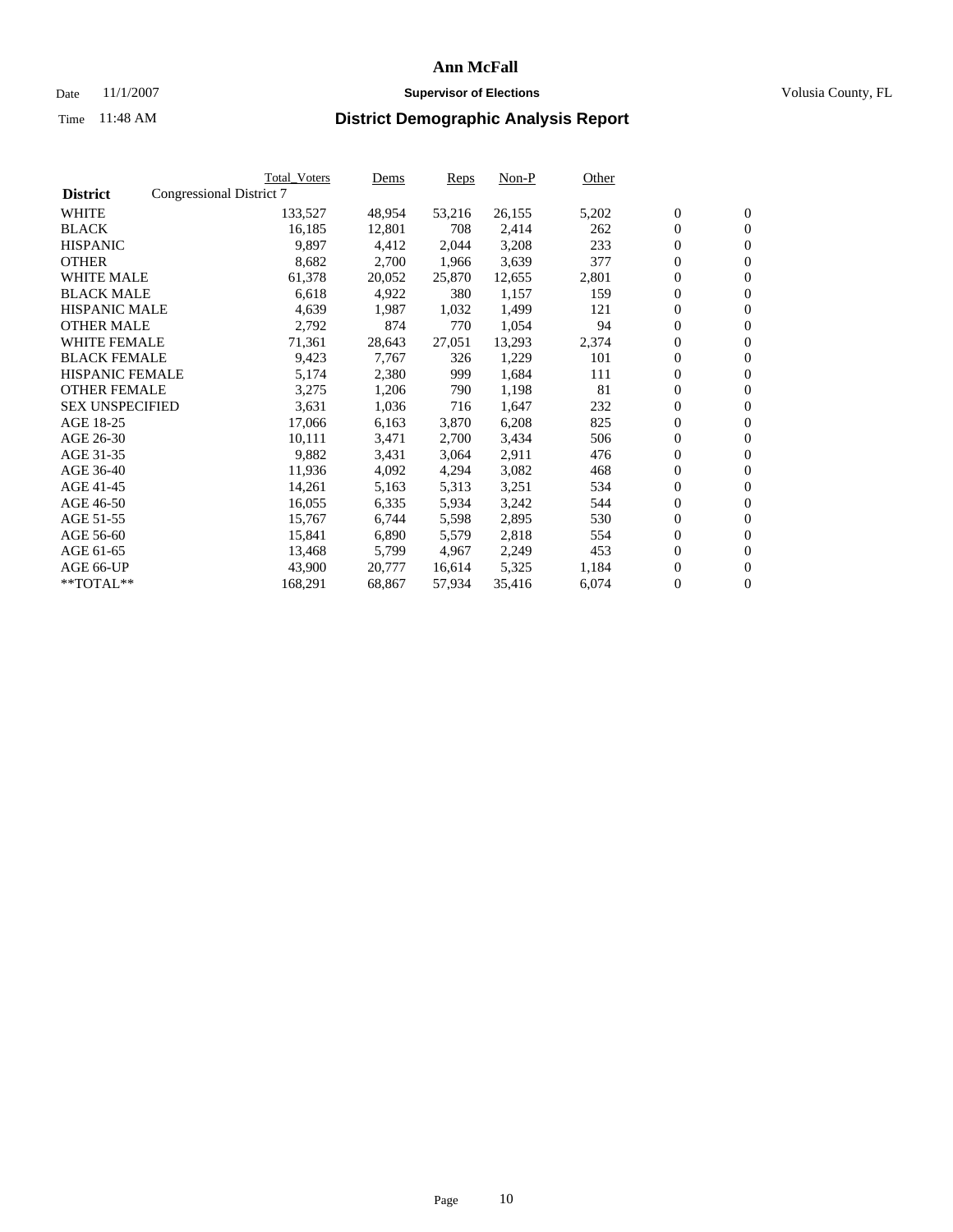#### Date 11/1/2007 **Supervisor of Elections Supervisor of Elections** Volusia County, FL

|                        |                           | Total_Voters | Dems   | Reps   | Non-P  | Other |                  |                  |  |
|------------------------|---------------------------|--------------|--------|--------|--------|-------|------------------|------------------|--|
| <b>District</b>        | Congressional District 24 |              |        |        |        |       |                  |                  |  |
| <b>WHITE</b>           |                           | 104,634      | 37,350 | 41,376 | 22,447 | 3,461 | $\boldsymbol{0}$ | $\mathbf{0}$     |  |
| <b>BLACK</b>           |                           | 3,893        | 2,976  | 227    | 617    | 73    | $\mathbf{0}$     | $\mathbf{0}$     |  |
| <b>HISPANIC</b>        |                           | 4,418        | 1,874  | 948    | 1,484  | 112   | $\overline{0}$   | $\mathbf{0}$     |  |
| <b>OTHER</b>           |                           | 4,813        | 1,281  | 1,178  | 2,104  | 250   | $\overline{0}$   | $\overline{0}$   |  |
| <b>WHITE MALE</b>      |                           | 48,273       | 15,434 | 20,167 | 10,819 | 1,853 | $\overline{0}$   | $\mathbf{0}$     |  |
| <b>BLACK MALE</b>      |                           | 1,730        | 1,234  | 121    | 342    | 33    | $\boldsymbol{0}$ | $\mathbf{0}$     |  |
| <b>HISPANIC MALE</b>   |                           | 2,026        | 831    | 455    | 672    | 68    | 0                | $\mathbf{0}$     |  |
| <b>OTHER MALE</b>      |                           | 1,643        | 437    | 470    | 674    | 62    | $\boldsymbol{0}$ | $\mathbf{0}$     |  |
| <b>WHITE FEMALE</b>    |                           | 55,620       | 21,676 | 20,940 | 11,421 | 1,583 | 0                | $\mathbf{0}$     |  |
| <b>BLACK FEMALE</b>    |                           | 2,119        | 1,708  | 103    | 269    | 39    | $\overline{0}$   | $\mathbf{0}$     |  |
| <b>HISPANIC FEMALE</b> |                           | 2,344        | 1,025  | 483    | 793    | 43    | $\mathbf{0}$     | $\mathbf{0}$     |  |
| <b>OTHER FEMALE</b>    |                           | 1,833        | 589    | 467    | 717    | 60    | $\mathbf{0}$     | $\mathbf{0}$     |  |
| <b>SEX UNSPECIFIED</b> |                           | 2,170        | 547    | 523    | 945    | 155   | $\boldsymbol{0}$ | $\boldsymbol{0}$ |  |
| AGE 18-25              |                           | 9,823        | 2,919  | 2,594  | 3,789  | 521   | $\overline{0}$   | $\mathbf{0}$     |  |
| AGE 26-30              |                           | 6,376        | 1,935  | 1,750  | 2,418  | 273   | $\boldsymbol{0}$ | $\mathbf{0}$     |  |
| AGE 31-35              |                           | 6,338        | 1,943  | 2,110  | 2,005  | 280   | 0                | $\mathbf{0}$     |  |
| AGE 36-40              |                           | 7,618        | 2,385  | 2,822  | 2,132  | 279   | $\boldsymbol{0}$ | $\mathbf{0}$     |  |
| AGE 41-45              |                           | 9,504        | 3,181  | 3,665  | 2,362  | 296   | 0                | $\mathbf{0}$     |  |
| AGE 46-50              |                           | 10,991       | 3,812  | 4,419  | 2,459  | 301   | $\overline{0}$   | $\mathbf{0}$     |  |
| AGE 51-55              |                           | 11,062       | 4,374  | 4,182  | 2,183  | 323   | $\overline{0}$   | $\mathbf{0}$     |  |
| AGE 56-60              |                           | 11,539       | 4,606  | 4,185  | 2,380  | 368   | $\boldsymbol{0}$ | $\mathbf{0}$     |  |
| AGE 61-65              |                           | 10,564       | 4,066  | 4,097  | 2,046  | 355   | 0                | $\mathbf{0}$     |  |
| AGE 66-UP              |                           | 33,942       | 14,259 | 13,905 | 4,878  | 900   | 0                | $\mathbf{0}$     |  |
| $*$ TOTAL $**$         |                           | 117,758      | 43,481 | 43,729 | 26,652 | 3,896 | 0                | $\boldsymbol{0}$ |  |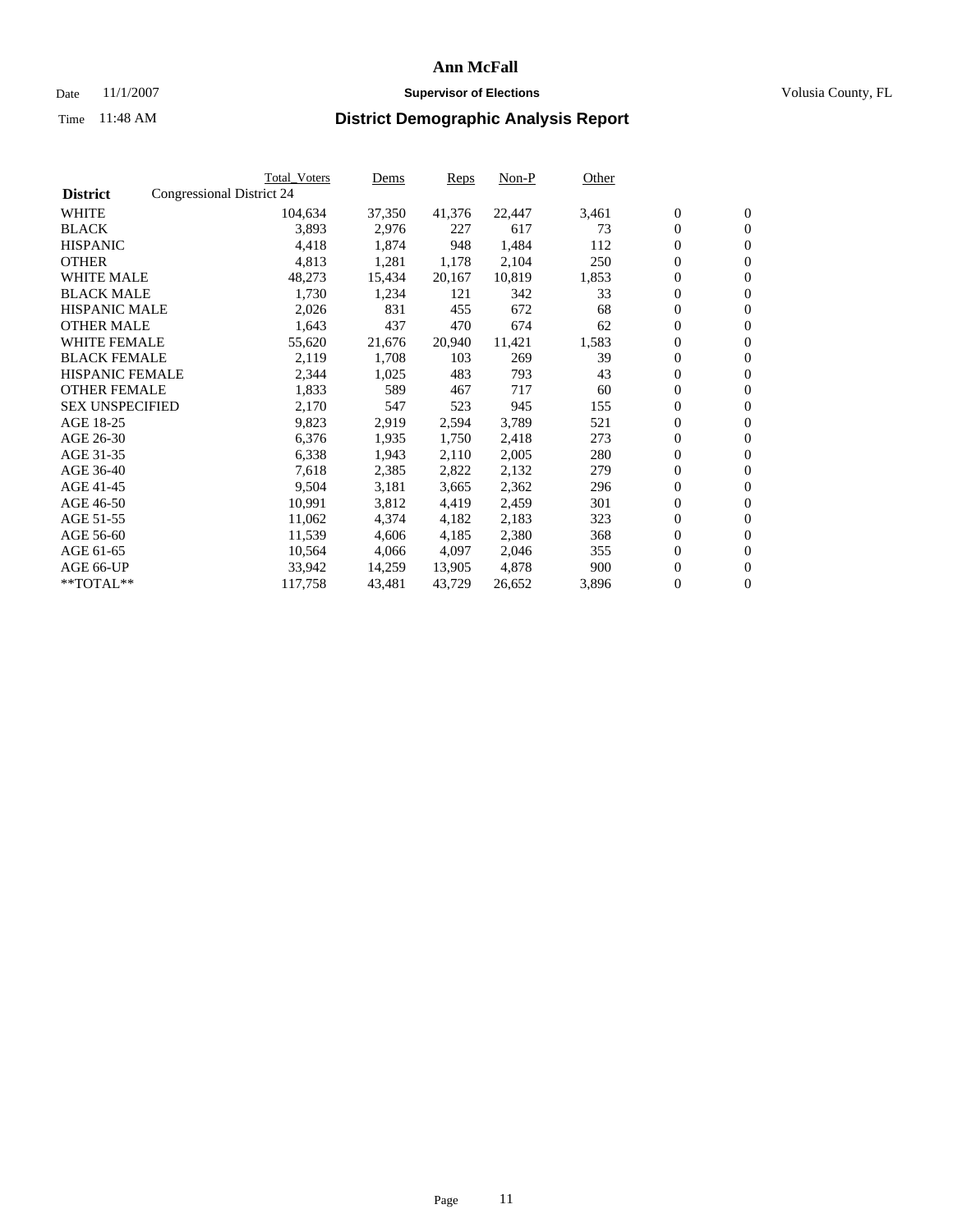#### Date 11/1/2007 **Supervisor of Elections Supervisor of Elections** Volusia County, FL

|                        |               | Total Voters | Dems   | <b>Reps</b> | Non-P | Other |                  |                  |  |
|------------------------|---------------|--------------|--------|-------------|-------|-------|------------------|------------------|--|
| <b>District</b>        | Daytona Beach |              |        |             |       |       |                  |                  |  |
| <b>WHITE</b>           |               | 20,048       | 7,877  | 7,106       | 4,270 | 795   | $\boldsymbol{0}$ | $\mathbf{0}$     |  |
| <b>BLACK</b>           |               | 10,554       | 8,574  | 352         | 1,495 | 133   | $\boldsymbol{0}$ | $\mathbf{0}$     |  |
| <b>HISPANIC</b>        |               | 656          | 265    | 132         | 241   | 18    | $\boldsymbol{0}$ | $\mathbf{0}$     |  |
| <b>OTHER</b>           |               | 2,341        | 870    | 390         | 996   | 85    | $\boldsymbol{0}$ | $\mathbf{0}$     |  |
| <b>WHITE MALE</b>      |               | 9,631        | 3,347  | 3,631       | 2,174 | 479   | 0                | $\mathbf{0}$     |  |
| <b>BLACK MALE</b>      |               | 4,218        | 3,258  | 187         | 693   | 80    | $\boldsymbol{0}$ | $\mathbf{0}$     |  |
| <b>HISPANIC MALE</b>   |               | 322          | 123    | 65          | 126   | 8     | $\overline{0}$   | $\mathbf{0}$     |  |
| <b>OTHER MALE</b>      |               | 679          | 262    | 139         | 255   | 23    | $\overline{0}$   | $\mathbf{0}$     |  |
| <b>WHITE FEMALE</b>    |               | 10,286       | 4,483  | 3,435       | 2,060 | 308   | $\mathbf{0}$     | $\mathbf{0}$     |  |
| <b>BLACK FEMALE</b>    |               | 6,231        | 5,239  | 163         | 778   | 51    | $\boldsymbol{0}$ | $\mathbf{0}$     |  |
| <b>HISPANIC FEMALE</b> |               | 328          | 138    | 66          | 114   | 10    | $\boldsymbol{0}$ | $\mathbf{0}$     |  |
| <b>OTHER FEMALE</b>    |               | 799          | 352    | 135         | 295   | 17    | 0                | $\mathbf{0}$     |  |
| <b>SEX UNSPECIFIED</b> |               | 1,105        | 384    | 159         | 507   | 55    | $\boldsymbol{0}$ | $\mathbf{0}$     |  |
| AGE 18-25              |               | 5,439        | 2,712  | 777         | 1,777 | 173   | $\boldsymbol{0}$ | $\mathbf{0}$     |  |
| AGE 26-30              |               | 2,368        | 1,086  | 407         | 788   | 87    | $\overline{0}$   | $\mathbf{0}$     |  |
| AGE 31-35              |               | 1,964        | 923    | 432         | 534   | 75    | $\boldsymbol{0}$ | $\mathbf{0}$     |  |
| AGE 36-40              |               | 2,043        | 995    | 459         | 523   | 66    | $\boldsymbol{0}$ | $\mathbf{0}$     |  |
| AGE 41-45              |               | 2,356        | 1,229  | 553         | 493   | 81    | $\boldsymbol{0}$ | $\mathbf{0}$     |  |
| AGE 46-50              |               | 2,826        | 1,474  | 715         | 549   | 88    | 0                | $\mathbf{0}$     |  |
| AGE 51-55              |               | 2,795        | 1,555  | 661         | 502   | 77    | $\boldsymbol{0}$ | $\mathbf{0}$     |  |
| AGE 56-60              |               | 2,903        | 1,550  | 736         | 528   | 89    | $\overline{0}$   | $\mathbf{0}$     |  |
| AGE 61-65              |               | 2,403        | 1,256  | 671         | 397   | 79    | $\mathbf{0}$     | $\boldsymbol{0}$ |  |
| AGE 66-UP              |               | 8,500        | 4,804  | 2,569       | 911   | 216   | $\boldsymbol{0}$ | $\mathbf{0}$     |  |
| **TOTAL**              |               | 33,599       | 17,586 | 7,980       | 7,002 | 1,031 | 0                | $\overline{0}$   |  |
|                        |               |              |        |             |       |       |                  |                  |  |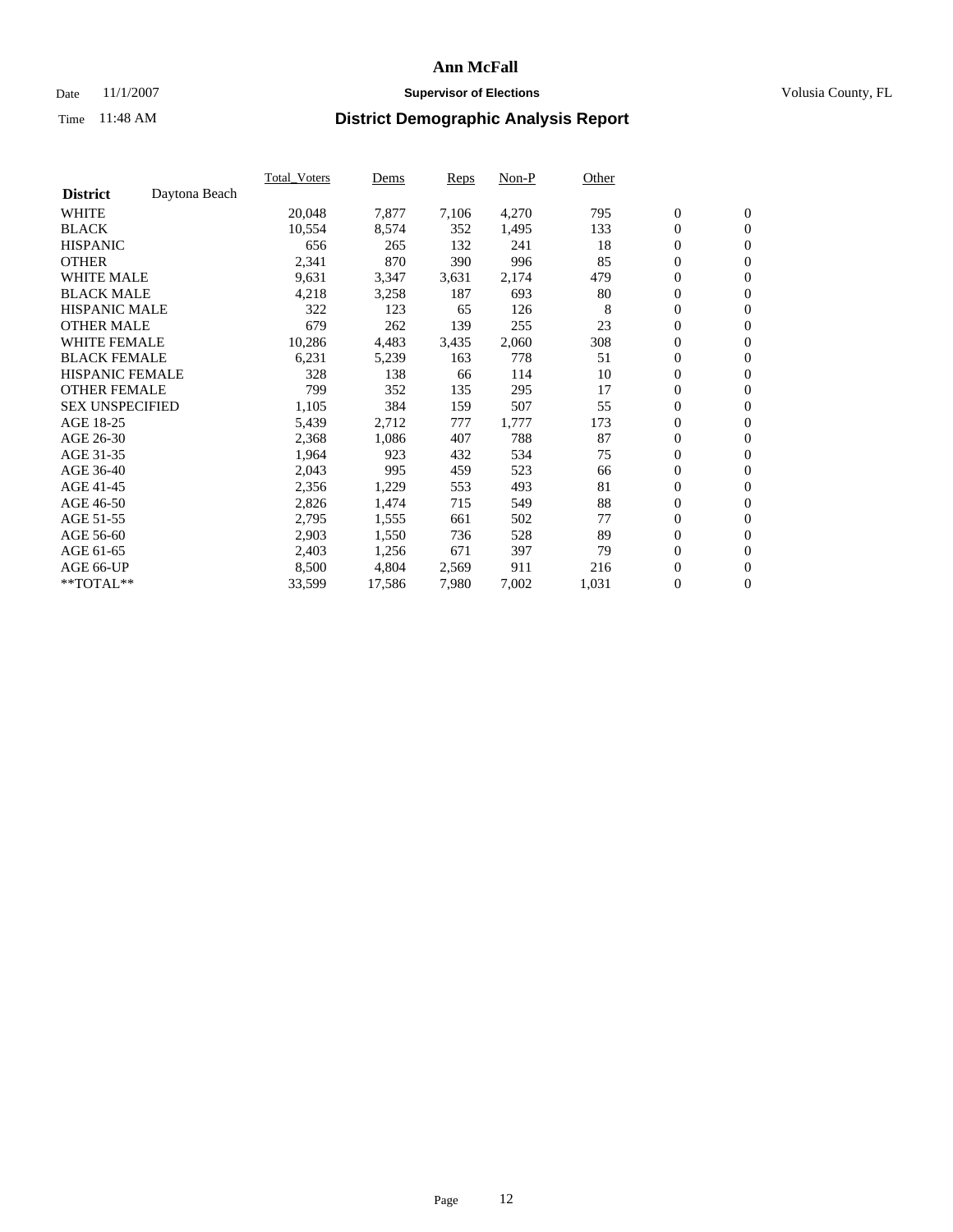### Date 11/1/2007 **Supervisor of Elections Supervisor of Elections** Volusia County, FL

|                        |                      | <b>Total Voters</b> | Dems | Reps  | Non-P | Other    |                  |              |  |
|------------------------|----------------------|---------------------|------|-------|-------|----------|------------------|--------------|--|
| <b>District</b>        | Daytona Beach Shores |                     |      |       |       |          |                  |              |  |
| <b>WHITE</b>           |                      | 2,943               | 901  | 1,347 | 589   | 106      | $\boldsymbol{0}$ | $\mathbf{0}$ |  |
| <b>BLACK</b>           |                      | 25                  | 10   | 10    | 5     | 0        | 0                | $\mathbf{0}$ |  |
| <b>HISPANIC</b>        |                      | 31                  | 13   | 13    | 4     |          | 0                | $\Omega$     |  |
| <b>OTHER</b>           |                      | 143                 | 42   | 46    | 50    |          | $\overline{0}$   | $\theta$     |  |
| <b>WHITE MALE</b>      |                      | 1,365               | 380  | 627   | 302   | 56       | 0                | 0            |  |
| <b>BLACK MALE</b>      |                      | 16                  | 6    | 6     | 4     | 0        | 0                | 0            |  |
| <b>HISPANIC MALE</b>   |                      | 14                  |      | 7     |       |          | 0                |              |  |
| <b>OTHER MALE</b>      |                      | 53                  | 19   | 17    | 15    | 2        | 0                | 0            |  |
| <b>WHITE FEMALE</b>    |                      | 1,549               | 509  | 708   | 283   | 49       | 0                | 0            |  |
| <b>BLACK FEMALE</b>    |                      | 9                   | 4    | 4     |       | $\Omega$ | 0                | 0            |  |
| <b>HISPANIC FEMALE</b> |                      | 16                  | 8    | 5     | 3     | 0        | 0                | $\Omega$     |  |
| <b>OTHER FEMALE</b>    |                      | 68                  | 18   | 23    | 24    | 3        | 0                | $\theta$     |  |
| <b>SEX UNSPECIFIED</b> |                      | 52                  | 17   | 19    | 15    |          | 0                | $\theta$     |  |
| AGE 18-25              |                      | 83                  | 22   | 27    | 28    | 6        | 0                | $_{0}$       |  |
| AGE 26-30              |                      | 50                  | 15   | 12    | 21    | 2        | 0                | 0            |  |
| AGE 31-35              |                      | 49                  | 20   | 15    | 10    | 4        | 0                | 0            |  |
| AGE 36-40              |                      | 76                  | 19   | 26    | 28    | 3        | 0                | 0            |  |
| AGE 41-45              |                      | 87                  | 30   | 27    | 29    |          | 0                | 0            |  |
| AGE 46-50              |                      | 150                 | 37   | 66    | 46    |          | 0                | $\Omega$     |  |
| AGE 51-55              |                      | 193                 | 50   | 99    | 35    | 9        | 0                | $\theta$     |  |
| AGE 56-60              |                      | 321                 | 75   | 148   | 79    | 19       | 0                | $\theta$     |  |
| AGE 61-65              |                      | 359                 | 118  | 150   | 74    | 17       | 0                | 0            |  |
| AGE 66-UP              |                      | 1,774               | 580  | 846   | 298   | 50       | 0                |              |  |
| **TOTAL**              |                      | 3,142               | 966  | 1,416 | 648   | 112      | 0                | 0            |  |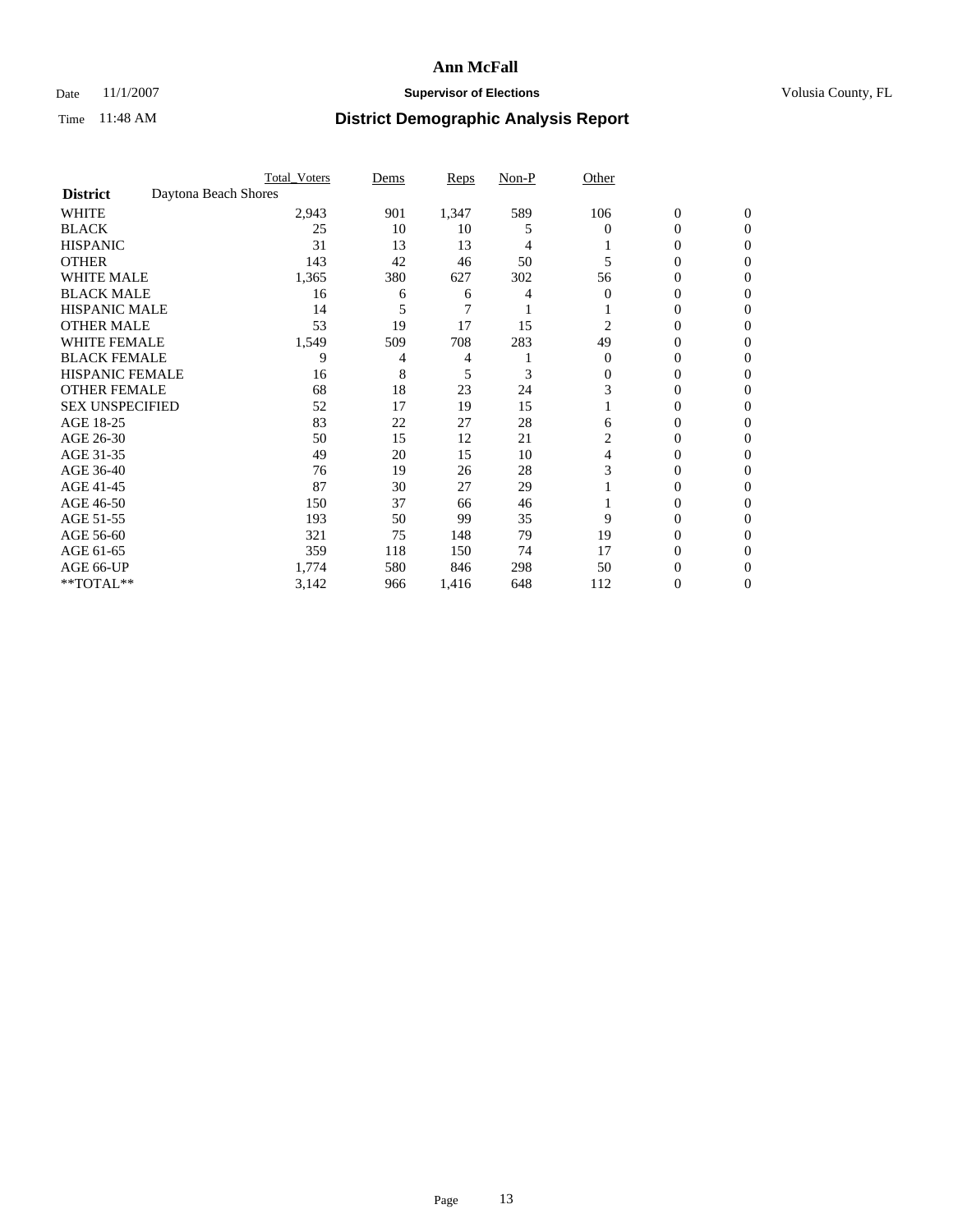### Date 11/1/2007 **Supervisor of Elections Supervisor of Elections** Volusia County, FL

|                        |        | Total_Voters | Dems  | <b>Reps</b> | Non-P | Other |                  |                  |  |
|------------------------|--------|--------------|-------|-------------|-------|-------|------------------|------------------|--|
| <b>District</b>        | DeBary |              |       |             |       |       |                  |                  |  |
| <b>WHITE</b>           |        | 10,806       | 3,222 | 5,068       | 2,061 | 455   | $\boldsymbol{0}$ | $\mathbf{0}$     |  |
| <b>BLACK</b>           |        | 326          | 232   | 28          | 52    | 14    | $\overline{0}$   | $\mathbf{0}$     |  |
| <b>HISPANIC</b>        |        | 558          | 214   | 170         | 164   | 10    | $\overline{0}$   | $\mathbf{0}$     |  |
| <b>OTHER</b>           |        | 545          | 130   | 169         | 218   | 28    | $\overline{0}$   | $\mathbf{0}$     |  |
| <b>WHITE MALE</b>      |        | 5,048        | 1,285 | 2,511       | 1,007 | 245   | $\overline{0}$   | $\mathbf{0}$     |  |
| <b>BLACK MALE</b>      |        | 152          | 101   | 12          | 33    | 6     | $\boldsymbol{0}$ | $\mathbf{0}$     |  |
| <b>HISPANIC MALE</b>   |        | 270          | 91    | 88          | 86    | 5     | 0                | $\mathbf{0}$     |  |
| <b>OTHER MALE</b>      |        | 188          | 47    | 60          | 75    | 6     | $\boldsymbol{0}$ | $\mathbf{0}$     |  |
| <b>WHITE FEMALE</b>    |        | 5,692        | 1,921 | 2,521       | 1,043 | 207   | $\overline{0}$   | $\mathbf{0}$     |  |
| <b>BLACK FEMALE</b>    |        | 169          | 126   | 16          | 19    | 8     | $\boldsymbol{0}$ | $\mathbf{0}$     |  |
| <b>HISPANIC FEMALE</b> |        | 284          | 121   | 82          | 76    | 5     | $\overline{0}$   | $\mathbf{0}$     |  |
| <b>OTHER FEMALE</b>    |        | 211          | 58    | 69          | 75    | 9     | $\mathbf{0}$     | $\mathbf{0}$     |  |
| <b>SEX UNSPECIFIED</b> |        | 221          | 48    | 76          | 81    | 16    | $\boldsymbol{0}$ | $\mathbf{0}$     |  |
| AGE 18-25              |        | 839          | 183   | 285         | 327   | 44    | $\overline{0}$   | $\mathbf{0}$     |  |
| AGE 26-30              |        | 571          | 142   | 205         | 199   | 25    | $\boldsymbol{0}$ | $\mathbf{0}$     |  |
| AGE 31-35              |        | 658          | 177   | 259         | 187   | 35    | $\boldsymbol{0}$ | $\mathbf{0}$     |  |
| AGE 36-40              |        | 924          | 210   | 415         | 255   | 44    | $\boldsymbol{0}$ | $\mathbf{0}$     |  |
| AGE 41-45              |        | 1,074        | 300   | 511         | 223   | 40    | $\mathbf{0}$     | $\mathbf{0}$     |  |
| AGE 46-50              |        | 1,206        | 348   | 575         | 238   | 45    | $\overline{0}$   | $\mathbf{0}$     |  |
| AGE 51-55              |        | 1,256        | 422   | 559         | 229   | 46    | $\mathbf{0}$     | $\mathbf{0}$     |  |
| AGE 56-60              |        | 1,274        | 415   | 604         | 207   | 48    | $\boldsymbol{0}$ | $\mathbf{0}$     |  |
| AGE 61-65              |        | 1,122        | 355   | 533         | 184   | 50    | $\boldsymbol{0}$ | $\mathbf{0}$     |  |
| AGE 66-UP              |        | 3,311        | 1,246 | 1,489       | 446   | 130   | 0                | $\mathbf{0}$     |  |
| $*$ TOTAL $**$         |        | 12,235       | 3,798 | 5,435       | 2,495 | 507   | 0                | $\boldsymbol{0}$ |  |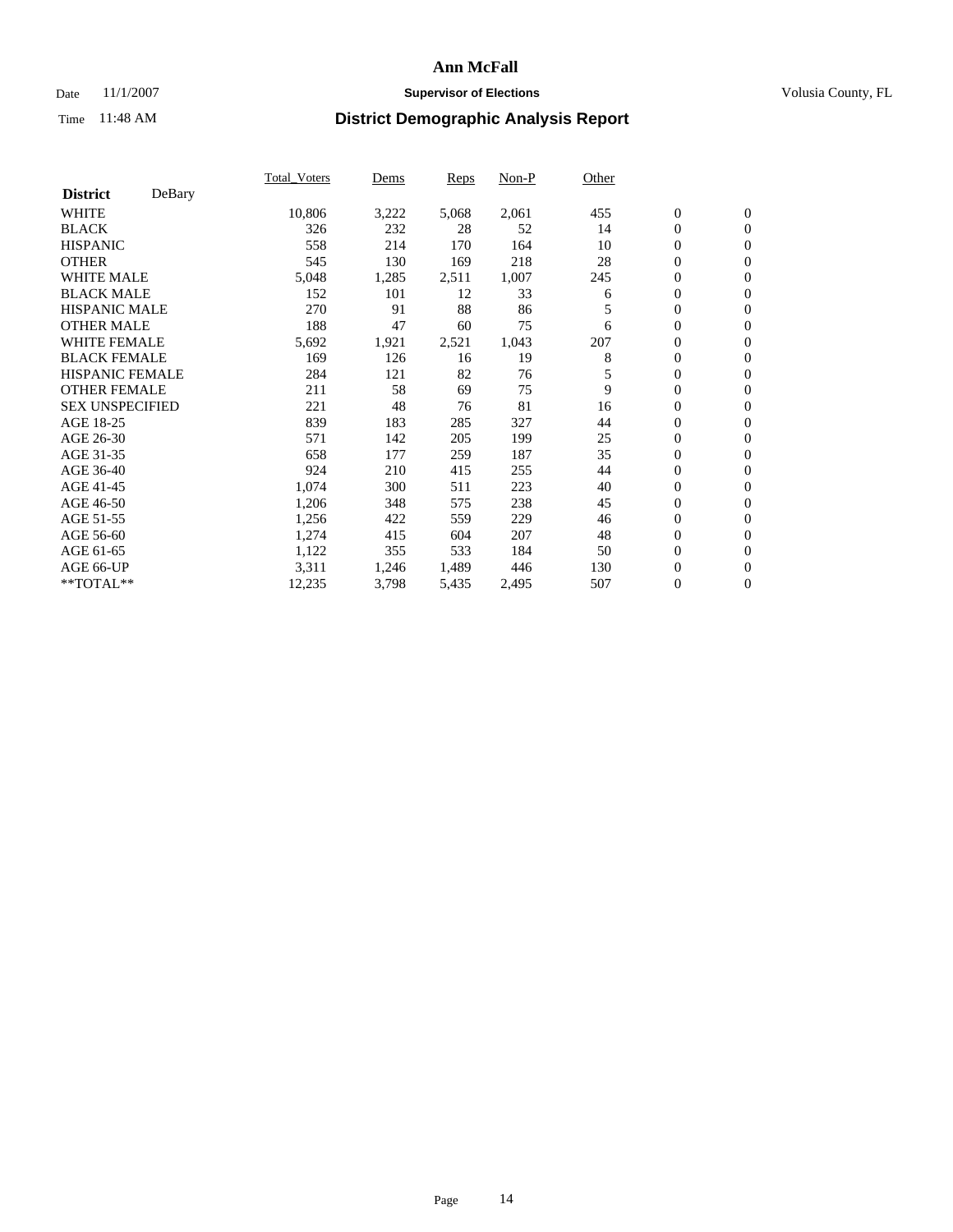### Date 11/1/2007 **Supervisor of Elections Supervisor of Elections** Volusia County, FL

|                        |        | Total_Voters | Dems  | <b>Reps</b> | Non-P | Other |                  |                |  |
|------------------------|--------|--------------|-------|-------------|-------|-------|------------------|----------------|--|
| <b>District</b>        | DeLand |              |       |             |       |       |                  |                |  |
| <b>WHITE</b>           |        | 10,046       | 3,678 | 4,234       | 1,685 | 449   | $\overline{0}$   | $\mathbf{0}$   |  |
| <b>BLACK</b>           |        | 1,898        | 1,540 | 78          | 247   | 33    | $\overline{0}$   | $\mathbf{0}$   |  |
| <b>HISPANIC</b>        |        | 489          | 194   | 96          | 176   | 23    | $\boldsymbol{0}$ | $\mathbf{0}$   |  |
| <b>OTHER</b>           |        | 620          | 202   | 154         | 232   | 32    | $\boldsymbol{0}$ | $\mathbf{0}$   |  |
| <b>WHITE MALE</b>      |        | 4,347        | 1,400 | 1,917       | 808   | 222   | 0                | $\mathbf{0}$   |  |
| <b>BLACK MALE</b>      |        | 710          | 548   | 36          | 102   | 24    | $\boldsymbol{0}$ | $\mathbf{0}$   |  |
| <b>HISPANIC MALE</b>   |        | 211          | 81    | 38          | 82    | 10    | $\overline{0}$   | $\mathbf{0}$   |  |
| <b>OTHER MALE</b>      |        | 177          | 59    | 61          | 49    | 8     | $\overline{0}$   | $\mathbf{0}$   |  |
| <b>WHITE FEMALE</b>    |        | 5,653        | 2,264 | 2,302       | 864   | 223   | $\mathbf{0}$     | $\mathbf{0}$   |  |
| <b>BLACK FEMALE</b>    |        | 1,171        | 979   | 41          | 142   | 9     | $\overline{0}$   | $\mathbf{0}$   |  |
| <b>HISPANIC FEMALE</b> |        | 274          | 113   | 57          | 92    | 12    | $\boldsymbol{0}$ | $\mathbf{0}$   |  |
| <b>OTHER FEMALE</b>    |        | 232          | 91    | 52          | 77    | 12    | 0                | $\mathbf{0}$   |  |
| <b>SEX UNSPECIFIED</b> |        | 278          | 79    | 58          | 124   | 17    | $\boldsymbol{0}$ | $\mathbf{0}$   |  |
| AGE 18-25              |        | 1,202        | 442   | 290         | 410   | 60    | $\boldsymbol{0}$ | $\mathbf{0}$   |  |
| AGE 26-30              |        | 792          | 294   | 223         | 230   | 45    | $\overline{0}$   | $\mathbf{0}$   |  |
| AGE 31-35              |        | 887          | 334   | 285         | 220   | 48    | $\overline{0}$   | $\mathbf{0}$   |  |
| AGE 36-40              |        | 994          | 381   | 362         | 217   | 34    | $\boldsymbol{0}$ | $\mathbf{0}$   |  |
| AGE 41-45              |        | 1,014        | 396   | 370         | 198   | 50    | $\boldsymbol{0}$ | $\mathbf{0}$   |  |
| AGE 46-50              |        | 1,029        | 455   | 360         | 178   | 36    | 0                | $\mathbf{0}$   |  |
| AGE 51-55              |        | 1,015        | 491   | 329         | 160   | 35    | $\boldsymbol{0}$ | $\mathbf{0}$   |  |
| AGE 56-60              |        | 1,107        | 535   | 379         | 148   | 45    | $\overline{0}$   | $\mathbf{0}$   |  |
| AGE 61-65              |        | 965          | 451   | 335         | 143   | 36    | $\mathbf{0}$     | $\mathbf{0}$   |  |
| AGE 66-UP              |        | 4,048        | 1,835 | 1,629       | 436   | 148   | $\boldsymbol{0}$ | $\mathbf{0}$   |  |
| **TOTAL**              |        | 13,053       | 5,614 | 4,562       | 2,340 | 537   | $\boldsymbol{0}$ | $\overline{0}$ |  |
|                        |        |              |       |             |       |       |                  |                |  |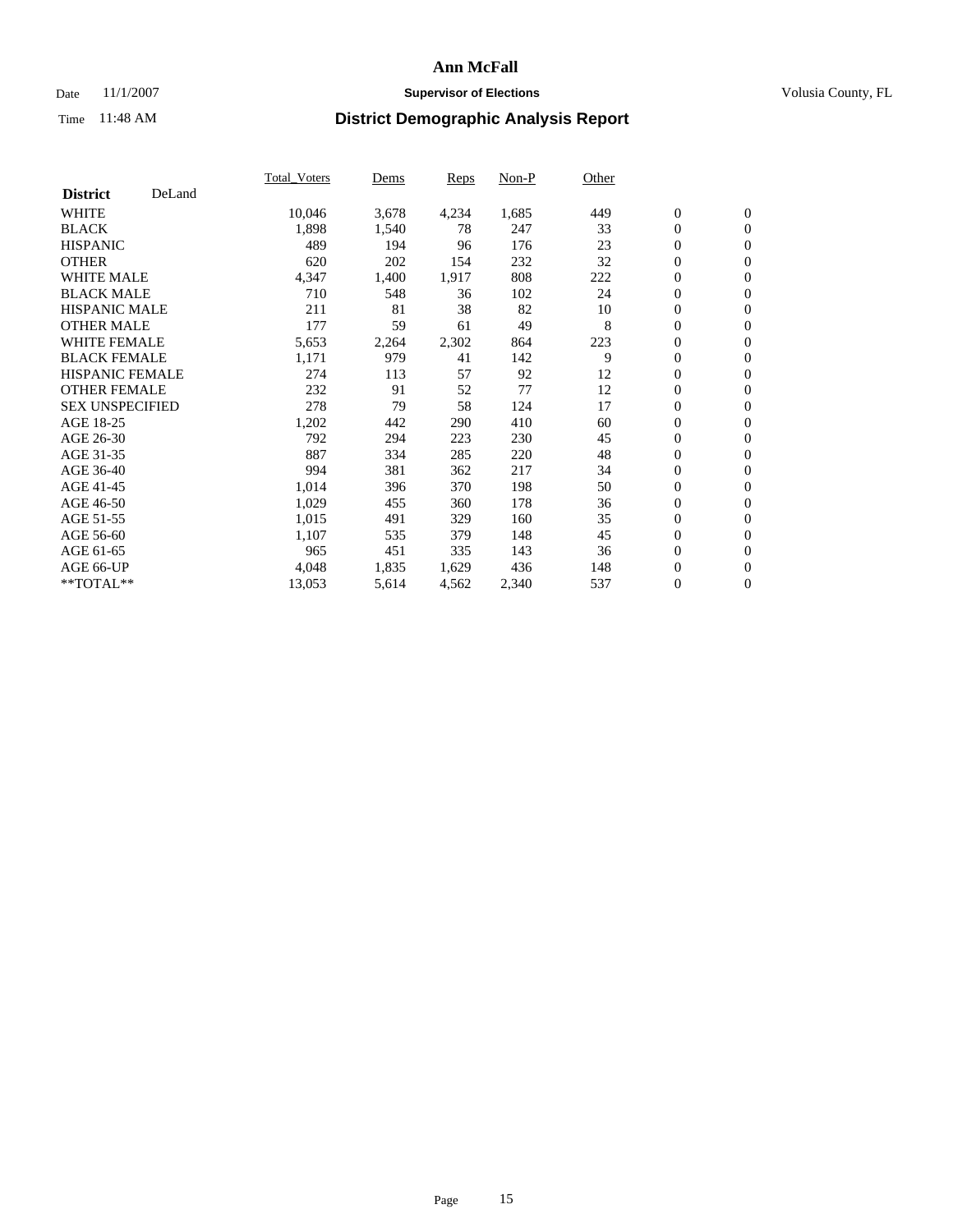### Date 11/1/2007 **Supervisor of Elections Supervisor of Elections** Volusia County, FL

|                        |         | Total_Voters | Dems   | <b>Reps</b> | Non-P  | Other |                  |                  |  |
|------------------------|---------|--------------|--------|-------------|--------|-------|------------------|------------------|--|
| <b>District</b>        | Deltona |              |        |             |        |       |                  |                  |  |
| <b>WHITE</b>           |         | 31,541       | 10,799 | 12,405      | 6,900  | 1,437 | $\boldsymbol{0}$ | $\mathbf{0}$     |  |
| <b>BLACK</b>           |         | 3,580        | 2,651  | 227         | 612    | 90    | $\mathbf{0}$     | $\mathbf{0}$     |  |
| <b>HISPANIC</b>        |         | 9,297        | 4,350  | 1,775       | 2,968  | 204   | $\overline{0}$   | $\mathbf{0}$     |  |
| <b>OTHER</b>           |         | 2,552        | 700    | 506         | 1,212  | 134   | $\overline{0}$   | $\overline{0}$   |  |
| <b>WHITE MALE</b>      |         | 14,635       | 4,536  | 6,073       | 3,258  | 768   | $\overline{0}$   | $\mathbf{0}$     |  |
| <b>BLACK MALE</b>      |         | 1,593        | 1,103  | 128         | 316    | 46    | $\boldsymbol{0}$ | $\mathbf{0}$     |  |
| <b>HISPANIC MALE</b>   |         | 4,365        | 1,983  | 892         | 1,378  | 112   | 0                | $\mathbf{0}$     |  |
| <b>OTHER MALE</b>      |         | 834          | 258    | 202         | 349    | 25    | $\boldsymbol{0}$ | $\boldsymbol{0}$ |  |
| <b>WHITE FEMALE</b>    |         | 16,722       | 6,204  | 6,260       | 3,595  | 663   | $\overline{0}$   | $\mathbf{0}$     |  |
| <b>BLACK FEMALE</b>    |         | 1,951        | 1,518  | 99          | 290    | 44    | $\overline{0}$   | $\mathbf{0}$     |  |
| <b>HISPANIC FEMALE</b> |         | 4,849        | 2,326  | 873         | 1,559  | 91    | $\mathbf{0}$     | $\mathbf{0}$     |  |
| <b>OTHER FEMALE</b>    |         | 980          | 322    | 205         | 424    | 29    | $\mathbf{0}$     | $\mathbf{0}$     |  |
| <b>SEX UNSPECIFIED</b> |         | 1,041        | 250    | 181         | 523    | 87    | $\boldsymbol{0}$ | $\boldsymbol{0}$ |  |
| AGE 18-25              |         | 5,256        | 1,611  | 1,124       | 2,185  | 336   | $\boldsymbol{0}$ | $\mathbf{0}$     |  |
| AGE 26-30              |         | 3,702        | 1,183  | 968         | 1,363  | 188   | $\boldsymbol{0}$ | $\mathbf{0}$     |  |
| AGE 31-35              |         | 3,862        | 1,306  | 1,155       | 1,211  | 190   | 0                | $\mathbf{0}$     |  |
| AGE 36-40              |         | 4,197        | 1,404  | 1,452       | 1,156  | 185   | $\boldsymbol{0}$ | $\mathbf{0}$     |  |
| AGE 41-45              |         | 4,938        | 1,824  | 1,660       | 1,270  | 184   | 0                | $\mathbf{0}$     |  |
| AGE 46-50              |         | 5,049        | 1,924  | 1,850       | 1,102  | 173   | $\overline{0}$   | $\mathbf{0}$     |  |
| AGE 51-55              |         | 4,379        | 1,822  | 1,474       | 922    | 161   | $\overline{0}$   | $\mathbf{0}$     |  |
| AGE 56-60              |         | 3,968        | 1,729  | 1,293       | 808    | 138   | $\boldsymbol{0}$ | $\mathbf{0}$     |  |
| AGE 61-65              |         | 2,987        | 1,356  | 1,002       | 540    | 89    | $\boldsymbol{0}$ | $\mathbf{0}$     |  |
| AGE 66-UP              |         | 8,630        | 4,340  | 2,935       | 1,134  | 221   | 0                | $\mathbf{0}$     |  |
| $*$ TOTAL $**$         |         | 46,970       | 18,500 | 14,913      | 11,692 | 1,865 | $\boldsymbol{0}$ | $\boldsymbol{0}$ |  |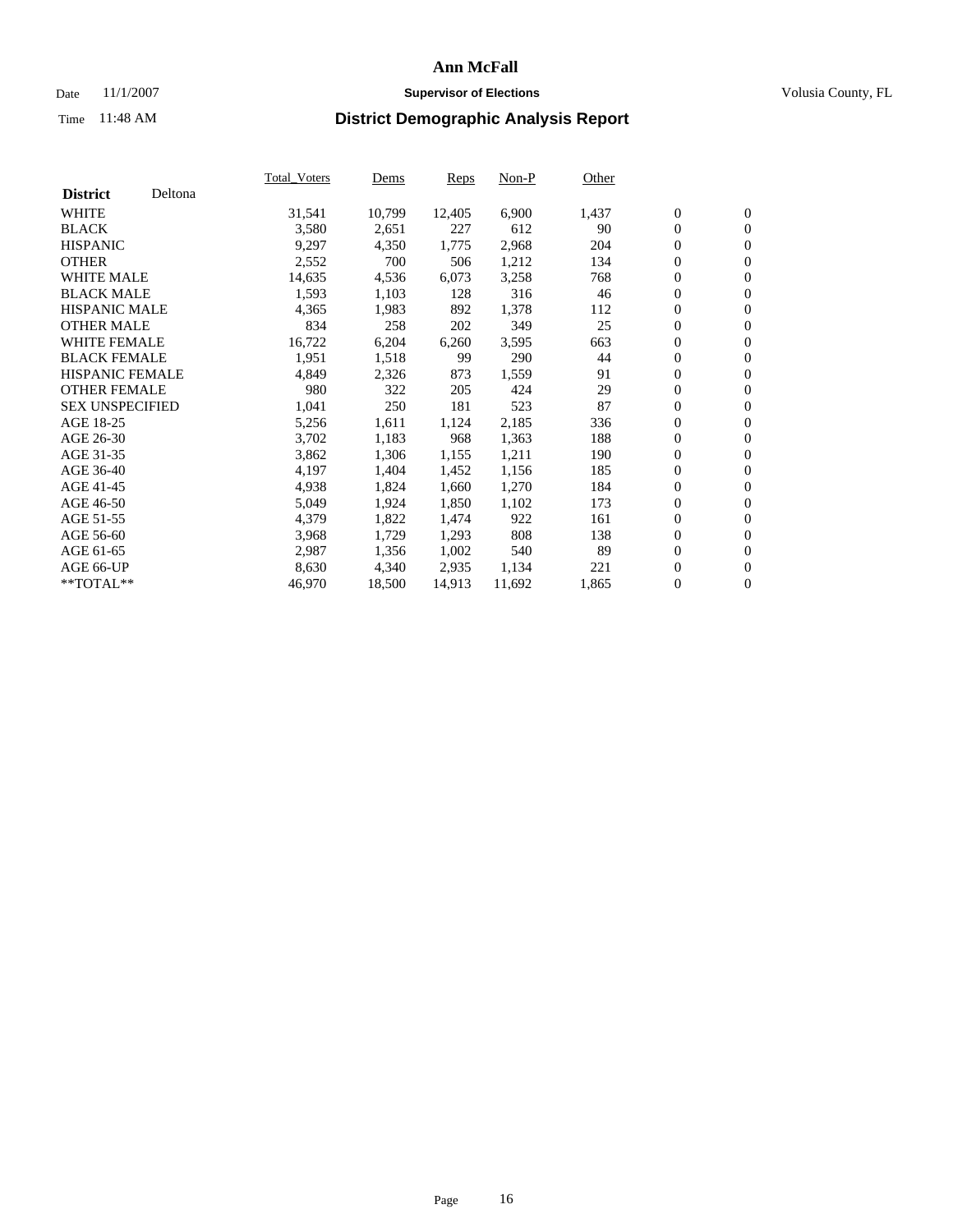### Date 11/1/2007 **Supervisor of Elections Supervisor of Elections** Volusia County, FL

|                        |           | Total Voters | Dems  | <b>Reps</b> | Non-P | Other    |                  |                  |  |
|------------------------|-----------|--------------|-------|-------------|-------|----------|------------------|------------------|--|
| <b>District</b>        | Edgewater |              |       |             |       |          |                  |                  |  |
| <b>WHITE</b>           |           | 12,772       | 4,925 | 4,346       | 3,131 | 370      | $\boldsymbol{0}$ | $\mathbf{0}$     |  |
| <b>BLACK</b>           |           | 205          | 150   | 10          | 38    |          | $\overline{0}$   | $\mathbf{0}$     |  |
| <b>HISPANIC</b>        |           | 142          | 51    | 32          | 57    | 2        | $\overline{0}$   | $\mathbf{0}$     |  |
| <b>OTHER</b>           |           | 395          | 106   | 72          | 201   | 16       | 0                | $\mathbf{0}$     |  |
| <b>WHITE MALE</b>      |           | 5,769        | 2,012 | 2,112       | 1,463 | 182      | $\overline{0}$   | $\mathbf{0}$     |  |
| <b>BLACK MALE</b>      |           | 101          | 69    | 5           | 22    | 5        | $\boldsymbol{0}$ | $\mathbf{0}$     |  |
| <b>HISPANIC MALE</b>   |           | 62           | 18    | 14          | 28    | 2        | 0                | $\Omega$         |  |
| <b>OTHER MALE</b>      |           | 126          | 46    | 32          | 44    | 4        | 0                | $\mathbf{0}$     |  |
| <b>WHITE FEMALE</b>    |           | 6,913        | 2,882 | 2,203       | 1,641 | 187      | 0                | $\Omega$         |  |
| <b>BLACK FEMALE</b>    |           | 100          | 78    | 5           | 16    |          | $\overline{0}$   | $\mathbf{0}$     |  |
| <b>HISPANIC FEMALE</b> |           | 77           | 32    | 18          | 27    | $\Omega$ | $\overline{0}$   | $\mathbf{0}$     |  |
| <b>OTHER FEMALE</b>    |           | 144          | 40    | 30          | 70    | 4        | $\overline{0}$   | $\mathbf{0}$     |  |
| <b>SEX UNSPECIFIED</b> |           | 222          | 55    | 41          | 116   | 10       | $\boldsymbol{0}$ | $\mathbf{0}$     |  |
| AGE 18-25              |           | 1,200        | 347   | 256         | 535   | 62       | $\overline{0}$   | $\mathbf{0}$     |  |
| AGE 26-30              |           | 790          | 228   | 195         | 341   | 26       | $\boldsymbol{0}$ | $\mathbf{0}$     |  |
| AGE 31-35              |           | 848          | 238   | 252         | 324   | 34       | 0                | $\overline{0}$   |  |
| AGE 36-40              |           | 938          | 307   | 322         | 287   | 22       | $\boldsymbol{0}$ | $\mathbf{0}$     |  |
| AGE 41-45              |           | 1,089        | 390   | 375         | 297   | 27       | $\overline{0}$   | $\mathbf{0}$     |  |
| AGE 46-50              |           | 1,302        | 472   | 469         | 333   | 28       | $\overline{0}$   | $\mathbf{0}$     |  |
| AGE 51-55              |           | 1,311        | 540   | 438         | 301   | 32       | $\mathbf{0}$     | $\mathbf{0}$     |  |
| AGE 56-60              |           | 1,267        | 544   | 405         | 279   | 39       | $\boldsymbol{0}$ | $\mathbf{0}$     |  |
| AGE 61-65              |           | 1,141        | 463   | 411         | 231   | 36       | 0                | $\mathbf{0}$     |  |
| AGE 66-UP              |           | 3,628        | 1,703 | 1,337       | 499   | 89       | 0                | 0                |  |
| $*$ TOTAL $**$         |           | 13,514       | 5,232 | 4,460       | 3,427 | 395      | 0                | $\boldsymbol{0}$ |  |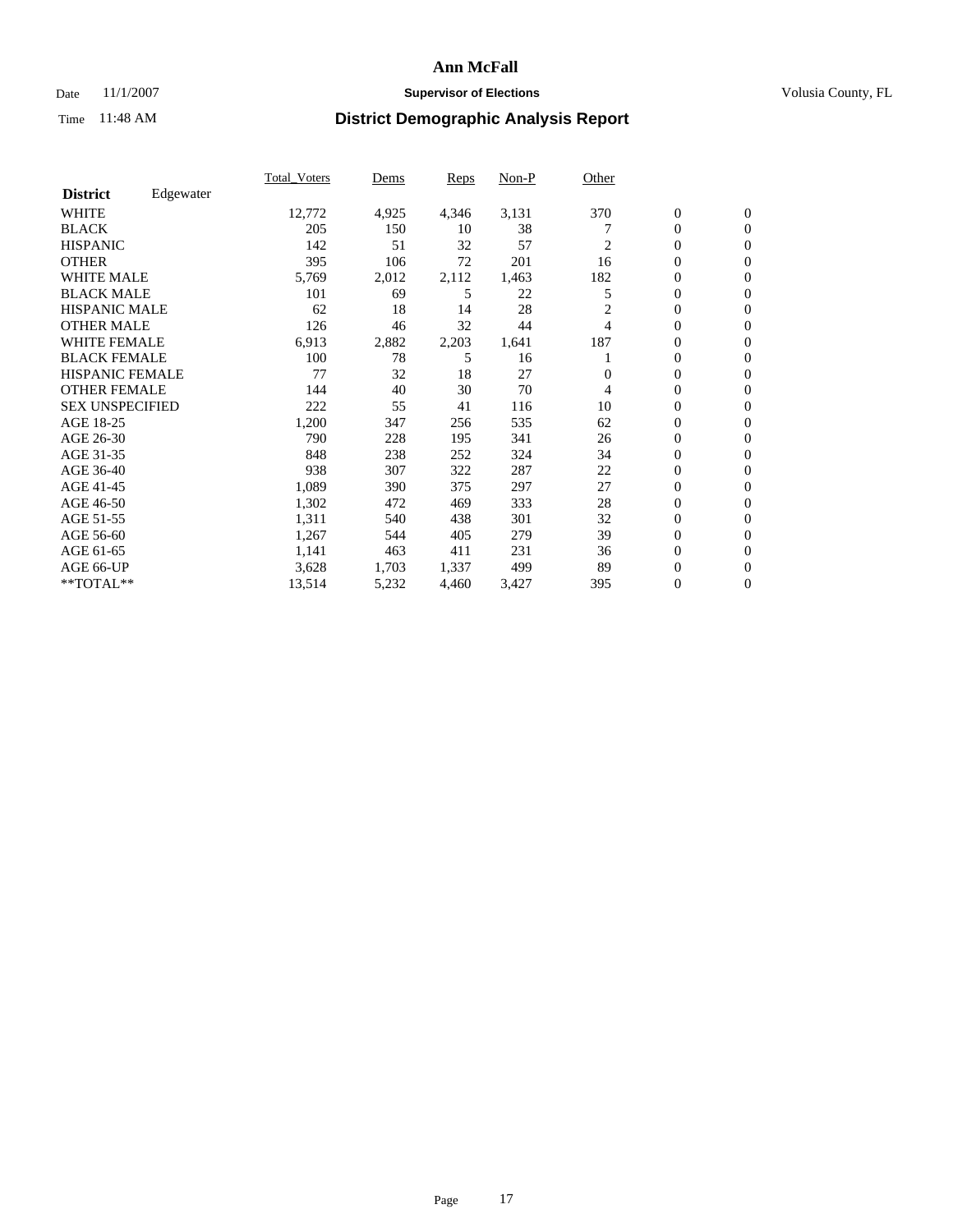### Date 11/1/2007 **Supervisor of Elections Supervisor of Elections** Volusia County, FL

| <b>Holly Hill</b><br><b>District</b><br><b>WHITE</b><br>5,418<br>2,377<br>1,627<br>1,199<br>215<br>$\boldsymbol{0}$<br>$\mathbf{0}$<br>$\mathbf{0}$<br>546<br>22<br>93<br>11<br>$\mathbf{0}$<br>420<br>95<br>18<br>28<br>45<br>$\mathbf{0}$<br>$\overline{0}$<br>4<br>289<br>92<br>55<br>0<br>126<br>16<br>$\mathbf{0}$<br><b>WHITE MALE</b><br>0<br>2,399<br>782<br>568<br>103<br>946<br>$\overline{0}$<br><b>BLACK MALE</b><br>$\boldsymbol{0}$<br>210<br>38<br>155<br>12<br>5<br>$\boldsymbol{0}$<br><b>HISPANIC MALE</b><br>0<br>46<br>22<br>12<br>11<br>$\mathbf{0}$<br>23<br><b>OTHER MALE</b><br>21<br>35<br>$\mathbf{0}$<br>86<br>$\mathbf{0}$<br><b>WHITE FEMALE</b><br>2,985<br>838<br>625<br>108<br>0<br>$\mathbf{0}$<br>1,414<br><b>BLACK FEMALE</b><br>333<br>54<br>$\boldsymbol{0}$<br>263<br>10<br>$\mathbf{0}$<br>6<br><b>HISPANIC FEMALE</b><br>49<br>17<br>3<br>$\boldsymbol{0}$<br>23<br>$\mathbf{0}$<br>6<br><b>OTHER FEMALE</b><br>3<br>113<br>26<br>0<br>40<br>44<br>$\mathbf{0}$<br><b>SEX UNSPECIFIED</b><br>10<br>$\mathbf{0}$<br>127<br>48<br>15<br>54<br>$\mathbf{0}$<br>221<br>139<br>228<br>35<br>0<br>623<br>$\mathbf{0}$<br>167<br>77<br>23<br>$\mathbf{0}$<br>$\mathbf{0}$<br>427<br>160<br>82<br>125<br>0<br>373<br>152<br>14<br>$\mathbf{0}$<br>177<br>115<br>133<br>22<br>0<br>447<br>$\mathbf{0}$<br>$\boldsymbol{0}$<br>586<br>239<br>169<br>152<br>26<br>$\mathbf{0}$<br>618<br>137<br>31<br>0<br>274<br>176<br>$\mathbf{0}$<br>131<br>19<br>$\boldsymbol{0}$<br>600<br>296<br>$\mathbf{0}$<br>154<br>579<br>277<br>116<br>24<br>0<br>162<br>$\mathbf{0}$<br>78<br>15<br>$\mathbf{0}$<br>409<br>207<br>109<br>$\mathbf{0}$<br>924<br>37<br>$\boldsymbol{0}$<br>1,686<br>539<br>186<br>$\mathbf{0}$<br>$\mathbf{0}$ |                 | <b>Total Voters</b> | Dems  | Reps  | Non-P | Other |   |  |
|----------------------------------------------------------------------------------------------------------------------------------------------------------------------------------------------------------------------------------------------------------------------------------------------------------------------------------------------------------------------------------------------------------------------------------------------------------------------------------------------------------------------------------------------------------------------------------------------------------------------------------------------------------------------------------------------------------------------------------------------------------------------------------------------------------------------------------------------------------------------------------------------------------------------------------------------------------------------------------------------------------------------------------------------------------------------------------------------------------------------------------------------------------------------------------------------------------------------------------------------------------------------------------------------------------------------------------------------------------------------------------------------------------------------------------------------------------------------------------------------------------------------------------------------------------------------------------------------------------------------------------------------------------------------------------------------------------------------------------------------------------|-----------------|---------------------|-------|-------|-------|-------|---|--|
|                                                                                                                                                                                                                                                                                                                                                                                                                                                                                                                                                                                                                                                                                                                                                                                                                                                                                                                                                                                                                                                                                                                                                                                                                                                                                                                                                                                                                                                                                                                                                                                                                                                                                                                                                          |                 |                     |       |       |       |       |   |  |
|                                                                                                                                                                                                                                                                                                                                                                                                                                                                                                                                                                                                                                                                                                                                                                                                                                                                                                                                                                                                                                                                                                                                                                                                                                                                                                                                                                                                                                                                                                                                                                                                                                                                                                                                                          |                 |                     |       |       |       |       |   |  |
|                                                                                                                                                                                                                                                                                                                                                                                                                                                                                                                                                                                                                                                                                                                                                                                                                                                                                                                                                                                                                                                                                                                                                                                                                                                                                                                                                                                                                                                                                                                                                                                                                                                                                                                                                          | <b>BLACK</b>    |                     |       |       |       |       |   |  |
|                                                                                                                                                                                                                                                                                                                                                                                                                                                                                                                                                                                                                                                                                                                                                                                                                                                                                                                                                                                                                                                                                                                                                                                                                                                                                                                                                                                                                                                                                                                                                                                                                                                                                                                                                          | <b>HISPANIC</b> |                     |       |       |       |       |   |  |
|                                                                                                                                                                                                                                                                                                                                                                                                                                                                                                                                                                                                                                                                                                                                                                                                                                                                                                                                                                                                                                                                                                                                                                                                                                                                                                                                                                                                                                                                                                                                                                                                                                                                                                                                                          | <b>OTHER</b>    |                     |       |       |       |       |   |  |
|                                                                                                                                                                                                                                                                                                                                                                                                                                                                                                                                                                                                                                                                                                                                                                                                                                                                                                                                                                                                                                                                                                                                                                                                                                                                                                                                                                                                                                                                                                                                                                                                                                                                                                                                                          |                 |                     |       |       |       |       |   |  |
|                                                                                                                                                                                                                                                                                                                                                                                                                                                                                                                                                                                                                                                                                                                                                                                                                                                                                                                                                                                                                                                                                                                                                                                                                                                                                                                                                                                                                                                                                                                                                                                                                                                                                                                                                          |                 |                     |       |       |       |       |   |  |
|                                                                                                                                                                                                                                                                                                                                                                                                                                                                                                                                                                                                                                                                                                                                                                                                                                                                                                                                                                                                                                                                                                                                                                                                                                                                                                                                                                                                                                                                                                                                                                                                                                                                                                                                                          |                 |                     |       |       |       |       |   |  |
|                                                                                                                                                                                                                                                                                                                                                                                                                                                                                                                                                                                                                                                                                                                                                                                                                                                                                                                                                                                                                                                                                                                                                                                                                                                                                                                                                                                                                                                                                                                                                                                                                                                                                                                                                          |                 |                     |       |       |       |       |   |  |
|                                                                                                                                                                                                                                                                                                                                                                                                                                                                                                                                                                                                                                                                                                                                                                                                                                                                                                                                                                                                                                                                                                                                                                                                                                                                                                                                                                                                                                                                                                                                                                                                                                                                                                                                                          |                 |                     |       |       |       |       |   |  |
|                                                                                                                                                                                                                                                                                                                                                                                                                                                                                                                                                                                                                                                                                                                                                                                                                                                                                                                                                                                                                                                                                                                                                                                                                                                                                                                                                                                                                                                                                                                                                                                                                                                                                                                                                          |                 |                     |       |       |       |       |   |  |
|                                                                                                                                                                                                                                                                                                                                                                                                                                                                                                                                                                                                                                                                                                                                                                                                                                                                                                                                                                                                                                                                                                                                                                                                                                                                                                                                                                                                                                                                                                                                                                                                                                                                                                                                                          |                 |                     |       |       |       |       |   |  |
|                                                                                                                                                                                                                                                                                                                                                                                                                                                                                                                                                                                                                                                                                                                                                                                                                                                                                                                                                                                                                                                                                                                                                                                                                                                                                                                                                                                                                                                                                                                                                                                                                                                                                                                                                          |                 |                     |       |       |       |       |   |  |
|                                                                                                                                                                                                                                                                                                                                                                                                                                                                                                                                                                                                                                                                                                                                                                                                                                                                                                                                                                                                                                                                                                                                                                                                                                                                                                                                                                                                                                                                                                                                                                                                                                                                                                                                                          |                 |                     |       |       |       |       |   |  |
|                                                                                                                                                                                                                                                                                                                                                                                                                                                                                                                                                                                                                                                                                                                                                                                                                                                                                                                                                                                                                                                                                                                                                                                                                                                                                                                                                                                                                                                                                                                                                                                                                                                                                                                                                          | AGE 18-25       |                     |       |       |       |       |   |  |
|                                                                                                                                                                                                                                                                                                                                                                                                                                                                                                                                                                                                                                                                                                                                                                                                                                                                                                                                                                                                                                                                                                                                                                                                                                                                                                                                                                                                                                                                                                                                                                                                                                                                                                                                                          | AGE 26-30       |                     |       |       |       |       |   |  |
|                                                                                                                                                                                                                                                                                                                                                                                                                                                                                                                                                                                                                                                                                                                                                                                                                                                                                                                                                                                                                                                                                                                                                                                                                                                                                                                                                                                                                                                                                                                                                                                                                                                                                                                                                          | AGE 31-35       |                     |       |       |       |       |   |  |
|                                                                                                                                                                                                                                                                                                                                                                                                                                                                                                                                                                                                                                                                                                                                                                                                                                                                                                                                                                                                                                                                                                                                                                                                                                                                                                                                                                                                                                                                                                                                                                                                                                                                                                                                                          | AGE 36-40       |                     |       |       |       |       |   |  |
|                                                                                                                                                                                                                                                                                                                                                                                                                                                                                                                                                                                                                                                                                                                                                                                                                                                                                                                                                                                                                                                                                                                                                                                                                                                                                                                                                                                                                                                                                                                                                                                                                                                                                                                                                          | AGE 41-45       |                     |       |       |       |       |   |  |
|                                                                                                                                                                                                                                                                                                                                                                                                                                                                                                                                                                                                                                                                                                                                                                                                                                                                                                                                                                                                                                                                                                                                                                                                                                                                                                                                                                                                                                                                                                                                                                                                                                                                                                                                                          | AGE 46-50       |                     |       |       |       |       |   |  |
|                                                                                                                                                                                                                                                                                                                                                                                                                                                                                                                                                                                                                                                                                                                                                                                                                                                                                                                                                                                                                                                                                                                                                                                                                                                                                                                                                                                                                                                                                                                                                                                                                                                                                                                                                          | AGE 51-55       |                     |       |       |       |       |   |  |
|                                                                                                                                                                                                                                                                                                                                                                                                                                                                                                                                                                                                                                                                                                                                                                                                                                                                                                                                                                                                                                                                                                                                                                                                                                                                                                                                                                                                                                                                                                                                                                                                                                                                                                                                                          | AGE 56-60       |                     |       |       |       |       |   |  |
|                                                                                                                                                                                                                                                                                                                                                                                                                                                                                                                                                                                                                                                                                                                                                                                                                                                                                                                                                                                                                                                                                                                                                                                                                                                                                                                                                                                                                                                                                                                                                                                                                                                                                                                                                          | AGE 61-65       |                     |       |       |       |       |   |  |
|                                                                                                                                                                                                                                                                                                                                                                                                                                                                                                                                                                                                                                                                                                                                                                                                                                                                                                                                                                                                                                                                                                                                                                                                                                                                                                                                                                                                                                                                                                                                                                                                                                                                                                                                                          | AGE 66-UP       |                     |       |       |       |       |   |  |
|                                                                                                                                                                                                                                                                                                                                                                                                                                                                                                                                                                                                                                                                                                                                                                                                                                                                                                                                                                                                                                                                                                                                                                                                                                                                                                                                                                                                                                                                                                                                                                                                                                                                                                                                                          | **TOTAL**       | 6,348               | 2,934 | 1,722 | 1,446 | 246   | 0 |  |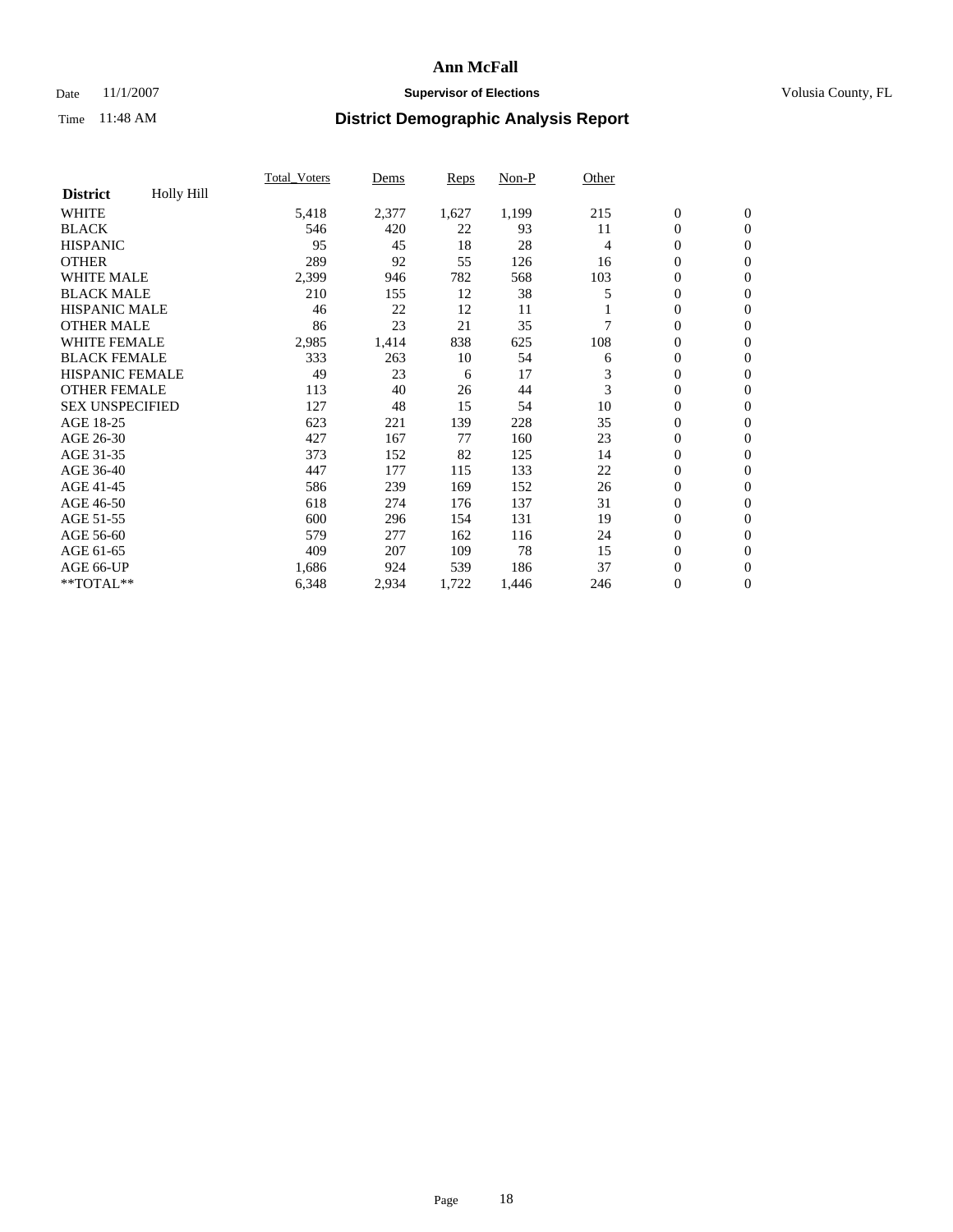### Date 11/1/2007 **Supervisor of Elections Supervisor of Elections** Volusia County, FL

|                        |            | <b>Total Voters</b> | Dems | Reps   | Non-P          | Other    |                  |              |  |
|------------------------|------------|---------------------|------|--------|----------------|----------|------------------|--------------|--|
| <b>District</b>        | Lake Helen |                     |      |        |                |          |                  |              |  |
| <b>WHITE</b>           |            | 1,458               | 584  | 543    | 275            | 56       | $\boldsymbol{0}$ | $\mathbf{0}$ |  |
| <b>BLACK</b>           |            | 188                 | 158  | 9      | 20             |          | 0                | $\mathbf{0}$ |  |
| <b>HISPANIC</b>        |            | 28                  | 9    | 5      | 8              | 6        | 0                | $\Omega$     |  |
| <b>OTHER</b>           |            | 62                  | 17   | 16     | 25             | 4        | $\overline{0}$   | $\theta$     |  |
| <b>WHITE MALE</b>      |            | 655                 | 233  | 264    | 129            | 29       | 0                | 0            |  |
| <b>BLACK MALE</b>      |            | 80                  | 65   | 3      | 11             |          | 0                | 0            |  |
| <b>HISPANIC MALE</b>   |            | 11                  | 3    | 5      | $\overline{c}$ |          | 0                | 0            |  |
| <b>OTHER MALE</b>      |            | 15                  | 5    | 3      | 5              | 2        | 0                | 0            |  |
| <b>WHITE FEMALE</b>    |            | 792                 | 349  | 275    | 141            | 27       | 0                | 0            |  |
| <b>BLACK FEMALE</b>    |            | 108                 | 93   | 6      | 9              | $\Omega$ | 0                | 0            |  |
| <b>HISPANIC FEMALE</b> |            | 17                  | 6    | $_{0}$ | 6              |          | 0                | $\Omega$     |  |
| <b>OTHER FEMALE</b>    |            | 23                  | 9    | 5      | 9              | $\Omega$ | 0                | $\theta$     |  |
| <b>SEX UNSPECIFIED</b> |            | 35                  | 5    | 12     | 16             | 2        | 0                | $\theta$     |  |
| AGE 18-25              |            | 140                 | 41   | 35     | 58             | 6        | 0                | $_{0}$       |  |
| AGE 26-30              |            | 108                 | 47   | 23     | 30             | 8        | 0                | 0            |  |
| AGE 31-35              |            | 83                  | 31   | 23     | 21             | 8        | 0                | 0            |  |
| AGE 36-40              |            | 116                 | 44   | 27     | 35             | 10       | 0                | 0            |  |
| AGE 41-45              |            | 158                 | 58   | 64     | 29             |          | 0                | 0            |  |
| AGE 46-50              |            | 200                 | 86   | 73     | 37             | 4        | 0                | $\Omega$     |  |
| AGE 51-55              |            | 174                 | 80   | 62     | 28             | 4        | 0                | $\Omega$     |  |
| AGE 56-60              |            | 166                 | 83   | 53     | 28             | 2        | 0                | $\theta$     |  |
| AGE 61-65              |            | 170                 | 92   | 46     | 25             | 7        | 0                | 0            |  |
| AGE 66-UP              |            | 421                 | 206  | 167    | 37             | 11       | 0                |              |  |
| **TOTAL**              |            | 1,736               | 768  | 573    | 328            | 67       | 0                | 0            |  |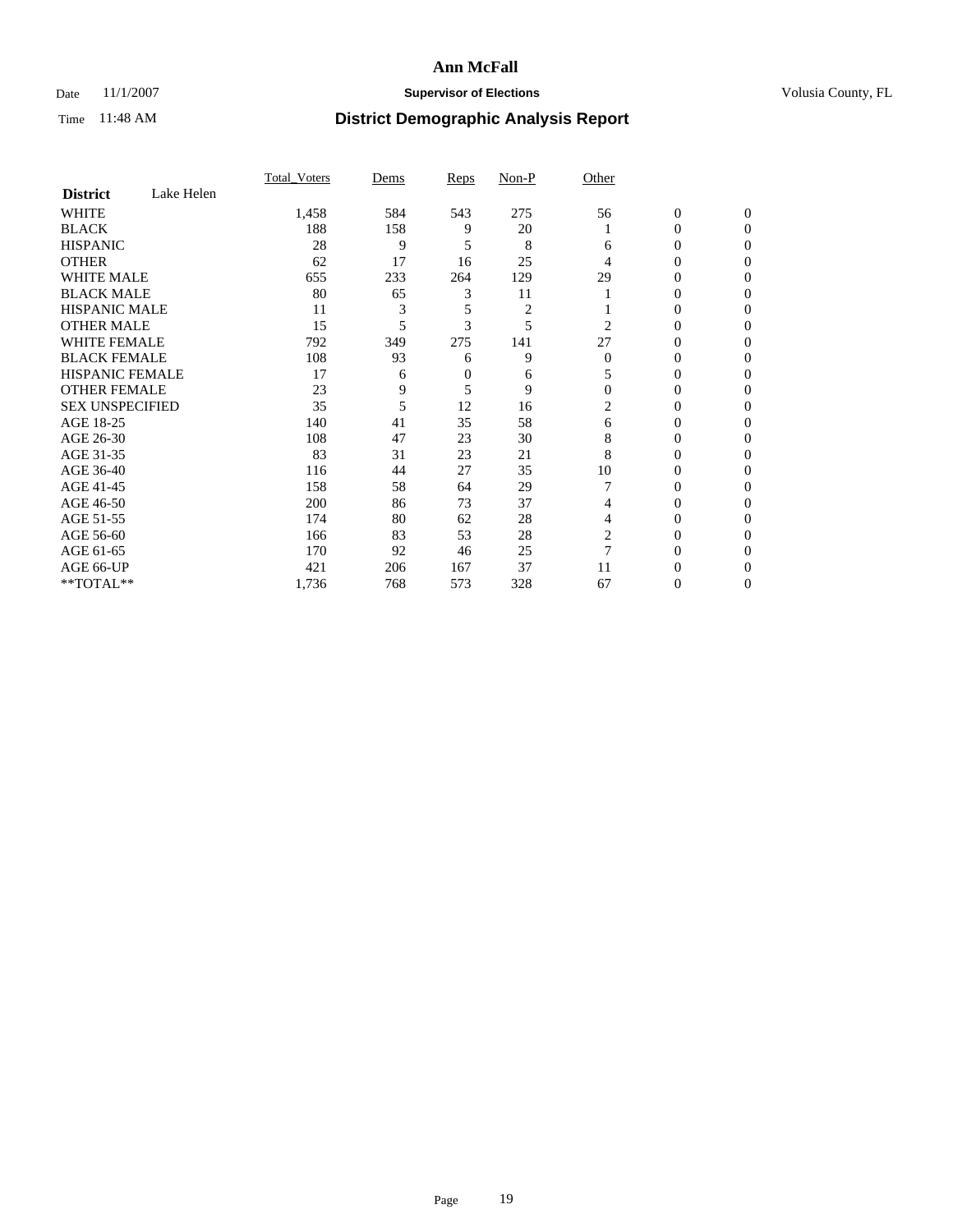### Date 11/1/2007 **Supervisor of Elections Supervisor of Elections** Volusia County, FL

|                                     | <b>Total Voters</b> | Dems  | Reps  | Non-P | Other    |                  |                  |  |
|-------------------------------------|---------------------|-------|-------|-------|----------|------------------|------------------|--|
| <b>District</b><br>New Smyrna Beach |                     |       |       |       |          |                  |                  |  |
| <b>WHITE</b>                        | 14,077              | 4,992 | 5,854 | 2,842 | 389      | $\boldsymbol{0}$ | $\mathbf{0}$     |  |
| <b>BLACK</b>                        | 654                 | 528   | 22    | 98    | 6        | $\mathbf{0}$     | $\mathbf{0}$     |  |
| <b>HISPANIC</b>                     | 110                 | 34    | 28    | 47    |          | $\mathbf{0}$     | $\mathbf{0}$     |  |
| <b>OTHER</b>                        | 441                 | 104   | 114   | 195   | 28       | 0                | $\mathbf{0}$     |  |
| <b>WHITE MALE</b>                   | 6,405               | 2,015 | 2,771 | 1,410 | 209      | 0                | $\mathbf{0}$     |  |
| <b>BLACK MALE</b>                   | 266                 | 189   | 12    | 60    | 5        | 0                | $\mathbf{0}$     |  |
| <b>HISPANIC MALE</b>                | 51                  | 13    | 12    | 26    | $\Omega$ | 0                | $\mathbf{0}$     |  |
| <b>OTHER MALE</b>                   | 135                 | 33    | 43    | 56    | 3        | 0                | $\mathbf{0}$     |  |
| <b>WHITE FEMALE</b>                 | 7,570               | 2,938 | 3,048 | 1,405 | 179      | 0                | $\mathbf{0}$     |  |
| <b>BLACK FEMALE</b>                 | 381                 | 332   | 10    | 38    |          | $\mathbf{0}$     | $\mathbf{0}$     |  |
| <b>HISPANIC FEMALE</b>              | 59                  | 21    | 16    | 21    |          | 0                | $\mathbf{0}$     |  |
| <b>OTHER FEMALE</b>                 | 169                 | 48    | 51    | 60    | 10       | $\overline{0}$   | $\mathbf{0}$     |  |
| <b>SEX UNSPECIFIED</b>              | 246                 | 69    | 55    | 106   | 16       | $\boldsymbol{0}$ | $\boldsymbol{0}$ |  |
| AGE 18-25                           | 929                 | 276   | 206   | 399   | 48       | 0                | $\mathbf{0}$     |  |
| AGE 26-30                           | 696                 | 231   | 173   | 269   | 23       | 0                | $\mathbf{0}$     |  |
| AGE 31-35                           | 604                 | 198   | 185   | 199   | 22       | 0                | $\mathbf{0}$     |  |
| AGE 36-40                           | 716                 | 240   | 249   | 200   | 27       | $\boldsymbol{0}$ | $\mathbf{0}$     |  |
| AGE 41-45                           | 927                 | 334   | 355   | 216   | 22       | 0                | $\mathbf{0}$     |  |
| AGE 46-50                           | 1,284               | 456   | 491   | 295   | 42       | $\mathbf{0}$     | $\mathbf{0}$     |  |
| AGE 51-55                           | 1,394               | 583   | 519   | 255   | 37       | $\overline{0}$   | $\mathbf{0}$     |  |
| AGE 56-60                           | 1,522               | 580   | 607   | 308   | 27       | $\mathbf{0}$     | $\mathbf{0}$     |  |
| AGE 61-65                           | 1,516               | 571   | 609   | 304   | 32       | 0                | $\mathbf{0}$     |  |
| AGE 66-UP                           | 5,694               | 2,189 | 2,624 | 737   | 144      | 0                | 0                |  |
| **TOTAL**                           | 15,282              | 5,658 | 6,018 | 3,182 | 424      | 0                | $\boldsymbol{0}$ |  |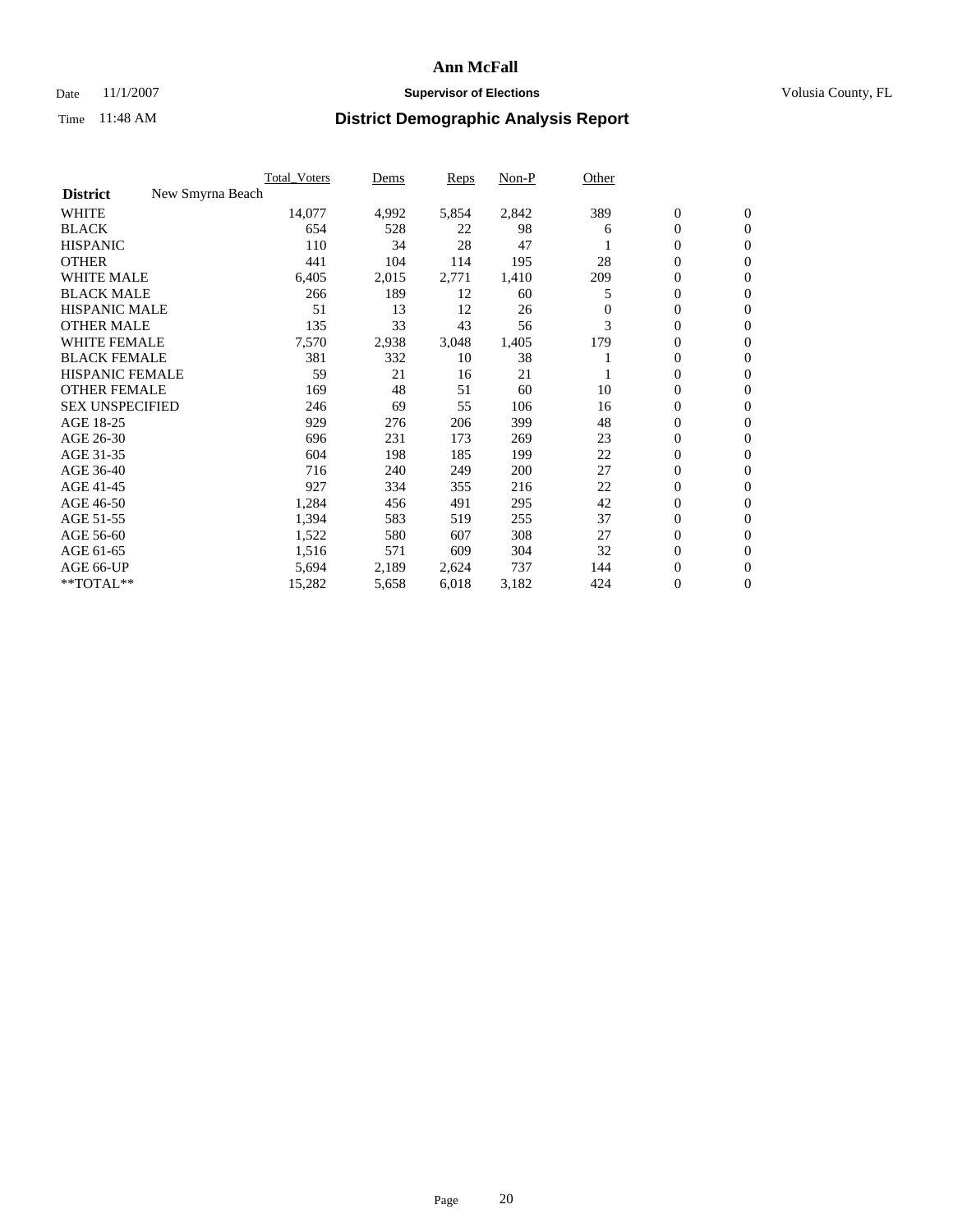### Date 11/1/2007 **Supervisor of Elections Supervisor of Elections** Volusia County, FL

|                        |          | Total Voters | Dems | Reps | Non-P | Other        |                |              |  |
|------------------------|----------|--------------|------|------|-------|--------------|----------------|--------------|--|
| <b>District</b>        | Oak Hill |              |      |      |       |              |                |              |  |
| <b>WHITE</b>           |          | 1,008        | 400  | 353  | 232   | 23           | $\overline{0}$ | $\mathbf{0}$ |  |
| <b>BLACK</b>           |          | 163          | 141  |      | 15    | $\mathbf{0}$ | 0              | $\Omega$     |  |
| <b>HISPANIC</b>        |          | 8            | 5    | 2    |       | 0            | 0              | $\Omega$     |  |
| <b>OTHER</b>           |          | 29           | 8    | 5    | 15    |              |                | 0            |  |
| <b>WHITE MALE</b>      |          | 484          | 175  | 181  | 114   | 14           | 0              |              |  |
| <b>BLACK MALE</b>      |          | 75           | 62   |      | 8     | 0            | 0              | 0            |  |
| <b>HISPANIC MALE</b>   |          | 4            | 2    |      |       |              | 0              |              |  |
| <b>OTHER MALE</b>      |          | 15           | 3    | 3    | 9     | 0            | 0              | $\theta$     |  |
| <b>WHITE FEMALE</b>    |          | 515          | 224  | 166  | 116   | 9            | 0              | $\theta$     |  |
| <b>BLACK FEMALE</b>    |          | 87           | 79   |      |       | 0            | 0              | 0            |  |
| HISPANIC FEMALE        |          | 4            |      |      | 0     |              |                | 0            |  |
| <b>OTHER FEMALE</b>    |          | 11           |      |      |       |              | 0              | 0            |  |
| <b>SEX UNSPECIFIED</b> |          | 13           |      | 8    | 3     |              | 0              | 0            |  |
| AGE 18-25              |          | 84           | 29   | 24   | 29    | 2            | 0              |              |  |
| AGE 26-30              |          | 63           | 26   | 18   | 15    |              | 0              | $\theta$     |  |
| AGE 31-35              |          | 54           | 23   | 16   | 14    |              | 0              |              |  |
| AGE 36-40              |          | 74           | 40   | 19   | 14    |              | 0              | 0            |  |
| AGE 41-45              |          | 91           | 36   | 29   | 26    | 0            | $_{0}$         | $\theta$     |  |
| AGE 46-50              |          | 123          | 65   | 31   | 27    | 0            | 0              | 0            |  |
| AGE 51-55              |          | 122          | 57   | 35   | 25    |              | 0              | 0            |  |
| AGE 56-60              |          | 130          | 61   | 31   | 34    |              | 0              | 0            |  |
| AGE 61-65              |          | 129          | 63   | 33   | 29    |              | 0              |              |  |
| AGE 66-UP              |          | 338          | 154  | 131  | 50    |              |                |              |  |
| **TOTAL**              |          | 1,208        | 554  | 367  | 263   | 24           | 0              | 0            |  |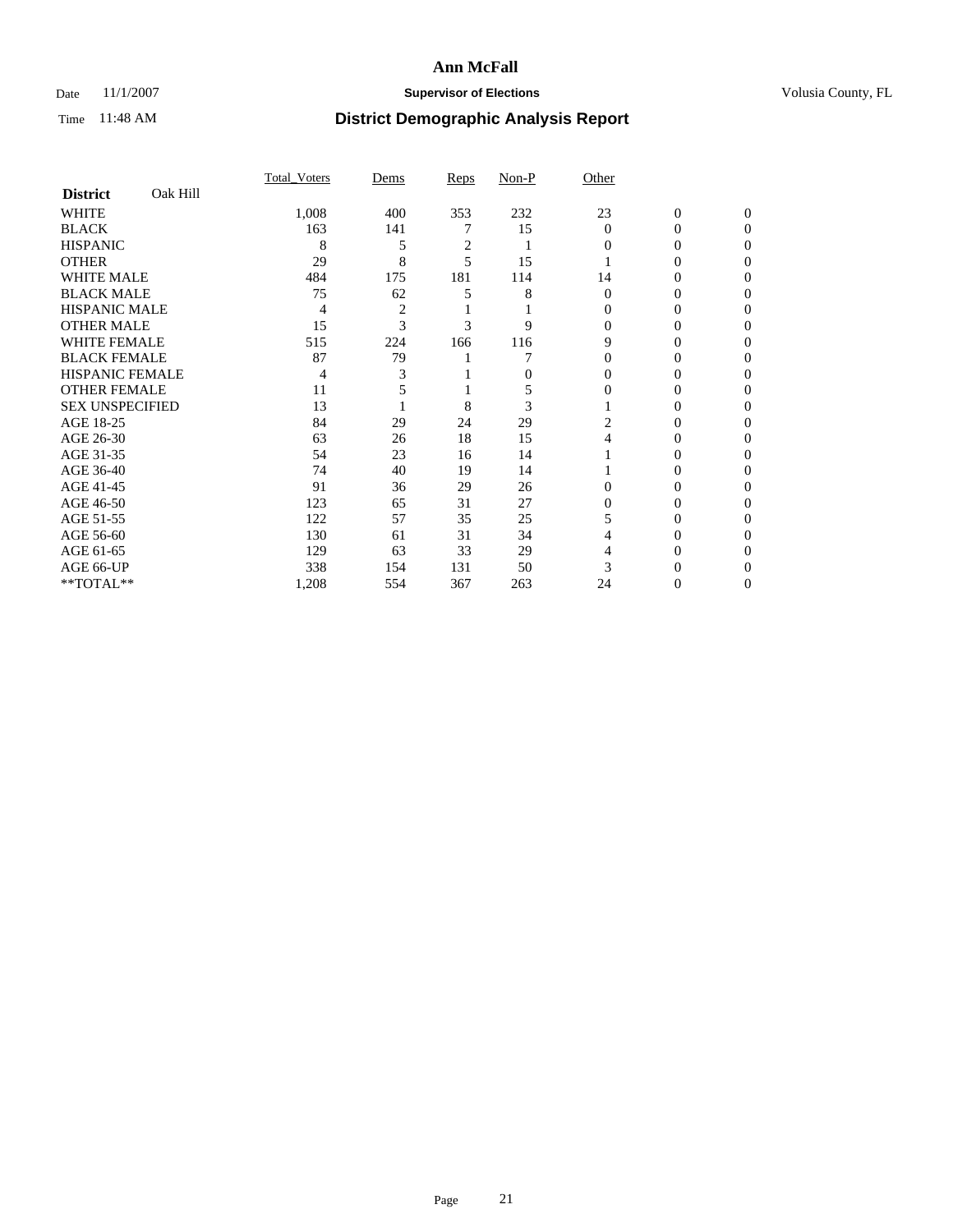### Date 11/1/2007 **Supervisor of Elections Supervisor of Elections** Volusia County, FL

|                        |             | Total Voters | Dems  | <b>Reps</b> | Non-P | Other |                  |                  |  |
|------------------------|-------------|--------------|-------|-------------|-------|-------|------------------|------------------|--|
| <b>District</b>        | Orange City |              |       |             |       |       |                  |                  |  |
| <b>WHITE</b>           |             | 4,495        | 1,601 | 1,909       | 813   | 172   | $\boldsymbol{0}$ | $\mathbf{0}$     |  |
| <b>BLACK</b>           |             | 196          | 145   | 13          | 33    | 5     | $\overline{0}$   | $\mathbf{0}$     |  |
| <b>HISPANIC</b>        |             | 349          | 163   | 61          | 116   | 9     | $\overline{0}$   | $\mathbf{0}$     |  |
| <b>OTHER</b>           |             | 230          | 66    | 58          | 93    | 13    | 0                | $\overline{0}$   |  |
| <b>WHITE MALE</b>      |             | 1,907        | 614   | 840         | 368   | 85    | 0                | $\mathbf{0}$     |  |
| <b>BLACK MALE</b>      |             | 77           | 50    | 5           | 18    | 4     | 0                | $\mathbf{0}$     |  |
| <b>HISPANIC MALE</b>   |             | 145          | 72    | 31          | 39    | 3     | 0                | $\Omega$         |  |
| <b>OTHER MALE</b>      |             | 73           | 19    | 24          | 28    | 2     | 0                | $\mathbf{0}$     |  |
| <b>WHITE FEMALE</b>    |             | 2,558        | 978   | 1,059       | 435   | 86    | 0                | $\Omega$         |  |
| <b>BLACK FEMALE</b>    |             | 117          | 93    | 8           | 15    |       | $\overline{0}$   | $\mathbf{0}$     |  |
| <b>HISPANIC FEMALE</b> |             | 204          | 91    | 30          | 77    | 6     | 0                | $\mathbf{0}$     |  |
| <b>OTHER FEMALE</b>    |             | 89           | 33    | 23          | 28    | 5     | 0                | $\mathbf{0}$     |  |
| <b>SEX UNSPECIFIED</b> |             | 100          | 25    | 21          | 47    | 7     | $\boldsymbol{0}$ | $\mathbf{0}$     |  |
| AGE 18-25              |             | 352          | 102   | 105         | 128   | 17    | 0                | $\mathbf{0}$     |  |
| AGE 26-30              |             | 284          | 71    | 94          | 102   | 17    | 0                | $\mathbf{0}$     |  |
| AGE 31-35              |             | 276          | 88    | 100         | 80    | 8     | 0                | $\mathbf{0}$     |  |
| AGE 36-40              |             | 293          | 114   | 86          | 86    | 7     | $\overline{0}$   | $\mathbf{0}$     |  |
| AGE 41-45              |             | 331          | 117   | 115         | 83    | 16    | 0                | $\mathbf{0}$     |  |
| AGE 46-50              |             | 379          | 131   | 151         | 79    | 18    | $\overline{0}$   | $\mathbf{0}$     |  |
| AGE 51-55              |             | 422          | 174   | 147         | 87    | 14    | 0                | $\mathbf{0}$     |  |
| AGE 56-60              |             | 399          | 148   | 154         | 75    | 22    | $\boldsymbol{0}$ | $\mathbf{0}$     |  |
| AGE 61-65              |             | 403          | 171   | 151         | 62    | 19    | 0                | $\mathbf{0}$     |  |
| AGE 66-UP              |             | 2,131        | 859   | 938         | 273   | 61    | 0                | 0                |  |
| **TOTAL**              |             | 5,270        | 1,975 | 2,041       | 1,055 | 199   | $\boldsymbol{0}$ | $\boldsymbol{0}$ |  |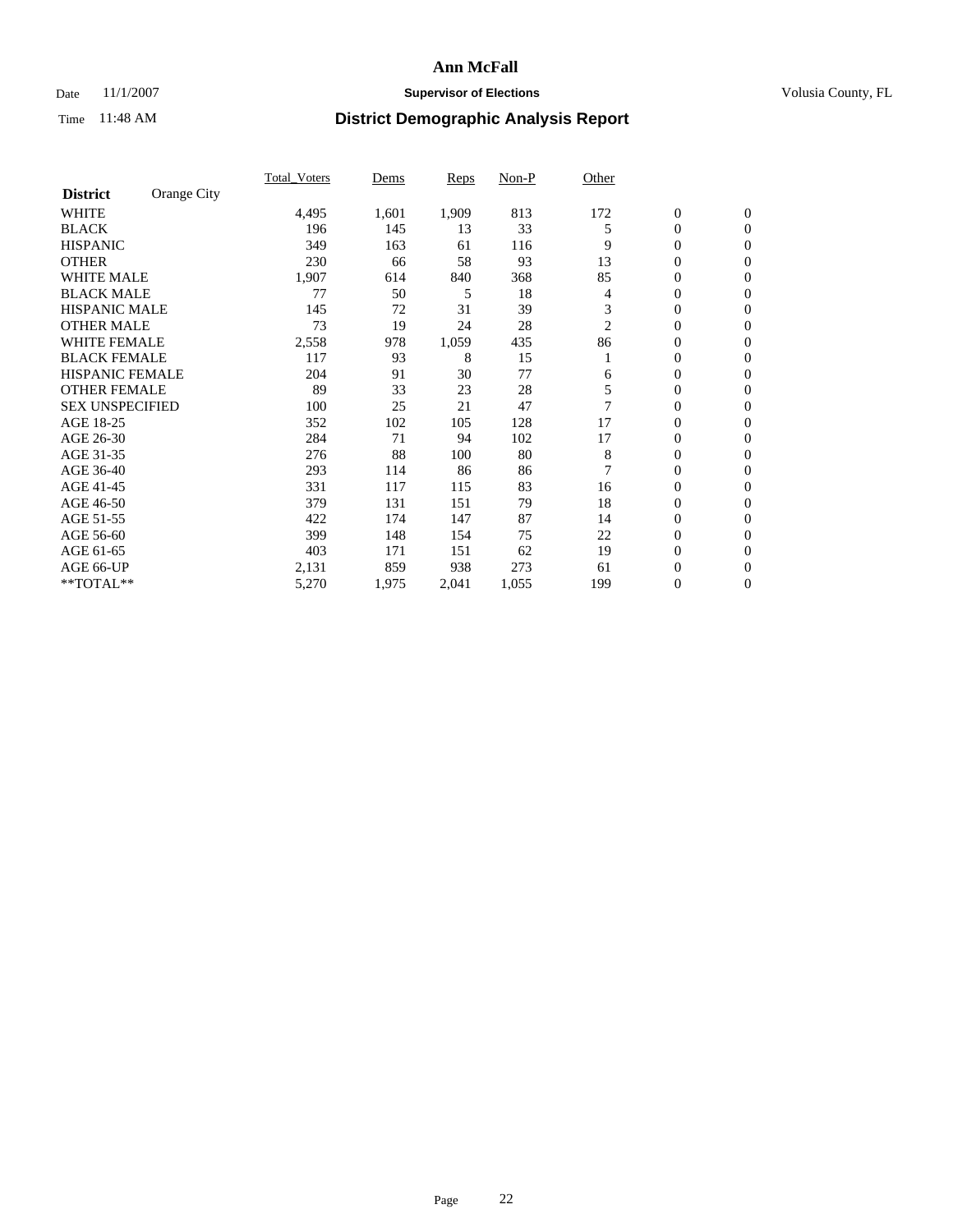### Date 11/1/2007 **Supervisor of Elections Supervisor of Elections** Volusia County, FL

|                        |              | <b>Total Voters</b> | Dems  | Reps   | Non-P | Other |                  |                  |  |
|------------------------|--------------|---------------------|-------|--------|-------|-------|------------------|------------------|--|
| <b>District</b>        | Ormond Beach |                     |       |        |       |       |                  |                  |  |
| <b>WHITE</b>           |              | 24,421              | 8,836 | 10,455 | 4,345 | 785   | $\boldsymbol{0}$ | $\mathbf{0}$     |  |
| <b>BLACK</b>           |              | 616                 | 450   | 53     | 97    | 16    | $\mathbf{0}$     | $\mathbf{0}$     |  |
| <b>HISPANIC</b>        |              | 343                 | 133   | 100    | 103   |       | $\mathbf{0}$     | $\mathbf{0}$     |  |
| <b>OTHER</b>           |              | 1,254               | 383   | 364    | 450   | 57    | 0                | $\mathbf{0}$     |  |
| <b>WHITE MALE</b>      |              | 11,067              | 3,608 | 4,935  | 2,115 | 409   | 0                | $\mathbf{0}$     |  |
| <b>BLACK MALE</b>      |              | 275                 | 186   | 26     | 52    | 11    | 0                | $\mathbf{0}$     |  |
| <b>HISPANIC MALE</b>   |              | 139                 | 42    | 49     | 43    | 5     | 0                | $\mathbf{0}$     |  |
| <b>OTHER MALE</b>      |              | 464                 | 127   | 150    | 170   | 17    | 0                | $\mathbf{0}$     |  |
| <b>WHITE FEMALE</b>    |              | 13,229              | 5,192 | 5,474  | 2,191 | 372   | 0                | $\mathbf{0}$     |  |
| <b>BLACK FEMALE</b>    |              | 339                 | 262   | 27     | 45    | 5     | $\mathbf{0}$     | $\mathbf{0}$     |  |
| <b>HISPANIC FEMALE</b> |              | 195                 | 86    | 47     | 60    | 2     | 0                | $\mathbf{0}$     |  |
| <b>OTHER FEMALE</b>    |              | 513                 | 184   | 161    | 160   | 8     | $\overline{0}$   | $\overline{0}$   |  |
| <b>SEX UNSPECIFIED</b> |              | 413                 | 115   | 103    | 159   | 36    | 0                | $\mathbf{0}$     |  |
| AGE 18-25              |              | 2,038               | 630   | 664    | 637   | 107   | 0                | $\mathbf{0}$     |  |
| AGE 26-30              |              | 1,124               | 338   | 379    | 358   | 49    | 0                | $\mathbf{0}$     |  |
| AGE 31-35              |              | 1,158               | 344   | 418    | 330   | 66    | 0                | $\mathbf{0}$     |  |
| AGE 36-40              |              | 1,664               | 465   | 787    | 362   | 50    | 0                | $\mathbf{0}$     |  |
| AGE 41-45              |              | 2,132               | 663   | 955    | 443   | 71    | 0                | $\mathbf{0}$     |  |
| AGE 46-50              |              | 2,417               | 852   | 1,039  | 472   | 54    | $\mathbf{0}$     | $\mathbf{0}$     |  |
| AGE 51-55              |              | 2,608               | 985   | 1,100  | 452   | 71    | $\overline{0}$   | $\mathbf{0}$     |  |
| AGE 56-60              |              | 2,675               | 1,085 | 1,047  | 471   | 72    | 0                | $\mathbf{0}$     |  |
| AGE 61-65              |              | 2,368               | 906   | 992    | 394   | 76    | 0                | $\mathbf{0}$     |  |
| AGE 66-UP              |              | 8,450               | 3,534 | 3,591  | 1,076 | 249   | 0                | 0                |  |
| $*$ TOTAL $**$         |              | 26,634              | 9,802 | 10,972 | 4,995 | 865   | 0                | $\boldsymbol{0}$ |  |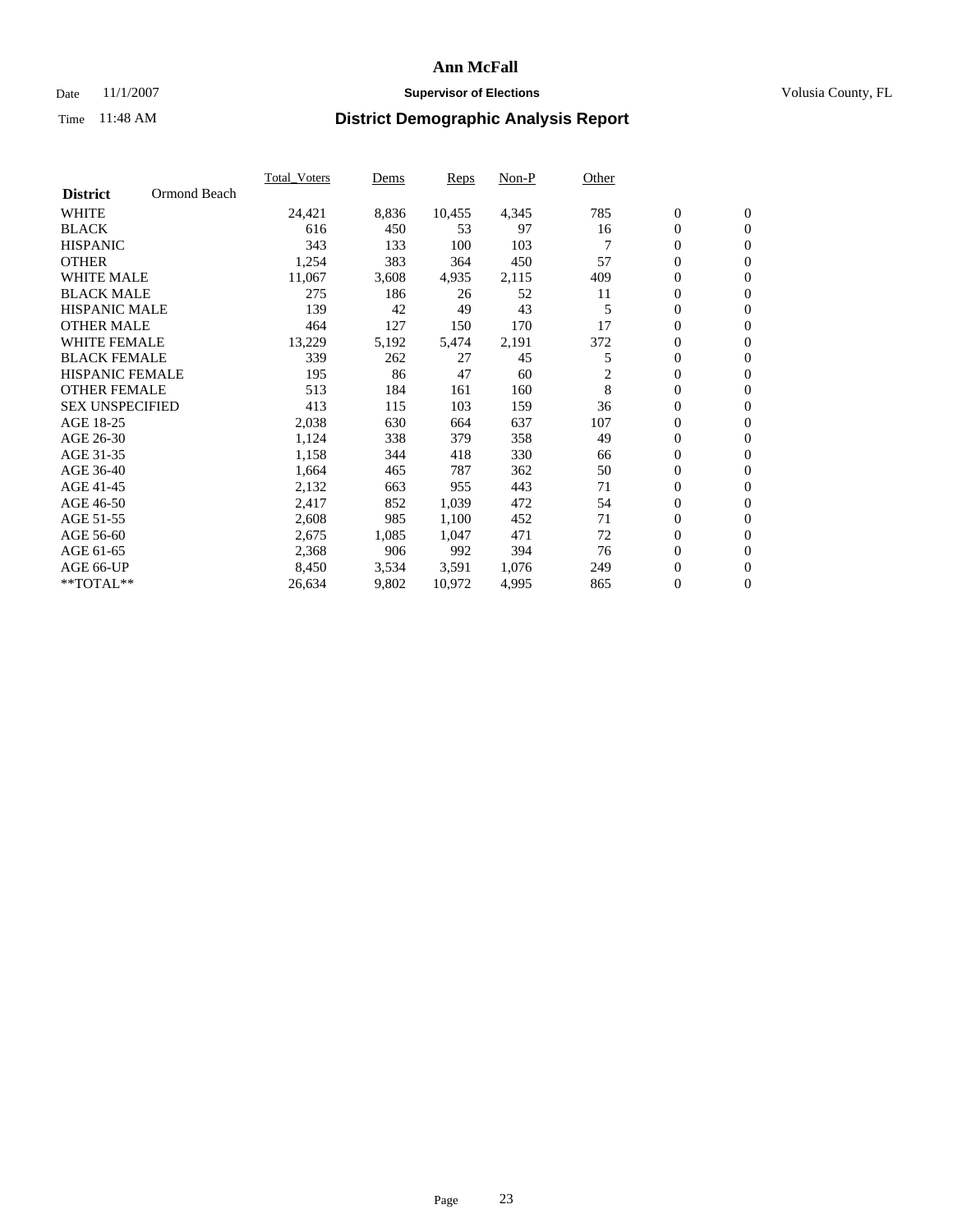### Date 11/1/2007 **Supervisor of Elections Supervisor of Elections** Volusia County, FL

|                        |         | Total Voters | Dems           | <b>Reps</b>    | Non-P          | Other          |                |              |
|------------------------|---------|--------------|----------------|----------------|----------------|----------------|----------------|--------------|
| <b>District</b>        | Pierson |              |                |                |                |                |                |              |
| <b>WHITE</b>           |         | 504          | 219            | 188            | 82             | 15             | $\overline{0}$ | $\mathbf{0}$ |
| <b>BLACK</b>           |         | 56           | 46             | 4              | 5              |                | 0              | $\Omega$     |
| <b>HISPANIC</b>        |         | 59           | 20             | 9              | $28\,$         | 2              | 0              | $\Omega$     |
| <b>OTHER</b>           |         | 28           | 6              | $\overline{2}$ | 19             |                | 0              | 0            |
| <b>WHITE MALE</b>      |         | 246          | 98             | 102            | 37             | 9              | 0              | 0            |
| <b>BLACK MALE</b>      |         | 20           | 17             | 2              |                | 0              | 0              | 0            |
| <b>HISPANIC MALE</b>   |         | 33           | 12             | 5              | 15             |                | 0              | 0            |
| <b>OTHER MALE</b>      |         | 11           | $\overline{c}$ | $\overline{2}$ | 7              | 0              | 0              | 0            |
| <b>WHITE FEMALE</b>    |         | 257          | 121            | 86             | 44             | 6              | 0              | 0            |
| <b>BLACK FEMALE</b>    |         | 36           | 29             | 2              | 4              |                |                | $\Omega$     |
| <b>HISPANIC FEMALE</b> |         | 25           | 8              | 4              | 12             |                | 0              | 0            |
| <b>OTHER FEMALE</b>    |         | 6            |                | 0              | $\overline{c}$ |                | 0              | 0            |
| <b>SEX UNSPECIFIED</b> |         | 13           |                | $\mathbf{0}$   | 12             | 0              | 0              | 0            |
| AGE 18-25              |         | 94           | 24             | 23             | 44             | 3              | 0              | $\Omega$     |
| AGE 26-30              |         | 45           | 10             | 14             | 19             | 2              |                | $\Omega$     |
| AGE 31-35              |         | 40           | 16             | 16             | 7              |                | 0              | 0            |
| AGE 36-40              |         | 48           | 17             | 13             | 17             |                | 0              | 0            |
| AGE 41-45              |         | 55           | 24             | 21             | 8              | 2              | 0              | $\theta$     |
| AGE 46-50              |         | 52           | 28             | 16             | 6              | $\overline{c}$ | 0              | 0            |
| AGE 51-55              |         | 87           | 44             | 28             | 14             |                | $_{0}$         | 0            |
| AGE 56-60              |         | 48           | 27             | 18             | $\overline{c}$ |                | 0              | $\Omega$     |
| AGE 61-65              |         | 40           | 24             | 10             | 5              |                | 0              | 0            |
| AGE 66-UP              |         | 138          | 77             | 44             | 12             |                |                |              |
| **TOTAL**              |         | 647          | 291            | 203            | 134            | 19             | 0              | 0            |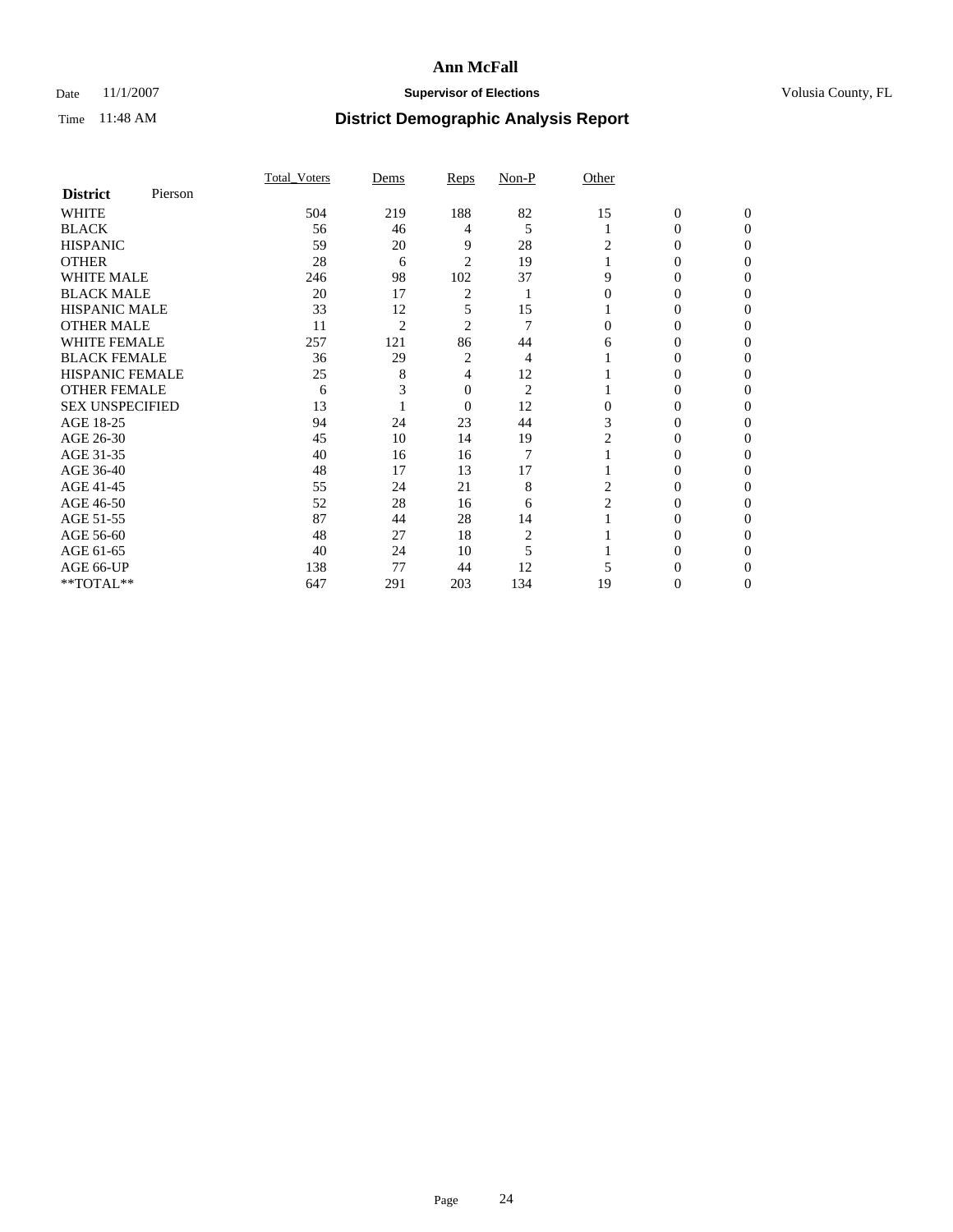### Date 11/1/2007 **Supervisor of Elections Supervisor of Elections** Volusia County, FL

|                        |             | Total Voters | Dems           | <b>Reps</b> | Non-P          | Other    |                  |                  |
|------------------------|-------------|--------------|----------------|-------------|----------------|----------|------------------|------------------|
| <b>District</b>        | Ponce Inlet |              |                |             |                |          |                  |                  |
| <b>WHITE</b>           |             | 2,357        | 634            | 1,181       | 472            | 70       | $\boldsymbol{0}$ | $\mathbf{0}$     |
| <b>BLACK</b>           |             | 6            | 3              |             | $\overline{2}$ | $\Omega$ | $\theta$         | $\Omega$         |
| <b>HISPANIC</b>        |             | 22           | 5              | 10          | 6              |          | 0                | $\Omega$         |
| <b>OTHER</b>           |             | 100          | 26             | 34          | 34             | 6        | $\overline{0}$   | $\theta$         |
| WHITE MALE             |             | 1,119        | 274            | 577         | 231            | 37       | 0                | $\theta$         |
| <b>BLACK MALE</b>      |             | 4            |                |             | 2              | $\Omega$ | 0                | 0                |
| <b>HISPANIC MALE</b>   |             |              | $\overline{c}$ | 3           |                |          | $\theta$         | 0                |
| <b>OTHER MALE</b>      |             | 40           | 8              | 16          | 13             | 3        | 0                | 0                |
| <b>WHITE FEMALE</b>    |             | 1,219        | 357            | 596         | 234            | 32       | 0                | $\Omega$         |
| <b>BLACK FEMALE</b>    |             | 2            | $\overline{2}$ | 0           | 0              | $\Omega$ | $\overline{0}$   | $\theta$         |
| <b>HISPANIC FEMALE</b> |             | 15           | 3              | 7           | 5              | 0        | 0                | 0                |
| <b>OTHER FEMALE</b>    |             | 30           | 12             | 10          | 8              | 0        | $\overline{0}$   | 0                |
| <b>SEX UNSPECIFIED</b> |             | 49           | 9              | 16          | 20             | 4        | 0                | 0                |
| AGE 18-25              |             | 107          | 31             | 34          | 38             | 4        | 0                | $\mathbf{0}$     |
| AGE 26-30              |             | 64           | 14             | 20          | 26             | 4        | 0                | $\Omega$         |
| AGE 31-35              |             | 56           | 14             | 21          | 19             | 2        | 0                | $\theta$         |
| AGE 36-40              |             | 74           | 13             | 43          | 15             | 3        | 0                | $\boldsymbol{0}$ |
| AGE 41-45              |             | 122          | 35             | 60          | 24             | 3        | 0                | 0                |
| AGE 46-50              |             | 207          | 48             | 113         | 42             | 4        | 0                | $\mathbf{0}$     |
| AGE 51-55              |             | 244          | 72             | 105         | 57             | 10       | 0                | $\Omega$         |
| AGE 56-60              |             | 347          | 94             | 161         | 77             | 15       | 0                | $\mathbf{0}$     |
| AGE 61-65              |             | 375          | 104            | 196         | 61             | 14       | 0                | $\boldsymbol{0}$ |
| AGE 66-UP              |             | 889          | 243            | 473         | 155            | 18       | 0                | $\theta$         |
| **TOTAL**              |             | 2,485        | 668            | 1,226       | 514            | 77       | 0                | $\mathbf{0}$     |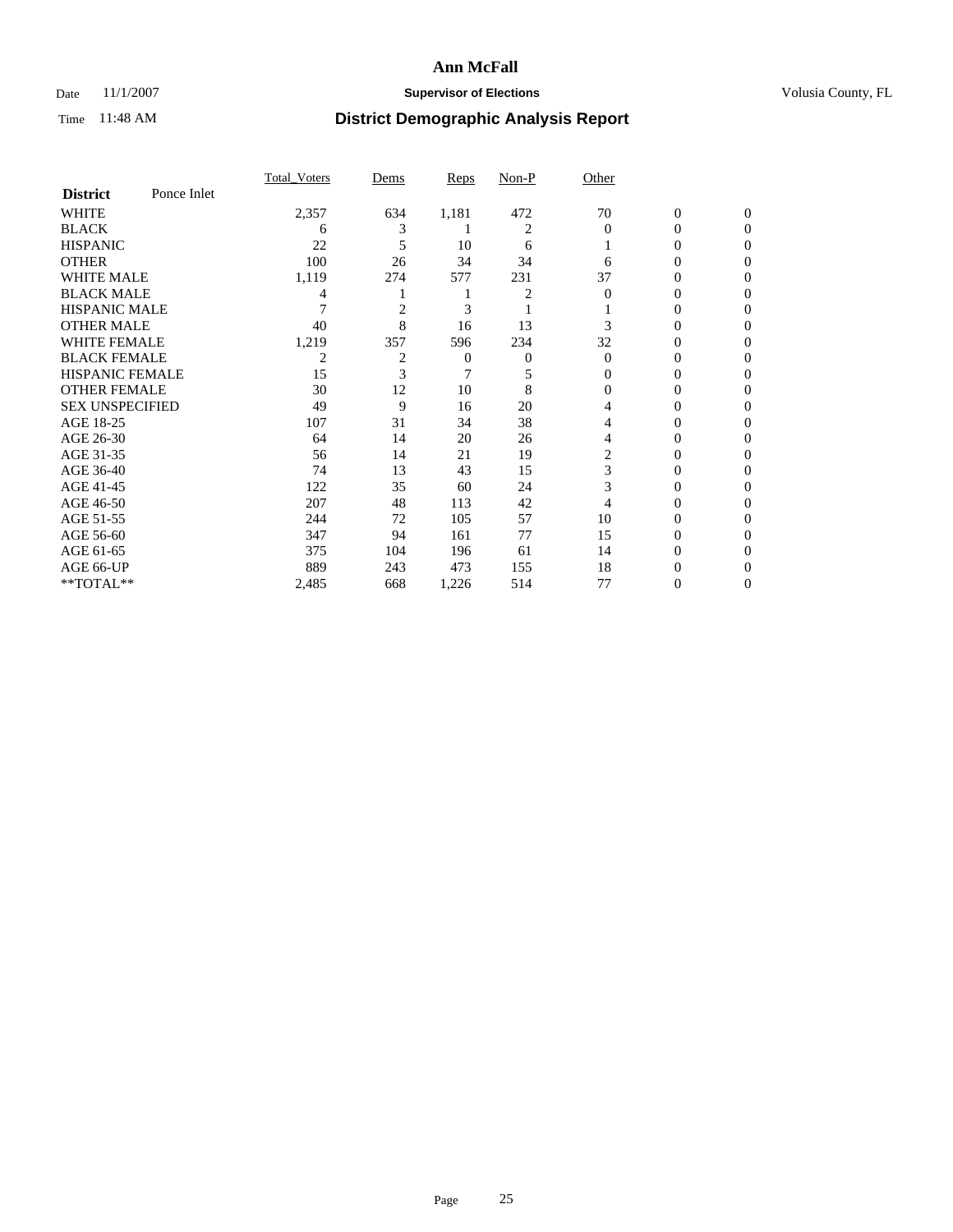#### Date 11/1/2007 **Supervisor of Elections Supervisor of Elections** Volusia County, FL

|                        |             | Total Voters | Dems   | <b>Reps</b> | Non-P | Other |                  |                  |  |
|------------------------|-------------|--------------|--------|-------------|-------|-------|------------------|------------------|--|
| <b>District</b>        | Port Orange |              |        |             |       |       |                  |                  |  |
| <b>WHITE</b>           |             | 31,563       | 11,401 | 12,252      | 6,828 | 1,082 | $\boldsymbol{0}$ | $\mathbf{0}$     |  |
| <b>BLACK</b>           |             | 645          | 489    | 49          | 89    | 18    | $\overline{0}$   | $\mathbf{0}$     |  |
| <b>HISPANIC</b>        |             | 606          | 223    | 141         | 224   | 18    | $\boldsymbol{0}$ | $\mathbf{0}$     |  |
| <b>OTHER</b>           |             | 1,543        | 438    | 378         | 644   | 83    | $\boldsymbol{0}$ | $\mathbf{0}$     |  |
| <b>WHITE MALE</b>      |             | 14,408       | 4,631  | 5,953       | 3,255 | 569   | 0                | $\mathbf{0}$     |  |
| <b>BLACK MALE</b>      |             | 293          | 214    | 27          | 45    |       | $\boldsymbol{0}$ | $\mathbf{0}$     |  |
| <b>HISPANIC MALE</b>   |             | 258          | 92     | 60          | 98    | 8     | $\overline{0}$   | $\mathbf{0}$     |  |
| <b>OTHER MALE</b>      |             | 530          | 143    | 145         | 221   | 21    | $\overline{0}$   | $\mathbf{0}$     |  |
| <b>WHITE FEMALE</b>    |             | 16,919       | 6,700  | 6,212       | 3,507 | 500   | $\mathbf{0}$     | $\mathbf{0}$     |  |
| <b>BLACK FEMALE</b>    |             | 348          | 273    | 21          | 43    | 11    | $\overline{0}$   | $\mathbf{0}$     |  |
| <b>HISPANIC FEMALE</b> |             | 342          | 131    | 78          | 123   | 10    | $\boldsymbol{0}$ | $\boldsymbol{0}$ |  |
| <b>OTHER FEMALE</b>    |             | 596          | 209    | 146         | 223   | 18    | 0                | $\mathbf{0}$     |  |
| <b>SEX UNSPECIFIED</b> |             | 663          | 158    | 178         | 270   | 57    | $\boldsymbol{0}$ | $\mathbf{0}$     |  |
| AGE 18-25              |             | 3,040        | 945    | 868         | 1,068 | 159   | $\boldsymbol{0}$ | $\mathbf{0}$     |  |
| AGE 26-30              |             | 1,914        | 581    | 568         | 680   | 85    | $\overline{0}$   | $\mathbf{0}$     |  |
| AGE 31-35              |             | 1,814        | 539    | 644         | 554   | 77    | $\overline{0}$   | $\mathbf{0}$     |  |
| AGE 36-40              |             | 2,319        | 693    | 913         | 637   | 76    | $\boldsymbol{0}$ | $\mathbf{0}$     |  |
| AGE 41-45              |             | 2,872        | 873    | 1,175       | 727   | 97    | $\boldsymbol{0}$ | $\mathbf{0}$     |  |
| AGE 46-50              |             | 3,211        | 1,105  | 1,303       | 704   | 99    | $\boldsymbol{0}$ | $\mathbf{0}$     |  |
| AGE 51-55              |             | 3,205        | 1,258  | 1,275       | 580   | 92    | $\boldsymbol{0}$ | $\boldsymbol{0}$ |  |
| AGE 56-60              |             | 3,339        | 1,364  | 1,187       | 679   | 109   | $\overline{0}$   | $\mathbf{0}$     |  |
| AGE 61-65              |             | 3,036        | 1,161  | 1,143       | 617   | 115   | $\mathbf{0}$     | $\mathbf{0}$     |  |
| AGE 66-UP              |             | 9,607        | 4,032  | 3,744       | 1,539 | 292   | $\boldsymbol{0}$ | $\boldsymbol{0}$ |  |
| **TOTAL**              |             | 34,357       | 12,551 | 12,820      | 7,785 | 1,201 | $\boldsymbol{0}$ | $\overline{0}$   |  |
|                        |             |              |        |             |       |       |                  |                  |  |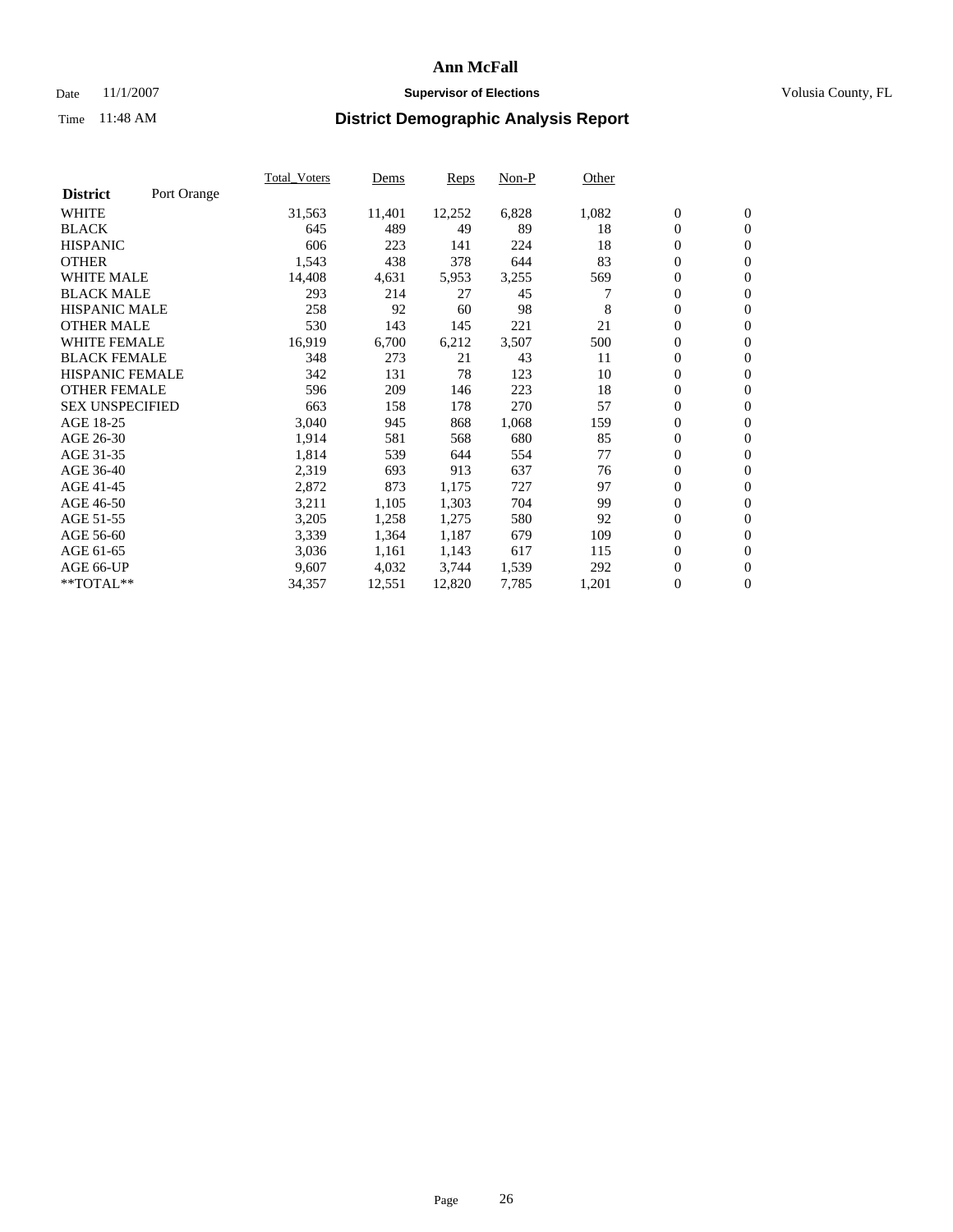### Date 11/1/2007 **Supervisor of Elections Supervisor of Elections** Volusia County, FL

|                        |               | Total Voters | Dems  | <b>Reps</b> | Non-P | Other          |                  |                  |
|------------------------|---------------|--------------|-------|-------------|-------|----------------|------------------|------------------|
| <b>District</b>        | South Daytona |              |       |             |       |                |                  |                  |
| <b>WHITE</b>           |               | 6,444        | 2,728 | 2,190       | 1,318 | 208            | $\boldsymbol{0}$ | $\boldsymbol{0}$ |
| <b>BLACK</b>           |               | 372          | 292   | 13          | 64    | 3              | $\boldsymbol{0}$ | $\mathbf{0}$     |
| <b>HISPANIC</b>        |               | 153          | 68    | 29          | 51    | 5              | 0                | $\mathbf{0}$     |
| <b>OTHER</b>           |               | 361          | 128   | 70          | 151   | 12             | 0                | $\mathbf{0}$     |
| WHITE MALE             |               | 2,948        | 1,107 | 1,094       | 620   | 127            | 0                | $\boldsymbol{0}$ |
| <b>BLACK MALE</b>      |               | 143          | 101   | 6           | 36    | $\overline{0}$ | 0                | $\mathbf{0}$     |
| <b>HISPANIC MALE</b>   |               | 73           | 30    | 14          | 25    | 4              | 0                | $\boldsymbol{0}$ |
| <b>OTHER MALE</b>      |               | 128          | 45    | 33          | 48    | $\overline{c}$ | 0                | $\mathbf{0}$     |
| WHITE FEMALE           |               | 3,464        | 1,606 | 1,085       | 693   | 80             | $\mathbf{0}$     | $\mathbf{0}$     |
| <b>BLACK FEMALE</b>    |               | 224          | 187   | 6           | 28    | 3              | 0                | $\mathbf{0}$     |
| <b>HISPANIC FEMALE</b> |               | 77           | 36    | 14          | 26    |                | 0                | $\boldsymbol{0}$ |
| <b>OTHER FEMALE</b>    |               | 128          | 57    | 23          | 48    | $\overline{0}$ | 0                | $\mathbf{0}$     |
| <b>SEX UNSPECIFIED</b> |               | 145          | 47    | 27          | 60    | 11             | 0                | $\mathbf{0}$     |
| AGE 18-25              |               | 715          | 267   | 170         | 251   | 27             | $\mathbf{0}$     | $\mathbf{0}$     |
| AGE 26-30              |               | 483          | 165   | 114         | 176   | 28             | $\mathbf{0}$     | $\mathbf{0}$     |
| AGE 31-35              |               | 451          | 147   | 144         | 140   | 20             | $\mathbf{0}$     | $\mathbf{0}$     |
| AGE 36-40              |               | 577          | 232   | 180         | 140   | 25             | $\boldsymbol{0}$ | $\mathbf{0}$     |
| AGE 41-45              |               | 710          | 259   | 257         | 170   | 24             | 0                | $\mathbf{0}$     |
| AGE 46-50              |               | 702          | 302   | 243         | 142   | 15             | $\boldsymbol{0}$ | $\mathbf{0}$     |
| AGE 51-55              |               | 633          | 297   | 196         | 126   | 14             | $\boldsymbol{0}$ | $\mathbf{0}$     |
| AGE 56-60              |               | 680          | 305   | 213         | 134   | 28             | $\boldsymbol{0}$ | $\mathbf{0}$     |
| AGE 61-65              |               | 568          | 247   | 202         | 99    | 20             | $\boldsymbol{0}$ | $\boldsymbol{0}$ |
| AGE 66-UP              |               | 1,811        | 995   | 583         | 206   | 27             | 0                | $\mathbf{0}$     |
| **TOTAL**              |               | 7,330        | 3,216 | 2,302       | 1,584 | 228            | $\boldsymbol{0}$ | $\boldsymbol{0}$ |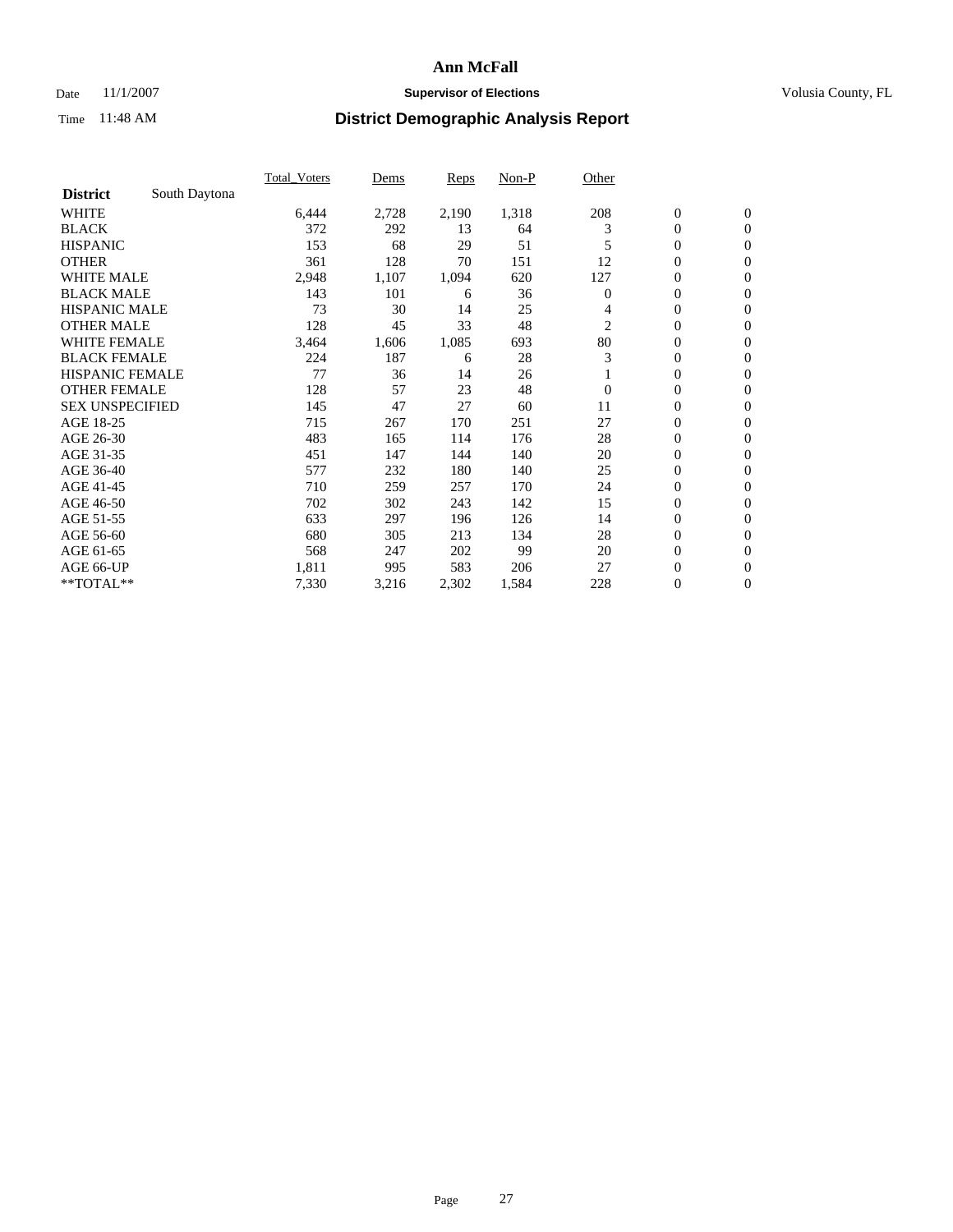### Date 11/1/2007 **Supervisor of Elections Supervisor of Elections** Volusia County, FL

|                                     |               | Total Voters | Dems              | Reps           | $Non-P$  | Other |   |          |
|-------------------------------------|---------------|--------------|-------------------|----------------|----------|-------|---|----------|
| <b>District</b>                     | Flagler Beach |              |                   |                |          |       |   |          |
| <b>WHITE</b>                        |               | 57           | 22                | 20             | 14       |       | 0 | $\Omega$ |
| <b>BLACK</b>                        |               | 0            | $\Omega$          | 0              | $\Omega$ | 0     | 0 | 0        |
| <b>HISPANIC</b>                     |               |              |                   |                |          |       |   |          |
| <b>OTHER</b>                        |               |              |                   | $\overline{2}$ |          |       |   |          |
| <b>WHITE MALE</b>                   |               | 26           | 10                | 10             | 6        |       |   |          |
| <b>BLACK MALE</b>                   |               |              | $\Omega$          | 0              |          |       |   |          |
| HISPANIC MALE                       |               |              | $\theta$          |                |          |       |   |          |
| <b>OTHER MALE</b>                   |               |              |                   |                |          |       |   |          |
| WHITE FEMALE                        |               | 31           | 12                | 10             |          |       |   |          |
| <b>BLACK FEMALE</b>                 |               |              | $\Omega$          | 0              |          |       |   |          |
| HISPANIC FEMALE                     |               |              |                   |                |          |       |   |          |
| <b>OTHER FEMALE</b>                 |               |              | 0                 |                |          |       |   |          |
| <b>SEX UNSPECIFIED</b>              |               |              | $\mathbf{\Omega}$ |                |          |       |   |          |
| AGE 18-25                           |               |              | 0                 |                |          |       |   |          |
| AGE 26-30                           |               |              |                   |                |          |       |   |          |
| AGE 31-35                           |               |              |                   |                |          |       |   |          |
| AGE 36-40                           |               |              |                   |                |          |       |   |          |
| AGE 41-45                           |               |              |                   |                |          |       |   |          |
| AGE 46-50                           |               |              | 0                 | 0              |          |       |   |          |
| AGE 51-55                           |               |              |                   |                |          |       |   |          |
| AGE 56-60                           |               |              |                   |                |          |       |   |          |
| AGE 61-65                           |               |              | $\overline{c}$    |                |          |       |   |          |
| AGE 66-UP                           |               | 43           | 17                | 19             | 6        |       |   |          |
| $\rm ^{\ast \ast}TOTAL^{\ast \ast}$ |               | 61           | 23                | 22             | 15       |       | 0 | 0        |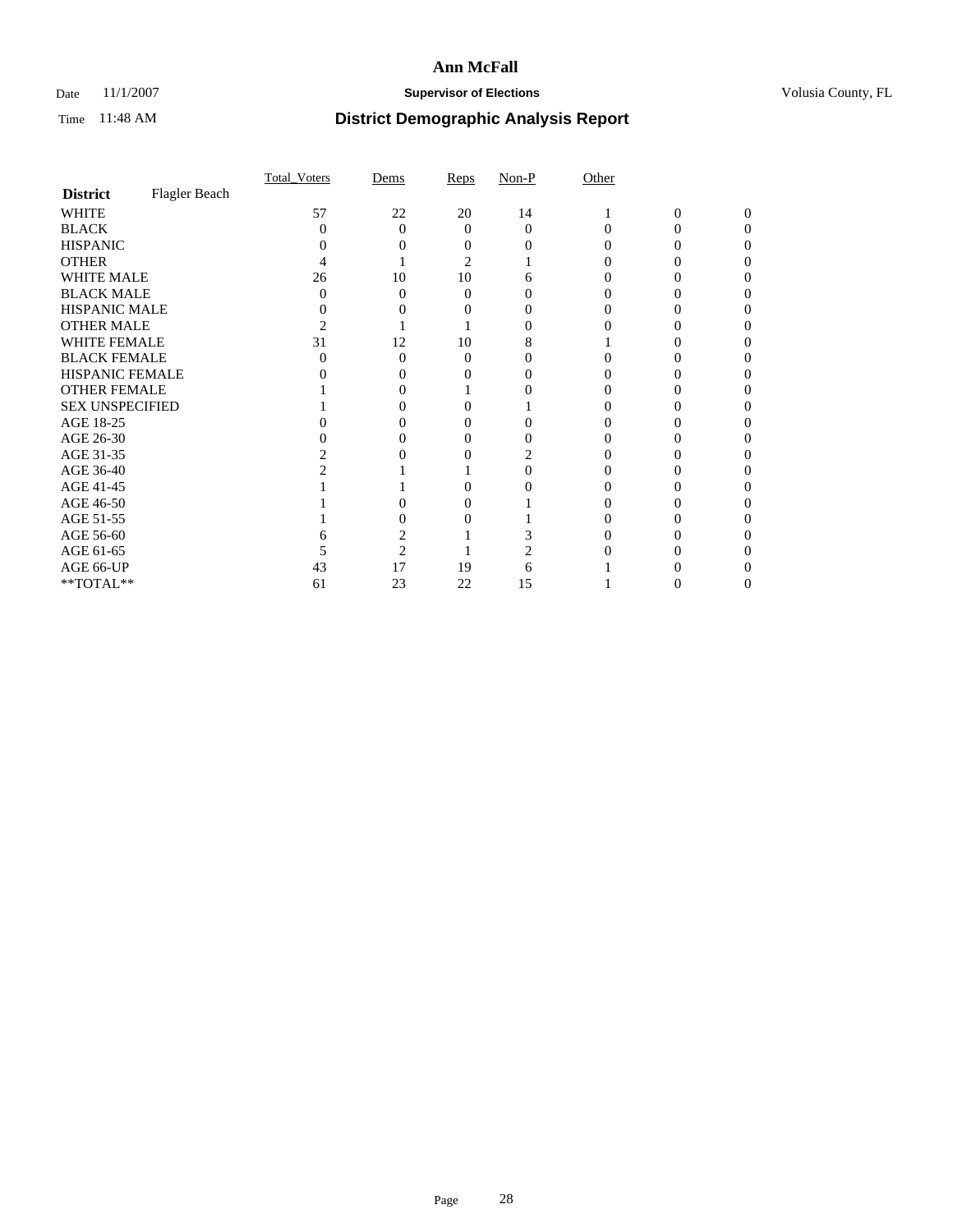### Date 11/1/2007 **Supervisor of Elections Supervisor of Elections** Volusia County, FL

|                        |                           | Total Voters | Dems   | <b>Reps</b> | Non-P  | Other |                  |                  |  |
|------------------------|---------------------------|--------------|--------|-------------|--------|-------|------------------|------------------|--|
| <b>District</b>        | <b>Hospital Authority</b> |              |        |             |        |       |                  |                  |  |
| <b>WHITE</b>           |                           | 90,173       | 31,178 | 37,592      | 17,578 | 3,825 | $\boldsymbol{0}$ | $\mathbf{0}$     |  |
| <b>BLACK</b>           |                           | 7,583        | 5,828  | 422         | 1,169  | 164   | $\overline{0}$   | $\mathbf{0}$     |  |
| <b>HISPANIC</b>        |                           | 12,050       | 5,407  | 2,422       | 3,929  | 292   | $\overline{0}$   | $\mathbf{0}$     |  |
| <b>OTHER</b>           |                           | 5,585        | 1,538  | 1,338       | 2,439  | 270   | $\overline{0}$   | $\mathbf{0}$     |  |
| <b>WHITE MALE</b>      |                           | 41,576       | 12,831 | 18,322      | 8,384  | 2,039 | $\overline{0}$   | $\mathbf{0}$     |  |
| <b>BLACK MALE</b>      |                           | 3,203        | 2,312  | 218         | 581    | 92    | $\boldsymbol{0}$ | $\mathbf{0}$     |  |
| <b>HISPANIC MALE</b>   |                           | 5,652        | 2,460  | 1,220       | 1,815  | 157   | 0                | $\mathbf{0}$     |  |
| <b>OTHER MALE</b>      |                           | 1,815        | 523    | 522         | 710    | 60    | $\boldsymbol{0}$ | $\mathbf{0}$     |  |
| <b>WHITE FEMALE</b>    |                           | 48,078       | 18,186 | 19,066      | 9,055  | 1,771 | $\boldsymbol{0}$ | $\mathbf{0}$     |  |
| <b>BLACK FEMALE</b>    |                           | 4,309        | 3,459  | 202         | 576    | 72    | $\overline{0}$   | $\mathbf{0}$     |  |
| <b>HISPANIC FEMALE</b> |                           | 6,292        | 2,897  | 1,189       | 2,074  | 132   | $\mathbf{0}$     | $\mathbf{0}$     |  |
| <b>OTHER FEMALE</b>    |                           | 2,160        | 713    | 540         | 840    | 67    | $\mathbf{0}$     | $\mathbf{0}$     |  |
| <b>SEX UNSPECIFIED</b> |                           | 2,306        | 570    | 495         | 1,080  | 161   | $\boldsymbol{0}$ | $\boldsymbol{0}$ |  |
| AGE 18-25              |                           | 11,067       | 3,199  | 2,836       | 4,386  | 646   | $\boldsymbol{0}$ | $\mathbf{0}$     |  |
| AGE 26-30              |                           | 7,547        | 2,319  | 2,203       | 2,612  | 413   | $\boldsymbol{0}$ | $\mathbf{0}$     |  |
| AGE 31-35              |                           | 7,922        | 2,565  | 2,633       | 2,323  | 401   | $\boldsymbol{0}$ | $\mathbf{0}$     |  |
| AGE 36-40              |                           | 9,263        | 2,936  | 3,489       | 2,446  | 392   | $\boldsymbol{0}$ | $\mathbf{0}$     |  |
| AGE 41-45              |                           | 10,943       | 3,723  | 4,259       | 2,547  | 414   | $\overline{0}$   | $\mathbf{0}$     |  |
| AGE 46-50              |                           | 11,786       | 4,292  | 4,681       | 2,390  | 423   | $\overline{0}$   | $\mathbf{0}$     |  |
| AGE 51-55              |                           | 10,957       | 4,407  | 4,097       | 2,039  | 414   | $\mathbf{0}$     | $\mathbf{0}$     |  |
| AGE 56-60              |                           | 10,588       | 4,423  | 3,948       | 1,822  | 395   | $\boldsymbol{0}$ | $\mathbf{0}$     |  |
| AGE 61-65              |                           | 8,860        | 3,792  | 3,344       | 1,422  | 302   | $\boldsymbol{0}$ | $\boldsymbol{0}$ |  |
| AGE 66-UP              |                           | 26,455       | 12,294 | 10,283      | 3,127  | 751   | 0                | $\mathbf{0}$     |  |
| $*$ TOTAL $**$         |                           | 115,391      | 43,951 | 41,774      | 25,115 | 4,551 | 0                | $\boldsymbol{0}$ |  |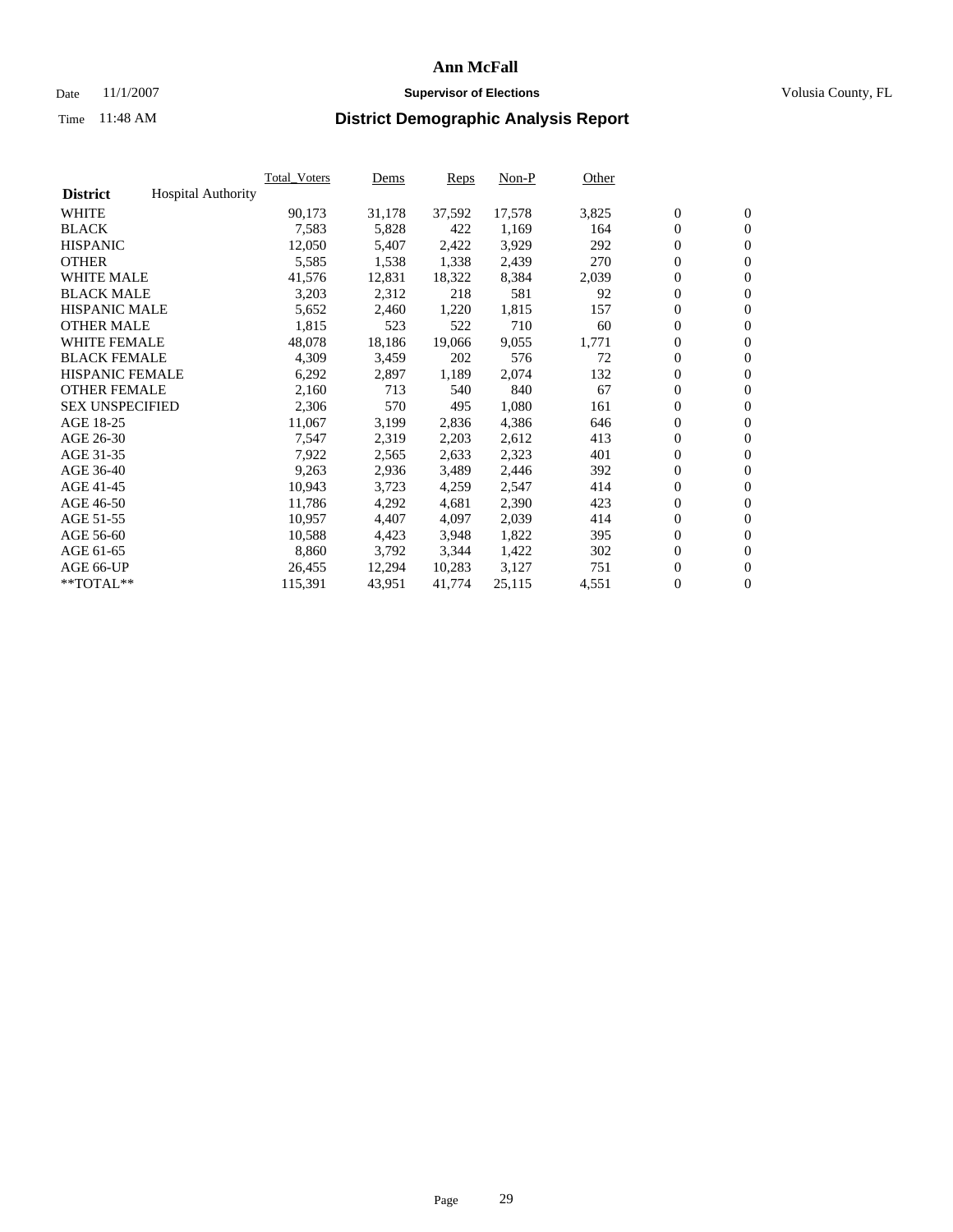### Date 11/1/2007 **Supervisor of Elections Supervisor of Elections** Volusia County, FL

|                                          | <b>Total Voters</b> | Dems  | Reps | Non-P          | Other          |                  |                  |  |
|------------------------------------------|---------------------|-------|------|----------------|----------------|------------------|------------------|--|
| Florida House Seat 21<br><b>District</b> |                     |       |      |                |                |                  |                  |  |
| <b>WHITE</b>                             | 2,022               | 785   | 839  | 327            | 71             | $\boldsymbol{0}$ | $\mathbf{0}$     |  |
| <b>BLACK</b>                             | 168                 | 145   | 9    | 13             |                | 0                | $\mathbf{0}$     |  |
| <b>HISPANIC</b>                          | 146                 | 48    | 34   | 59             |                | 0                | $\overline{0}$   |  |
| <b>OTHER</b>                             | 105                 | 32    | 27   | 43             | 3              | 0                | $\boldsymbol{0}$ |  |
| <b>WHITE MALE</b>                        | 979                 | 344   | 436  | 166            | 33             | 0                | $\Omega$         |  |
| <b>BLACK MALE</b>                        | 67                  | 57    | 4    | 6              | $\overline{0}$ | 0                | $\Omega$         |  |
| <b>HISPANIC MALE</b>                     | 78                  | 26    | 18   | 32             | 2              | 0                | $\Omega$         |  |
| <b>OTHER MALE</b>                        | 35                  | 11    | 11   | 13             | $\theta$       | 0                | 0                |  |
| <b>WHITE FEMALE</b>                      | 1,034               | 436   | 401  | 159            | 38             | 0                | 0                |  |
| <b>BLACK FEMALE</b>                      | 101                 | 88    | 5    | $\overline{7}$ |                | 0                | $\overline{0}$   |  |
| <b>HISPANIC FEMALE</b>                   | 65                  | 21    | 16   | 25             | 3              | 0                | $\Omega$         |  |
| <b>OTHER FEMALE</b>                      | 42                  | 16    | 11   | 13             | $\overline{2}$ | 0                | $\boldsymbol{0}$ |  |
| <b>SEX UNSPECIFIED</b>                   | 40                  | 11    | 7    | 21             |                | 0                | $\Omega$         |  |
| AGE 18-25                                | 250                 | 62    | 85   | 93             | 10             | 0                | 0                |  |
| AGE 26-30                                | 150                 | 36    | 60   | 49             | 5              | 0                | $\Omega$         |  |
| AGE 31-35                                | 133                 | 37    | 60   | 32             | 4              | 0                | 0                |  |
| AGE 36-40                                | 159                 | 45    | 58   | 49             |                | 0                | $\overline{0}$   |  |
| AGE 41-45                                | 210                 | 77    | 91   | 33             | 9              | 0                | 0                |  |
| AGE 46-50                                | 226                 | 98    | 87   | 34             |                | 0                | $\mathbf{0}$     |  |
| AGE 51-55                                | 251                 | 111   | 92   | 40             | 8              | 0                | $\Omega$         |  |
| AGE 56-60                                | 235                 | 99    | 100  | 30             | 6              | 0                | $\theta$         |  |
| AGE 61-65                                | 245                 | 120   | 84   | 33             | 8              | 0                | 0                |  |
| AGE 66-UP                                | 582                 | 325   | 192  | 49             | 16             | 0                | $_{0}$           |  |
| **TOTAL**                                | 2,441               | 1,010 | 909  | 442            | 80             | 0                | $\mathbf{0}$     |  |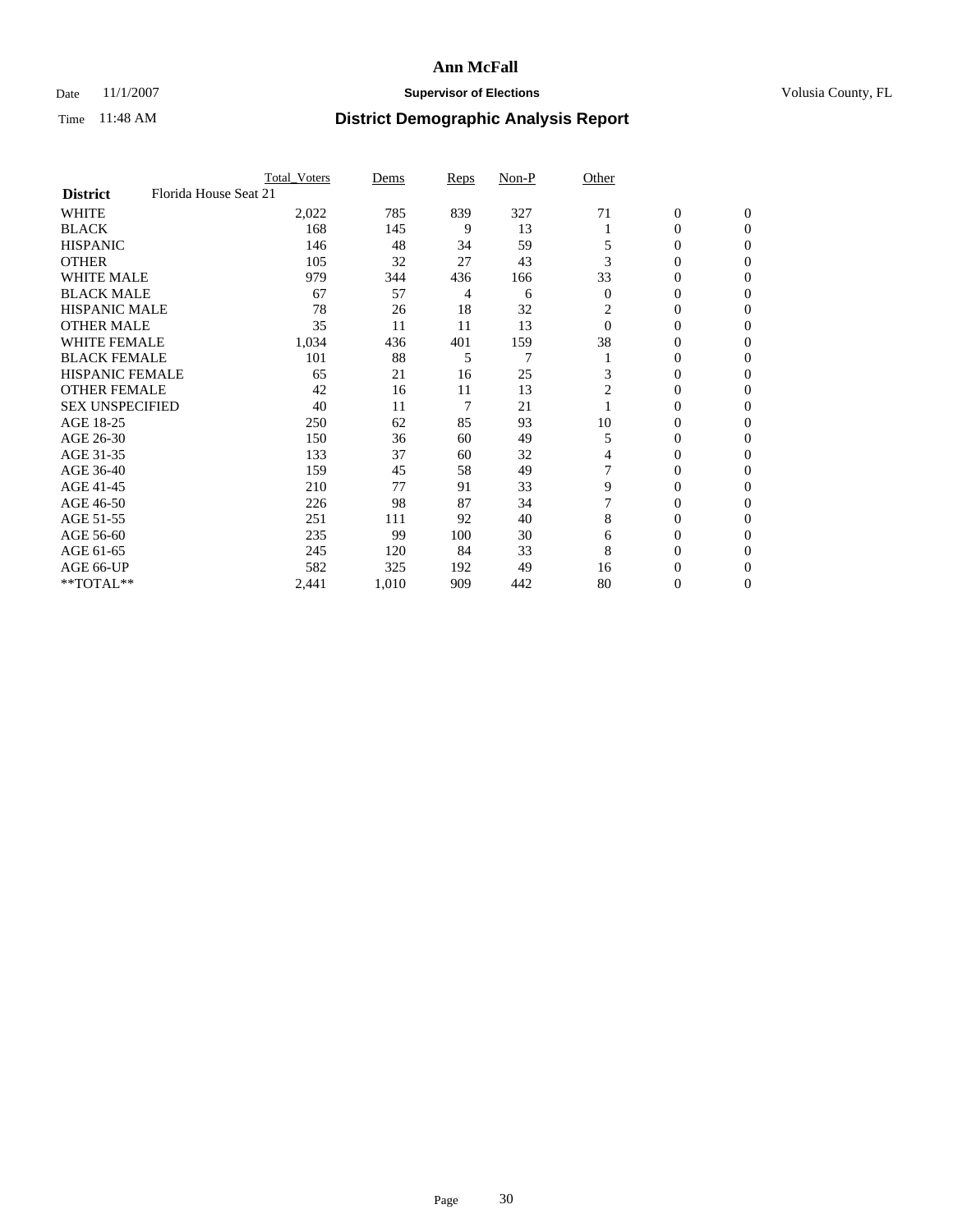#### Date 11/1/2007 **Supervisor of Elections Supervisor of Elections** Volusia County, FL

|                        |                       | Total_Voters | Dems  | <b>Reps</b> | Non-P | Other |                  |                  |
|------------------------|-----------------------|--------------|-------|-------------|-------|-------|------------------|------------------|
| <b>District</b>        | Florida House Seat 25 |              |       |             |       |       |                  |                  |
| <b>WHITE</b>           |                       | 14,755       | 5,099 | 5,874       | 3,118 | 664   | $\boldsymbol{0}$ | $\mathbf{0}$     |
| <b>BLACK</b>           |                       | 978          | 727   | 65          | 159   | 27    | $\overline{0}$   | $\mathbf{0}$     |
| <b>HISPANIC</b>        |                       | 3,179        | 1,492 | 635         | 988   | 64    | $\boldsymbol{0}$ | $\mathbf{0}$     |
| <b>OTHER</b>           |                       | 1,008        | 286   | 233         | 440   | 49    | $\boldsymbol{0}$ | $\mathbf{0}$     |
| <b>WHITE MALE</b>      |                       | 6,807        | 2,073 | 2,840       | 1,531 | 363   | 0                | $\mathbf{0}$     |
| <b>BLACK MALE</b>      |                       | 442          | 314   | 37          | 76    | 15    | $\boldsymbol{0}$ | $\boldsymbol{0}$ |
| <b>HISPANIC MALE</b>   |                       | 1,503        | 679   | 328         | 463   | 33    | $\overline{0}$   | $\mathbf{0}$     |
| <b>OTHER MALE</b>      |                       | 333          | 109   | 88          | 125   | 11    | $\overline{0}$   | $\mathbf{0}$     |
| <b>WHITE FEMALE</b>    |                       | 7,851        | 2,993 | 2,993       | 1,570 | 295   | $\overline{0}$   | $\mathbf{0}$     |
| <b>BLACK FEMALE</b>    |                       | 527          | 405   | 28          | 82    | 12    | $\boldsymbol{0}$ | $\mathbf{0}$     |
| <b>HISPANIC FEMALE</b> |                       | 1,652        | 798   | 304         | 519   | 31    | $\boldsymbol{0}$ | $\boldsymbol{0}$ |
| <b>OTHER FEMALE</b>    |                       | 404          | 125   | 100         | 169   | 10    | 0                | $\mathbf{0}$     |
| <b>SEX UNSPECIFIED</b> |                       | 401          | 108   | 89          | 170   | 34    | $\boldsymbol{0}$ | $\mathbf{0}$     |
| AGE 18-25              |                       | 1,876        | 530   | 443         | 801   | 102   | $\boldsymbol{0}$ | $\mathbf{0}$     |
| AGE 26-30              |                       | 1,407        | 430   | 395         | 495   | 87    | $\overline{0}$   | $\mathbf{0}$     |
| AGE 31-35              |                       | 1,513        | 484   | 472         | 482   | 75    | $\overline{0}$   | $\mathbf{0}$     |
| AGE 36-40              |                       | 1,758        | 541   | 655         | 480   | 82    | $\boldsymbol{0}$ | $\mathbf{0}$     |
| AGE 41-45              |                       | 1,897        | 651   | 693         | 476   | 77    | $\boldsymbol{0}$ | $\mathbf{0}$     |
| AGE 46-50              |                       | 1,994        | 715   | 771         | 431   | 77    | 0                | $\mathbf{0}$     |
| AGE 51-55              |                       | 1,855        | 753   | 648         | 394   | 60    | $\boldsymbol{0}$ | $\boldsymbol{0}$ |
| AGE 56-60              |                       | 1,830        | 762   | 658         | 344   | 66    | $\overline{0}$   | $\mathbf{0}$     |
| AGE 61-65              |                       | 1,440        | 627   | 513         | 244   | 56    | $\mathbf{0}$     | $\mathbf{0}$     |
| AGE 66-UP              |                       | 4,349        | 2,111 | 1,559       | 557   | 122   | $\boldsymbol{0}$ | $\mathbf{0}$     |
| **TOTAL**              |                       | 19,920       | 7,604 | 6,807       | 4,705 | 804   | 0                | $\overline{0}$   |
|                        |                       |              |       |             |       |       |                  |                  |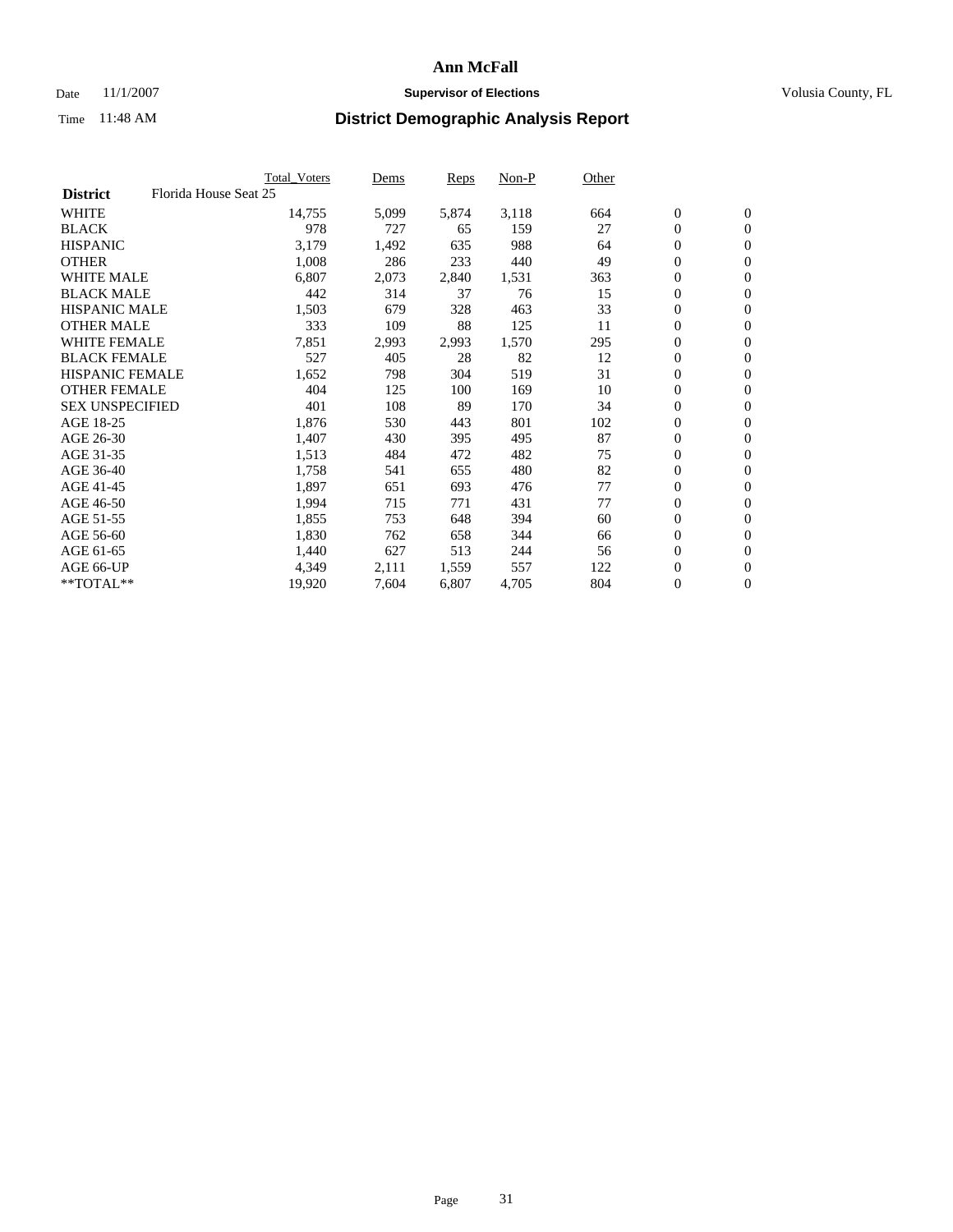#### Date 11/1/2007 **Supervisor of Elections Supervisor of Elections** Volusia County, FL

|                        | Total_Voters          | Dems   | <b>Reps</b> | Non-P  | Other |                  |                |  |
|------------------------|-----------------------|--------|-------------|--------|-------|------------------|----------------|--|
| <b>District</b>        | Florida House Seat 26 |        |             |        |       |                  |                |  |
| <b>WHITE</b>           | 83,423                | 29,258 | 35,713      | 15,333 | 3,119 | $\overline{0}$   | $\mathbf{0}$   |  |
| <b>BLACK</b>           | 2,960                 | 2,163  | 216         | 505    | 76    | $\overline{0}$   | $\mathbf{0}$   |  |
| <b>HISPANIC</b>        | 5,171                 | 2,251  | 1,141       | 1,659  | 120   | $\boldsymbol{0}$ | $\mathbf{0}$   |  |
| <b>OTHER</b>           | 4,358                 | 1,180  | 1,220       | 1,745  | 213   | $\boldsymbol{0}$ | $\mathbf{0}$   |  |
| <b>WHITE MALE</b>      | 38,210                | 11,983 | 17,239      | 7,334  | 1,654 | 0                | $\mathbf{0}$   |  |
| <b>BLACK MALE</b>      | 1,285                 | 853    | 115         | 271    | 46    | $\boldsymbol{0}$ | $\mathbf{0}$   |  |
| <b>HISPANIC MALE</b>   | 2,412                 | 1,000  | 578         | 771    | 63    | $\overline{0}$   | $\mathbf{0}$   |  |
| <b>OTHER MALE</b>      | 1,526                 | 399    | 502         | 572    | 53    | $\overline{0}$   | $\mathbf{0}$   |  |
| <b>WHITE FEMALE</b>    | 44,731                | 17,130 | 18,273      | 7,873  | 1,455 | $\mathbf{0}$     | $\mathbf{0}$   |  |
| <b>BLACK FEMALE</b>    | 1,650                 | 1,286  | 101         | 233    | 30    | $\boldsymbol{0}$ | $\mathbf{0}$   |  |
| HISPANIC FEMALE        | 2,715                 | 1,230  | 555         | 875    | 55    | $\boldsymbol{0}$ | $\mathbf{0}$   |  |
| <b>OTHER FEMALE</b>    | 1,668                 | 563    | 480         | 576    | 49    | 0                | $\mathbf{0}$   |  |
| <b>SEX UNSPECIFIED</b> | 1,715                 | 408    | 447         | 737    | 123   | $\boldsymbol{0}$ | $\mathbf{0}$   |  |
| AGE 18-25              | 7,856                 | 2,223  | 2,329       | 2,862  | 442   | $\boldsymbol{0}$ | $\mathbf{0}$   |  |
| AGE 26-30              | 4,956                 | 1,427  | 1,619       | 1,646  | 264   | $\overline{0}$   | $\mathbf{0}$   |  |
| AGE 31-35              | 5,146                 | 1,558  | 1,881       | 1,444  | 263   | $\overline{0}$   | $\mathbf{0}$   |  |
| AGE 36-40              | 6,565                 | 1,960  | 2,712       | 1,647  | 246   | $\boldsymbol{0}$ | $\mathbf{0}$   |  |
| AGE 41-45              | 8,074                 | 2,518  | 3,450       | 1,819  | 287   | $\boldsymbol{0}$ | $\mathbf{0}$   |  |
| AGE 46-50              | 9,153                 | 3,109  | 3,918       | 1,817  | 309   | 0                | $\mathbf{0}$   |  |
| AGE 51-55              | 9,274                 | 3,536  | 3,777       | 1,615  | 346   | $\boldsymbol{0}$ | $\mathbf{0}$   |  |
| AGE 56-60              | 9,623                 | 3,808  | 3,818       | 1,658  | 339   | $\overline{0}$   | $\mathbf{0}$   |  |
| AGE 61-65              | 8,590                 | 3,332  | 3,521       | 1,446  | 291   | $\mathbf{0}$     | $\mathbf{0}$   |  |
| AGE 66-UP              | 26,674                | 11,381 | 11,264      | 3,288  | 741   | $\boldsymbol{0}$ | $\mathbf{0}$   |  |
| **TOTAL**              | 95,912                | 34,852 | 38,290      | 19,242 | 3,528 | 0                | $\overline{0}$ |  |
|                        |                       |        |             |        |       |                  |                |  |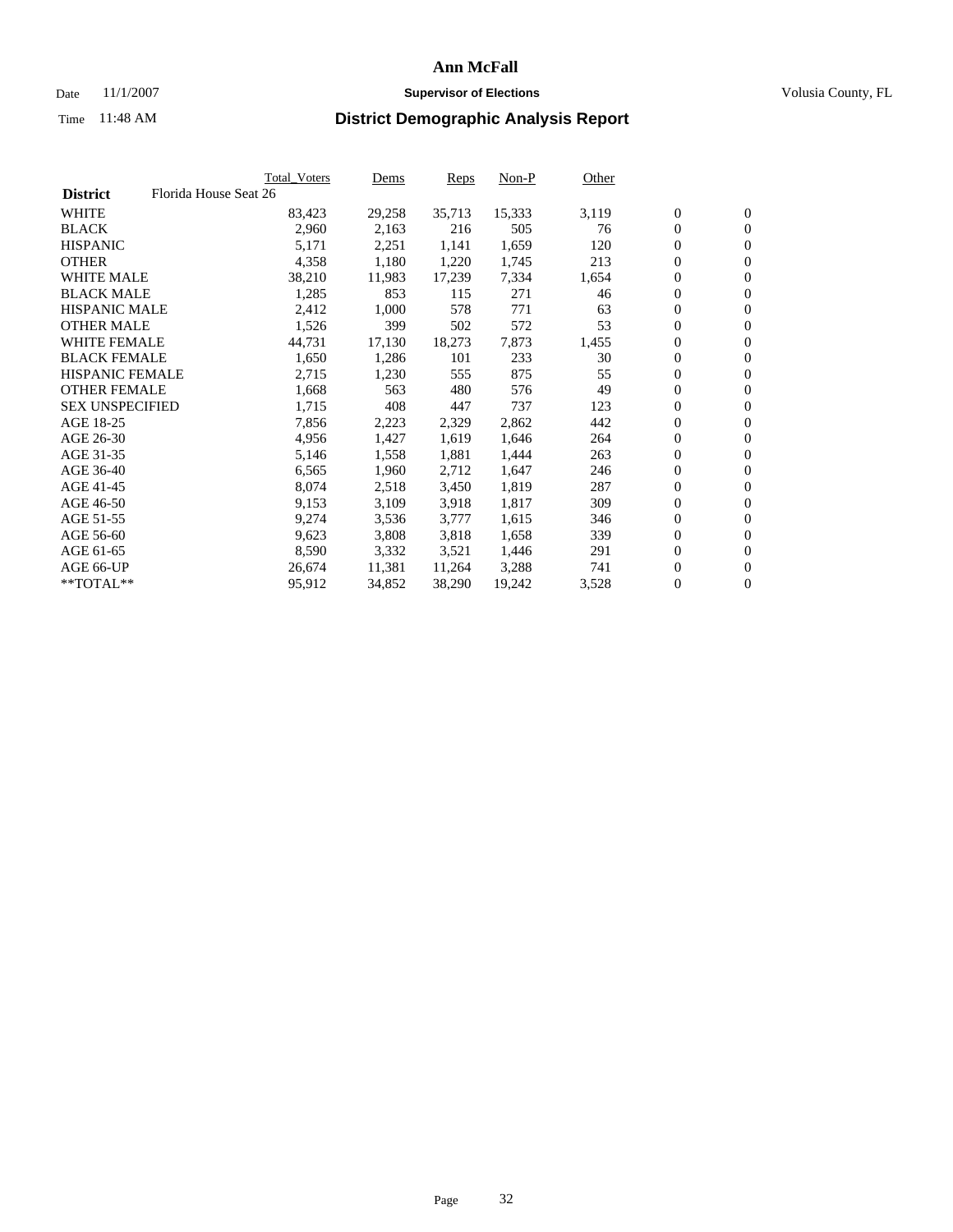#### Date 11/1/2007 **Supervisor of Elections Supervisor of Elections** Volusia County, FL

|                        | Total_Voters          | Dems   | <b>Reps</b> | Non-P  | Other |                  |                  |  |
|------------------------|-----------------------|--------|-------------|--------|-------|------------------|------------------|--|
| <b>District</b>        | Florida House Seat 27 |        |             |        |       |                  |                  |  |
| <b>WHITE</b>           | 50,397                | 20,661 | 16,961      | 10,817 | 1,958 | $\overline{0}$   | $\mathbf{0}$     |  |
| <b>BLACK</b>           | 14,262                | 11,586 | 504         | 1,987  | 185   | $\overline{0}$   | $\mathbf{0}$     |  |
| <b>HISPANIC</b>        | 1,379                 | 578    | 254         | 498    | 49    | $\boldsymbol{0}$ | $\mathbf{0}$     |  |
| <b>OTHER</b>           | 4,066                 | 1,506  | 699         | 1,709  | 152   | 0                | $\mathbf{0}$     |  |
| <b>WHITE MALE</b>      | 23,085                | 8,378  | 8,364       | 5,255  | 1,088 | 0                | $\mathbf{0}$     |  |
| <b>BLACK MALE</b>      | 5,643                 | 4,375  | 258         | 901    | 109   | $\boldsymbol{0}$ | $\mathbf{0}$     |  |
| <b>HISPANIC MALE</b>   | 643                   | 259    | 120         | 240    | 24    | $\overline{0}$   | $\mathbf{0}$     |  |
| <b>OTHER MALE</b>      | 1,206                 | 459    | 269         | 438    | 40    | $\overline{0}$   | $\mathbf{0}$     |  |
| <b>WHITE FEMALE</b>    | 26,986                | 12,162 | 8,497       | 5,476  | 851   | $\overline{0}$   | $\mathbf{0}$     |  |
| <b>BLACK FEMALE</b>    | 8,477                 | 7,108  | 241         | 1,054  | 74    | $\boldsymbol{0}$ | $\mathbf{0}$     |  |
| <b>HISPANIC FEMALE</b> | 720                   | 312    | 133         | 251    | 24    | $\boldsymbol{0}$ | $\boldsymbol{0}$ |  |
| <b>OTHER FEMALE</b>    | 1,471                 | 637    | 266         | 538    | 30    | 0                | $\mathbf{0}$     |  |
| <b>SEX UNSPECIFIED</b> | 1,873                 | 641    | 270         | 858    | 104   | $\boldsymbol{0}$ | $\mathbf{0}$     |  |
| AGE 18-25              | 8,696                 | 3,934  | 1,411       | 3,003  | 348   | $\boldsymbol{0}$ | $\mathbf{0}$     |  |
| AGE 26-30              | 4,709                 | 1,996  | 893         | 1,617  | 203   | $\overline{0}$   | $\mathbf{0}$     |  |
| AGE 31-35              | 4,194                 | 1,800  | 996         | 1,218  | 180   | $\boldsymbol{0}$ | $\mathbf{0}$     |  |
| AGE 36-40              | 4,653                 | 2,027  | 1,216       | 1,243  | 167   | $\boldsymbol{0}$ | $\boldsymbol{0}$ |  |
| AGE 41-45              | 5,509                 | 2,500  | 1,548       | 1,255  | 206   | $\boldsymbol{0}$ | $\mathbf{0}$     |  |
| AGE 46-50              | 6,381                 | 3,106  | 1,759       | 1,303  | 213   | 0                | $\mathbf{0}$     |  |
| AGE 51-55              | 6,081                 | 3,130  | 1,642       | 1,132  | 177   | $\boldsymbol{0}$ | $\boldsymbol{0}$ |  |
| AGE 56-60              | 6,090                 | 3,092  | 1,663       | 1,131  | 204   | $\overline{0}$   | $\mathbf{0}$     |  |
| AGE 61-65              | 5,163                 | 2,606  | 1,513       | 864    | 180   | $\mathbf{0}$     | $\mathbf{0}$     |  |
| AGE 66-UP              | 18,626                | 10,138 | 5,777       | 2,245  | 466   | $\boldsymbol{0}$ | $\boldsymbol{0}$ |  |
| **TOTAL**              | 70,104                | 34,331 | 18,418      | 15,011 | 2,344 | 0                | $\overline{0}$   |  |
|                        |                       |        |             |        |       |                  |                  |  |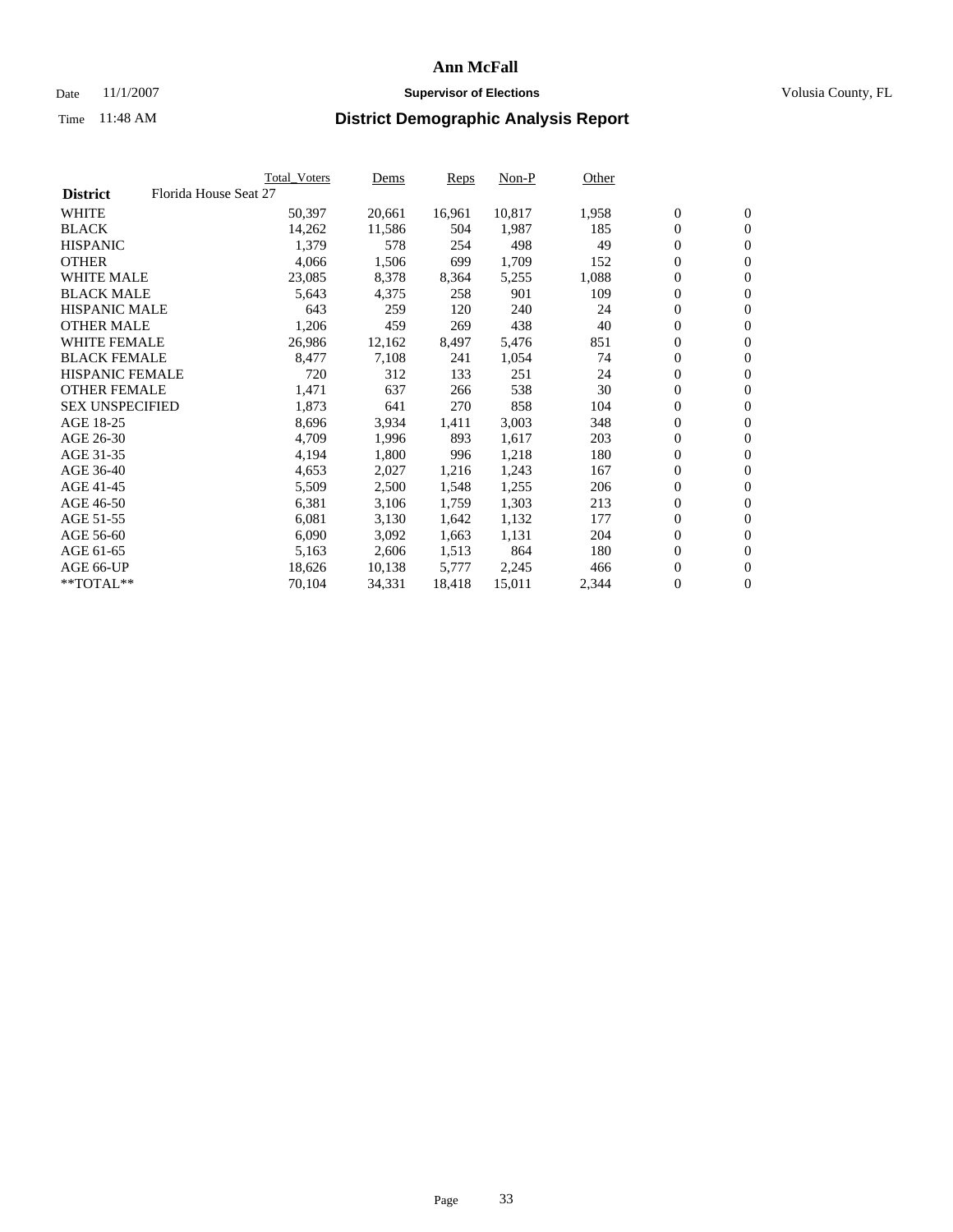#### Date 11/1/2007 **Supervisor of Elections Supervisor of Elections** Volusia County, FL

|                        |                       | Total_Voters | Dems   | <b>Reps</b> | Non-P  | Other |                  |                  |  |
|------------------------|-----------------------|--------------|--------|-------------|--------|-------|------------------|------------------|--|
| <b>District</b>        | Florida House Seat 28 |              |        |             |        |       |                  |                  |  |
| <b>WHITE</b>           |                       | 87,661       | 30,759 | 35,213      | 18,840 | 2,849 | $\overline{0}$   | $\mathbf{0}$     |  |
| <b>BLACK</b>           |                       | 3,317        | 2,544  | 182         | 527    | 64    | $\overline{0}$   | $\mathbf{0}$     |  |
| <b>HISPANIC</b>        |                       | 3,852        | 1,650  | 814         | 1,289  | 99    | $\boldsymbol{0}$ | $\mathbf{0}$     |  |
| <b>OTHER</b>           |                       | 3,971        | 1,004  | 972         | 1,793  | 202   | $\boldsymbol{0}$ | $\mathbf{0}$     |  |
| <b>WHITE MALE</b>      |                       | 40,604       | 12,842 | 17,133      | 9,105  | 1,524 | 0                | $\mathbf{0}$     |  |
| <b>BLACK MALE</b>      |                       | 1,500        | 1,062  | 102         | 301    | 35    | $\boldsymbol{0}$ | $\boldsymbol{0}$ |  |
| <b>HISPANIC MALE</b>   |                       | 1,755        | 738    | 380         | 577    | 60    | $\overline{0}$   | $\mathbf{0}$     |  |
| <b>OTHER MALE</b>      |                       | 1,335        | 340    | 381         | 560    | 54    | $\overline{0}$   | $\mathbf{0}$     |  |
| <b>WHITE FEMALE</b>    |                       | 46,440       | 17,721 | 17,856      | 9,554  | 1,309 | $\mathbf{0}$     | $\mathbf{0}$     |  |
| <b>BLACK FEMALE</b>    |                       | 1,788        | 1,460  | 78          | 222    | 28    | $\boldsymbol{0}$ | $\mathbf{0}$     |  |
| HISPANIC FEMALE        |                       | 2,061        | 897    | 424         | 701    | 39    | $\boldsymbol{0}$ | $\boldsymbol{0}$ |  |
| <b>OTHER FEMALE</b>    |                       | 1,528        | 473    | 395         | 611    | 49    | 0                | $\mathbf{0}$     |  |
| <b>SEX UNSPECIFIED</b> |                       | 1,790        | 424    | 432         | 818    | 116   | $\boldsymbol{0}$ | $\mathbf{0}$     |  |
| AGE 18-25              |                       | 8,243        | 2,411  | 2,174       | 3,219  | 439   | $\boldsymbol{0}$ | $\mathbf{0}$     |  |
| AGE 26-30              |                       | 5,277        | 1,584  | 1,454       | 2,023  | 216   | $\overline{0}$   | $\mathbf{0}$     |  |
| AGE 31-35              |                       | 5,235        | 1,575  | 1,756       | 1,684  | 220   | $\overline{0}$   | $\mathbf{0}$     |  |
| AGE 36-40              |                       | 6,451        | 1,987  | 2,426       | 1,801  | 237   | $\boldsymbol{0}$ | $\boldsymbol{0}$ |  |
| AGE 41-45              |                       | 7,999        | 2,663  | 3,130       | 1,979  | 227   | $\boldsymbol{0}$ | $\mathbf{0}$     |  |
| AGE 46-50              |                       | 9,304        | 3,258  | 3,727       | 2,085  | 234   | 0                | $\mathbf{0}$     |  |
| AGE 51-55              |                       | 9,419        | 3,702  | 3,574       | 1,867  | 276   | $\boldsymbol{0}$ | $\mathbf{0}$     |  |
| AGE 56-60              |                       | 9,707        | 3,851  | 3,539       | 2,003  | 314   | $\overline{0}$   | $\mathbf{0}$     |  |
| AGE 61-65              |                       | 8,781        | 3,327  | 3,450       | 1,717  | 287   | $\mathbf{0}$     | $\mathbf{0}$     |  |
| AGE 66-UP              |                       | 28,385       | 11,599 | 11,951      | 4,071  | 764   | $\boldsymbol{0}$ | $\mathbf{0}$     |  |
| **TOTAL**              |                       | 98,801       | 35,957 | 37,181      | 22,449 | 3,214 | 0                | $\overline{0}$   |  |
|                        |                       |              |        |             |        |       |                  |                  |  |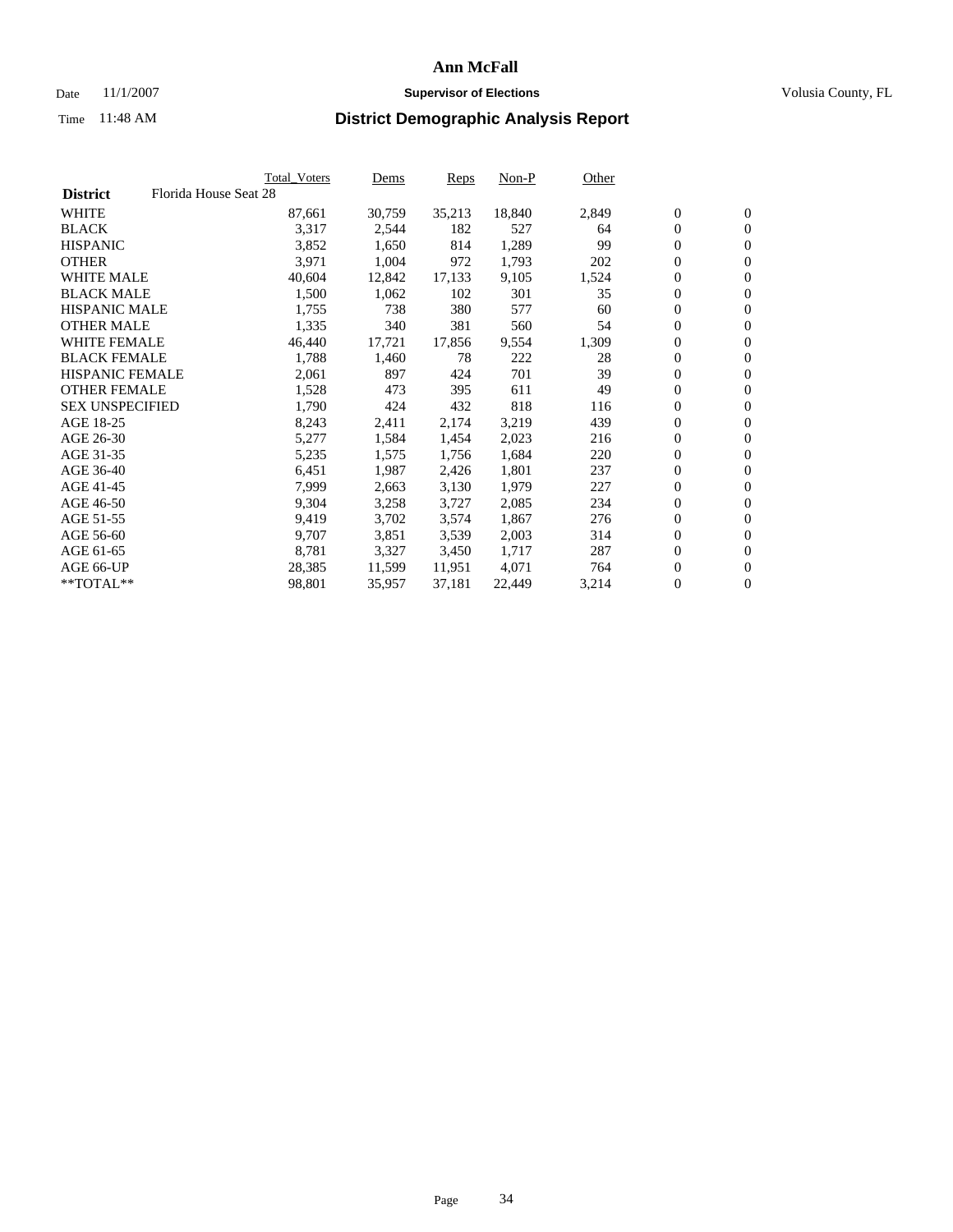### Date 11/1/2007 **Supervisor of Elections Supervisor of Elections** Volusia County, FL

|                        | <b>Total Voters</b>   | Dems  | Reps  | Non-P | Other |                  |                |  |
|------------------------|-----------------------|-------|-------|-------|-------|------------------|----------------|--|
| <b>District</b>        | Florida House Seat 33 |       |       |       |       |                  |                |  |
| <b>WHITE</b>           | 4,763                 | 1,466 | 2,092 | 1,002 | 203   | $\boldsymbol{0}$ | $\mathbf{0}$   |  |
| <b>BLACK</b>           | 433                   | 318   | 27    | 75    | 13    | $\mathbf{0}$     | $\mathbf{0}$   |  |
| <b>HISPANIC</b>        | 863                   | 363   | 168   | 310   | 22    | 0                | $\overline{0}$ |  |
| <b>OTHER</b>           | 340                   | 91    | 81    | 143   | 25    | 0                | $\mathbf{0}$   |  |
| <b>WHITE MALE</b>      | 2,268                 | 601   | 1,075 | 491   | 101   | 0                | $\mathbf{0}$   |  |
| <b>BLACK MALE</b>      | 183                   | 131   | 11    | 36    | 5     | $\boldsymbol{0}$ | $\mathbf{0}$   |  |
| <b>HISPANIC MALE</b>   | 409                   | 163   | 89    | 145   | 12    | 0                | $\mathbf{0}$   |  |
| <b>OTHER MALE</b>      | 120                   | 36    | 29    | 50    | 5     | $\mathbf{0}$     | $\mathbf{0}$   |  |
| <b>WHITE FEMALE</b>    | 2,463                 | 858   | 1,004 | 500   | 101   | 0                | $\mathbf{0}$   |  |
| <b>BLACK FEMALE</b>    | 244                   | 182   | 16    | 38    | 8     | $\boldsymbol{0}$ | $\mathbf{0}$   |  |
| <b>HISPANIC FEMALE</b> | 441                   | 196   | 78    | 157   | 10    | 0                | $\mathbf{0}$   |  |
| <b>OTHER FEMALE</b>    | 122                   | 31    | 34    | 51    | 6     | 0                | $\mathbf{0}$   |  |
| <b>SEX UNSPECIFIED</b> | 149                   | 40    | 32    | 62    | 15    | 0                | $\mathbf{0}$   |  |
| AGE 18-25              | 706                   | 206   | 160   | 292   | 48    | 0                | $\mathbf{0}$   |  |
| AGE 26-30              | 441                   | 136   | 122   | 156   | 27    | $\mathbf{0}$     | $\mathbf{0}$   |  |
| AGE 31-35              | 495                   | 146   | 151   | 165   | 33    | 0                | $\mathbf{0}$   |  |
| AGE 36-40              | 513                   | 161   | 199   | 131   | 22    | 0                | $\mathbf{0}$   |  |
| AGE 41-45              | 685                   | 219   | 262   | 166   | 38    | 0                | $\mathbf{0}$   |  |
| AGE 46-50              | 733                   | 231   | 331   | 147   | 24    | 0                | $\mathbf{0}$   |  |
| AGE 51-55              | 648                   | 246   | 255   | 132   | 15    | $\boldsymbol{0}$ | $\mathbf{0}$   |  |
| AGE 56-60              | 616                   | 235   | 254   | 111   | 16    | 0                | $\mathbf{0}$   |  |
| AGE 61-65              | 484                   | 214   | 179   | 78    | 13    | $\mathbf{0}$     | $\mathbf{0}$   |  |
| AGE 66-UP              | 1,077                 | 443   | 455   | 152   | 27    | 0                | $\mathbf{0}$   |  |
| $*$ TOTAL $**$         | 6,399                 | 2,238 | 2,368 | 1,530 | 263   | 0                | $\overline{0}$ |  |
|                        |                       |       |       |       |       |                  |                |  |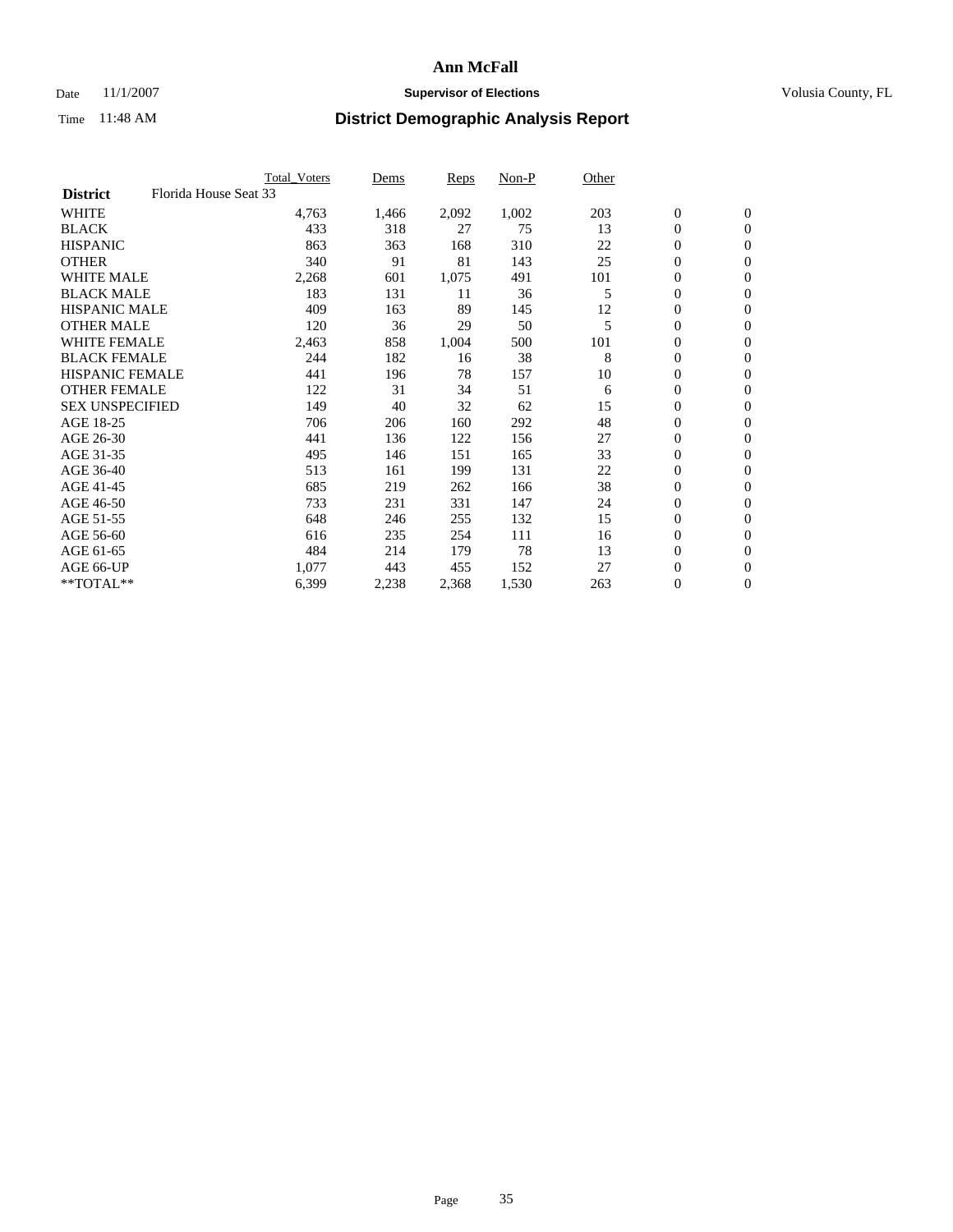#### Date 11/1/2007 **Supervisor of Elections Supervisor of Elections** Volusia County, FL

|                        | Total_Voters            | Dems   | <b>Reps</b> | Non-P  | Other |                  |                  |  |
|------------------------|-------------------------|--------|-------------|--------|-------|------------------|------------------|--|
| <b>District</b>        | School Board District 1 |        |             |        |       |                  |                  |  |
| <b>WHITE</b>           | 45,746                  | 16,690 | 18,969      | 8,248  | 1,839 | $\overline{0}$   | $\mathbf{0}$     |  |
| <b>BLACK</b>           | 3,542                   | 2,852  | 157         | 474    | 59    | $\overline{0}$   | $\mathbf{0}$     |  |
| <b>HISPANIC</b>        | 1,994                   | 768    | 423         | 729    | 74    | $\boldsymbol{0}$ | $\mathbf{0}$     |  |
| <b>OTHER</b>           | 2,349                   | 678    | 616         | 952    | 103   | 0                | $\mathbf{0}$     |  |
| <b>WHITE MALE</b>      | 20,870                  | 6,814  | 9,151       | 3,942  | 963   | 0                | $\mathbf{0}$     |  |
| <b>BLACK MALE</b>      | 1,391                   | 1,068  | 71          | 213    | 39    | $\boldsymbol{0}$ | $\boldsymbol{0}$ |  |
| <b>HISPANIC MALE</b>   | 919                     | 349    | 209         | 324    | 37    | $\overline{0}$   | $\mathbf{0}$     |  |
| <b>OTHER MALE</b>      | 747                     | 210    | 239         | 269    | 29    | $\overline{0}$   | $\mathbf{0}$     |  |
| <b>WHITE FEMALE</b>    | 24,626                  | 9,796  | 9,731       | 4,229  | 870   | $\mathbf{0}$     | $\mathbf{0}$     |  |
| <b>BLACK FEMALE</b>    | 2,120                   | 1,761  | 84          | 255    | 20    | $\boldsymbol{0}$ | $\mathbf{0}$     |  |
| <b>HISPANIC FEMALE</b> | 1,058                   | 414    | 211         | 398    | 35    | $\boldsymbol{0}$ | $\boldsymbol{0}$ |  |
| <b>OTHER FEMALE</b>    | 903                     | 320    | 240         | 315    | 28    | 0                | $\mathbf{0}$     |  |
| <b>SEX UNSPECIFIED</b> | 997                     | 256    | 229         | 458    | 54    | $\boldsymbol{0}$ | $\mathbf{0}$     |  |
| AGE 18-25              | 4,771                   | 1,360  | 1,348       | 1,803  | 260   | $\boldsymbol{0}$ | $\mathbf{0}$     |  |
| AGE 26-30              | 3,163                   | 968    | 979         | 1,025  | 191   | $\overline{0}$   | $\mathbf{0}$     |  |
| AGE 31-35              | 3,238                   | 1,032  | 1,161       | 878    | 167   | $\overline{0}$   | $\mathbf{0}$     |  |
| AGE 36-40              | 3,917                   | 1,281  | 1,488       | 994    | 154   | $\boldsymbol{0}$ | $\mathbf{0}$     |  |
| AGE 41-45              | 4,641                   | 1,542  | 1,935       | 989    | 175   | $\boldsymbol{0}$ | $\mathbf{0}$     |  |
| AGE 46-50              | 5,208                   | 1,966  | 2,079       | 976    | 187   | 0                | $\mathbf{0}$     |  |
| AGE 51-55              | 5,069                   | 2,111  | 1,942       | 817    | 199   | $\boldsymbol{0}$ | $\boldsymbol{0}$ |  |
| AGE 56-60              | 5,103                   | 2,232  | 1,918       | 758    | 195   | $\overline{0}$   | $\mathbf{0}$     |  |
| AGE 61-65              | 4,508                   | 1,982  | 1,704       | 662    | 160   | $\mathbf{0}$     | $\mathbf{0}$     |  |
| AGE 66-UP              | 14,012                  | 6,514  | 5,610       | 1,501  | 387   | $\boldsymbol{0}$ | $\boldsymbol{0}$ |  |
| **TOTAL**              | 53,631                  | 20,988 | 20,165      | 10,403 | 2,075 | 0                | $\overline{0}$   |  |
|                        |                         |        |             |        |       |                  |                  |  |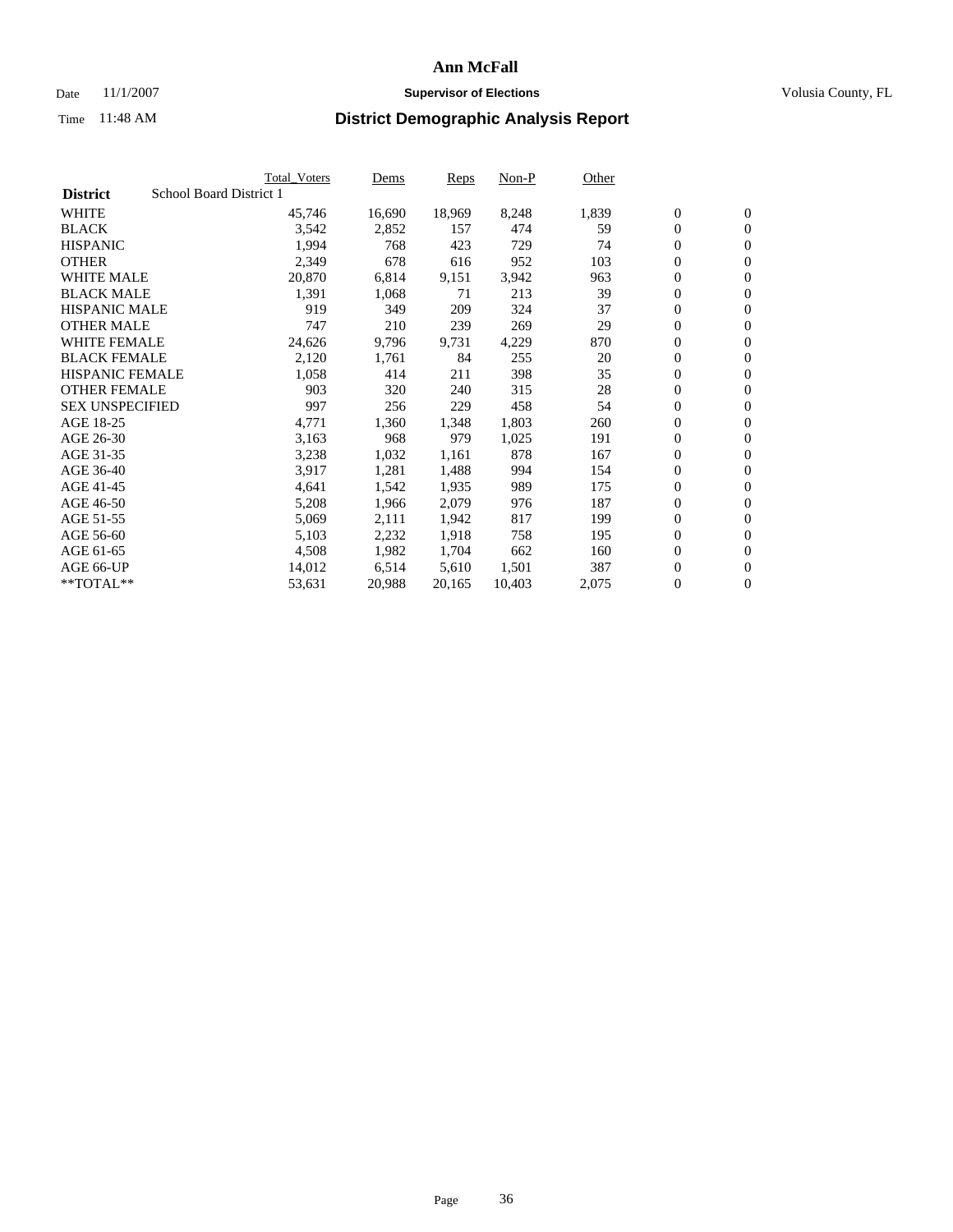### Date 11/1/2007 **Supervisor of Elections Supervisor of Elections** Volusia County, FL

|                        | <b>Total_Voters</b>     | Dems   | <b>Reps</b> | Non-P  | Other |                  |                  |  |
|------------------------|-------------------------|--------|-------------|--------|-------|------------------|------------------|--|
| <b>District</b>        | School Board District 2 |        |             |        |       |                  |                  |  |
| <b>WHITE</b>           | 39,567                  | 15,316 | 14,366      | 8,417  | 1,468 | $\boldsymbol{0}$ | $\mathbf{0}$     |  |
| <b>BLACK</b>           | 8,797                   | 7,089  | 312         | 1,285  | 111   | $\overline{0}$   | $\mathbf{0}$     |  |
| <b>HISPANIC</b>        | 931                     | 372    | 192         | 337    | 30    | $\overline{0}$   | $\mathbf{0}$     |  |
| <b>OTHER</b>           | 2,874                   | 1,017  | 528         | 1,218  | 111   | 0                | $\overline{0}$   |  |
| <b>WHITE MALE</b>      | 18,425                  | 6,360  | 7,087       | 4,136  | 842   | $\overline{0}$   | $\mathbf{0}$     |  |
| <b>BLACK MALE</b>      | 3,545                   | 2,715  | 165         | 607    | 58    | $\boldsymbol{0}$ | $\boldsymbol{0}$ |  |
| <b>HISPANIC MALE</b>   | 436                     | 170    | 88          | 163    | 15    | 0                | $\mathbf{0}$     |  |
| <b>OTHER MALE</b>      | 954                     | 339    | 219         | 365    | 31    | 0                | $\boldsymbol{0}$ |  |
| <b>WHITE FEMALE</b>    | 20,860                  | 8,862  | 7,182       | 4,208  | 608   | 0                | $\mathbf{0}$     |  |
| <b>BLACK FEMALE</b>    | 5,158                   | 4,305  | 144         | 658    | 51    | $\overline{0}$   | $\mathbf{0}$     |  |
| <b>HISPANIC FEMALE</b> | 486                     | 199    | 101         | 171    | 15    | 0                | $\mathbf{0}$     |  |
| <b>OTHER FEMALE</b>    | 1,040                   | 429    | 188         | 403    | 20    | $\overline{0}$   | $\mathbf{0}$     |  |
| <b>SEX UNSPECIFIED</b> | 1,265                   | 415    | 224         | 546    | 80    | $\boldsymbol{0}$ | $\boldsymbol{0}$ |  |
| AGE 18-25              | 6,060                   | 2,844  | 982         | 2,025  | 209   | 0                | $\mathbf{0}$     |  |
| AGE 26-30              | 3,080                   | 1,235  | 664         | 1,054  | 127   | 0                | $\mathbf{0}$     |  |
| AGE 31-35              | 2,698                   | 1,077  | 725         | 794    | 102   | 0                | $\mathbf{0}$     |  |
| AGE 36-40              | 3,108                   | 1,269  | 895         | 826    | 118   | $\boldsymbol{0}$ | $\mathbf{0}$     |  |
| AGE 41-45              | 3,772                   | 1,613  | 1,162       | 861    | 136   | 0                | $\mathbf{0}$     |  |
| AGE 46-50              | 4,485                   | 1,988  | 1,415       | 940    | 142   | $\overline{0}$   | $\mathbf{0}$     |  |
| AGE 51-55              | 4,429                   | 2,100  | 1,341       | 859    | 129   | 0                | $\mathbf{0}$     |  |
| AGE 56-60              | 4,861                   | 2,205  | 1,492       | 991    | 173   | $\overline{0}$   | $\mathbf{0}$     |  |
| AGE 61-65              | 4,341                   | 1,904  | 1,447       | 831    | 159   | 0                | $\boldsymbol{0}$ |  |
| AGE 66-UP              | 15,333                  | 7,557  | 5,275       | 2,076  | 425   | 0                | $\mathbf{0}$     |  |
| $*$ TOTAL $**$         | 52,169                  | 23,794 | 15,398      | 11,257 | 1,720 | 0                | $\boldsymbol{0}$ |  |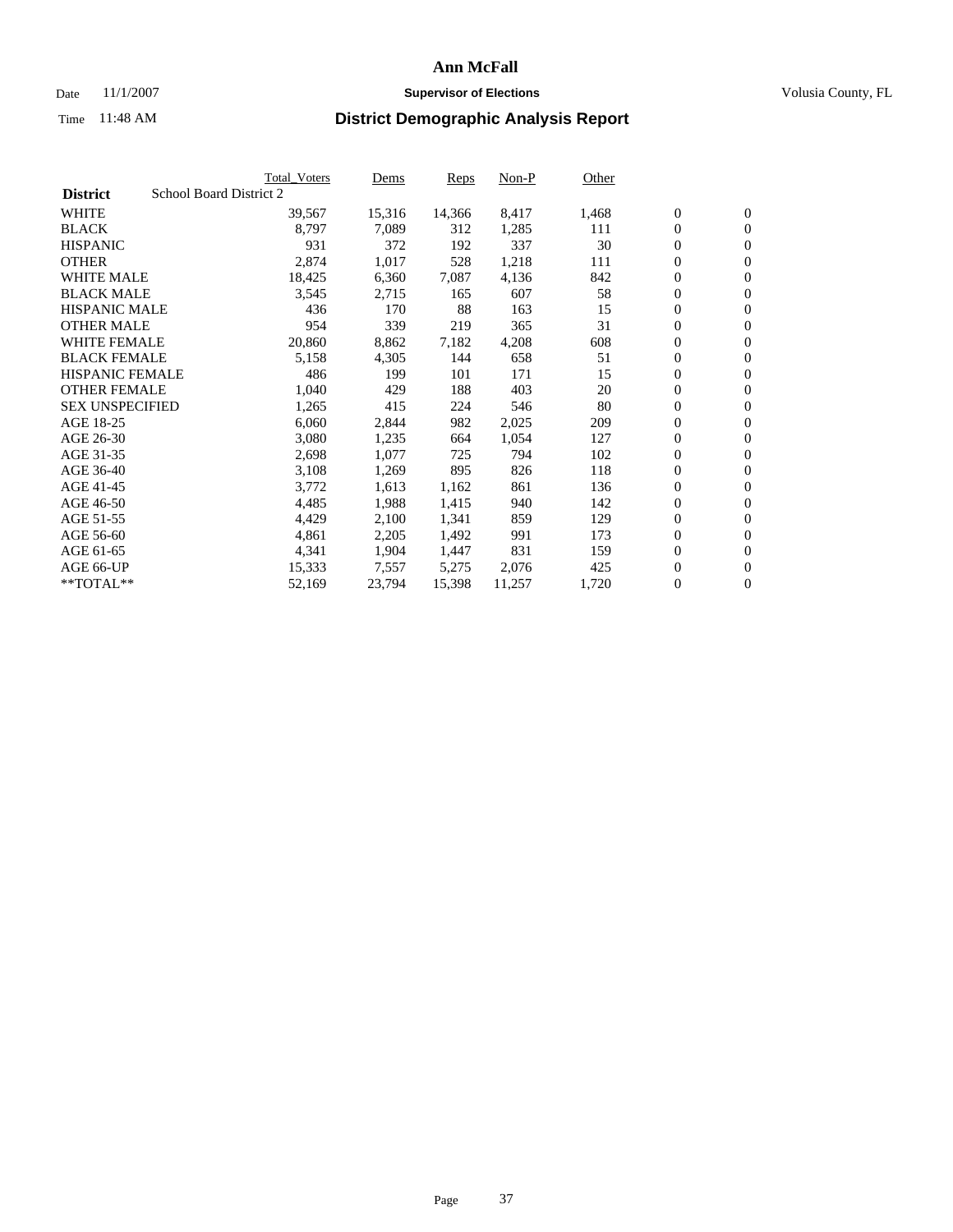### Date 11/1/2007 **Supervisor of Elections Supervisor of Elections** Volusia County, FL

|                        | <b>Total_Voters</b>     | Dems   | Reps   | Non-P  | Other |                  |                  |
|------------------------|-------------------------|--------|--------|--------|-------|------------------|------------------|
| <b>District</b>        | School Board District 3 |        |        |        |       |                  |                  |
| <b>WHITE</b>           | 61,174                  | 22,228 | 23,829 | 13,285 | 1,832 | $\boldsymbol{0}$ | $\mathbf{0}$     |
| <b>BLACK</b>           | 1,644                   | 1,303  | 84     | 235    | 22    | $\boldsymbol{0}$ | $\mathbf{0}$     |
| <b>HISPANIC</b>        | 718                     | 248    | 189    | 264    | 17    | $\boldsymbol{0}$ | $\mathbf{0}$     |
| <b>OTHER</b>           | 2,308                   | 593    | 565    | 1,027  | 123   | $\boldsymbol{0}$ | $\boldsymbol{0}$ |
| <b>WHITE MALE</b>      | 28,141                  | 9,189  | 11,597 | 6,397  | 958   | 0                | $\mathbf{0}$     |
| <b>BLACK MALE</b>      | 740                     | 546    | 45     | 133    | 16    | $\boldsymbol{0}$ | $\boldsymbol{0}$ |
| <b>HISPANIC MALE</b>   | 319                     | 94     | 85     | 130    | 10    | $\overline{0}$   | $\mathbf{0}$     |
| <b>OTHER MALE</b>      | 755                     | 198    | 223    | 307    | 27    | $\overline{0}$   | $\mathbf{0}$     |
| <b>WHITE FEMALE</b>    | 32,594                  | 12,892 | 12,077 | 6,760  | 865   | $\boldsymbol{0}$ | $\boldsymbol{0}$ |
| <b>BLACK FEMALE</b>    | 885                     | 742    | 37     | 101    | 5     | $\boldsymbol{0}$ | $\mathbf{0}$     |
| <b>HISPANIC FEMALE</b> | 390                     | 151    | 102    | 130    |       | $\boldsymbol{0}$ | $\boldsymbol{0}$ |
| <b>OTHER FEMALE</b>    | 874                     | 274    | 239    | 328    | 33    | $\overline{0}$   | $\mathbf{0}$     |
| <b>SEX UNSPECIFIED</b> | 1,146                   | 286    | 262    | 525    | 73    | $\boldsymbol{0}$ | $\mathbf{0}$     |
| AGE 18-25              | 5,095                   | 1,500  | 1,313  | 2,006  | 276   | $\overline{0}$   | $\mathbf{0}$     |
| AGE 26-30              | 3,232                   | 991    | 849    | 1,267  | 125   | $\boldsymbol{0}$ | $\boldsymbol{0}$ |
| AGE 31-35              | 3,166                   | 944    | 1,024  | 1,062  | 136   | $\boldsymbol{0}$ | $\boldsymbol{0}$ |
| AGE 36-40              | 4,025                   | 1,224  | 1,506  | 1,163  | 132   | 0                | $\mathbf{0}$     |
| AGE 41-45              | 5,124                   | 1,669  | 2,010  | 1,319  | 126   | $\overline{0}$   | $\mathbf{0}$     |
| AGE 46-50              | 6,138                   | 2,134  | 2,433  | 1,407  | 164   | $\overline{0}$   | $\mathbf{0}$     |
| AGE 51-55              | 6,521                   | 2,600  | 2,482  | 1,262  | 177   | $\overline{0}$   | $\mathbf{0}$     |
| AGE 56-60              | 6,633                   | 2,676  | 2,437  | 1,333  | 187   | $\boldsymbol{0}$ | $\boldsymbol{0}$ |
| AGE 61-65              | 6,144                   | 2,372  | 2,395  | 1,186  | 191   | 0                | $\mathbf{0}$     |
| AGE 66-UP              | 19,766                  | 8,262  | 8,218  | 2,806  | 480   | $\boldsymbol{0}$ | $\boldsymbol{0}$ |
| **TOTAL**              | 65,844                  | 24,372 | 24,667 | 14,811 | 1,994 | $\overline{0}$   | $\mathbf{0}$     |
|                        |                         |        |        |        |       |                  |                  |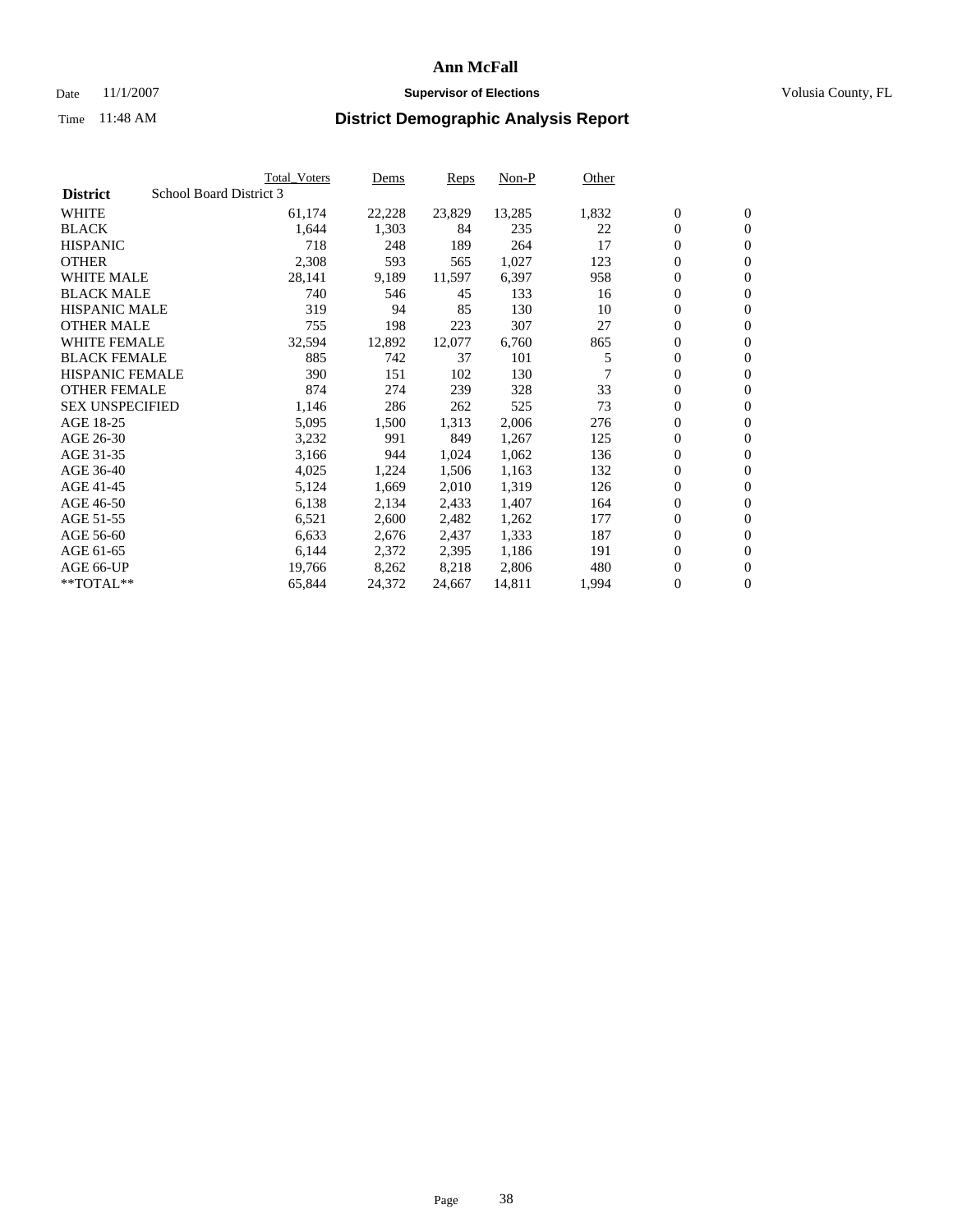#### Date 11/1/2007 **Supervisor of Elections Supervisor of Elections** Volusia County, FL

|                        |                         | <b>Total_Voters</b> | Dems   | <b>Reps</b> | Non-P  | Other |                  |                  |  |
|------------------------|-------------------------|---------------------|--------|-------------|--------|-------|------------------|------------------|--|
| <b>District</b>        | School Board District 4 |                     |        |             |        |       |                  |                  |  |
| <b>WHITE</b>           |                         | 51,327              | 18,918 | 20,716      | 9,979  | 1,714 | $\overline{0}$   | $\mathbf{0}$     |  |
| <b>BLACK</b>           |                         | 4,096               | 3,258  | 186         | 585    | 67    | $\overline{0}$   | $\mathbf{0}$     |  |
| <b>HISPANIC</b>        |                         | 886                 | 355    | 243         | 267    | 21    | $\boldsymbol{0}$ | $\mathbf{0}$     |  |
| <b>OTHER</b>           |                         | 3,064               | 936    | 798         | 1,192  | 138   | 0                | $\mathbf{0}$     |  |
| <b>WHITE MALE</b>      |                         | 23,441              | 7,667  | 9,988       | 4,868  | 918   | 0                | $\mathbf{0}$     |  |
| <b>BLACK MALE</b>      |                         | 1,635               | 1,217  | 100         | 275    | 43    | $\boldsymbol{0}$ | $\boldsymbol{0}$ |  |
| <b>HISPANIC MALE</b>   |                         | 393                 | 140    | 121         | 119    | 13    | $\overline{0}$   | $\mathbf{0}$     |  |
| <b>OTHER MALE</b>      |                         | 1,026               | 287    | 319         | 378    | 42    | $\overline{0}$   | $\mathbf{0}$     |  |
| <b>WHITE FEMALE</b>    |                         | 27,570              | 11,149 | 10,603      | 5,032  | 786   | $\overline{0}$   | $\mathbf{0}$     |  |
| <b>BLACK FEMALE</b>    |                         | 2,435               | 2,021  | 86          | 304    | 24    | $\boldsymbol{0}$ | $\mathbf{0}$     |  |
| HISPANIC FEMALE        |                         | 480                 | 207    | 117         | 148    | 8     | $\boldsymbol{0}$ | $\boldsymbol{0}$ |  |
| <b>OTHER FEMALE</b>    |                         | 1,162               | 425    | 323         | 387    | 27    | 0                | $\mathbf{0}$     |  |
| <b>SEX UNSPECIFIED</b> |                         | 1,231               | 354    | 286         | 512    | 79    | $\overline{0}$   | $\mathbf{0}$     |  |
| AGE 18-25              |                         | 5,302               | 1,790  | 1,448       | 1,814  | 250   | $\boldsymbol{0}$ | $\mathbf{0}$     |  |
| AGE 26-30              |                         | 3,028               | 1,051  | 817         | 1,024  | 136   | $\overline{0}$   | $\mathbf{0}$     |  |
| AGE 31-35              |                         | 2,891               | 1,003  | 920         | 833    | 135   | $\overline{0}$   | $\mathbf{0}$     |  |
| AGE 36-40              |                         | 3,636               | 1,258  | 1,380       | 884    | 114   | $\boldsymbol{0}$ | $\mathbf{0}$     |  |
| AGE 41-45              |                         | 4,508               | 1,606  | 1,741       | 996    | 165   | $\boldsymbol{0}$ | $\mathbf{0}$     |  |
| AGE 46-50              |                         | 5,320               | 2,061  | 2,047       | 1,074  | 138   | 0                | $\mathbf{0}$     |  |
| AGE 51-55              |                         | 5,505               | 2,304  | 2,027       | 1,018  | 156   | $\boldsymbol{0}$ | $\mathbf{0}$     |  |
| AGE 56-60              |                         | 5,903               | 2,474  | 2,122       | 1,117  | 190   | $\overline{0}$   | $\mathbf{0}$     |  |
| AGE 61-65              |                         | 5,298               | 2,130  | 2,058       | 930    | 180   | $\mathbf{0}$     | $\mathbf{0}$     |  |
| AGE 66-UP              |                         | 17,982              | 7,790  | 7,383       | 2,333  | 476   | $\boldsymbol{0}$ | $\mathbf{0}$     |  |
| **TOTAL**              |                         | 59,373              | 23,467 | 21,943      | 12,023 | 1,940 | 0                | $\overline{0}$   |  |
|                        |                         |                     |        |             |        |       |                  |                  |  |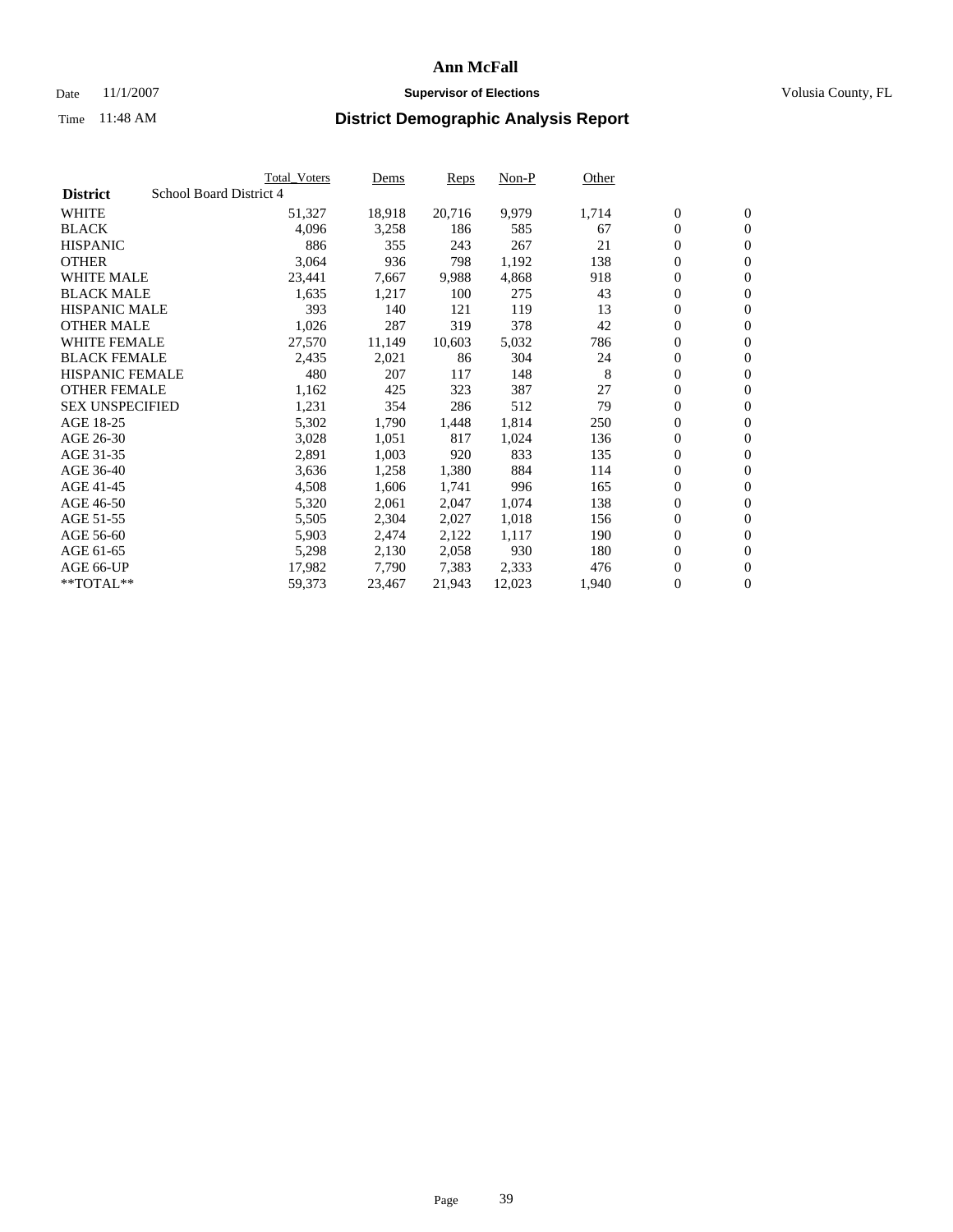#### Date 11/1/2007 **Supervisor of Elections Supervisor of Elections** Volusia County, FL

|                        | <b>Total_Voters</b>     | Dems   | <b>Reps</b> | Non-P  | Other |                  |                |  |
|------------------------|-------------------------|--------|-------------|--------|-------|------------------|----------------|--|
| <b>District</b>        | School Board District 5 |        |             |        |       |                  |                |  |
| <b>WHITE</b>           | 45,207                  | 14,876 | 18,812      | 9,508  | 2,011 | $\overline{0}$   | $\mathbf{0}$   |  |
| <b>BLACK</b>           | 4,039                   | 2,981  | 264         | 687    | 107   | $\overline{0}$   | $\mathbf{0}$   |  |
| <b>HISPANIC</b>        | 10,061                  | 4,639  | 1,999       | 3,206  | 217   | $\boldsymbol{0}$ | $\mathbf{0}$   |  |
| <b>OTHER</b>           | 3,253                   | 875    | 725         | 1,484  | 169   | $\boldsymbol{0}$ | $\mathbf{0}$   |  |
| <b>WHITE MALE</b>      | 21,076                  | 6,191  | 9,264       | 4,539  | 1,082 | 0                | $\mathbf{0}$   |  |
| <b>BLACK MALE</b>      | 1,809                   | 1,246  | 146         | 363    | 54    | $\boldsymbol{0}$ | $\mathbf{0}$   |  |
| <b>HISPANIC MALE</b>   | 4,733                   | 2,112  | 1,010       | 1,492  | 119   | $\overline{0}$   | $\mathbf{0}$   |  |
| <b>OTHER MALE</b>      | 1,073                   | 320    | 280         | 439    | 34    | $\overline{0}$   | $\mathbf{0}$   |  |
| <b>WHITE FEMALE</b>    | 23,855                  | 8,601  | 9,431       | 4,903  | 920   | $\mathbf{0}$     | $\mathbf{0}$   |  |
| <b>BLACK FEMALE</b>    | 2,189                   | 1,700  | 118         | 318    | 53    | $\boldsymbol{0}$ | $\mathbf{0}$   |  |
| <b>HISPANIC FEMALE</b> | 5,240                   | 2,483  | 979         | 1,681  | 97    | $\boldsymbol{0}$ | $\mathbf{0}$   |  |
| <b>OTHER FEMALE</b>    | 1,256                   | 397    | 296         | 525    | 38    | 0                | $\mathbf{0}$   |  |
| <b>SEX UNSPECIFIED</b> | 1,329                   | 321    | 276         | 625    | 107   | $\boldsymbol{0}$ | $\mathbf{0}$   |  |
| AGE 18-25              | 6,399                   | 1,872  | 1,511       | 2,622  | 394   | $\boldsymbol{0}$ | $\mathbf{0}$   |  |
| AGE 26-30              | 4,437                   | 1,364  | 1,234       | 1,616  | 223   | $\overline{0}$   | $\mathbf{0}$   |  |
| AGE 31-35              | 4,723                   | 1,544  | 1,486       | 1,458  | 235   | $\overline{0}$   | $\mathbf{0}$   |  |
| AGE 36-40              | 5,413                   | 1,689  | 1,997       | 1,484  | 243   | $\boldsymbol{0}$ | $\mathbf{0}$   |  |
| AGE 41-45              | 6,329                   | 2,198  | 2,326       | 1,563  | 242   | $\boldsymbol{0}$ | $\mathbf{0}$   |  |
| AGE 46-50              | 6,640                   | 2,368  | 2,619       | 1,420  | 233   | 0                | $\mathbf{0}$   |  |
| AGE 51-55              | 6,004                   | 2,363  | 2,196       | 1,224  | 221   | $\boldsymbol{0}$ | $\mathbf{0}$   |  |
| AGE 56-60              | 5,601                   | 2,260  | 2,063       | 1,078  | 200   | $\overline{0}$   | $\mathbf{0}$   |  |
| AGE 61-65              | 4,412                   | 1,838  | 1,656       | 773    | 145   | $\mathbf{0}$     | $\mathbf{0}$   |  |
| AGE 66-UP              | 12,600                  | 5,874  | 4,712       | 1,646  | 368   | $\boldsymbol{0}$ | $\mathbf{0}$   |  |
| **TOTAL**              | 62,560                  | 23,371 | 21,800      | 14,885 | 2,504 | 0                | $\overline{0}$ |  |
|                        |                         |        |             |        |       |                  |                |  |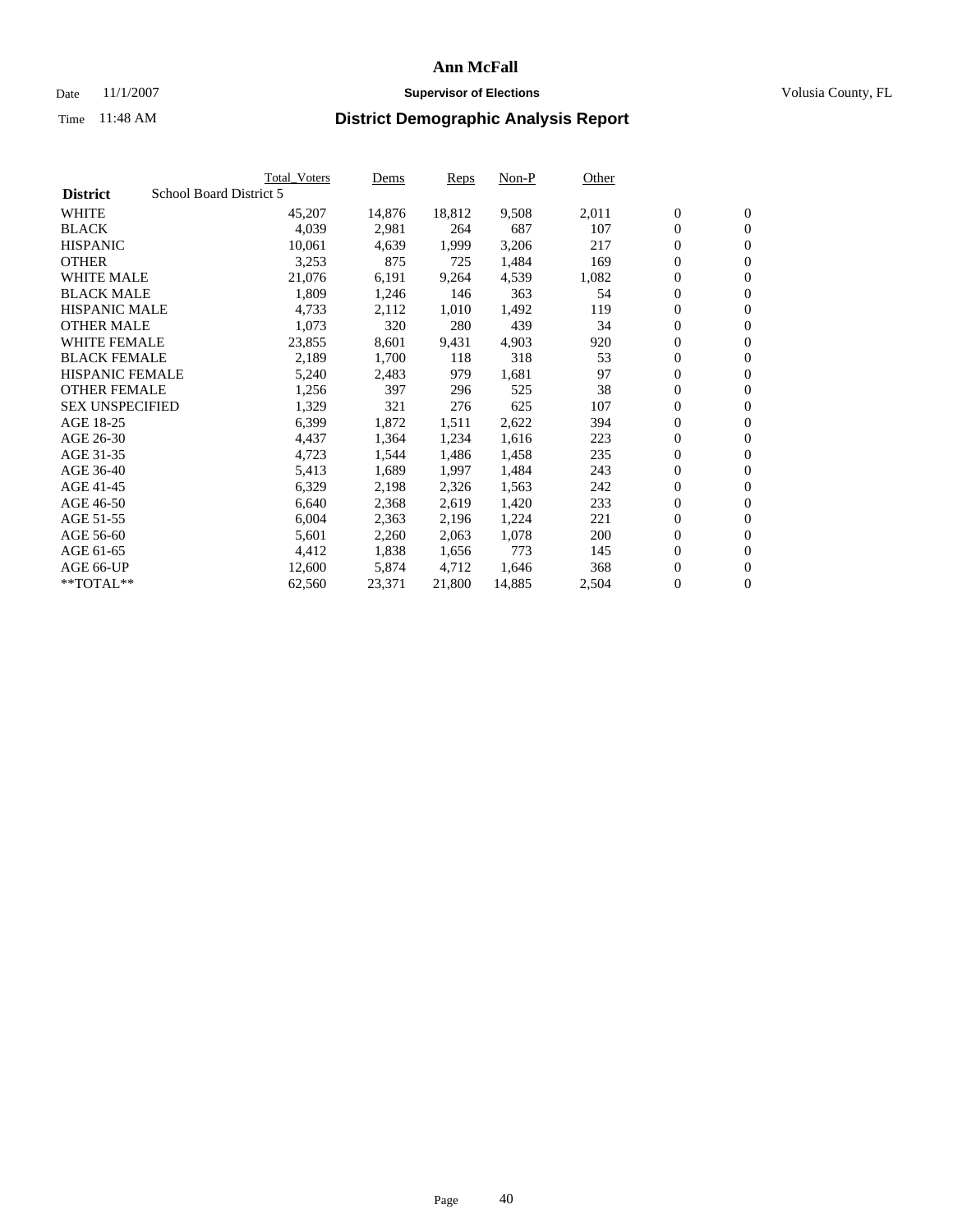### Date 11/1/2007 **Supervisor of Elections Supervisor of Elections** Volusia County, FL

|                        | <b>Total Voters</b>   | Dems   | Reps  | Non-P | Other |                  |                |  |
|------------------------|-----------------------|--------|-------|-------|-------|------------------|----------------|--|
| <b>District</b>        | Florida Senate Seat 1 |        |       |       |       |                  |                |  |
| <b>WHITE</b>           | 5,664                 | 2,161  | 1,876 | 1,390 | 237   | $\mathbf{0}$     | $\mathbf{0}$   |  |
| <b>BLACK</b>           | 9,533                 | 7,814  | 316   | 1,298 | 105   | $\mathbf{0}$     | $\mathbf{0}$   |  |
| <b>HISPANIC</b>        | 329                   | 140    | 58    | 123   | 8     | $\boldsymbol{0}$ | $\overline{0}$ |  |
| <b>OTHER</b>           | 1,284                 | 556    | 138   | 535   | 55    | 0                | $\mathbf{0}$   |  |
| <b>WHITE MALE</b>      | 2,687                 | 864    | 987   | 691   | 145   | 0                | $\mathbf{0}$   |  |
| <b>BLACK MALE</b>      | 3,750                 | 2,928  | 165   | 593   | 64    | 0                | $\mathbf{0}$   |  |
| <b>HISPANIC MALE</b>   | 162                   | 58     | 30    | 71    | 3     | 0                | $\mathbf{0}$   |  |
| <b>OTHER MALE</b>      | 347                   | 164    | 49    | 123   | 11    | $\mathbf{0}$     | $\mathbf{0}$   |  |
| <b>WHITE FEMALE</b>    | 2,951                 | 1,290  | 879   | 692   | 90    | 0                | $\mathbf{0}$   |  |
| <b>BLACK FEMALE</b>    | 5,686                 | 4,813  | 149   | 685   | 39    | $\boldsymbol{0}$ | $\mathbf{0}$   |  |
| <b>HISPANIC FEMALE</b> | 165                   | 81     | 28    | 51    | 5     | $\boldsymbol{0}$ | $\mathbf{0}$   |  |
| <b>OTHER FEMALE</b>    | 445                   | 219    | 55    | 161   | 10    | 0                | $\mathbf{0}$   |  |
| <b>SEX UNSPECIFIED</b> | 617                   | 254    | 46    | 279   | 38    | 0                | $\mathbf{0}$   |  |
| AGE 18-25              | 3,739                 | 2,165  | 322   | 1,135 | 117   | 0                | $\mathbf{0}$   |  |
| AGE 26-30              | 1,427                 | 782    | 155   | 453   | 37    | $\mathbf{0}$     | $\mathbf{0}$   |  |
| AGE 31-35              | 1,174                 | 654    | 188   | 295   | 37    | 0                | $\mathbf{0}$   |  |
| AGE 36-40              | 1,210                 | 715    | 184   | 278   | 33    | 0                | $\mathbf{0}$   |  |
| AGE 41-45              | 1,373                 | 852    | 235   | 251   | 35    | 0                | $\mathbf{0}$   |  |
| AGE 46-50              | 1,541                 | 971    | 292   | 242   | 36    | 0                | $\mathbf{0}$   |  |
| AGE 51-55              | 1,397                 | 922    | 230   | 213   | 32    | $\boldsymbol{0}$ | $\mathbf{0}$   |  |
| AGE 56-60              | 1,208                 | 829    | 191   | 167   | 21    | 0                | $\mathbf{0}$   |  |
| AGE 61-65              | 952                   | 667    | 157   | 112   | 16    | $\mathbf{0}$     | $\mathbf{0}$   |  |
| AGE 66-UP              | 2,787                 | 2,112  | 434   | 200   | 41    | 0                | $\mathbf{0}$   |  |
| $*$ TOTAL $**$         | 16,810                | 10,671 | 2,388 | 3,346 | 405   | 0                | $\mathbf{0}$   |  |
|                        |                       |        |       |       |       |                  |                |  |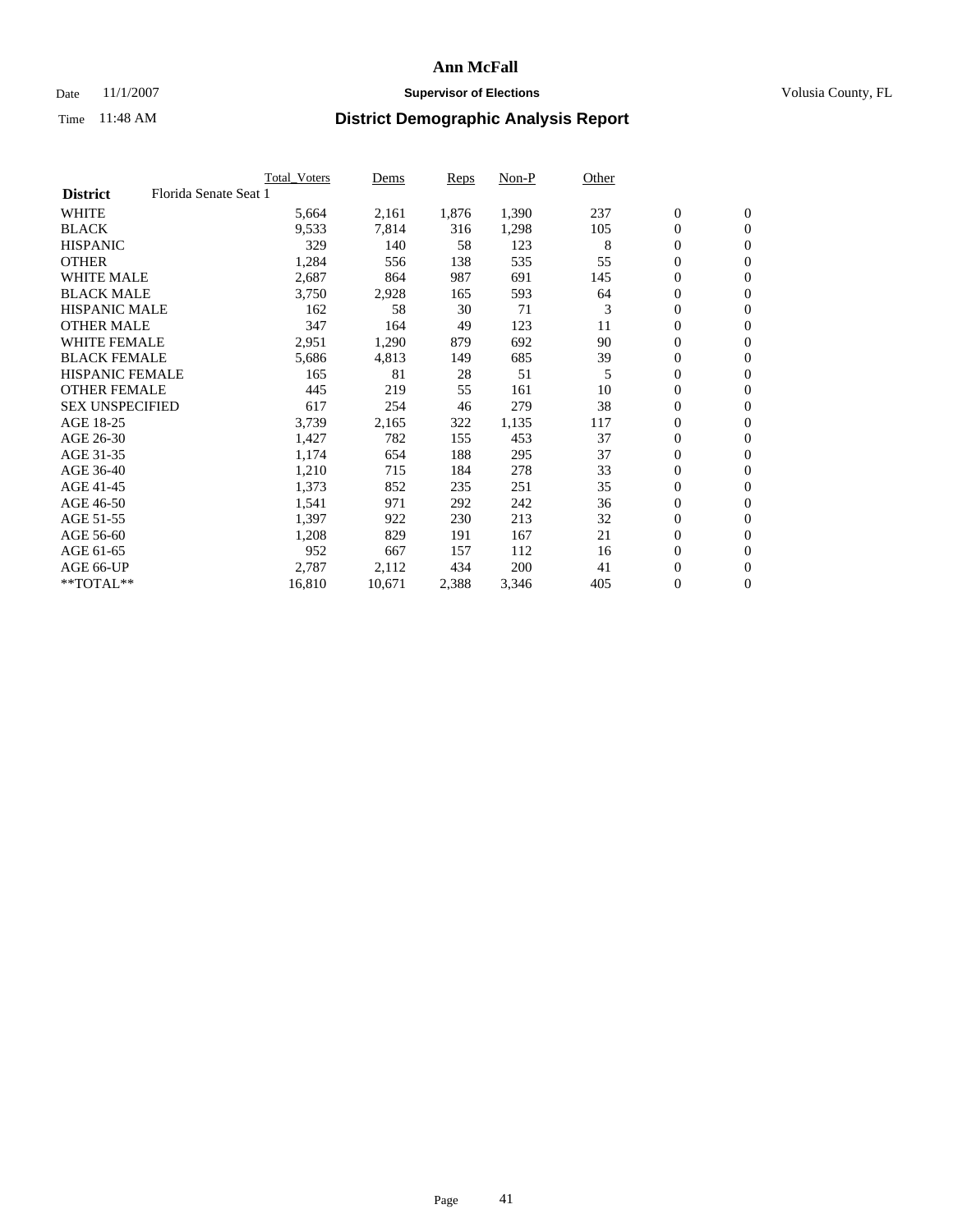#### Date 11/1/2007 **Supervisor of Elections Supervisor of Elections** Volusia County, FL

|                        |                       | Total_Voters | Dems   | <b>Reps</b> | Non-P  | Other |                  |                  |  |
|------------------------|-----------------------|--------------|--------|-------------|--------|-------|------------------|------------------|--|
| <b>District</b>        | Florida Senate Seat 7 |              |        |             |        |       |                  |                  |  |
| <b>WHITE</b>           |                       | 147,655      | 54,739 | 57,427      | 30,550 | 4,939 | $\overline{0}$   | $\mathbf{0}$     |  |
| <b>BLACK</b>           |                       | 5,712        | 4,387  | 305         | 917    | 103   | $\overline{0}$   | $\mathbf{0}$     |  |
| <b>HISPANIC</b>        |                       | 4,362        | 1,797  | 955         | 1,486  | 124   | $\boldsymbol{0}$ | $\mathbf{0}$     |  |
| <b>OTHER</b>           |                       | 7,018        | 1,967  | 1,757       | 2,961  | 333   | $\boldsymbol{0}$ | $\mathbf{0}$     |  |
| <b>WHITE MALE</b>      |                       | 68,185       | 22,674 | 28,019      | 14,831 | 2,661 | 0                | $\mathbf{0}$     |  |
| <b>BLACK MALE</b>      |                       | 2,472        | 1,774  | 165         | 480    | 53    | $\boldsymbol{0}$ | $\mathbf{0}$     |  |
| <b>HISPANIC MALE</b>   |                       | 1,998        | 795    | 463         | 663    | 77    | $\overline{0}$   | $\mathbf{0}$     |  |
| <b>OTHER MALE</b>      |                       | 2,417        | 652    | 711         | 960    | 94    | $\overline{0}$   | $\mathbf{0}$     |  |
| <b>WHITE FEMALE</b>    |                       | 78,455       | 31,726 | 29,046      | 15,436 | 2,247 | $\mathbf{0}$     | $\mathbf{0}$     |  |
| <b>BLACK FEMALE</b>    |                       | 3,189        | 2,572  | 137         | 431    | 49    | $\boldsymbol{0}$ | $\mathbf{0}$     |  |
| HISPANIC FEMALE        |                       | 2,314        | 981    | 482         | 805    | 46    | $\boldsymbol{0}$ | $\mathbf{0}$     |  |
| <b>OTHER FEMALE</b>    |                       | 2,684        | 907    | 712         | 991    | 74    | 0                | $\mathbf{0}$     |  |
| <b>SEX UNSPECIFIED</b> |                       | 3,033        | 809    | 709         | 1,317  | 198   | $\boldsymbol{0}$ | $\mathbf{0}$     |  |
| AGE 18-25              |                       | 13,404       | 4,138  | 3,499       | 5,087  | 680   | $\boldsymbol{0}$ | $\mathbf{0}$     |  |
| AGE 26-30              |                       | 8,615        | 2,650  | 2,376       | 3,189  | 400   | $\overline{0}$   | $\mathbf{0}$     |  |
| AGE 31-35              |                       | 8,383        | 2,624  | 2,755       | 2,624  | 380   | $\overline{0}$   | $\mathbf{0}$     |  |
| AGE 36-40              |                       | 10,465       | 3,336  | 3,860       | 2,885  | 384   | $\boldsymbol{0}$ | $\mathbf{0}$     |  |
| AGE 41-45              |                       | 13,099       | 4,390  | 5,097       | 3,162  | 450   | $\boldsymbol{0}$ | $\mathbf{0}$     |  |
| AGE 46-50              |                       | 15,362       | 5,542  | 6,012       | 3,352  | 456   | 0                | $\mathbf{0}$     |  |
| AGE 51-55              |                       | 15,731       | 6,393  | 5,856       | 3,012  | 470   | $\boldsymbol{0}$ | $\mathbf{0}$     |  |
| AGE 56-60              |                       | 16,491       | 6,737  | 5,920       | 3,285  | 549   | $\overline{0}$   | $\mathbf{0}$     |  |
| AGE 61-65              |                       | 14,668       | 5,829  | 5,586       | 2,753  | 500   | $\mathbf{0}$     | $\boldsymbol{0}$ |  |
| AGE 66-UP              |                       | 48,528       | 21,250 | 19.483      | 6,565  | 1,230 | $\boldsymbol{0}$ | $\mathbf{0}$     |  |
| **TOTAL**              |                       | 164,747      | 62,890 | 60,444      | 35,914 | 5,499 | $\boldsymbol{0}$ | $\overline{0}$   |  |
|                        |                       |              |        |             |        |       |                  |                  |  |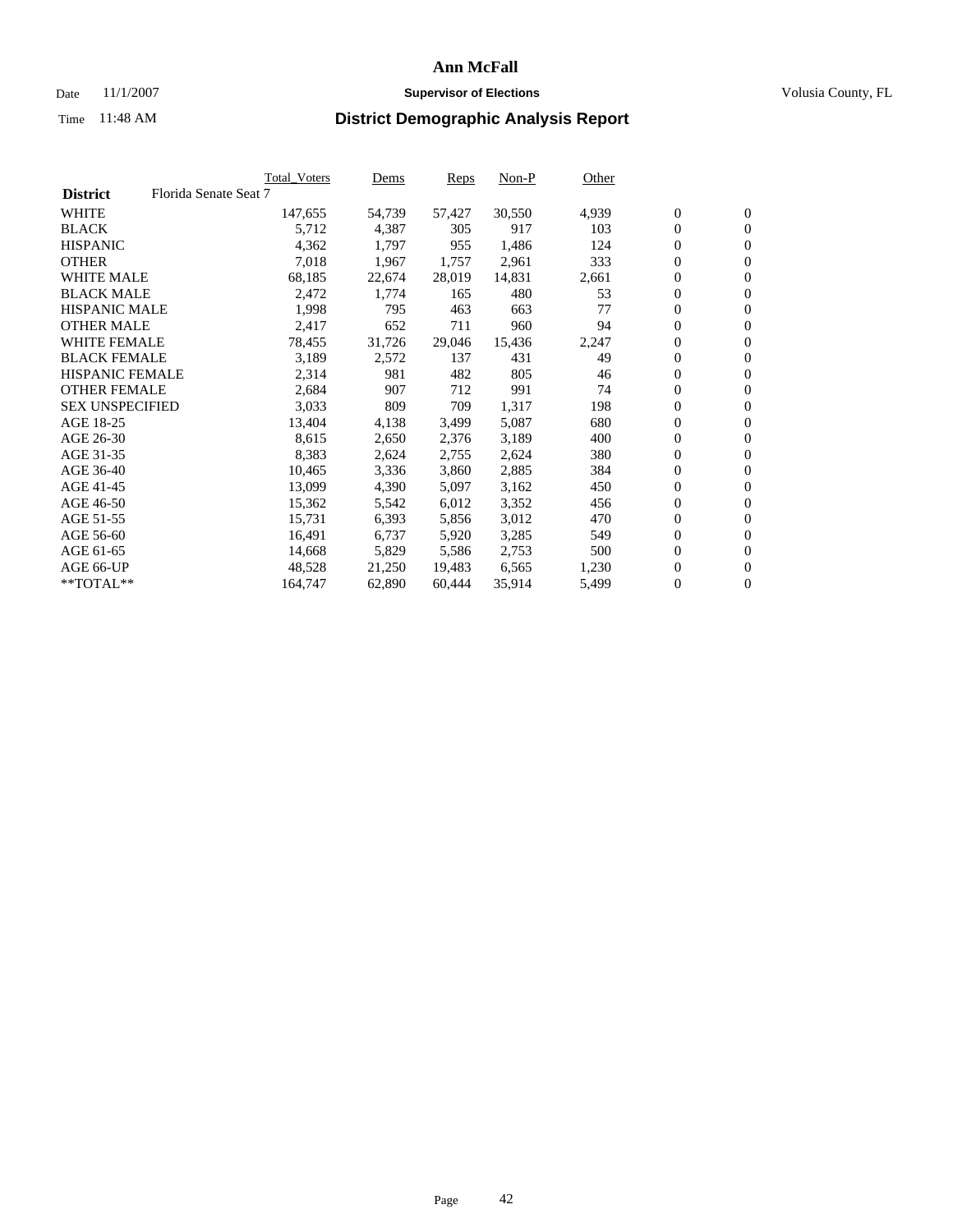### Date 11/1/2007 **Supervisor of Elections Supervisor of Elections** Volusia County, FL

|                        |                       | <b>Total Voters</b> | Dems  | Reps   | Non-P | Other |                  |                |  |
|------------------------|-----------------------|---------------------|-------|--------|-------|-------|------------------|----------------|--|
| <b>District</b>        | Florida Senate Seat 8 |                     |       |        |       |       |                  |                |  |
| <b>WHITE</b>           |                       | 22,372              | 7,659 | 9,604  | 4,353 | 756   | $\boldsymbol{0}$ | $\mathbf{0}$   |  |
| <b>BLACK</b>           |                       | 672                 | 498   | 39     | 116   | 19    | $\mathbf{0}$     | $\mathbf{0}$   |  |
| <b>HISPANIC</b>        |                       | 373                 | 130   | 113    | 120   | 10    | 0                | $\overline{0}$ |  |
| <b>OTHER</b>           |                       | 1,310               | 390   | 345    | 524   | 51    | 0                | $\mathbf{0}$   |  |
| <b>WHITE MALE</b>      |                       | 10,281              | 3,100 | 4,660  | 2,123 | 398   | 0                | $\mathbf{0}$   |  |
| <b>BLACK MALE</b>      |                       | 289                 | 204   | 19     | 56    | 10    | 0                | $\mathbf{0}$   |  |
| <b>HISPANIC MALE</b>   |                       | 183                 | 55    | 62     | 59    |       | 0                | $\mathbf{0}$   |  |
| <b>OTHER MALE</b>      |                       | 434                 | 128   | 134    | 158   | 14    | $\mathbf{0}$     | $\mathbf{0}$   |  |
| <b>WHITE FEMALE</b>    |                       | 11,934              | 4,512 | 4,880  | 2,189 | 353   | 0                | $\mathbf{0}$   |  |
| <b>BLACK FEMALE</b>    |                       | 378                 | 292   | 20     | 57    | 9     | $\boldsymbol{0}$ | $\mathbf{0}$   |  |
| <b>HISPANIC FEMALE</b> |                       | 187                 | 73    | 50     | 61    | 3     | 0                | $\mathbf{0}$   |  |
| <b>OTHER FEMALE</b>    |                       | 470                 | 170   | 123    | 165   | 12    | 0                | $\mathbf{0}$   |  |
| <b>SEX UNSPECIFIED</b> |                       | 571                 | 143   | 153    | 245   | 30    | 0                | $\mathbf{0}$   |  |
| AGE 18-25              |                       | 2,240               | 624   | 735    | 774   | 107   | 0                | $\mathbf{0}$   |  |
| AGE 26-30              |                       | 1,107               | 342   | 362    | 353   | 50    | $\mathbf{0}$     | $\mathbf{0}$   |  |
| AGE 31-35              |                       | 1,089               | 308   | 401    | 330   | 50    | 0                | $\mathbf{0}$   |  |
| AGE 36-40              |                       | 1,386               | 390   | 634    | 319   | 43    | 0                | $\mathbf{0}$   |  |
| AGE 41-45              |                       | 1,806               | 559   | 780    | 402   | 65    | 0                | $\mathbf{0}$   |  |
| AGE 46-50              |                       | 2,176               | 750   | 934    | 443   | 49    | 0                | $\mathbf{0}$   |  |
| AGE 51-55              |                       | 2,237               | 814   | 936    | 425   | 62    | $\boldsymbol{0}$ | $\mathbf{0}$   |  |
| AGE 56-60              |                       | 2,532               | 965   | 1,022  | 466   | 79    | 0                | $\mathbf{0}$   |  |
| AGE 61-65              |                       | 2,489               | 913   | 1,041  | 454   | 81    | $\mathbf{0}$     | $\mathbf{0}$   |  |
| AGE 66-UP              |                       | 7,665               | 3,012 | 3,256  | 1,147 | 250   | 0                | $\mathbf{0}$   |  |
| $*$ TOTAL $**$         |                       | 24,727              | 8,677 | 10,101 | 5,113 | 836   | 0                | $\mathbf{0}$   |  |
|                        |                       |                     |       |        |       |       |                  |                |  |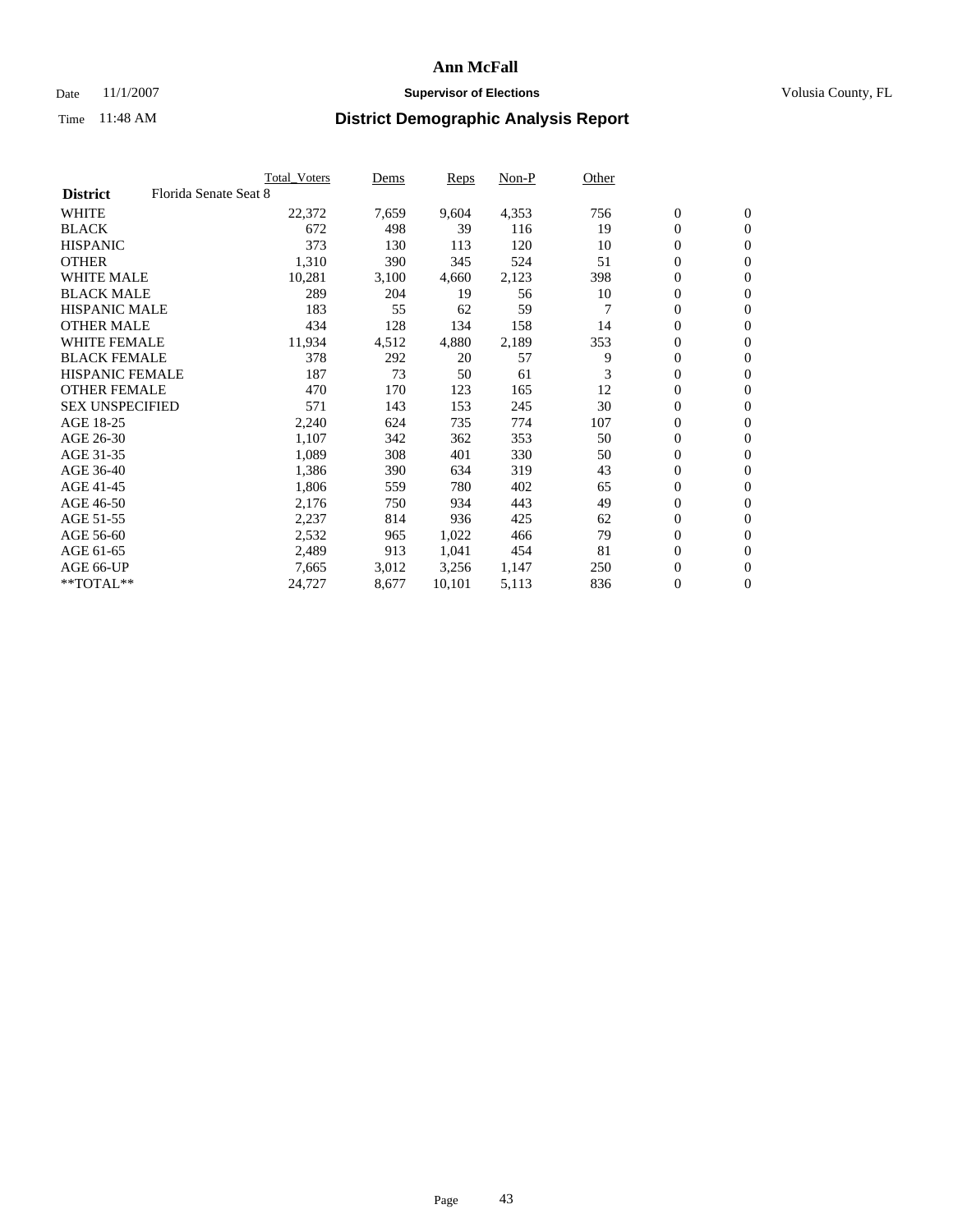#### Date 11/1/2007 **Supervisor of Elections Supervisor of Elections** Volusia County, FL

|                        |                        | Total_Voters | Dems   | <b>Reps</b> | Non-P  | Other |                  |                  |  |
|------------------------|------------------------|--------------|--------|-------------|--------|-------|------------------|------------------|--|
| <b>District</b>        | Florida Senate Seat 20 |              |        |             |        |       |                  |                  |  |
| <b>WHITE</b>           |                        | 67,330       | 23,469 | 27,785      | 13,144 | 2,932 | $\overline{0}$   | $\mathbf{0}$     |  |
| <b>BLACK</b>           |                        | 6,201        | 4,784  | 343         | 935    | 139   | $\overline{0}$   | $\mathbf{0}$     |  |
| <b>HISPANIC</b>        |                        | 9,526        | 4,315  | 1,920       | 3,074  | 217   | $\boldsymbol{0}$ | $\mathbf{0}$     |  |
| <b>OTHER</b>           |                        | 4,236        | 1,186  | 992         | 1,853  | 205   | $\boldsymbol{0}$ | $\mathbf{0}$     |  |
| <b>WHITE MALE</b>      |                        | 30,800       | 9,583  | 13,421      | 6,237  | 1,559 | 0                | $\mathbf{0}$     |  |
| <b>BLACK MALE</b>      |                        | 2,609        | 1,886  | 178         | 462    | 83    | $\boldsymbol{0}$ | $\mathbf{0}$     |  |
| <b>HISPANIC MALE</b>   |                        | 4,457        | 1,957  | 958         | 1,435  | 107   | $\overline{0}$   | $\mathbf{0}$     |  |
| <b>OTHER MALE</b>      |                        | 1,357        | 410    | 386         | 517    | 44    | $\overline{0}$   | $\mathbf{0}$     |  |
| <b>WHITE FEMALE</b>    |                        | 36,165       | 13,772 | 14,219      | 6,815  | 1,359 | $\mathbf{0}$     | $\mathbf{0}$     |  |
| <b>BLACK FEMALE</b>    |                        | 3,534        | 2,852  | 163         | 463    | 56    | $\boldsymbol{0}$ | $\mathbf{0}$     |  |
| <b>HISPANIC FEMALE</b> |                        | 4,988        | 2,319  | 950         | 1,611  | 108   | $\boldsymbol{0}$ | $\mathbf{0}$     |  |
| <b>OTHER FEMALE</b>    |                        | 1,636        | 549    | 396         | 641    | 50    | 0                | $\mathbf{0}$     |  |
| <b>SEX UNSPECIFIED</b> |                        | 1,747        | 426    | 369         | 825    | 127   | $\boldsymbol{0}$ | $\mathbf{0}$     |  |
| AGE 18-25              |                        | 8,244        | 2,439  | 2,046       | 3,274  | 485   | $\boldsymbol{0}$ | $\mathbf{0}$     |  |
| AGE 26-30              |                        | 5,791        | 1,835  | 1,650       | 1,991  | 315   | $\overline{0}$   | $\mathbf{0}$     |  |
| AGE 31-35              |                        | 6,070        | 2,014  | 1.972       | 1,776  | 308   | $\overline{0}$   | $\mathbf{0}$     |  |
| AGE 36-40              |                        | 7,038        | 2,280  | 2,588       | 1,869  | 301   | $\boldsymbol{0}$ | $\mathbf{0}$     |  |
| AGE 41-45              |                        | 8,096        | 2,827  | 3,062       | 1,913  | 294   | $\boldsymbol{0}$ | $\mathbf{0}$     |  |
| AGE 46-50              |                        | 8,712        | 3,254  | 3,355       | 1,780  | 323   | 0                | $\mathbf{0}$     |  |
| AGE 51-55              |                        | 8,163        | 3,349  | 2,966       | 1,530  | 318   | $\boldsymbol{0}$ | $\mathbf{0}$     |  |
| AGE 56-60              |                        | 7,870        | 3,316  | 2,899       | 1,359  | 296   | $\overline{0}$   | $\mathbf{0}$     |  |
| AGE 61-65              |                        | 6,594        | 2,817  | 2,476       | 1,063  | 238   | $\mathbf{0}$     | $\boldsymbol{0}$ |  |
| AGE 66-UP              |                        | 20,713       | 9,623  | 8,025       | 2,450  | 615   | $\boldsymbol{0}$ | $\mathbf{0}$     |  |
| **TOTAL**              |                        | 87,293       | 33,754 | 31,040      | 19,006 | 3,493 | 0                | $\overline{0}$   |  |
|                        |                        |              |        |             |        |       |                  |                  |  |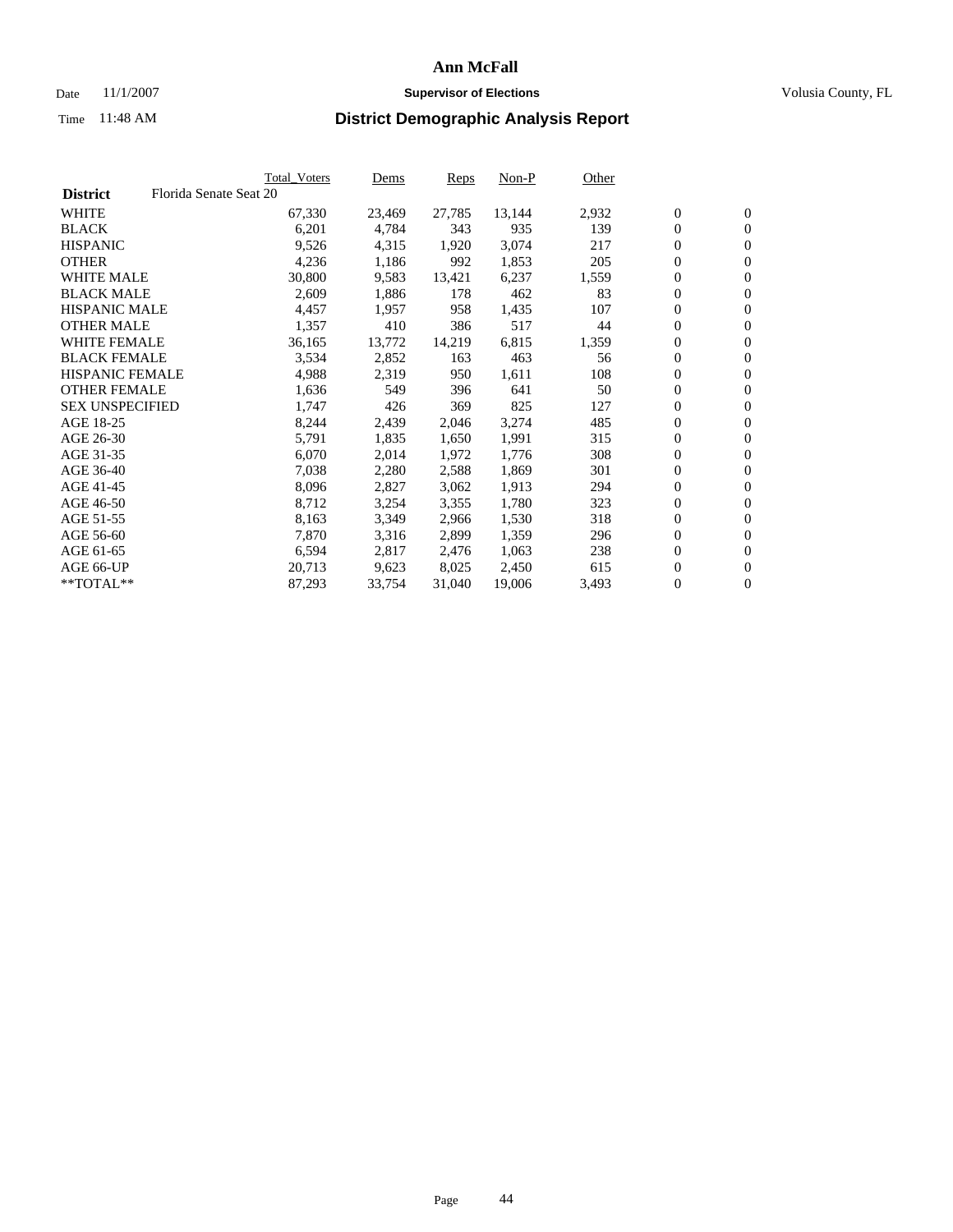### Date 11/1/2007 **Supervisor of Elections Supervisor of Elections** Volusia County, FL

|                        |                    | <b>Total Voters</b> | Dems  | Reps  | Non-P | Other    |                  |                  |  |
|------------------------|--------------------|---------------------|-------|-------|-------|----------|------------------|------------------|--|
| <b>District</b>        | Daytona Bch Zone 1 |                     |       |       |       |          |                  |                  |  |
| <b>WHITE</b>           |                    | 4,445               | 1,816 | 1,494 | 948   | 187      | $\boldsymbol{0}$ | $\mathbf{0}$     |  |
| <b>BLACK</b>           |                    | 649                 | 508   | 20    | 108   | 13       | $\mathbf{0}$     | $\mathbf{0}$     |  |
| <b>HISPANIC</b>        |                    | 101                 | 42    | 19    | 37    | 3        | 0                | $\mathbf{0}$     |  |
| <b>OTHER</b>           |                    | 312                 | 102   | 72    | 121   | 17       | 0                | $\mathbf{0}$     |  |
| <b>WHITE MALE</b>      |                    | 2,070               | 747   | 748   | 467   | 108      | 0                | $\mathbf{0}$     |  |
| <b>BLACK MALE</b>      |                    | 280                 | 209   | 12    | 49    | 10       | 0                | $\mathbf{0}$     |  |
| <b>HISPANIC MALE</b>   |                    | 49                  | 15    | 13    | 21    | $\Omega$ | 0                | $\mathbf{0}$     |  |
| <b>OTHER MALE</b>      |                    | 121                 | 38    | 32    | 47    | 4        | $\mathbf{0}$     | $\mathbf{0}$     |  |
| <b>WHITE FEMALE</b>    |                    | 2,344               | 1,057 | 740   | 470   | 77       | 0                | $\mathbf{0}$     |  |
| <b>BLACK FEMALE</b>    |                    | 361                 | 293   | 8     | 57    | 3        | $\boldsymbol{0}$ | $\mathbf{0}$     |  |
| <b>HISPANIC FEMALE</b> |                    | 52                  | 27    | 6     | 16    | 3        | 0                | $\mathbf{0}$     |  |
| <b>OTHER FEMALE</b>    |                    | 119                 | 47    | 28    | 40    | 4        | 0                | $\mathbf{0}$     |  |
| <b>SEX UNSPECIFIED</b> |                    | 111                 | 35    | 18    | 47    | 11       | 0                | $\mathbf{0}$     |  |
| AGE 18-25              |                    | 514                 | 198   | 86    | 205   | 25       | 0                | $\mathbf{0}$     |  |
| AGE 26-30              |                    | 363                 | 137   | 85    | 118   | 23       | $\mathbf{0}$     | $\mathbf{0}$     |  |
| AGE 31-35              |                    | 288                 | 108   | 76    | 89    | 15       | 0                | $\mathbf{0}$     |  |
| AGE 36-40              |                    | 319                 | 118   | 104   | 78    | 19       | 0                | $\mathbf{0}$     |  |
| AGE 41-45              |                    | 405                 | 158   | 136   | 93    | 18       | 0                | $\mathbf{0}$     |  |
| AGE 46-50              |                    | 467                 | 206   | 140   | 101   | 20       | 0                | $\mathbf{0}$     |  |
| AGE 51-55              |                    | 510                 | 239   | 148   | 103   | 20       | $\boldsymbol{0}$ | $\mathbf{0}$     |  |
| AGE 56-60              |                    | 524                 | 222   | 158   | 127   | 17       | $\mathbf{0}$     | $\mathbf{0}$     |  |
| AGE 61-65              |                    | 429                 | 195   | 127   | 93    | 14       | $\mathbf{0}$     | $\mathbf{0}$     |  |
| AGE 66-UP              |                    | 1,688               | 887   | 545   | 207   | 49       | 0                | $\mathbf{0}$     |  |
| **TOTAL**              |                    | 5,507               | 2,468 | 1,605 | 1,214 | 220      | 0                | $\boldsymbol{0}$ |  |
|                        |                    |                     |       |       |       |          |                  |                  |  |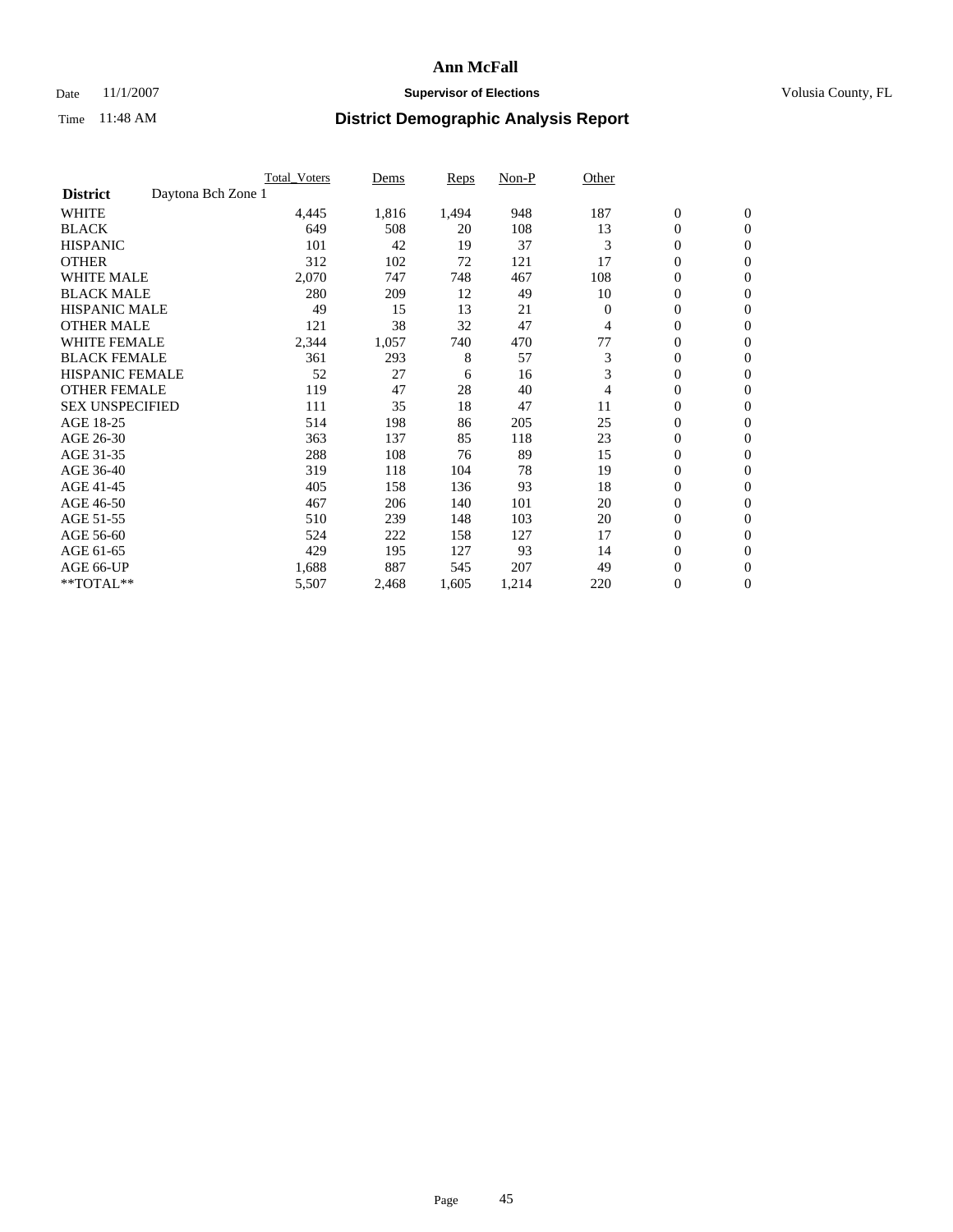#### Date 11/1/2007 **Supervisor of Elections Supervisor of Elections** Volusia County, FL

|                                       | <b>Total Voters</b> | Dems  | <b>Reps</b> | Non-P | Other |                  |                  |
|---------------------------------------|---------------------|-------|-------------|-------|-------|------------------|------------------|
| Daytona Bch Zone 2<br><b>District</b> |                     |       |             |       |       |                  |                  |
| <b>WHITE</b>                          | 3,755               | 1,608 | 1,267       | 751   | 129   | $\boldsymbol{0}$ | $\mathbf{0}$     |
| <b>BLACK</b>                          | 1,138               | 928   | 45          | 151   | 14    | 0                | $\mathbf{0}$     |
| <b>HISPANIC</b>                       | 104                 | 39    | 27          | 33    | 5     | 0                | $\mathbf{0}$     |
| <b>OTHER</b>                          | 314                 | 118   | 50          | 134   | 12    | 0                | $\mathbf{0}$     |
| <b>WHITE MALE</b>                     | 1,793               | 701   | 645         | 376   | 71    | 0                | $\mathbf{0}$     |
| <b>BLACK MALE</b>                     | 448                 | 334   | 26          | 82    | 6     | 0                | $\mathbf{0}$     |
| <b>HISPANIC MALE</b>                  | 49                  | 19    | 13          | 15    | 2     | 0                | $\mathbf{0}$     |
| <b>OTHER MALE</b>                     | 102                 | 38    | 19          | 41    | 4     | $\mathbf{0}$     | $\mathbf{0}$     |
| <b>WHITE FEMALE</b>                   | 1,936               | 897   | 610         | 372   | 57    | 0                | $\mathbf{0}$     |
| <b>BLACK FEMALE</b>                   | 682                 | 589   | 19          | 67    | 7     | $\mathbf{0}$     | $\mathbf{0}$     |
| <b>HISPANIC FEMALE</b>                | 55                  | 20    | 14          | 18    | 3     | 0                | $\mathbf{0}$     |
| <b>OTHER FEMALE</b>                   | 121                 | 53    | 24          | 43    |       | 0                | $\mathbf{0}$     |
| <b>SEX UNSPECIFIED</b>                | 125                 | 42    | 19          | 55    | 9     | 0                | 0                |
| AGE 18-25                             | 477                 | 212   | 83          | 158   | 24    | 0                | $\Omega$         |
| AGE 26-30                             | 297                 | 137   | 46          | 107   | 7     | $\mathbf{0}$     | $\mathbf{0}$     |
| AGE 31-35                             | 312                 | 130   | 64          | 107   | 11    | 0                | $\mathbf{0}$     |
| AGE 36-40                             | 297                 | 118   | 82          | 90    | 7     | 0                | $\mathbf{0}$     |
| AGE 41-45                             | 414                 | 194   | 106         | 98    | 16    | 0                | $\mathbf{0}$     |
| AGE 46-50                             | 495                 | 237   | 144         | 97    | 17    | 0                | $\Omega$         |
| AGE 51-55                             | 494                 | 250   | 134         | 97    | 13    | $\boldsymbol{0}$ | $\mathbf{0}$     |
| AGE 56-60                             | 509                 | 266   | 138         | 87    | 18    | 0                | $\mathbf{0}$     |
| AGE 61-65                             | 431                 | 218   | 138         | 66    | 9     | $\overline{0}$   | $\mathbf{0}$     |
| AGE 66-UP                             | 1,585               | 931   | 454         | 162   | 38    | 0                | $\mathbf{0}$     |
| **TOTAL**                             | 5,311               | 2,693 | 1,389       | 1,069 | 160   | 0                | $\boldsymbol{0}$ |
|                                       |                     |       |             |       |       |                  |                  |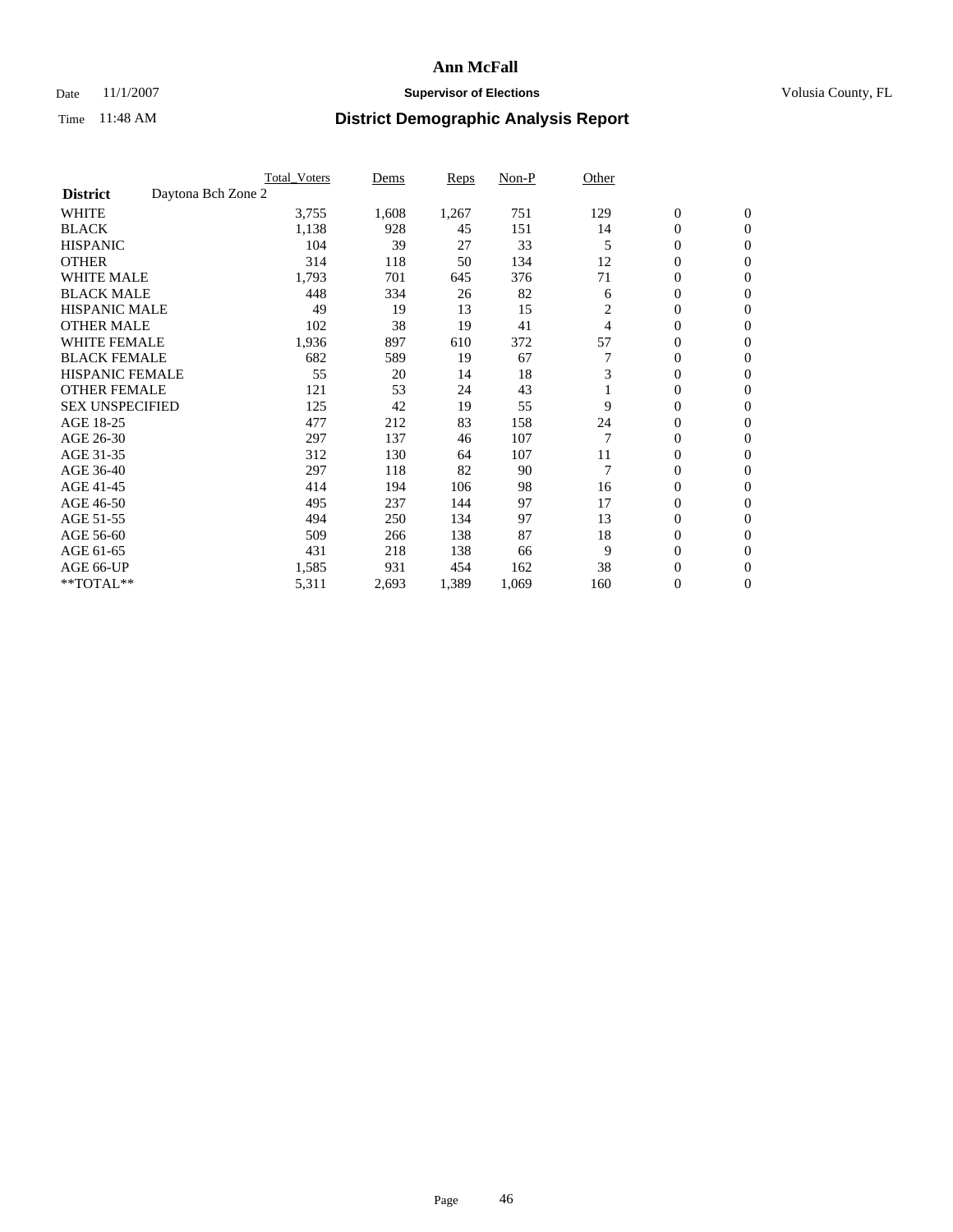### Date 11/1/2007 **Supervisor of Elections Supervisor of Elections** Volusia County, FL

|                                       | <b>Total Voters</b> | Dems  | Reps  | Non-P | Other    |                  |                  |  |
|---------------------------------------|---------------------|-------|-------|-------|----------|------------------|------------------|--|
| Daytona Bch Zone 3<br><b>District</b> |                     |       |       |       |          |                  |                  |  |
| <b>WHITE</b>                          | 3,361               | 1,456 | 968   | 780   | 157      | $\boldsymbol{0}$ | $\boldsymbol{0}$ |  |
| <b>BLACK</b>                          | 1,379               | 1,061 | 45    | 260   | 13       | $\mathbf{0}$     | $\mathbf{0}$     |  |
| <b>HISPANIC</b>                       | 82                  | 35    | 13    | 31    | 3        | $\mathbf{0}$     | $\mathbf{0}$     |  |
| <b>OTHER</b>                          | 424                 | 161   | 48    | 202   | 13       | 0                | $\overline{0}$   |  |
| <b>WHITE MALE</b>                     | 1,714               | 668   | 527   | 419   | 100      | 0                | $\mathbf{0}$     |  |
| <b>BLACK MALE</b>                     | 375                 | 277   | 19    | 73    | 6        | 0                | 0                |  |
| <b>HISPANIC MALE</b>                  | 40                  | 20    | 3     | 15    | 2        | 0                | $\mathbf{0}$     |  |
| <b>OTHER MALE</b>                     | 90                  | 37    | 19    | 34    | $\Omega$ | 0                | $\mathbf{0}$     |  |
| <b>WHITE FEMALE</b>                   | 1,616               | 777   | 434   | 350   | 55       | 0                | $\mathbf{0}$     |  |
| <b>BLACK FEMALE</b>                   | 985                 | 772   | 26    | 180   |          | $\mathbf{0}$     | $\mathbf{0}$     |  |
| <b>HISPANIC FEMALE</b>                | 41                  | 14    | 10    | 16    |          | 0                | $\mathbf{0}$     |  |
| <b>OTHER FEMALE</b>                   | 149                 | 61    | 12    | 71    | 5        | 0                | $\mathbf{0}$     |  |
| <b>SEX UNSPECIFIED</b>                | 236                 | 87    | 24    | 115   | 10       | 0                | $\mathbf{0}$     |  |
| AGE 18-25                             | 1,286               | 783   | 95    | 386   | 22       | 0                | $\mathbf{0}$     |  |
| AGE 26-30                             | 301                 | 119   | 50    | 114   | 18       | 0                | $\mathbf{0}$     |  |
| AGE 31-35                             | 226                 | 96    | 51    | 70    | 9        | 0                | $\mathbf{0}$     |  |
| AGE 36-40                             | 270                 | 106   | 60    | 91    | 13       | $\mathbf{0}$     | $\mathbf{0}$     |  |
| AGE 41-45                             | 302                 | 141   | 72    | 75    | 14       | 0                | $\mathbf{0}$     |  |
| AGE 46-50                             | 447                 | 201   | 108   | 114   | 24       | $\mathbf{0}$     | $\mathbf{0}$     |  |
| AGE 51-55                             | 440                 | 235   | 105   | 86    | 14       | 0                | $\mathbf{0}$     |  |
| AGE 56-60                             | 479                 | 235   | 125   | 104   | 15       | $\boldsymbol{0}$ | $\mathbf{0}$     |  |
| AGE 61-65                             | 348                 | 154   | 99    | 76    | 19       | 0                | $\mathbf{0}$     |  |
| AGE 66-UP                             | 1,146               | 642   | 309   | 157   | 38       | 0                | 0                |  |
| **TOTAL**                             | 5,246               | 2,713 | 1,074 | 1,273 | 186      | 0                | $\boldsymbol{0}$ |  |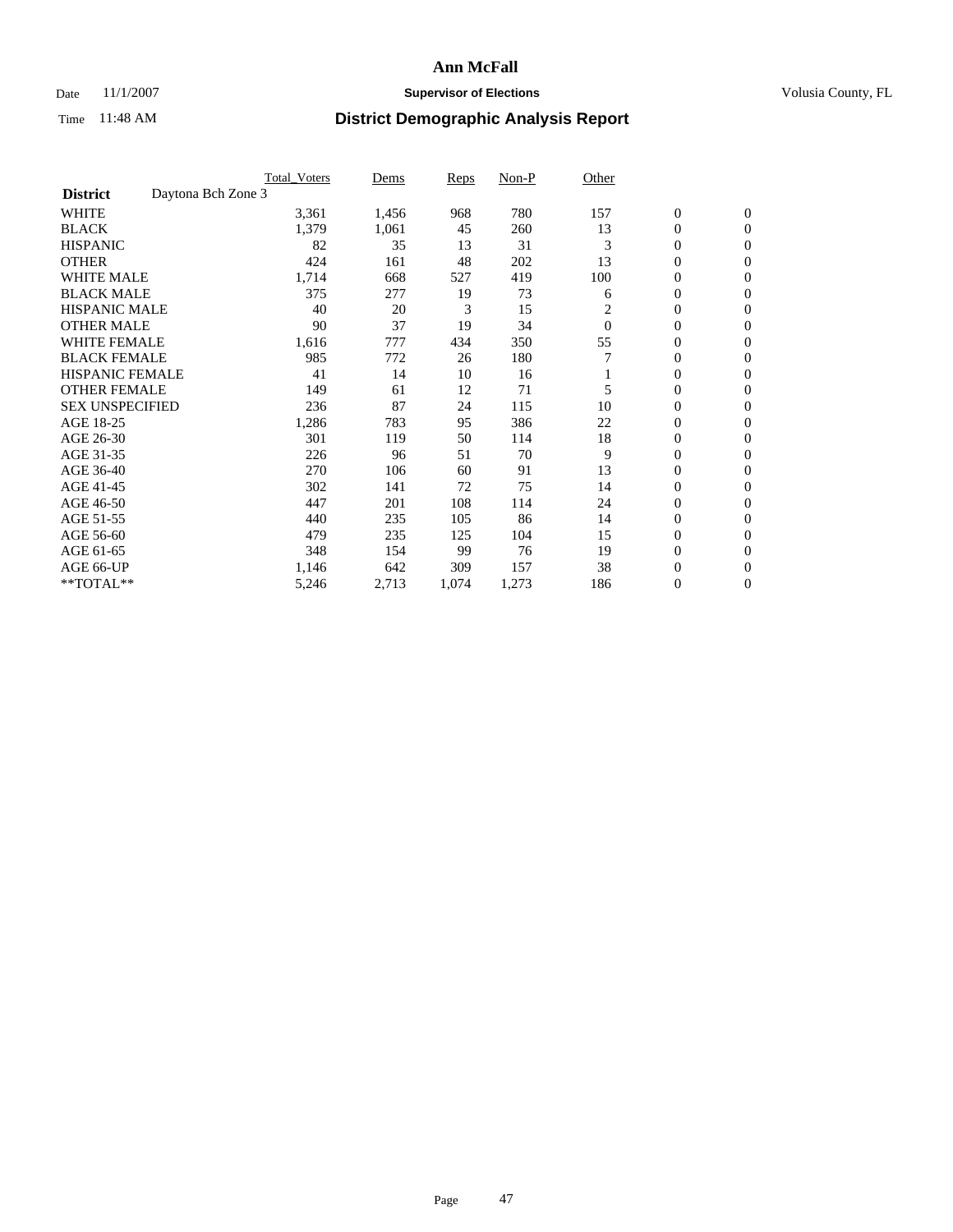### Date 11/1/2007 **Supervisor of Elections Supervisor of Elections** Volusia County, FL

| Daytona Bch Zone 4<br><b>District</b><br><b>WHITE</b><br>5,389<br>1,688<br>2,459<br>1,048<br>$\boldsymbol{0}$<br>$\mathbf{0}$<br>194<br>10<br><b>BLACK</b><br>417<br>315<br>75<br>$\mathbf{0}$<br>$\mathbf{0}$<br>17<br>52<br><b>HISPANIC</b><br>145<br>52<br>40<br>0<br>$\mathbf{0}$<br><b>OTHER</b><br>13<br>0<br>480<br>145<br>206<br>116<br>$\mathbf{0}$<br><b>WHITE MALE</b><br>2,595<br>549<br>115<br>0<br>709<br>1,222<br>$\mathbf{0}$<br><b>BLACK MALE</b><br>179<br>0<br>127<br>12<br>36<br>4<br>$\mathbf{0}$<br><b>HISPANIC MALE</b><br>71<br>27<br>24<br>19<br>0<br>$\mathbf{0}$<br><b>OTHER MALE</b><br>27<br>52<br>$\mathbf{0}$<br>130<br>46<br>5<br>$\mathbf{0}$<br><b>WHITE FEMALE</b><br>2,762<br>492<br>77<br>0<br>969<br>1,224<br>$\mathbf{0}$<br><b>BLACK FEMALE</b><br>37<br>235<br>5<br>$\boldsymbol{0}$<br>187<br>$\mathbf{0}$<br>6<br><b>HISPANIC FEMALE</b><br>71<br>20<br>25<br>0<br>26<br>$\boldsymbol{0}$<br>$\mathbf{0}$<br><b>OTHER FEMALE</b><br>3<br>135<br>47<br>0<br>41<br>44<br>$\mathbf{0}$<br><b>SEX UNSPECIFIED</b><br>0<br>253<br>58<br>72<br>116<br>0<br>31<br>AGE 18-25<br>351<br>0<br>950<br>248<br>320<br>$\mathbf{0}$<br>13<br>$\mathbf{0}$<br>AGE 26-30<br>417<br>122<br>148<br>$\mathbf{0}$<br>134<br>AGE 31-35<br>337<br>84<br>18<br>0<br>101<br>134<br>$\mathbf{0}$ |
|--------------------------------------------------------------------------------------------------------------------------------------------------------------------------------------------------------------------------------------------------------------------------------------------------------------------------------------------------------------------------------------------------------------------------------------------------------------------------------------------------------------------------------------------------------------------------------------------------------------------------------------------------------------------------------------------------------------------------------------------------------------------------------------------------------------------------------------------------------------------------------------------------------------------------------------------------------------------------------------------------------------------------------------------------------------------------------------------------------------------------------------------------------------------------------------------------------------------------------------------------------------------------------------------------------------------|
|                                                                                                                                                                                                                                                                                                                                                                                                                                                                                                                                                                                                                                                                                                                                                                                                                                                                                                                                                                                                                                                                                                                                                                                                                                                                                                                    |
|                                                                                                                                                                                                                                                                                                                                                                                                                                                                                                                                                                                                                                                                                                                                                                                                                                                                                                                                                                                                                                                                                                                                                                                                                                                                                                                    |
|                                                                                                                                                                                                                                                                                                                                                                                                                                                                                                                                                                                                                                                                                                                                                                                                                                                                                                                                                                                                                                                                                                                                                                                                                                                                                                                    |
|                                                                                                                                                                                                                                                                                                                                                                                                                                                                                                                                                                                                                                                                                                                                                                                                                                                                                                                                                                                                                                                                                                                                                                                                                                                                                                                    |
|                                                                                                                                                                                                                                                                                                                                                                                                                                                                                                                                                                                                                                                                                                                                                                                                                                                                                                                                                                                                                                                                                                                                                                                                                                                                                                                    |
|                                                                                                                                                                                                                                                                                                                                                                                                                                                                                                                                                                                                                                                                                                                                                                                                                                                                                                                                                                                                                                                                                                                                                                                                                                                                                                                    |
|                                                                                                                                                                                                                                                                                                                                                                                                                                                                                                                                                                                                                                                                                                                                                                                                                                                                                                                                                                                                                                                                                                                                                                                                                                                                                                                    |
|                                                                                                                                                                                                                                                                                                                                                                                                                                                                                                                                                                                                                                                                                                                                                                                                                                                                                                                                                                                                                                                                                                                                                                                                                                                                                                                    |
|                                                                                                                                                                                                                                                                                                                                                                                                                                                                                                                                                                                                                                                                                                                                                                                                                                                                                                                                                                                                                                                                                                                                                                                                                                                                                                                    |
|                                                                                                                                                                                                                                                                                                                                                                                                                                                                                                                                                                                                                                                                                                                                                                                                                                                                                                                                                                                                                                                                                                                                                                                                                                                                                                                    |
|                                                                                                                                                                                                                                                                                                                                                                                                                                                                                                                                                                                                                                                                                                                                                                                                                                                                                                                                                                                                                                                                                                                                                                                                                                                                                                                    |
|                                                                                                                                                                                                                                                                                                                                                                                                                                                                                                                                                                                                                                                                                                                                                                                                                                                                                                                                                                                                                                                                                                                                                                                                                                                                                                                    |
|                                                                                                                                                                                                                                                                                                                                                                                                                                                                                                                                                                                                                                                                                                                                                                                                                                                                                                                                                                                                                                                                                                                                                                                                                                                                                                                    |
|                                                                                                                                                                                                                                                                                                                                                                                                                                                                                                                                                                                                                                                                                                                                                                                                                                                                                                                                                                                                                                                                                                                                                                                                                                                                                                                    |
|                                                                                                                                                                                                                                                                                                                                                                                                                                                                                                                                                                                                                                                                                                                                                                                                                                                                                                                                                                                                                                                                                                                                                                                                                                                                                                                    |
|                                                                                                                                                                                                                                                                                                                                                                                                                                                                                                                                                                                                                                                                                                                                                                                                                                                                                                                                                                                                                                                                                                                                                                                                                                                                                                                    |
|                                                                                                                                                                                                                                                                                                                                                                                                                                                                                                                                                                                                                                                                                                                                                                                                                                                                                                                                                                                                                                                                                                                                                                                                                                                                                                                    |
| $\overline{7}$<br>AGE 36-40<br>316<br>87<br>0<br>99<br>123<br>$\mathbf{0}$                                                                                                                                                                                                                                                                                                                                                                                                                                                                                                                                                                                                                                                                                                                                                                                                                                                                                                                                                                                                                                                                                                                                                                                                                                         |
| AGE 41-45<br>0<br>321<br>107<br>134<br>69<br>11<br>$\mathbf{0}$                                                                                                                                                                                                                                                                                                                                                                                                                                                                                                                                                                                                                                                                                                                                                                                                                                                                                                                                                                                                                                                                                                                                                                                                                                                    |
| 8<br>AGE 46-50<br>81<br>0<br>410<br>136<br>185<br>$\Omega$                                                                                                                                                                                                                                                                                                                                                                                                                                                                                                                                                                                                                                                                                                                                                                                                                                                                                                                                                                                                                                                                                                                                                                                                                                                         |
| AGE 51-55<br>75<br>11<br>$\boldsymbol{0}$<br>402<br>151<br>165<br>$\mathbf{0}$                                                                                                                                                                                                                                                                                                                                                                                                                                                                                                                                                                                                                                                                                                                                                                                                                                                                                                                                                                                                                                                                                                                                                                                                                                     |
| AGE 56-60<br>119<br>27<br>0<br>576<br>210<br>220<br>$\mathbf{0}$                                                                                                                                                                                                                                                                                                                                                                                                                                                                                                                                                                                                                                                                                                                                                                                                                                                                                                                                                                                                                                                                                                                                                                                                                                                   |
| $\mathbf{0}$<br>AGE 61-65<br>550<br>232<br>96<br>$\mathbf{0}$<br>198<br>24                                                                                                                                                                                                                                                                                                                                                                                                                                                                                                                                                                                                                                                                                                                                                                                                                                                                                                                                                                                                                                                                                                                                                                                                                                         |
| AGE 66-UP<br>2,152<br>799<br>1,014<br>271<br>68<br>0<br>$\mathbf{0}$                                                                                                                                                                                                                                                                                                                                                                                                                                                                                                                                                                                                                                                                                                                                                                                                                                                                                                                                                                                                                                                                                                                                                                                                                                               |
| 218<br>**TOTAL**<br>6,431<br>1,381<br>0<br>2,171<br>2,661<br>$\boldsymbol{0}$                                                                                                                                                                                                                                                                                                                                                                                                                                                                                                                                                                                                                                                                                                                                                                                                                                                                                                                                                                                                                                                                                                                                                                                                                                      |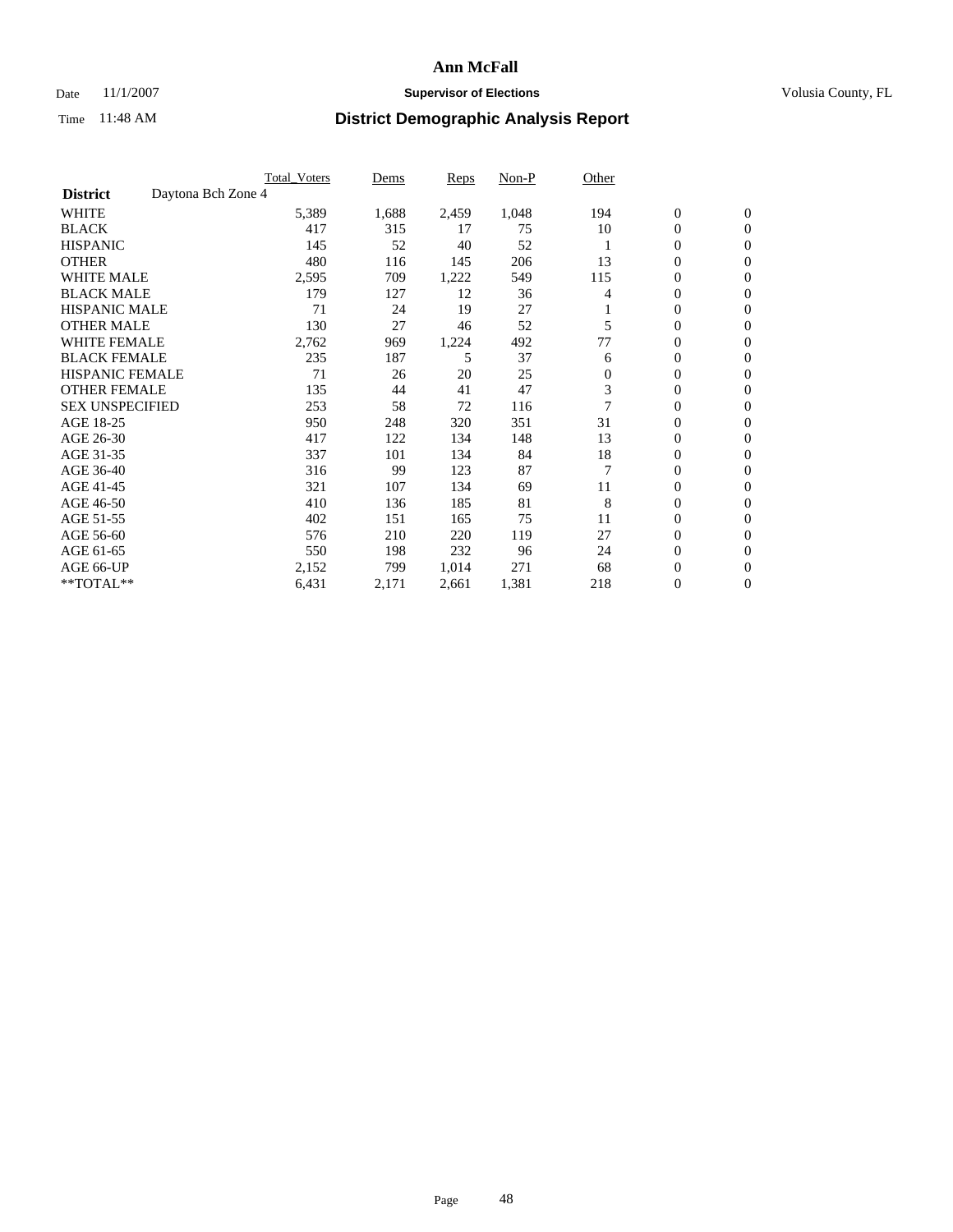### Date 11/1/2007 **Supervisor of Elections Supervisor of Elections** Volusia County, FL

|                                       | <b>Total Voters</b> | Dems  | Reps | Non-P | Other |                  |                  |
|---------------------------------------|---------------------|-------|------|-------|-------|------------------|------------------|
| Daytona Bch Zone 5<br><b>District</b> |                     |       |      |       |       |                  |                  |
| <b>WHITE</b>                          | 1,826               | 755   | 563  | 435   | 73    | $\boldsymbol{0}$ | $\boldsymbol{0}$ |
| <b>BLACK</b>                          | 3,129               | 2,605 | 103  | 386   | 35    | 0                | $\mathbf{0}$     |
| <b>HISPANIC</b>                       | 117                 | 51    | 21   | 41    | 4     | 0                | $\overline{0}$   |
| <b>OTHER</b>                          | 405                 | 193   | 47   | 143   | 22    | 0                | $\mathbf{0}$     |
| <b>WHITE MALE</b>                     | 849                 | 301   | 298  | 205   | 45    | 0                | $\mathbf{0}$     |
| <b>BLACK MALE</b>                     | 1,194               | 941   | 52   | 175   | 26    | 0                | $\mathbf{0}$     |
| <b>HISPANIC MALE</b>                  | 59                  | 26    | 11   | 20    | 2     | 0                | $\mathbf{0}$     |
| <b>OTHER MALE</b>                     | 102                 | 53    | 13   | 30    | 6     | $\mathbf{0}$     | $\mathbf{0}$     |
| <b>WHITE FEMALE</b>                   | 969                 | 452   | 263  | 227   | 27    | $\boldsymbol{0}$ | $\mathbf{0}$     |
| <b>BLACK FEMALE</b>                   | 1,908               | 1,640 | 51   | 208   | 9     | 0                | $\mathbf{0}$     |
| <b>HISPANIC FEMALE</b>                | 57                  | 24    | 10   | 21    | 2     | 0                | $\mathbf{0}$     |
| <b>OTHER FEMALE</b>                   | 154                 | 81    | 20   | 49    | 4     | 0                | $\mathbf{0}$     |
| <b>SEX UNSPECIFIED</b>                | 185                 | 86    | 16   | 70    | 13    | $\mathbf{0}$     | $\mathbf{0}$     |
| AGE 18-25                             | 928                 | 503   | 106  | 289   | 30    | 0                | $\mathbf{0}$     |
| AGE 26-30                             | 506                 | 286   | 51   | 151   | 18    | 0                | $\mathbf{0}$     |
| AGE 31-35                             | 433                 | 260   | 64   | 95    | 14    | 0                | $\mathbf{0}$     |
| AGE 36-40                             | 431                 | 285   | 47   | 91    | 8     | 0                | $\mathbf{0}$     |
| AGE 41-45                             | 494                 | 335   | 70   | 78    | 11    | 0                | $\mathbf{0}$     |
| AGE 46-50                             | 518                 | 352   | 78   | 80    | 8     | 0                | $\mathbf{0}$     |
| AGE 51-55                             | 480                 | 341   | 60   | 68    | 11    | $\mathbf{0}$     | $\mathbf{0}$     |
| AGE 56-60                             | 418                 | 312   | 52   | 44    | 10    | 0                | $\mathbf{0}$     |
| AGE 61-65                             | 332                 | 241   | 47   | 35    | 9     | 0                | $\mathbf{0}$     |
| AGE 66-UP                             | 937                 | 689   | 159  | 74    | 15    | 0                | $\mathbf{0}$     |
| $*$ TOTAL $**$                        | 5,477               | 3,604 | 734  | 1,005 | 134   | 0                | $\mathbf{0}$     |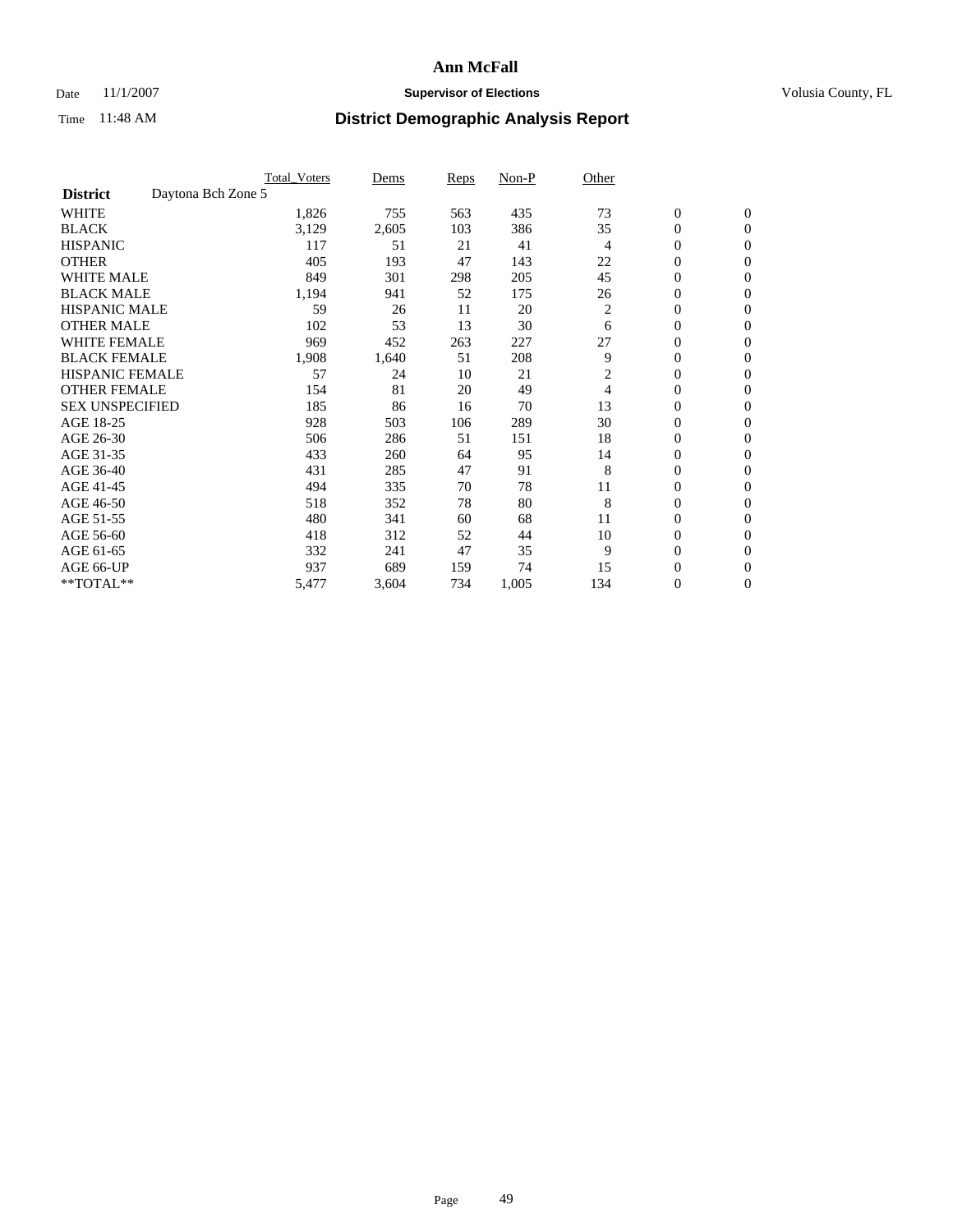### Date 11/1/2007 **Supervisor of Elections Supervisor of Elections** Volusia County, FL

|                        |                    | <b>Total Voters</b> | Dems  | Reps | Non-P | Other          |                  |                  |  |
|------------------------|--------------------|---------------------|-------|------|-------|----------------|------------------|------------------|--|
| <b>District</b>        | Daytona Bch Zone 6 |                     |       |      |       |                |                  |                  |  |
| <b>WHITE</b>           |                    | 1,272               | 554   | 355  | 308   | 55             | $\boldsymbol{0}$ | $\mathbf{0}$     |  |
| <b>BLACK</b>           |                    | 3,842               | 3,157 | 122  | 515   | 48             | 0                | $\mathbf{0}$     |  |
| <b>HISPANIC</b>        |                    | 107                 | 46    | 12   | 47    | $\overline{c}$ | 0                | $\mathbf{0}$     |  |
| <b>OTHER</b>           |                    | 406                 | 180   | 28   | 190   | 8              | 0                | $\overline{0}$   |  |
| <b>WHITE MALE</b>      |                    | 610                 | 221   | 191  | 158   | 40             | 0                | $\overline{0}$   |  |
| <b>BLACK MALE</b>      |                    | 1,742               | 1,370 | 66   | 278   | 28             | 0                | $\mathbf{0}$     |  |
| <b>HISPANIC MALE</b>   |                    | 54                  | 19    | 6    | 28    |                | 0                | $\overline{0}$   |  |
| <b>OTHER MALE</b>      |                    | 134                 | 69    | 10   | 51    | 4              | $\mathbf{0}$     | $\mathbf{0}$     |  |
| <b>WHITE FEMALE</b>    |                    | 659                 | 331   | 164  | 149   | 15             | 0                | $\mathbf{0}$     |  |
| <b>BLACK FEMALE</b>    |                    | 2,060               | 1,758 | 54   | 229   | 19             | 0                | $\overline{0}$   |  |
| <b>HISPANIC FEMALE</b> |                    | 52                  | 27    | 6    | 18    |                | 0                | $\mathbf{0}$     |  |
| <b>OTHER FEMALE</b>    |                    | 121                 | 66    | 10   | 45    | $\Omega$       | 0                | $\overline{0}$   |  |
| <b>SEX UNSPECIFIED</b> |                    | 195                 | 76    | 10   | 104   | 5              | 0                | 0                |  |
| AGE 18-25              |                    | 1,284               | 768   | 87   | 388   | 41             | 0                | $\Omega$         |  |
| AGE 26-30              |                    | 484                 | 285   | 41   | 150   | 8              | $\mathbf{0}$     | $\mathbf{0}$     |  |
| AGE 31-35              |                    | 368                 | 228   | 43   | 89    | 8              | 0                | $\mathbf{0}$     |  |
| AGE 36-40              |                    | 410                 | 269   | 43   | 86    | 12             | 0                | $\overline{0}$   |  |
| AGE 41-45              |                    | 420                 | 294   | 35   | 80    | 11             | 0                | $\overline{0}$   |  |
| AGE 46-50              |                    | 489                 | 342   | 60   | 76    | 11             | 0                | $\Omega$         |  |
| AGE 51-55              |                    | 469                 | 339   | 49   | 73    | 8              | $\boldsymbol{0}$ | $\mathbf{0}$     |  |
| AGE 56-60              |                    | 397                 | 305   | 43   | 47    | 2              | 0                | $\mathbf{0}$     |  |
| AGE 61-65              |                    | 313                 | 250   | 28   | 31    | 4              | $\overline{0}$   | $\mathbf{0}$     |  |
| AGE 66-UP              |                    | 992                 | 856   | 88   | 40    | 8              | 0                | $\mathbf{0}$     |  |
| **TOTAL**              |                    | 5,627               | 3,937 | 517  | 1,060 | 113            | 0                | $\boldsymbol{0}$ |  |
|                        |                    |                     |       |      |       |                |                  |                  |  |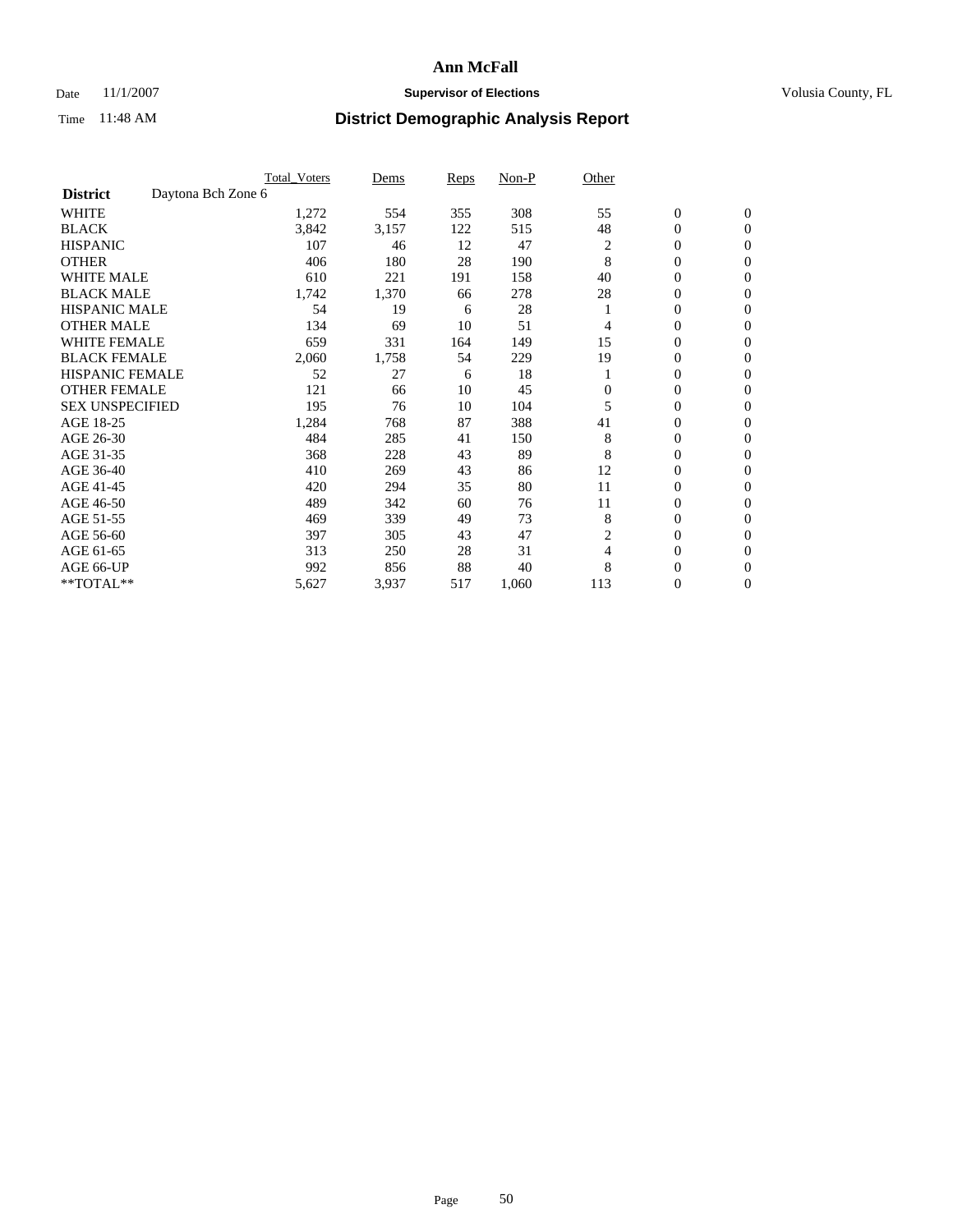### Date 11/1/2007 **Supervisor of Elections Supervisor of Elections** Volusia County, FL

|                        |                    | <b>Total Voters</b> | Dems  | Reps  | Non-P | Other |                  |                  |  |
|------------------------|--------------------|---------------------|-------|-------|-------|-------|------------------|------------------|--|
| <b>District</b>        | Deltona District 1 |                     |       |       |       |       |                  |                  |  |
| <b>WHITE</b>           |                    | 4,773               | 1,690 | 1,732 | 1,143 | 208   | $\boldsymbol{0}$ | $\boldsymbol{0}$ |  |
| <b>BLACK</b>           |                    | 725                 | 532   | 41    | 133   | 19    | $\mathbf{0}$     | $\mathbf{0}$     |  |
| <b>HISPANIC</b>        |                    | 1,595               | 706   | 287   | 565   | 37    | $\mathbf{0}$     | $\mathbf{0}$     |  |
| <b>OTHER</b>           |                    | 443                 | 106   | 72    | 248   | 17    | 0                | $\mathbf{0}$     |  |
| <b>WHITE MALE</b>      |                    | 2,237               | 736   | 862   | 525   | 114   | 0                | $\overline{0}$   |  |
| <b>BLACK MALE</b>      |                    | 343                 | 234   | 26    | 72    | 11    | 0                | $\mathbf{0}$     |  |
| <b>HISPANIC MALE</b>   |                    | 732                 | 316   | 144   | 254   | 18    | 0                | $\overline{0}$   |  |
| <b>OTHER MALE</b>      |                    | 129                 | 34    | 25    | 66    | 4     | 0                | $\mathbf{0}$     |  |
| <b>WHITE FEMALE</b>    |                    | 2,510               | 946   | 863   | 607   | 94    | 0                | $\mathbf{0}$     |  |
| <b>BLACK FEMALE</b>    |                    | 379                 | 297   | 15    | 59    | 8     | $\mathbf{0}$     | $\mathbf{0}$     |  |
| <b>HISPANIC FEMALE</b> |                    | 847                 | 384   | 140   | 304   | 19    | $\overline{0}$   | $\mathbf{0}$     |  |
| <b>OTHER FEMALE</b>    |                    | 167                 | 45    | 37    | 81    | 4     | $\overline{0}$   | $\mathbf{0}$     |  |
| <b>SEX UNSPECIFIED</b> |                    | 192                 | 42    | 20    | 121   | 9     | $\boldsymbol{0}$ | $\mathbf{0}$     |  |
| AGE 18-25              |                    | 1,003               | 308   | 200   | 441   | 54    | 0                | $\overline{0}$   |  |
| AGE 26-30              |                    | 695                 | 216   | 158   | 288   | 33    | 0                | $\mathbf{0}$     |  |
| AGE 31-35              |                    | 689                 | 242   | 188   | 231   | 28    | 0                | $\overline{0}$   |  |
| AGE 36-40              |                    | 757                 | 266   | 242   | 214   | 35    | $\boldsymbol{0}$ | $\mathbf{0}$     |  |
| AGE 41-45              |                    | 870                 | 332   | 276   | 236   | 26    | 0                | $\mathbf{0}$     |  |
| AGE 46-50              |                    | 917                 | 371   | 318   | 202   | 26    | $\mathbf{0}$     | $\mathbf{0}$     |  |
| AGE 51-55              |                    | 684                 | 302   | 204   | 152   | 26    | $\overline{0}$   | $\mathbf{0}$     |  |
| AGE 56-60              |                    | 568                 | 265   | 162   | 117   | 24    | $\boldsymbol{0}$ | $\mathbf{0}$     |  |
| AGE 61-65              |                    | 377                 | 181   | 111   | 78    | 7     | 0                | $\mathbf{0}$     |  |
| AGE 66-UP              |                    | 976                 | 551   | 273   | 130   | 22    | 0                | 0                |  |
| $*$ TOTAL $**$         |                    | 7,536               | 3,034 | 2,132 | 2,089 | 281   | 0                | $\boldsymbol{0}$ |  |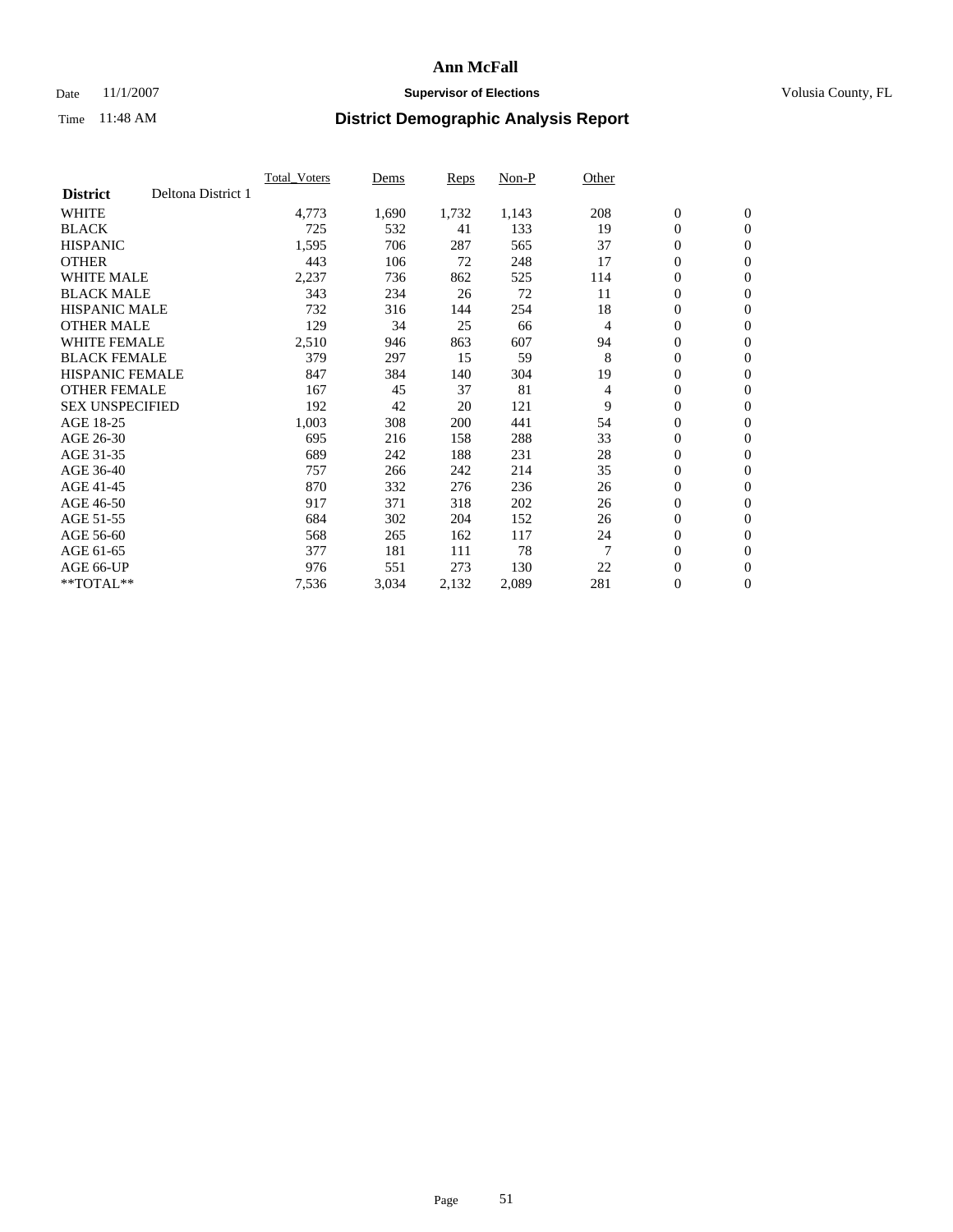### Date 11/1/2007 **Supervisor of Elections Supervisor of Elections** Volusia County, FL

|                                       | Total Voters | Dems  | <b>Reps</b> | Non-P | Other |                  |                  |
|---------------------------------------|--------------|-------|-------------|-------|-------|------------------|------------------|
| Deltona District 2<br><b>District</b> |              |       |             |       |       |                  |                  |
| <b>WHITE</b>                          | 6,032        | 2,007 | 2,511       | 1,263 | 251   | $\boldsymbol{0}$ | $\boldsymbol{0}$ |
| <b>BLACK</b>                          | 558          | 421   | 41          | 78    | 18    | $\boldsymbol{0}$ | $\mathbf{0}$     |
| <b>HISPANIC</b>                       | 1,564        | 737   | 325         | 468   | 34    | 0                | $\mathbf{0}$     |
| <b>OTHER</b>                          | 430          | 129   | 92          | 185   | 24    | 0                | $\mathbf{0}$     |
| WHITE MALE                            | 2,782        | 863   | 1,185       | 600   | 134   | 0                | $\boldsymbol{0}$ |
| <b>BLACK MALE</b>                     | 246          | 163   | 28          | 44    | 11    | 0                | $\mathbf{0}$     |
| <b>HISPANIC MALE</b>                  | 752          | 345   | 151         | 236   | 20    | 0                | $\boldsymbol{0}$ |
| <b>OTHER MALE</b>                     | 152          | 51    | 37          | 59    | 5     | 0                | $\mathbf{0}$     |
| WHITE FEMALE                          | 3,221        | 1,134 | 1,315       | 656   | 116   | 0                | $\mathbf{0}$     |
| <b>BLACK FEMALE</b>                   | 306          | 252   | 13          | 34    |       | 0                | $\mathbf{0}$     |
| <b>HISPANIC FEMALE</b>                | 799          | 384   | 174         | 227   | 14    | 0                | $\boldsymbol{0}$ |
| <b>OTHER FEMALE</b>                   | 167          | 65    | 36          | 62    | 4     | 0                | $\mathbf{0}$     |
| <b>SEX UNSPECIFIED</b>                | 159          | 37    | 30          | 76    | 16    | 0                | $\mathbf{0}$     |
| AGE 18-25                             | 842          | 271   | 186         | 322   | 63    | $\boldsymbol{0}$ | $\mathbf{0}$     |
| AGE 26-30                             | 566          | 183   | 163         | 196   | 24    | 0                | $\mathbf{0}$     |
| AGE 31-35                             | 607          | 214   | 183         | 177   | 33    | $\mathbf{0}$     | $\mathbf{0}$     |
| AGE 36-40                             | 684          | 205   | 250         | 198   | 31    | $\boldsymbol{0}$ | $\mathbf{0}$     |
| AGE 41-45                             | 881          | 311   | 318         | 225   | 27    | 0                | $\mathbf{0}$     |
| AGE 46-50                             | 888          | 332   | 331         | 193   | 32    | $\boldsymbol{0}$ | $\boldsymbol{0}$ |
| AGE 51-55                             | 861          | 324   | 335         | 167   | 35    | 0                | $\mathbf{0}$     |
| AGE 56-60                             | 753          | 310   | 262         | 155   | 26    | $\boldsymbol{0}$ | $\mathbf{0}$     |
| AGE 61-65                             | 608          | 259   | 223         | 111   | 15    | $\boldsymbol{0}$ | $\boldsymbol{0}$ |
| AGE 66-UP                             | 1,894        | 885   | 718         | 250   | 41    | 0                | $\mathbf{0}$     |
| $*$ TOTAL $**$                        | 8,584        | 3,294 | 2,969       | 1,994 | 327   | $\boldsymbol{0}$ | $\boldsymbol{0}$ |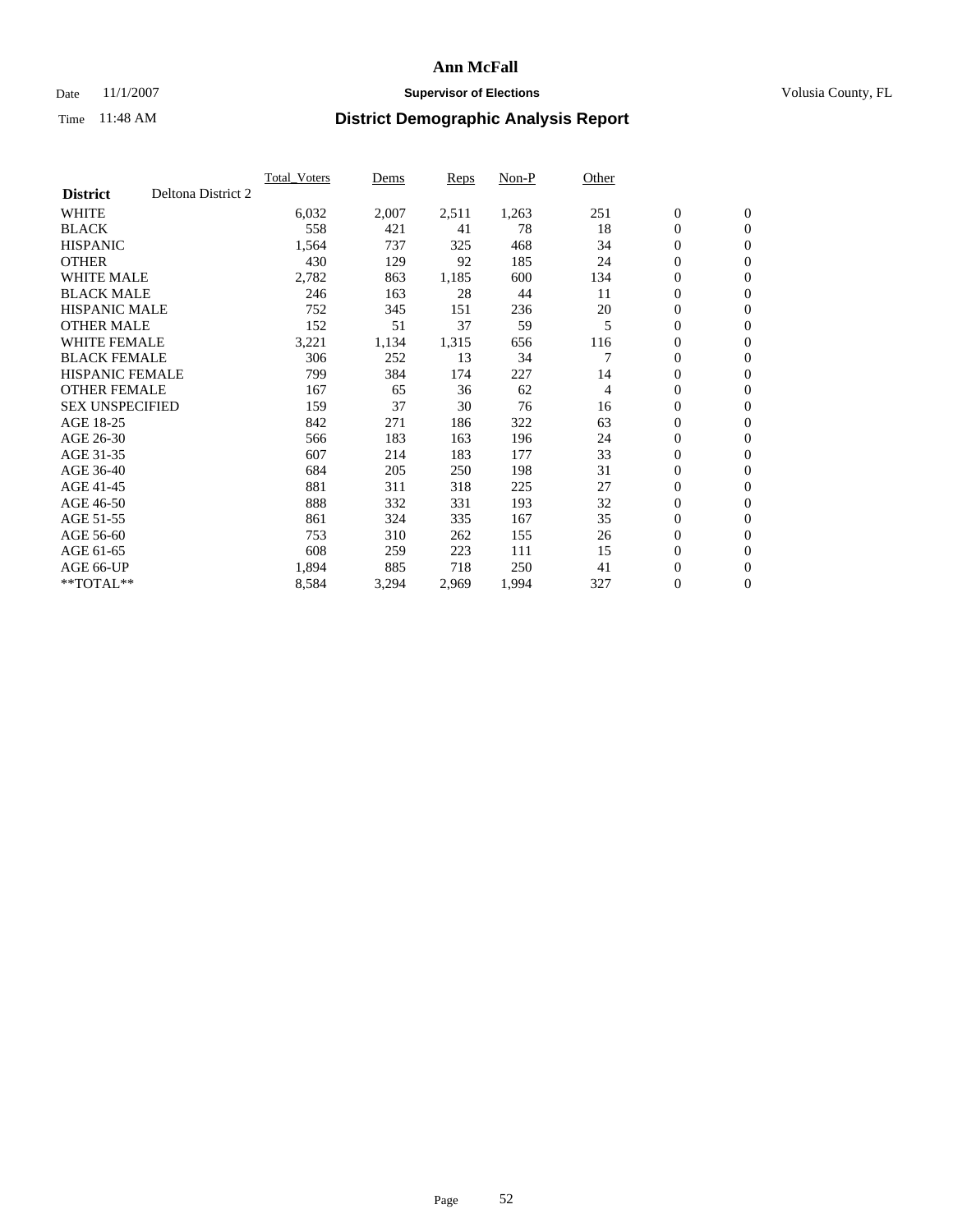### Date 11/1/2007 **Supervisor of Elections Supervisor of Elections** Volusia County, FL

|                        |                    | <b>Total Voters</b> | Dems  | Reps  | Non-P | Other |                  |                |  |
|------------------------|--------------------|---------------------|-------|-------|-------|-------|------------------|----------------|--|
| <b>District</b>        | Deltona District 3 |                     |       |       |       |       |                  |                |  |
| <b>WHITE</b>           |                    | 4,940               | 1,736 | 1,882 | 1,108 | 214   | $\boldsymbol{0}$ | $\mathbf{0}$   |  |
| <b>BLACK</b>           |                    | 435                 | 335   | 25    | 62    | 13    | $\mathbf{0}$     | $\mathbf{0}$   |  |
| <b>HISPANIC</b>        |                    | 1,529               | 723   | 301   | 479   | 26    | 0                | $\mathbf{0}$   |  |
| <b>OTHER</b>           |                    | 391                 | 112   | 81    | 177   | 21    | $\boldsymbol{0}$ | $\mathbf{0}$   |  |
| <b>WHITE MALE</b>      |                    | 2,208               | 707   | 873   | 516   | 112   | 0                | $\overline{0}$ |  |
| <b>BLACK MALE</b>      |                    | 183                 | 137   | 13    | 25    | 8     | $\boldsymbol{0}$ | $\mathbf{0}$   |  |
| <b>HISPANIC MALE</b>   |                    | 729                 | 334   | 154   | 228   | 13    | 0                | $\mathbf{0}$   |  |
| <b>OTHER MALE</b>      |                    | 138                 | 51    | 34    | 49    | 4     | $\mathbf{0}$     | $\mathbf{0}$   |  |
| <b>WHITE FEMALE</b>    |                    | 2,709               | 1,022 | 999   | 588   | 100   | 0                | $\mathbf{0}$   |  |
| <b>BLACK FEMALE</b>    |                    | 251                 | 197   | 12    | 37    | 5     | $\boldsymbol{0}$ | $\mathbf{0}$   |  |
| <b>HISPANIC FEMALE</b> |                    | 787                 | 381   | 144   | 249   | 13    | $\boldsymbol{0}$ | $\mathbf{0}$   |  |
| <b>OTHER FEMALE</b>    |                    | 152                 | 44    | 36    | 69    | 3     | 0                | $\overline{0}$ |  |
| <b>SEX UNSPECIFIED</b> |                    | 138                 | 33    | 24    | 65    | 16    | 0                | $\mathbf{0}$   |  |
| AGE 18-25              |                    | 736                 | 224   | 156   | 316   | 40    | 0                | $\mathbf{0}$   |  |
| AGE 26-30              |                    | 564                 | 174   | 148   | 205   | 37    | $\mathbf{0}$     | $\mathbf{0}$   |  |
| AGE 31-35              |                    | 584                 | 201   | 165   | 195   | 23    | 0                | $\mathbf{0}$   |  |
| AGE 36-40              |                    | 660                 | 232   | 241   | 161   | 26    | 0                | $\overline{0}$ |  |
| AGE 41-45              |                    | 690                 | 245   | 227   | 191   | 27    | 0                | $\mathbf{0}$   |  |
| AGE 46-50              |                    | 697                 | 269   | 238   | 166   | 24    | 0                | $\mathbf{0}$   |  |
| AGE 51-55              |                    | 609                 | 250   | 196   | 142   | 21    | $\boldsymbol{0}$ | $\mathbf{0}$   |  |
| AGE 56-60              |                    | 629                 | 270   | 203   | 133   | 23    | 0                | $\mathbf{0}$   |  |
| AGE 61-65              |                    | 469                 | 227   | 136   | 88    | 18    | $\mathbf{0}$     | $\mathbf{0}$   |  |
| AGE 66-UP              |                    | 1,656               | 814   | 579   | 228   | 35    | $\boldsymbol{0}$ | $\mathbf{0}$   |  |
| $*$ TOTAL $**$         |                    | 7,295               | 2,906 | 2,289 | 1,826 | 274   | 0                | $\overline{0}$ |  |
|                        |                    |                     |       |       |       |       |                  |                |  |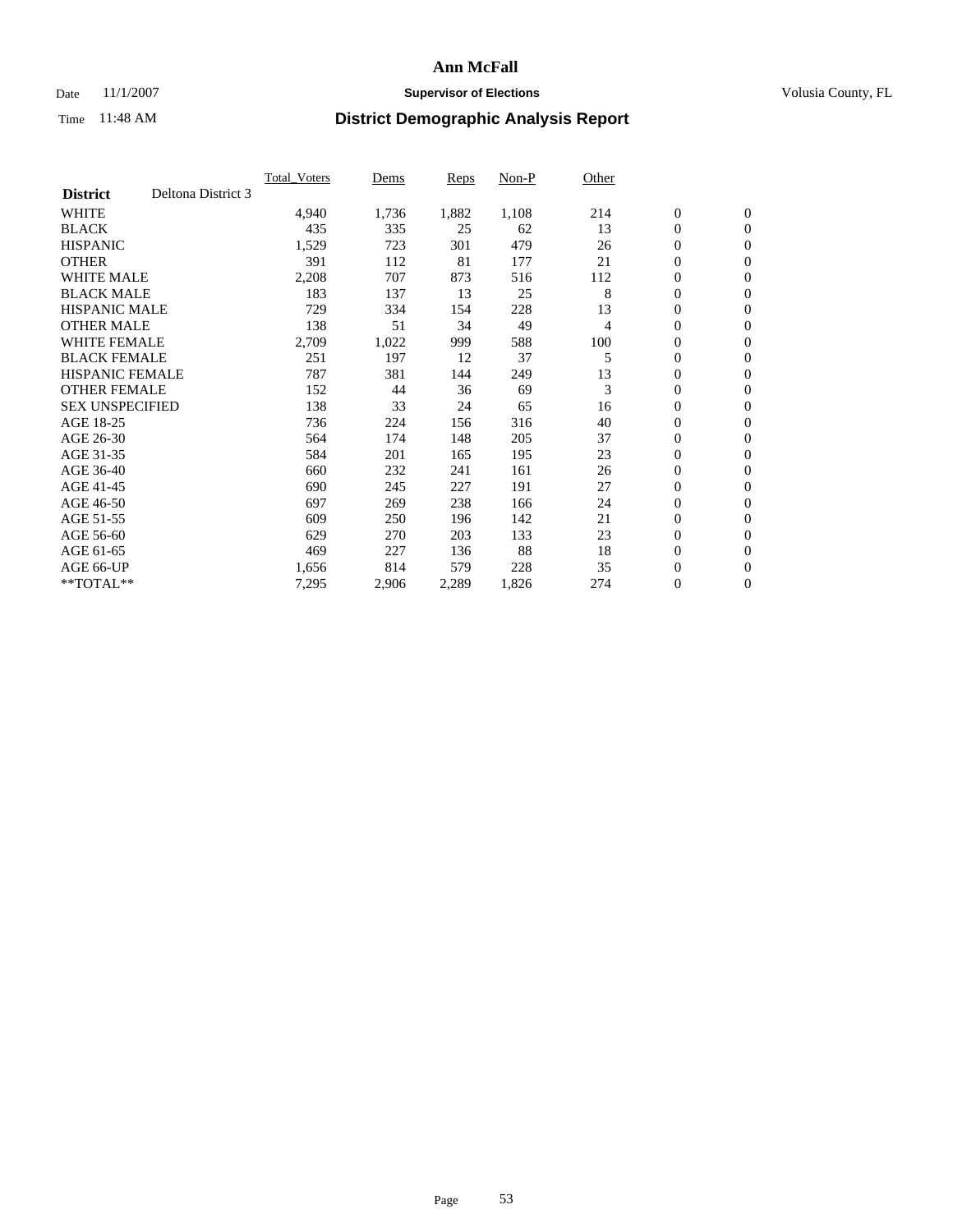### Date 11/1/2007 **Supervisor of Elections Supervisor of Elections** Volusia County, FL

|                        |                    | <b>Total Voters</b> | Dems  | Reps  | Non-P | Other |                  |                |  |
|------------------------|--------------------|---------------------|-------|-------|-------|-------|------------------|----------------|--|
| <b>District</b>        | Deltona District 4 |                     |       |       |       |       |                  |                |  |
| <b>WHITE</b>           |                    | 4,718               | 1,734 | 1,774 | 968   | 242   | $\boldsymbol{0}$ | $\mathbf{0}$   |  |
| <b>BLACK</b>           |                    | 466                 | 347   | 24    | 84    | 11    | $\mathbf{0}$     | $\mathbf{0}$   |  |
| <b>HISPANIC</b>        |                    | 1,581               | 793   | 287   | 466   | 35    | 0                | $\mathbf{0}$   |  |
| <b>OTHER</b>           |                    | 392                 | 126   | 75    | 176   | 15    | 0                | $\mathbf{0}$   |  |
| <b>WHITE MALE</b>      |                    | 2,157               | 687   | 865   | 470   | 135   | 0                | $\mathbf{0}$   |  |
| <b>BLACK MALE</b>      |                    | 220                 | 155   | 14    | 45    | 6     | 0                | $\mathbf{0}$   |  |
| <b>HISPANIC MALE</b>   |                    | 728                 | 351   | 150   | 208   | 19    | 0                | $\mathbf{0}$   |  |
| <b>OTHER MALE</b>      |                    | 112                 | 39    | 26    | 44    | 3     | $\mathbf{0}$     | $\mathbf{0}$   |  |
| <b>WHITE FEMALE</b>    |                    | 2,526               | 1,031 | 897   | 493   | 105   | 0                | $\mathbf{0}$   |  |
| <b>BLACK FEMALE</b>    |                    | 238                 | 185   | 10    | 38    | 5     | $\boldsymbol{0}$ | $\mathbf{0}$   |  |
| <b>HISPANIC FEMALE</b> |                    | 842                 | 435   | 137   | 254   | 16    | 0                | $\mathbf{0}$   |  |
| <b>OTHER FEMALE</b>    |                    | 160                 | 67    | 31    | 58    | 4     | 0                | $\mathbf{0}$   |  |
| <b>SEX UNSPECIFIED</b> |                    | 174                 | 50    | 30    | 84    | 10    | $\boldsymbol{0}$ | $\mathbf{0}$   |  |
| AGE 18-25              |                    | 709                 | 218   | 142   | 310   | 39    | 0                | $\mathbf{0}$   |  |
| AGE 26-30              |                    | 562                 | 184   | 146   | 199   | 33    | $\mathbf{0}$     | $\mathbf{0}$   |  |
| AGE 31-35              |                    | 554                 | 189   | 163   | 164   | 38    | 0                | $\mathbf{0}$   |  |
| AGE 36-40              |                    | 599                 | 199   | 184   | 184   | 32    | 0                | $\mathbf{0}$   |  |
| AGE 41-45              |                    | 652                 | 256   | 210   | 167   | 19    | 0                | $\mathbf{0}$   |  |
| AGE 46-50              |                    | 678                 | 279   | 236   | 132   | 31    | 0                | $\mathbf{0}$   |  |
| AGE 51-55              |                    | 622                 | 269   | 193   | 137   | 23    | $\boldsymbol{0}$ | $\mathbf{0}$   |  |
| AGE 56-60              |                    | 646                 | 290   | 210   | 127   | 19    | 0                | $\mathbf{0}$   |  |
| AGE 61-65              |                    | 487                 | 229   | 166   | 75    | 17    | $\mathbf{0}$     | $\mathbf{0}$   |  |
| AGE 66-UP              |                    | 1,648               | 887   | 510   | 199   | 52    | $\boldsymbol{0}$ | $\mathbf{0}$   |  |
| $*$ TOTAL $**$         |                    | 7,157               | 3,000 | 2,160 | 1,694 | 303   | 0                | $\overline{0}$ |  |
|                        |                    |                     |       |       |       |       |                  |                |  |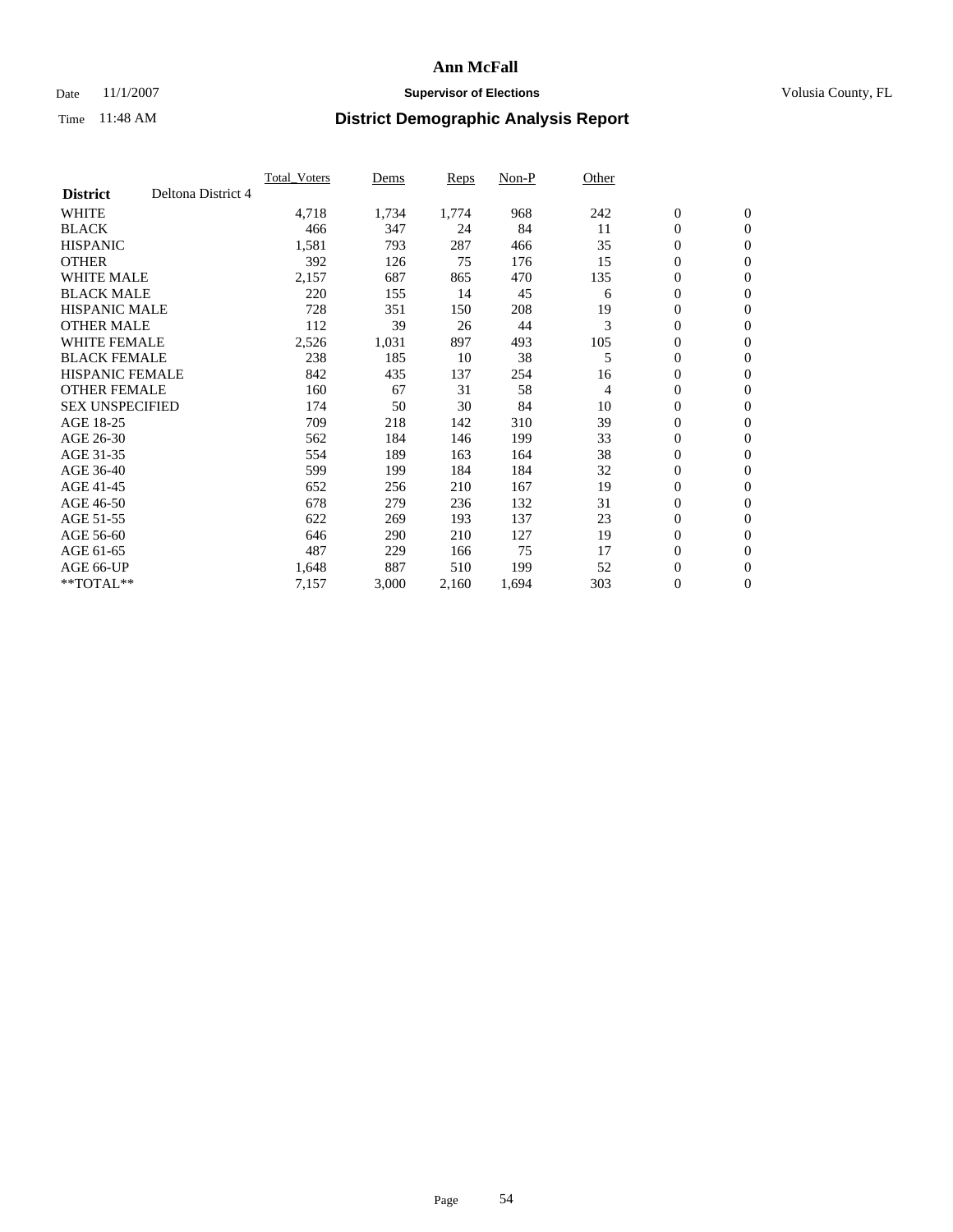### Date 11/1/2007 **Supervisor of Elections Supervisor of Elections** Volusia County, FL

|                        |                    | <b>Total Voters</b> | Dems  | Reps  | Non-P | Other |                  |                |  |
|------------------------|--------------------|---------------------|-------|-------|-------|-------|------------------|----------------|--|
| <b>District</b>        | Deltona District 5 |                     |       |       |       |       |                  |                |  |
| <b>WHITE</b>           |                    | 5,698               | 1,949 | 2,253 | 1,213 | 283   | $\boldsymbol{0}$ | $\mathbf{0}$   |  |
| <b>BLACK</b>           |                    | 746                 | 542   | 59    | 134   | 11    | $\mathbf{0}$     | $\mathbf{0}$   |  |
| <b>HISPANIC</b>        |                    | 1,675               | 784   | 321   | 534   | 36    | 0                | $\mathbf{0}$   |  |
| <b>OTHER</b>           |                    | 474                 | 127   | 93    | 229   | 25    | 0                | $\mathbf{0}$   |  |
| <b>WHITE MALE</b>      |                    | 2,715               | 846   | 1,153 | 558   | 158   | 0                | $\mathbf{0}$   |  |
| <b>BLACK MALE</b>      |                    | 328                 | 222   | 31    | 72    | 3     | $\boldsymbol{0}$ | $\mathbf{0}$   |  |
| <b>HISPANIC MALE</b>   |                    | 788                 | 367   | 157   | 244   | 20    | 0                | $\mathbf{0}$   |  |
| <b>OTHER MALE</b>      |                    | 151                 | 40    | 41    | 66    | 4     | $\mathbf{0}$     | $\mathbf{0}$   |  |
| <b>WHITE FEMALE</b>    |                    | 2,950               | 1,093 | 1,085 | 647   | 125   | 0                | $\mathbf{0}$   |  |
| <b>BLACK FEMALE</b>    |                    | 408                 | 311   | 28    | 61    | 8     | $\boldsymbol{0}$ | $\mathbf{0}$   |  |
| <b>HISPANIC FEMALE</b> |                    | 873                 | 412   | 161   | 285   | 15    | $\boldsymbol{0}$ | $\mathbf{0}$   |  |
| <b>OTHER FEMALE</b>    |                    | 183                 | 64    | 30    | 84    | 5     | 0                | $\mathbf{0}$   |  |
| <b>SEX UNSPECIFIED</b> |                    | 197                 | 47    | 40    | 93    | 17    | $\boldsymbol{0}$ | $\mathbf{0}$   |  |
| AGE 18-25              |                    | 996                 | 290   | 229   | 406   | 71    | 0                | $\mathbf{0}$   |  |
| AGE 26-30              |                    | 651                 | 216   | 172   | 239   | 24    | $\mathbf{0}$     | $\mathbf{0}$   |  |
| AGE 31-35              |                    | 719                 | 246   | 228   | 218   | 27    | 0                | $\mathbf{0}$   |  |
| AGE 36-40              |                    | 797                 | 274   | 269   | 220   | 34    | 0                | $\mathbf{0}$   |  |
| AGE 41-45              |                    | 908                 | 344   | 307   | 217   | 40    | $\boldsymbol{0}$ | $\mathbf{0}$   |  |
| AGE 46-50              |                    | 947                 | 359   | 337   | 225   | 26    | 0                | $\mathbf{0}$   |  |
| AGE 51-55              |                    | 854                 | 371   | 272   | 174   | 37    | $\boldsymbol{0}$ | $\mathbf{0}$   |  |
| AGE 56-60              |                    | 715                 | 312   | 229   | 141   | 33    | $\mathbf{0}$     | $\mathbf{0}$   |  |
| AGE 61-65              |                    | 548                 | 244   | 188   | 100   | 16    | $\mathbf{0}$     | $\mathbf{0}$   |  |
| AGE 66-UP              |                    | 1,458               | 746   | 495   | 170   | 47    | $\boldsymbol{0}$ | $\mathbf{0}$   |  |
| $*$ TOTAL $**$         |                    | 8,593               | 3,402 | 2,726 | 2,110 | 355   | 0                | $\overline{0}$ |  |
|                        |                    |                     |       |       |       |       |                  |                |  |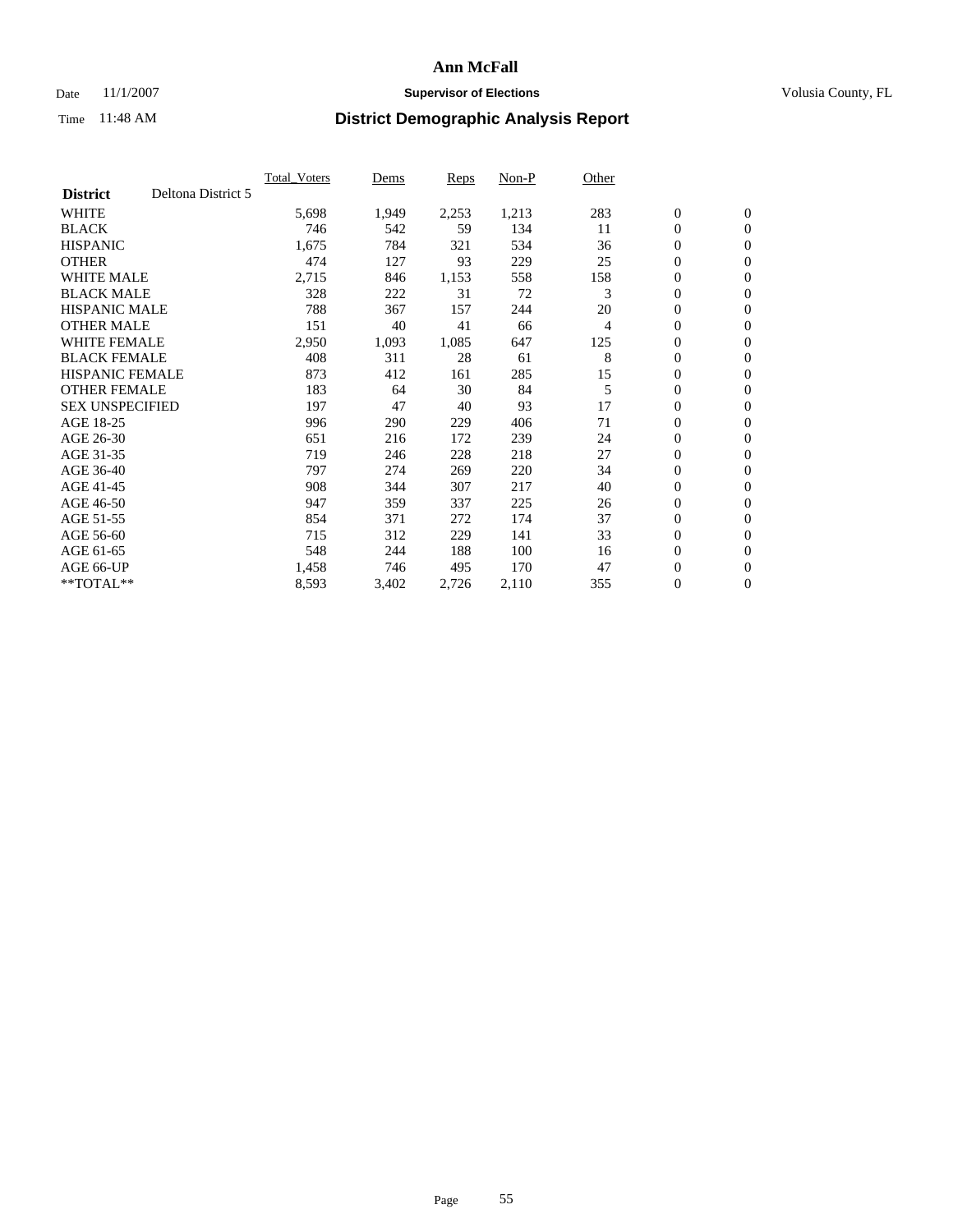### Date 11/1/2007 **Supervisor of Elections Supervisor of Elections** Volusia County, FL

|                        |                    | <b>Total Voters</b> | Dems  | Reps  | Non-P | Other |                  |                |  |
|------------------------|--------------------|---------------------|-------|-------|-------|-------|------------------|----------------|--|
| <b>District</b>        | Deltona District 6 |                     |       |       |       |       |                  |                |  |
| <b>WHITE</b>           |                    | 5,380               | 1,683 | 2,253 | 1,205 | 239   | $\boldsymbol{0}$ | $\mathbf{0}$   |  |
| <b>BLACK</b>           |                    | 650                 | 474   | 37    | 121   | 18    | $\mathbf{0}$     | $\mathbf{0}$   |  |
| <b>HISPANIC</b>        |                    | 1,353               | 607   | 254   | 456   | 36    | 0                | $\mathbf{0}$   |  |
| <b>OTHER</b>           |                    | 422                 | 100   | 93    | 197   | 32    | 0                | $\mathbf{0}$   |  |
| <b>WHITE MALE</b>      |                    | 2,536               | 697   | 1,135 | 589   | 115   | 0                | $\mathbf{0}$   |  |
| <b>BLACK MALE</b>      |                    | 273                 | 192   | 16    | 58    |       | $\boldsymbol{0}$ | $\mathbf{0}$   |  |
| <b>HISPANIC MALE</b>   |                    | 636                 | 270   | 136   | 208   | 22    | 0                | $\mathbf{0}$   |  |
| <b>OTHER MALE</b>      |                    | 152                 | 43    | 39    | 65    | 5     | $\mathbf{0}$     | $\mathbf{0}$   |  |
| <b>WHITE FEMALE</b>    |                    | 2,806               | 978   | 1,101 | 604   | 123   | 0                | $\mathbf{0}$   |  |
| <b>BLACK FEMALE</b>    |                    | 369                 | 276   | 21    | 61    | 11    | $\mathbf{0}$     | $\mathbf{0}$   |  |
| <b>HISPANIC FEMALE</b> |                    | 701                 | 330   | 117   | 240   | 14    | 0                | $\mathbf{0}$   |  |
| <b>OTHER FEMALE</b>    |                    | 151                 | 37    | 35    | 70    | 9     | 0                | $\mathbf{0}$   |  |
| <b>SEX UNSPECIFIED</b> |                    | 181                 | 41    | 37    | 84    | 19    | 0                | $\mathbf{0}$   |  |
| AGE 18-25              |                    | 970                 | 300   | 211   | 390   | 69    | 0                | $\mathbf{0}$   |  |
| AGE 26-30              |                    | 664                 | 210   | 181   | 236   | 37    | $\mathbf{0}$     | $\mathbf{0}$   |  |
| AGE 31-35              |                    | 709                 | 214   | 228   | 226   | 41    | 0                | $\mathbf{0}$   |  |
| AGE 36-40              |                    | 700                 | 228   | 266   | 179   | 27    | 0                | $\mathbf{0}$   |  |
| AGE 41-45              |                    | 937                 | 336   | 322   | 234   | 45    | 0                | $\mathbf{0}$   |  |
| AGE 46-50              |                    | 922                 | 314   | 390   | 184   | 34    | 0                | $\mathbf{0}$   |  |
| AGE 51-55              |                    | 749                 | 306   | 274   | 150   | 19    | $\boldsymbol{0}$ | $\mathbf{0}$   |  |
| AGE 56-60              |                    | 657                 | 282   | 227   | 135   | 13    | $\mathbf{0}$     | $\mathbf{0}$   |  |
| AGE 61-65              |                    | 498                 | 216   | 178   | 88    | 16    | $\mathbf{0}$     | $\mathbf{0}$   |  |
| AGE 66-UP              |                    | 998                 | 457   | 360   | 157   | 24    | $\boldsymbol{0}$ | $\mathbf{0}$   |  |
| $*$ TOTAL $**$         |                    | 7,805               | 2,864 | 2,637 | 1,979 | 325   | 0                | $\overline{0}$ |  |
|                        |                    |                     |       |       |       |       |                  |                |  |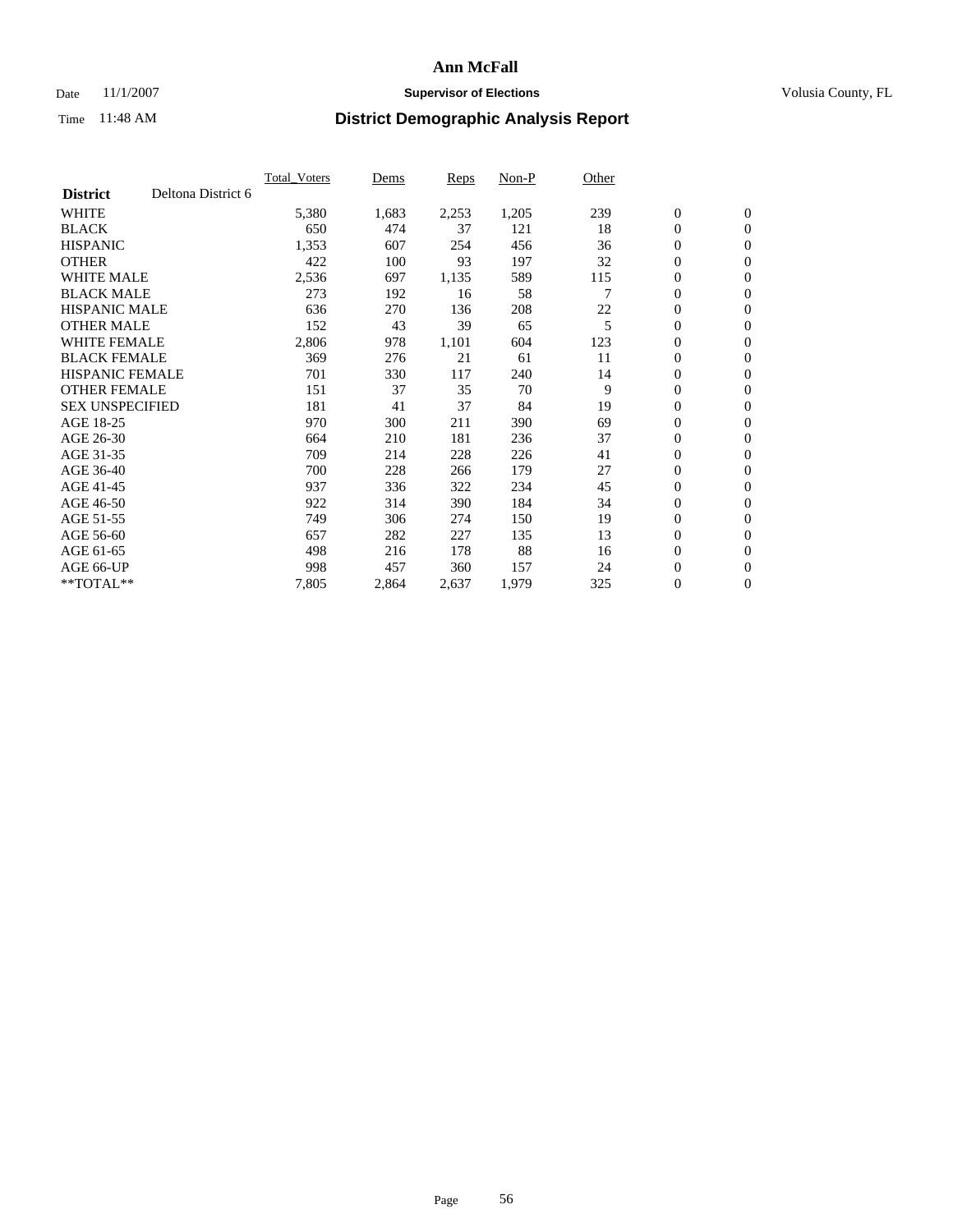### Date 11/1/2007 **Supervisor of Elections Supervisor of Elections** Volusia County, FL

|                        |                  | <b>Total Voters</b> | Dems  | Reps           | Non-P | Other    |                  |              |  |
|------------------------|------------------|---------------------|-------|----------------|-------|----------|------------------|--------------|--|
| <b>District</b>        | Edgewater Ward 1 |                     |       |                |       |          |                  |              |  |
| <b>WHITE</b>           |                  | 2,702               | 1,092 | 906            | 633   | 71       | $\boldsymbol{0}$ | $\mathbf{0}$ |  |
| <b>BLACK</b>           |                  | 26                  | 16    | 3              | 5     | 2        | 0                | $\mathbf{0}$ |  |
| <b>HISPANIC</b>        |                  | 31                  | 14    |                | 10    | $\Omega$ | 0                | $\Omega$     |  |
| <b>OTHER</b>           |                  | 73                  | 20    | 11             | 39    | 3        | $\overline{0}$   | $\theta$     |  |
| <b>WHITE MALE</b>      |                  | 1,205               | 438   | 434            | 294   | 39       | 0                | 0            |  |
| <b>BLACK MALE</b>      |                  | 15                  | 6     | 2              | 5     | 2        | 0                | 0            |  |
| <b>HISPANIC MALE</b>   |                  | 12                  |       | $\overline{c}$ | 5     | $\Omega$ | 0                |              |  |
| <b>OTHER MALE</b>      |                  | 23                  | 8     | 6              | 9     | $\Omega$ | 0                | 0            |  |
| <b>WHITE FEMALE</b>    |                  | 1,479               | 645   | 467            | 335   | 32       | 0                | 0            |  |
| <b>BLACK FEMALE</b>    |                  | 10                  | 9     |                | 0     | $\Omega$ | 0                | 0            |  |
| <b>HISPANIC FEMALE</b> |                  | 19                  | 9     |                | 5     | 0        | 0                | $\Omega$     |  |
| <b>OTHER FEMALE</b>    |                  | 29                  | 9     | 4              | 15    |          | 0                | $\theta$     |  |
| <b>SEX UNSPECIFIED</b> |                  | 40                  | 13    | 6              | 19    | 2        | 0                | $\theta$     |  |
| AGE 18-25              |                  | 266                 | 68    | 59             | 127   | 12       | 0                | $_{0}$       |  |
| AGE 26-30              |                  | 131                 | 44    | 32             | 48    |          | 0                | 0            |  |
| AGE 31-35              |                  | 162                 | 44    | 48             | 62    | 8        | 0                | 0            |  |
| AGE 36-40              |                  | 177                 | 56    | 59             | 58    | 4        | 0                | 0            |  |
| AGE 41-45              |                  | 231                 | 93    | 75             | 55    | 8        | 0                | 0            |  |
| AGE 46-50              |                  | 278                 | 104   | 93             | 74    |          | 0                | $\Omega$     |  |
| AGE 51-55              |                  | 267                 | 116   | 83             | 62    | 6        | 0                | $\theta$     |  |
| AGE 56-60              |                  | 260                 | 113   | 80             | 61    | 6        | 0                | $\theta$     |  |
| AGE 61-65              |                  | 255                 | 112   | 96             | 42    |          | 0                | 0            |  |
| AGE 66-UP              |                  | 805                 | 392   | 302            | 98    | 13       | 0                |              |  |
| **TOTAL**              |                  | 2,832               | 1,142 | 927            | 687   | 76       | 0                | 0            |  |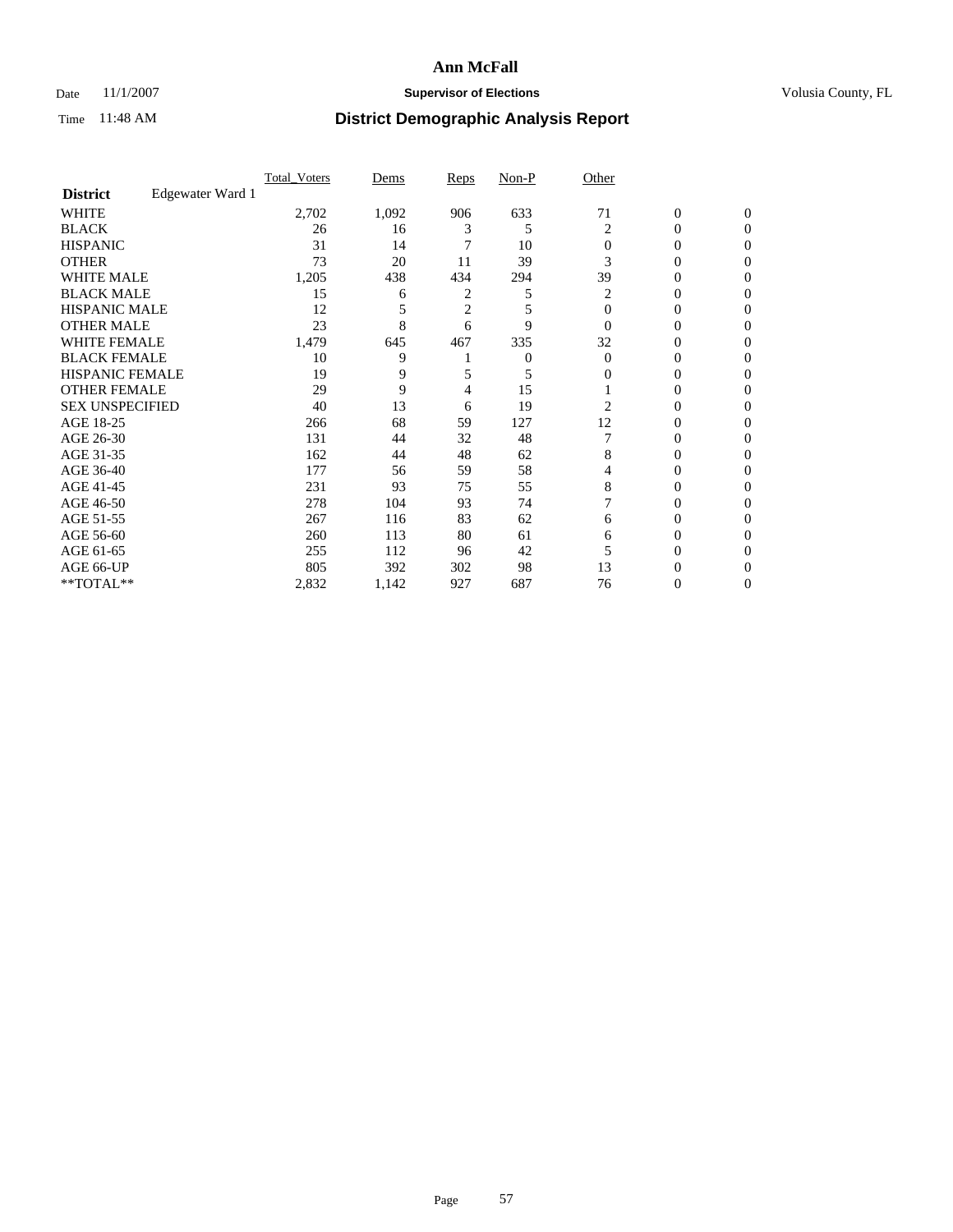### Date 11/1/2007 **Supervisor of Elections Supervisor of Elections** Volusia County, FL

|                        |                  | <b>Total Voters</b> | Dems  | Reps           | Non-P | Other    |                  |                  |  |
|------------------------|------------------|---------------------|-------|----------------|-------|----------|------------------|------------------|--|
| <b>District</b>        | Edgewater Ward 2 |                     |       |                |       |          |                  |                  |  |
| <b>WHITE</b>           |                  | 3,308               | 1,244 | 1,123          | 851   | 90       | $\boldsymbol{0}$ | $\mathbf{0}$     |  |
| <b>BLACK</b>           |                  | 59                  | 49    |                | 8     |          | 0                | $\mathbf{0}$     |  |
| <b>HISPANIC</b>        |                  | 50                  | 17    | 9              | 24    | 0        | 0                | $\mathbf{0}$     |  |
| <b>OTHER</b>           |                  | 112                 | 27    | 28             | 52    | 5        | 0                | $\boldsymbol{0}$ |  |
| <b>WHITE MALE</b>      |                  | 1,512               | 515   | 563            | 388   | 46       | 0                | $\theta$         |  |
| <b>BLACK MALE</b>      |                  | 26                  | 21    | $\overline{0}$ | 4     |          | 0                | 0                |  |
| <b>HISPANIC MALE</b>   |                  | 24                  | 8     | 5              | 11    |          | 0                | 0                |  |
| <b>OTHER MALE</b>      |                  | 41                  | 12    | 13             | 14    | 2        | 0                | 0                |  |
| <b>WHITE FEMALE</b>    |                  | 1,778               | 722   | 555            | 458   | 43       | 0                | 0                |  |
| <b>BLACK FEMALE</b>    |                  | 33                  | 28    |                | 4     | $\Omega$ | 0                | $\mathbf{0}$     |  |
| <b>HISPANIC FEMALE</b> |                  | 24                  | 9     | 4              | 11    | $\Omega$ | 0                | $\Omega$         |  |
| <b>OTHER FEMALE</b>    |                  | 41                  | 11    | 9              | 19    | 2        | 0                | $\theta$         |  |
| <b>SEX UNSPECIFIED</b> |                  | 50                  | 11    | 11             | 26    | 2        | 0                | $\Omega$         |  |
| AGE 18-25              |                  | 339                 | 99    | 74             | 146   | 20       | 0                | 0                |  |
| AGE 26-30              |                  | 235                 | 70    | 58             | 102   | 5        | 0                | $\Omega$         |  |
| AGE 31-35              |                  | 200                 | 55    | 66             | 72    |          | 0                | 0                |  |
| AGE 36-40              |                  | 264                 | 88    | 85             | 84    |          | 0                | 0                |  |
| AGE 41-45              |                  | 292                 | 102   | 105            | 80    |          | 0                | 0                |  |
| AGE 46-50              |                  | 349                 | 119   | 127            | 96    |          | 0                | $\mathbf{0}$     |  |
| AGE 51-55              |                  | 348                 | 134   | 124            | 82    | 8        | 0                | $\Omega$         |  |
| AGE 56-60              |                  | 375                 | 145   | 130            | 90    | 10       | 0                | $\theta$         |  |
| AGE 61-65              |                  | 298                 | 119   | 108            | 65    | 6        | 0                | 0                |  |
| AGE 66-UP              |                  | 829                 | 406   | 284            | 118   | 21       | 0                | $\theta$         |  |
| **TOTAL**              |                  | 3,529               | 1,337 | 1,161          | 935   | 96       | 0                | $\mathbf{0}$     |  |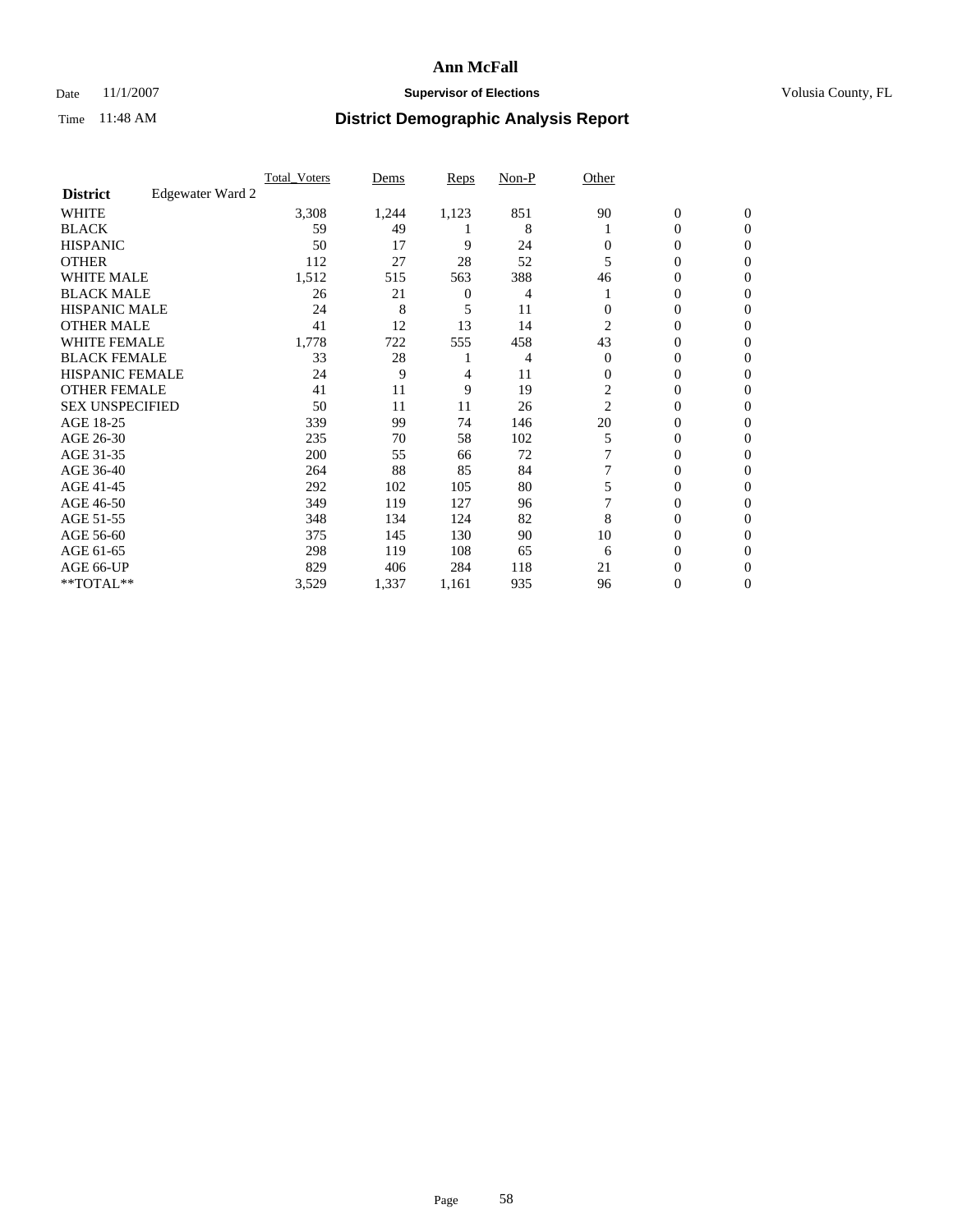### Date 11/1/2007 **Supervisor of Elections Supervisor of Elections** Volusia County, FL

|                        |                  | <b>Total Voters</b> | Dems           | Reps  | Non-P | Other    |                  |                  |  |
|------------------------|------------------|---------------------|----------------|-------|-------|----------|------------------|------------------|--|
| <b>District</b>        | Edgewater Ward 3 |                     |                |       |       |          |                  |                  |  |
| <b>WHITE</b>           |                  | 3,281               | 1,262          | 1,104 | 808   | 107      | $\boldsymbol{0}$ | $\mathbf{0}$     |  |
| <b>BLACK</b>           |                  | 73                  | 57             |       | 13    | 2        | 0                | $\mathbf{0}$     |  |
| <b>HISPANIC</b>        |                  | 34                  | 9              | 11    | 13    |          | 0                | $\overline{0}$   |  |
| <b>OTHER</b>           |                  | 121                 | 38             | 21    | 58    | 4        | $\overline{0}$   | $\boldsymbol{0}$ |  |
| <b>WHITE MALE</b>      |                  | 1,459               | 493            | 536   | 379   | 51       | 0                | $\theta$         |  |
| <b>BLACK MALE</b>      |                  | 41                  | 32             |       | 7     |          | 0                | $\Omega$         |  |
| <b>HISPANIC MALE</b>   |                  | 15                  | $\overline{c}$ | 5     | 7     |          | 0                | 0                |  |
| <b>OTHER MALE</b>      |                  | 37                  | 17             | 7     | 13    | 0        | 0                | 0                |  |
| <b>WHITE FEMALE</b>    |                  | 1,800               | 761            | 562   | 421   | 56       | 0                | 0                |  |
| <b>BLACK FEMALE</b>    |                  | 29                  | 23             | 0     | 6     | $\Omega$ | 0                | $\overline{0}$   |  |
| <b>HISPANIC FEMALE</b> |                  | 18                  | 6              | 6     | 6     | 0        | 0                | $\Omega$         |  |
| <b>OTHER FEMALE</b>    |                  | 46                  | 12             | 12    | 21    |          | 0                | $\boldsymbol{0}$ |  |
| <b>SEX UNSPECIFIED</b> |                  | 64                  | 20             | 8     | 32    | 4        | 0                | $\Omega$         |  |
| AGE 18-25              |                  | 304                 | 90             | 62    | 135   | 17       | 0                | 0                |  |
| AGE 26-30              |                  | 206                 | 56             | 52    | 92    | 6        | 0                | $\Omega$         |  |
| AGE 31-35              |                  | 244                 | 67             | 68    | 96    | 13       | 0                | 0                |  |
| AGE 36-40              |                  | 260                 | 88             | 97    | 68    |          | 0                | $\overline{0}$   |  |
| AGE 41-45              |                  | 273                 | 89             | 104   | 72    | 8        | 0                | 0                |  |
| AGE 46-50              |                  | 331                 | 121            | 116   | 87    |          | 0                | $\overline{0}$   |  |
| AGE 51-55              |                  | 347                 | 140            | 122   | 76    | 9        | 0                | $\Omega$         |  |
| AGE 56-60              |                  | 354                 | 151            | 113   | 76    | 14       | 0                | $\theta$         |  |
| AGE 61-65              |                  | 290                 | 107            | 113   | 60    | 10       | 0                | 0                |  |
| AGE 66-UP              |                  | 900                 | 457            | 290   | 130   | 23       | 0                | $_{0}$           |  |
| **TOTAL**              |                  | 3,509               | 1,366          | 1,137 | 892   | 114      | 0                | $\overline{0}$   |  |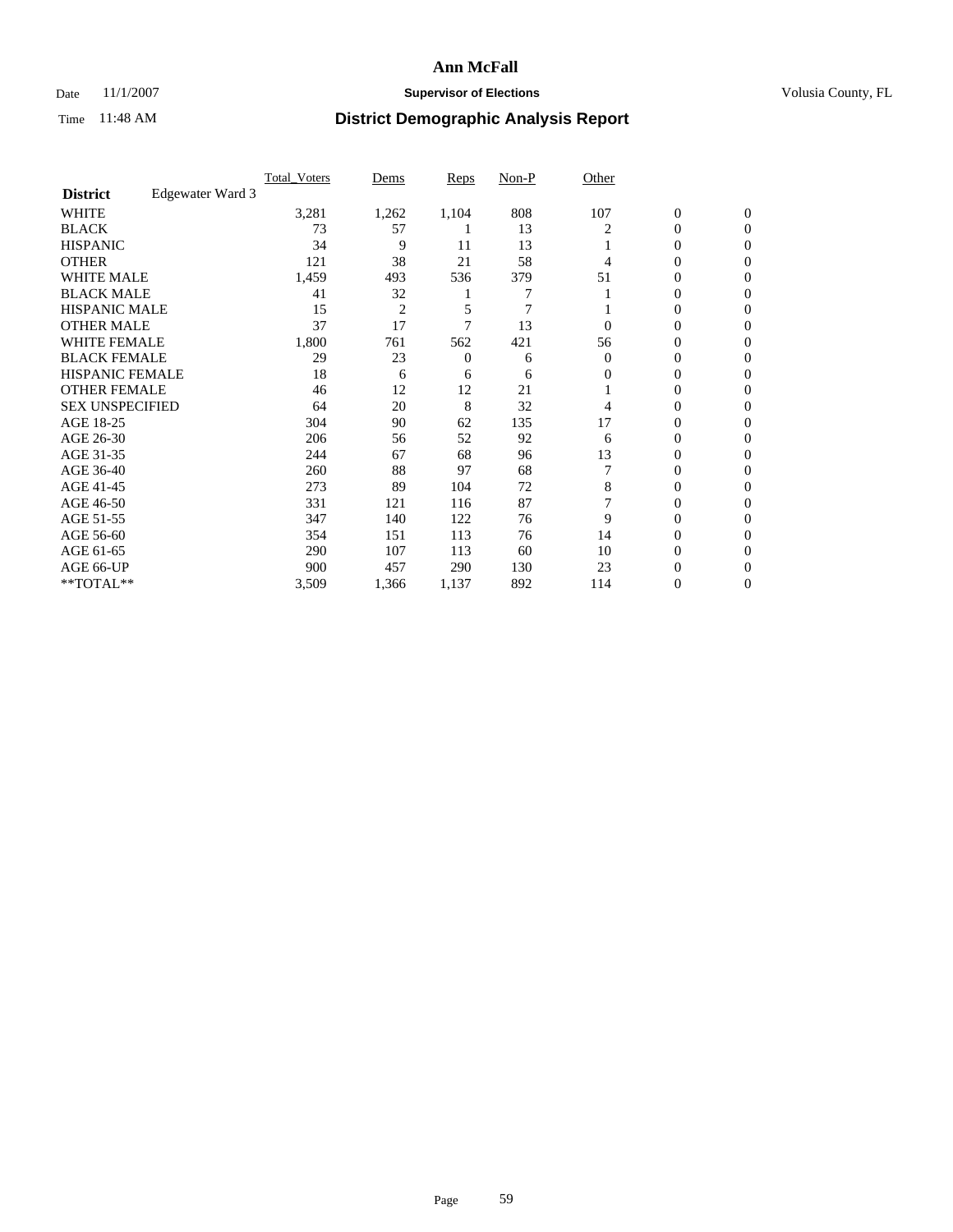### Date 11/1/2007 **Supervisor of Elections Supervisor of Elections** Volusia County, FL

|                        |                  | <b>Total Voters</b> | Dems  | Reps           | Non-P | Other    |                  |                |  |
|------------------------|------------------|---------------------|-------|----------------|-------|----------|------------------|----------------|--|
| <b>District</b>        | Edgewater Ward 4 |                     |       |                |       |          |                  |                |  |
| <b>WHITE</b>           |                  | 3,481               | 1,327 | 1,213          | 839   | 102      | $\boldsymbol{0}$ | $\mathbf{0}$   |  |
| <b>BLACK</b>           |                  | 47                  | 28    | 5              | 12    |          | 0                | $\mathbf{0}$   |  |
| <b>HISPANIC</b>        |                  | 27                  | 11    | 5              | 10    |          | 0                | $\overline{0}$ |  |
| <b>OTHER</b>           |                  | 89                  | 21    | 12             | 52    | 4        | $\overline{0}$   | $\theta$       |  |
| <b>WHITE MALE</b>      |                  | 1,593               | 566   | 579            | 402   | 46       | 0                | $\theta$       |  |
| <b>BLACK MALE</b>      |                  | 19                  | 10    | 2              | 6     |          | 0                | 0              |  |
| <b>HISPANIC MALE</b>   |                  | 11                  | 3     | $\overline{c}$ | 5     |          | 0                | 0              |  |
| <b>OTHER MALE</b>      |                  | 25                  | 9     | 6              | 8     | 2        | 0                | 0              |  |
| <b>WHITE FEMALE</b>    |                  | 1,856               | 754   | 619            | 427   | 56       | 0                | 0              |  |
| <b>BLACK FEMALE</b>    |                  | 28                  | 18    | 3              | 6     |          | 0                | 0              |  |
| <b>HISPANIC FEMALE</b> |                  | 16                  | 8     | 3              | 5     | 0        | 0                | $\Omega$       |  |
| <b>OTHER FEMALE</b>    |                  | 28                  | 8     | 5              | 15    | $\Omega$ | 0                | $\theta$       |  |
| <b>SEX UNSPECIFIED</b> |                  | 68                  | 11    | 16             | 39    | 2        | 0                | $\theta$       |  |
| AGE 18-25              |                  | 291                 | 90    | 61             | 127   | 13       | 0                | 0              |  |
| AGE 26-30              |                  | 218                 | 58    | 53             | 99    | 8        | 0                | $\Omega$       |  |
| AGE 31-35              |                  | 242                 | 72    | 70             | 94    | 6        | 0                | 0              |  |
| AGE 36-40              |                  | 237                 | 75    | 81             | 77    | 4        | 0                | 0              |  |
| AGE 41-45              |                  | 293                 | 106   | 91             | 90    | 6        | 0                | 0              |  |
| AGE 46-50              |                  | 344                 | 128   | 133            | 76    |          | 0                | $\mathbf{0}$   |  |
| AGE 51-55              |                  | 349                 | 150   | 109            | 81    | 9        | 0                | $\Omega$       |  |
| AGE 56-60              |                  | 278                 | 135   | 82             | 52    | 9        | 0                | $\theta$       |  |
| AGE 61-65              |                  | 298                 | 125   | 94             | 64    | 15       | 0                | 0              |  |
| AGE 66-UP              |                  | 1,094               | 448   | 461            | 153   | 32       | 0                |                |  |
| **TOTAL**              |                  | 3,644               | 1,387 | 1,235          | 913   | 109      | 0                | $\mathbf{0}$   |  |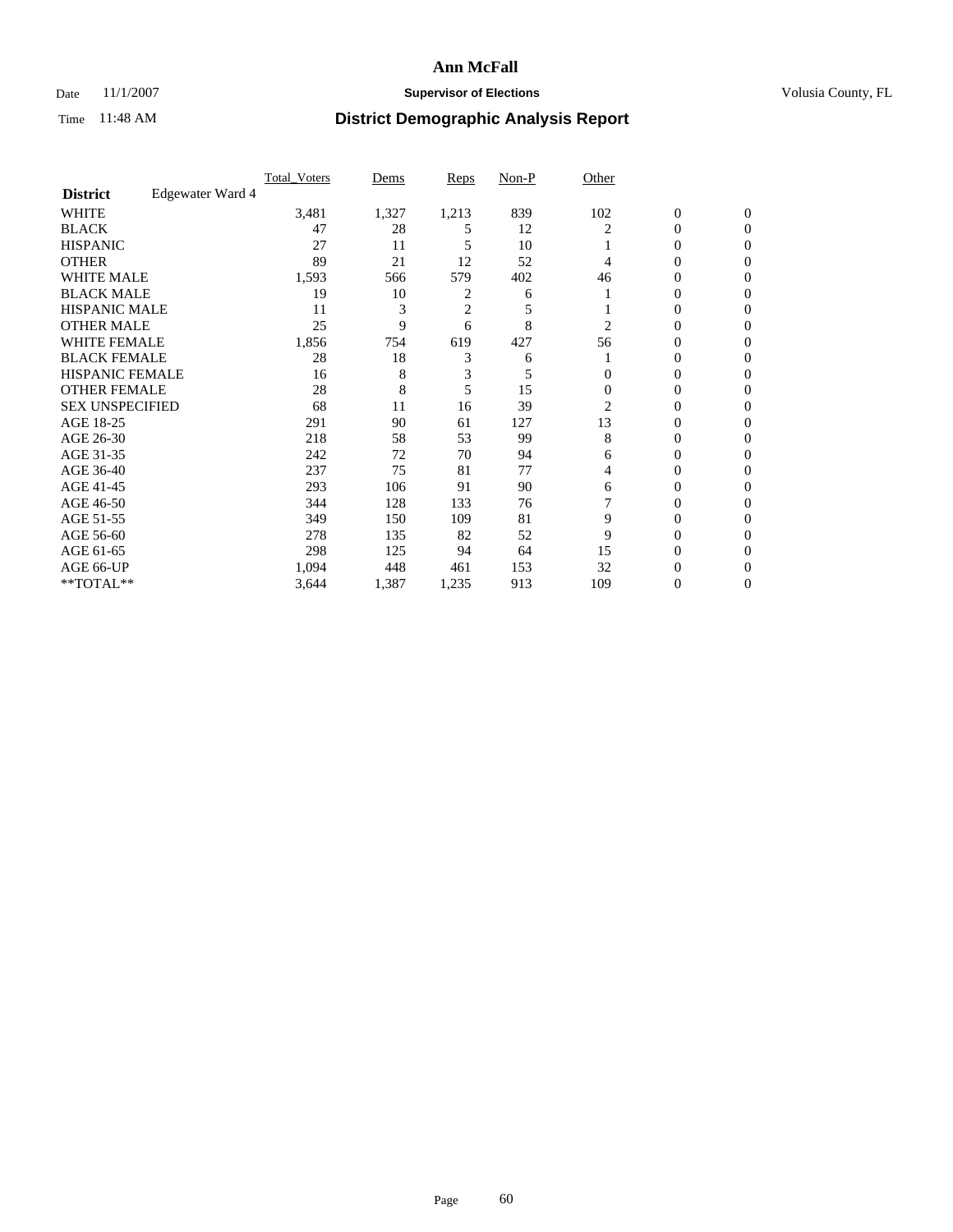### Date 11/1/2007 **Supervisor of Elections Supervisor of Elections** Volusia County, FL

|                        |                   | <b>Total Voters</b> | Dems | Reps | Non-P | Other          |                  |              |  |
|------------------------|-------------------|---------------------|------|------|-------|----------------|------------------|--------------|--|
| <b>District</b>        | Holly Hill Zone 1 |                     |      |      |       |                |                  |              |  |
| <b>WHITE</b>           |                   | 1,201               | 538  | 319  | 302   | 42             | $\boldsymbol{0}$ | $\mathbf{0}$ |  |
| <b>BLACK</b>           |                   | 96                  | 71   | 8    | 15    | 2              | 0                | $\mathbf{0}$ |  |
| <b>HISPANIC</b>        |                   | 26                  | 10   | 2    | 11    | 3              | 0                | $\Omega$     |  |
| <b>OTHER</b>           |                   | 70                  | 21   | 17   | 27    |                | $\overline{0}$   | $\theta$     |  |
| <b>WHITE MALE</b>      |                   | 566                 | 224  | 177  | 147   | 18             | 0                | 0            |  |
| <b>BLACK MALE</b>      |                   | 42                  | 28   | 5    | 7     | 2              | 0                | 0            |  |
| <b>HISPANIC MALE</b>   |                   | 11                  |      |      | 5     | $\Omega$       | 0                |              |  |
| <b>OTHER MALE</b>      |                   | 21                  | 3    |      | 9     | 2              | 0                | 0            |  |
| <b>WHITE FEMALE</b>    |                   | 629                 | 310  | 141  | 154   | 24             | 0                | 0            |  |
| <b>BLACK FEMALE</b>    |                   | 54                  | 43   | 3    | 8     | $\overline{0}$ | 0                | 0            |  |
| <b>HISPANIC FEMALE</b> |                   | 15                  | 5    |      | 6     | 3              | 0                | $\Omega$     |  |
| <b>OTHER FEMALE</b>    |                   | 24                  | 8    | 8    | 7     |                | 0                | $\theta$     |  |
| <b>SEX UNSPECIFIED</b> |                   | 31                  | 14   | 3    | 12    | 2              | 0                | $\theta$     |  |
| AGE 18-25              |                   | 134                 | 51   | 29   | 47    |                | 0                | $_{0}$       |  |
| AGE 26-30              |                   | 96                  | 36   | 14   | 41    | 5              | 0                | 0            |  |
| AGE 31-35              |                   | 85                  | 32   | 19   | 28    | 6              | 0                |              |  |
| AGE 36-40              |                   | 102                 | 44   | 26   | 30    | 2              | 0                | 0            |  |
| AGE 41-45              |                   | 136                 | 52   | 40   | 40    | 4              | 0                | 0            |  |
| AGE 46-50              |                   | 144                 | 65   | 37   | 34    | 8              | 0                | $\Omega$     |  |
| AGE 51-55              |                   | 164                 | 83   | 35   | 37    | 9              | 0                | $\theta$     |  |
| AGE 56-60              |                   | 149                 | 65   | 43   | 38    | 3              | 0                | $\theta$     |  |
| AGE 61-65              |                   | 102                 | 46   | 29   | 23    | 4              | 0                | 0            |  |
| AGE 66-UP              |                   | 281                 | 166  | 74   | 37    | 4              | 0                |              |  |
| **TOTAL**              |                   | 1,393               | 640  | 346  | 355   | 52             | 0                | 0            |  |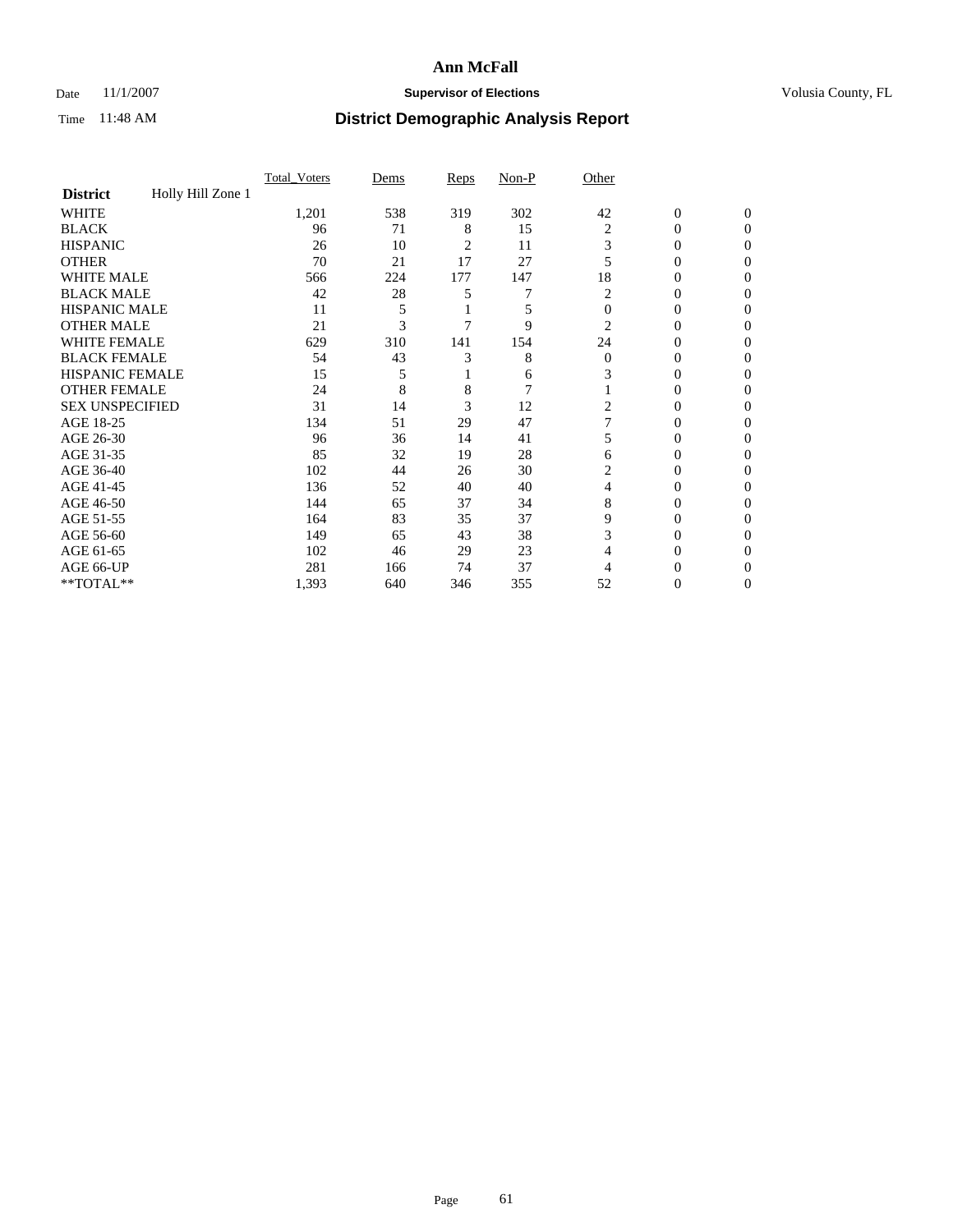### Date 11/1/2007 **Supervisor of Elections Supervisor of Elections** Volusia County, FL

|                        |                   | <b>Total Voters</b> | Dems | Reps           | Non-P | Other    |                  |              |  |
|------------------------|-------------------|---------------------|------|----------------|-------|----------|------------------|--------------|--|
| <b>District</b>        | Holly Hill Zone 2 |                     |      |                |       |          |                  |              |  |
| <b>WHITE</b>           |                   | 1,420               | 650  | 390            | 324   | 56       | $\boldsymbol{0}$ | $\mathbf{0}$ |  |
| <b>BLACK</b>           |                   | 146                 | 116  | 3              | 24    | 3        | 0                | $\mathbf{0}$ |  |
| <b>HISPANIC</b>        |                   | 28                  | 12   | 10             | 6     | $\Omega$ | 0                | $\mathbf{0}$ |  |
| <b>OTHER</b>           |                   | 74                  | 25   | 15             | 30    | 4        | $\overline{0}$   | $\theta$     |  |
| <b>WHITE MALE</b>      |                   | 654                 | 269  | 195            | 163   | 27       | 0                | $\theta$     |  |
| <b>BLACK MALE</b>      |                   | 60                  | 50   |                | 9     | $\Omega$ | 0                | 0            |  |
| <b>HISPANIC MALE</b>   |                   | 15                  |      |                | 3     | 0        | 0                | 0            |  |
| <b>OTHER MALE</b>      |                   | 22                  | 6    | 5              | 8     | 3        | 0                | 0            |  |
| <b>WHITE FEMALE</b>    |                   | 754                 | 376  | 192            | 159   | 27       | 0                | 0            |  |
| <b>BLACK FEMALE</b>    |                   | 86                  | 66   | $\overline{c}$ | 15    | 3        | 0                | 0            |  |
| <b>HISPANIC FEMALE</b> |                   | 13                  | 7    | 3              | 3     | $\Omega$ | 0                | $\Omega$     |  |
| <b>OTHER FEMALE</b>    |                   | 28                  | 10   | 9              | 8     |          | 0                | $\theta$     |  |
| <b>SEX UNSPECIFIED</b> |                   | 36                  | 14   | 4              | 16    | 2        | 0                | $\theta$     |  |
| AGE 18-25              |                   | 164                 | 63   | 39             | 56    | 6        | 0                | $_{0}$       |  |
| AGE 26-30              |                   | 121                 | 50   | 21             | 42    | 8        | 0                | 0            |  |
| AGE 31-35              |                   | 130                 | 58   | 27             | 42    | 3        | 0                | 0            |  |
| AGE 36-40              |                   | 147                 | 60   | 34             | 44    | 9        | 0                | 0            |  |
| AGE 41-45              |                   | 201                 | 84   | 61             | 45    | 11       | 0                | 0            |  |
| AGE 46-50              |                   | 202                 | 96   | 49             | 49    | 8        | 0                | $\mathbf{0}$ |  |
| AGE 51-55              |                   | 161                 | 81   | 40             | 35    | 5        | 0                | $\Omega$     |  |
| AGE 56-60              |                   | 165                 | 81   | 43             | 33    | 8        | 0                | $\theta$     |  |
| AGE 61-65              |                   | 96                  | 55   | 23             | 16    | 2        | 0                | 0            |  |
| AGE 66-UP              |                   | 281                 | 175  | 81             | 22    | 3        | 0                |              |  |
| **TOTAL**              |                   | 1,668               | 803  | 418            | 384   | 63       | 0                | $\mathbf{0}$ |  |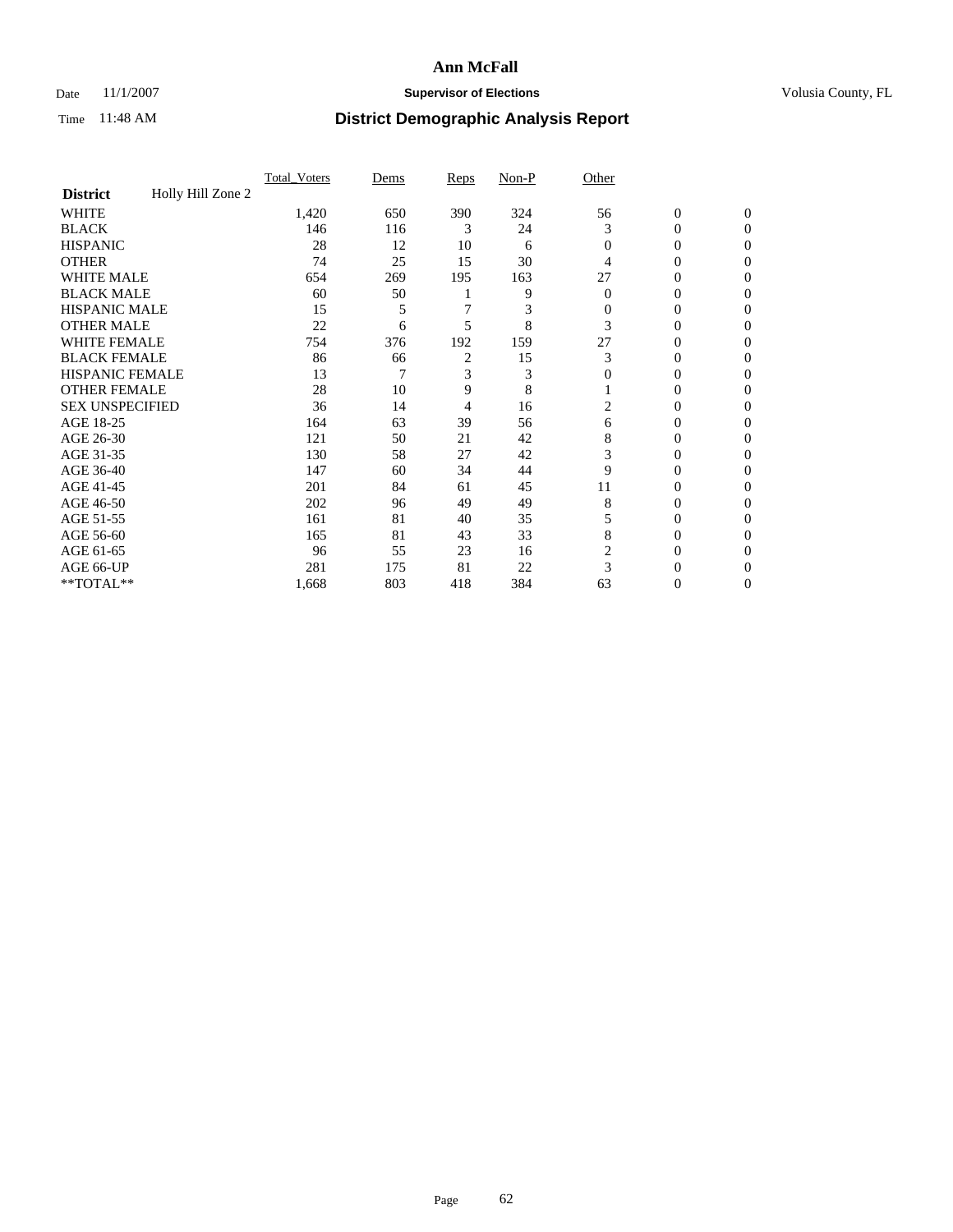### Date 11/1/2007 **Supervisor of Elections Supervisor of Elections** Volusia County, FL

|                        |                   | <b>Total Voters</b> | Dems | Reps | Non-P          | Other    |                  |              |  |
|------------------------|-------------------|---------------------|------|------|----------------|----------|------------------|--------------|--|
| <b>District</b>        | Holly Hill Zone 3 |                     |      |      |                |          |                  |              |  |
| <b>WHITE</b>           |                   | 1,496               | 632  | 504  | 298            | 62       | $\boldsymbol{0}$ | $\mathbf{0}$ |  |
| <b>BLACK</b>           |                   | 107                 | 84   | 4    | 18             |          | 0                | $\mathbf{0}$ |  |
| <b>HISPANIC</b>        |                   | 13                  | 5    |      | $\overline{7}$ | 0        | 0                | $\Omega$     |  |
| <b>OTHER</b>           |                   | 77                  | 26   | 11   | 38             | 2        | 0                | $\theta$     |  |
| <b>WHITE MALE</b>      |                   | 617                 | 236  | 221  | 132            | 28       | 0                | 0            |  |
| <b>BLACK MALE</b>      |                   | 46                  | 34   | 2    | 9              |          | 0                | 0            |  |
| <b>HISPANIC MALE</b>   |                   | 4                   |      |      | 2              |          | 0                |              |  |
| <b>OTHER MALE</b>      |                   | 24                  | 10   | 4    | 9              |          | 0                | 0            |  |
| <b>WHITE FEMALE</b>    |                   | 868                 | 390  | 281  | 165            | 32       | 0                | 0            |  |
| <b>BLACK FEMALE</b>    |                   | 60                  | 50   | 2    | 8              | $\Omega$ | 0                | 0            |  |
| <b>HISPANIC FEMALE</b> |                   | 9                   | 4    | 0    | 5              | 0        | 0                | $\theta$     |  |
| <b>OTHER FEMALE</b>    |                   | 34                  | 10   | 6    | 18             | $\Omega$ | 0                | 0            |  |
| <b>SEX UNSPECIFIED</b> |                   | 31                  | 12   | 3    | 13             | 3        | 0                | 0            |  |
| AGE 18-25              |                   | 105                 | 32   | 21   | 46             | 6        | 0                |              |  |
| AGE 26-30              |                   | 76                  | 26   | 14   | 31             |          | 0                | 0            |  |
| AGE 31-35              |                   | 71                  | 27   | 17   | 26             |          | 0                |              |  |
| AGE 36-40              |                   | 79                  | 26   | 22   | 27             | 4        | 0                | 0            |  |
| AGE 41-45              |                   | 102                 | 41   | 29   | 29             | 3        | 0                | 0            |  |
| AGE 46-50              |                   | 112                 | 45   | 34   | 25             | 8        | 0                | 0            |  |
| AGE 51-55              |                   | 124                 | 62   | 38   | 22             | 2        | 0                | $\theta$     |  |
| AGE 56-60              |                   | 144                 | 65   | 42   | 31             | 6        | 0                | 0            |  |
| AGE 61-65              |                   | 132                 | 70   | 31   | 24             |          | 0                |              |  |
| AGE 66-UP              |                   | 748                 | 353  | 272  | 100            | 23       | 0                |              |  |
| **TOTAL**              |                   | 1,693               | 747  | 520  | 361            | 65       | 0                | 0            |  |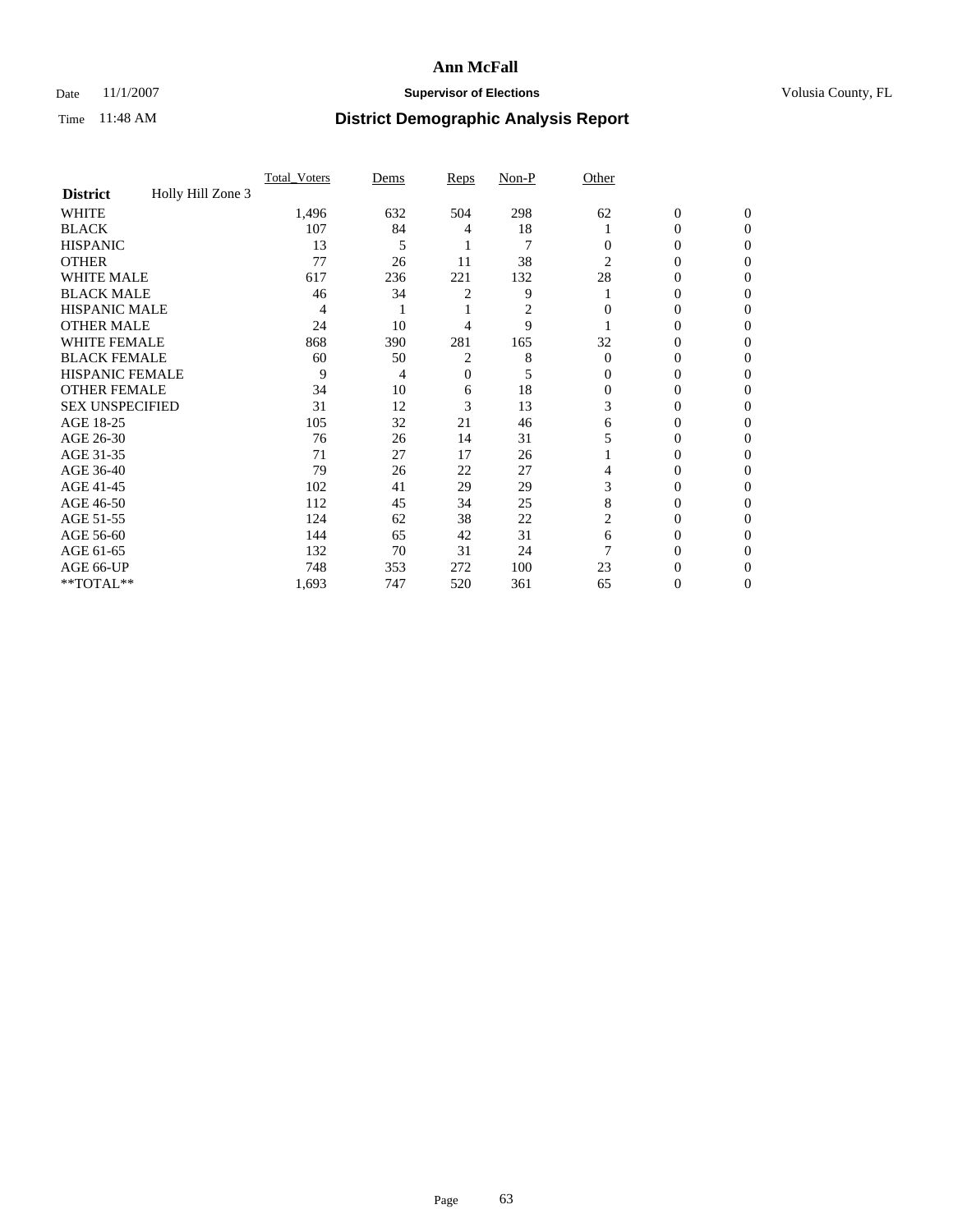### Date 11/1/2007 **Supervisor of Elections Supervisor of Elections** Volusia County, FL

|                        |                   | Total Voters | Dems | <b>Reps</b> | Non-P | Other    |                  |              |  |
|------------------------|-------------------|--------------|------|-------------|-------|----------|------------------|--------------|--|
| <b>District</b>        | Holly Hill Zone 4 |              |      |             |       |          |                  |              |  |
| <b>WHITE</b>           |                   | 1,301        | 557  | 414         | 275   | 55       | $\boldsymbol{0}$ | $\mathbf{0}$ |  |
| <b>BLACK</b>           |                   | 197          | 149  |             | 36    | 5        | 0                | $\mathbf{0}$ |  |
| <b>HISPANIC</b>        |                   | 28           | 18   | 5           | 4     |          | 0                | $\Omega$     |  |
| <b>OTHER</b>           |                   | 68           | 20   | 12          | 31    |          | $\overline{0}$   | $\Omega$     |  |
| <b>WHITE MALE</b>      |                   | 562          | 217  | 189         | 126   | 30       | 0                | 0            |  |
| <b>BLACK MALE</b>      |                   | 62           | 43   | 4           | 13    | 2        | 0                | 0            |  |
| <b>HISPANIC MALE</b>   |                   | 16           | 11   | 3           |       |          | 0                | 0            |  |
| <b>OTHER MALE</b>      |                   | 19           | 4    | 5           | 9     |          | $\overline{0}$   | 0            |  |
| WHITE FEMALE           |                   | 734          | 338  | 224         | 147   | 25       | 0                | 0            |  |
| <b>BLACK FEMALE</b>    |                   | 133          | 104  | 3           | 23    | 3        | 0                | 0            |  |
| <b>HISPANIC FEMALE</b> |                   | 12           |      | 2           | 3     | $\Omega$ | 0                | $\Omega$     |  |
| <b>OTHER FEMALE</b>    |                   | 27           | 12   | 3           | 11    |          | 0                | $\Omega$     |  |
| <b>SEX UNSPECIFIED</b> |                   | 29           | 8    | 5           | 13    | 3        | 0                | $\Omega$     |  |
| AGE 18-25              |                   | 220          | 75   | 50          | 79    | 16       | 0                | $_{0}$       |  |
| AGE 26-30              |                   | 134          | 55   | 28          | 46    | 5        | 0                | 0            |  |
| AGE 31-35              |                   | 87           | 35   | 19          | 29    | 4        | 0                | 0            |  |
| AGE 36-40              |                   | 119          | 47   | 33          | 32    |          | 0                | 0            |  |
| AGE 41-45              |                   | 147          | 62   | 39          | 38    | 8        | 0                | 0            |  |
| AGE 46-50              |                   | 160          | 68   | 56          | 29    |          | 0                | $\Omega$     |  |
| AGE 51-55              |                   | 151          | 70   | 41          | 37    | 3        | 0                | $\Omega$     |  |
| AGE 56-60              |                   | 121          | 66   | 34          | 14    |          | 0                | $\Omega$     |  |
| AGE 61-65              |                   | 79           | 36   | 26          | 15    | 2        | 0                | 0            |  |
| AGE 66-UP              |                   | 376          | 230  | 112         | 27    | 7        |                  |              |  |
| **TOTAL**              |                   | 1,594        | 744  | 438         | 346   | 66       | 0                | 0            |  |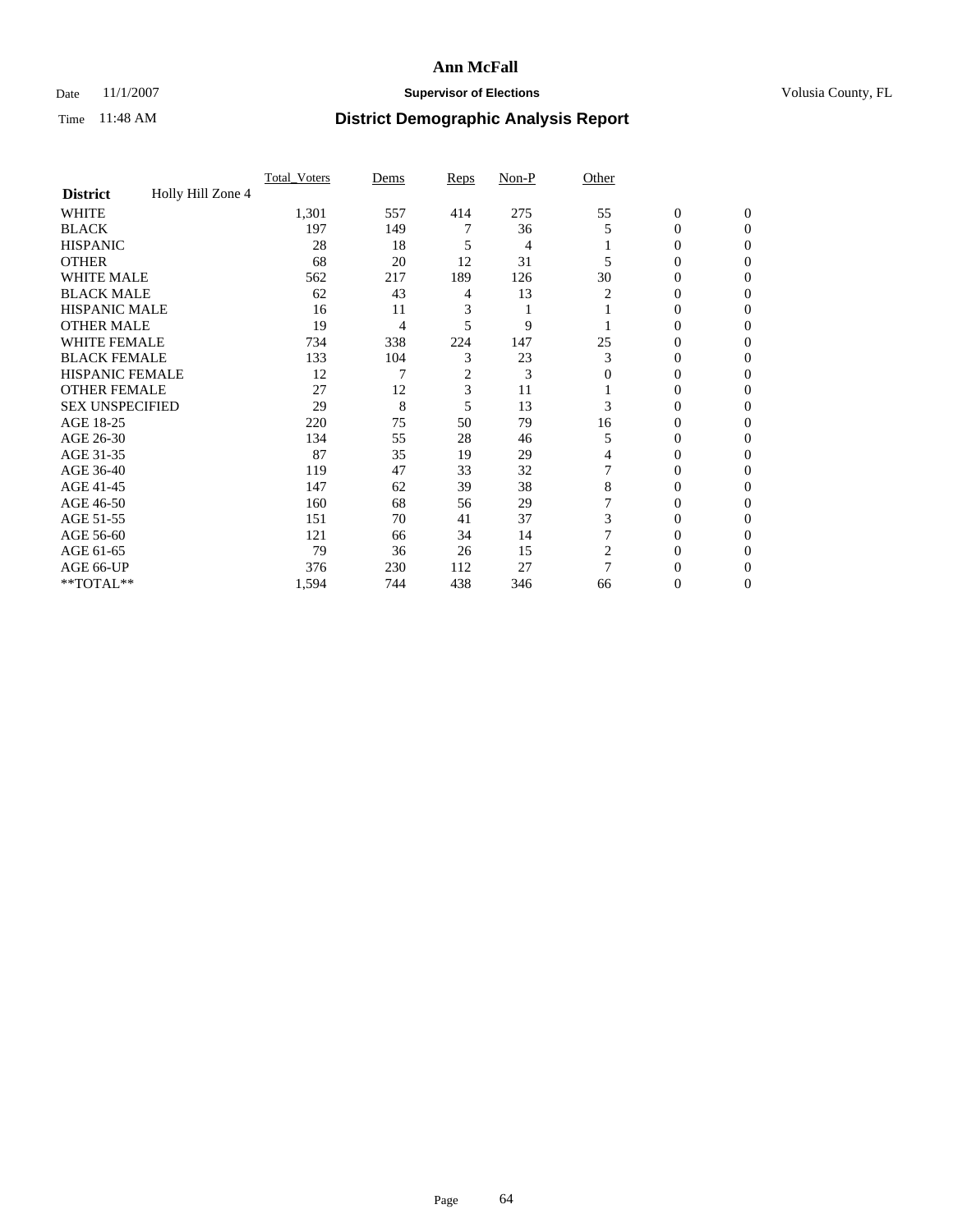### Date 11/1/2007 **Supervisor of Elections Supervisor of Elections** Volusia County, FL

|                                      | Total Voters | Dems           | <b>Reps</b>  | Non-P | Other    |                  |              |  |
|--------------------------------------|--------------|----------------|--------------|-------|----------|------------------|--------------|--|
| New Smyrna Zone 1<br><b>District</b> |              |                |              |       |          |                  |              |  |
| <b>WHITE</b>                         | 3,567        | 1,194          | 1,606        | 673   | 94       | $\boldsymbol{0}$ | $\mathbf{0}$ |  |
| <b>BLACK</b>                         | 5            | 4              | $^{(1)}$     |       | $\Omega$ | 0                | $\Omega$     |  |
| <b>HISPANIC</b>                      | 23           | 6              | 8            | 8     |          | 0                | $\Omega$     |  |
| <b>OTHER</b>                         | 103          | 23             | 33           | 39    | 8        | 0                | 0            |  |
| <b>WHITE MALE</b>                    | 1,659        | 467            | 785          | 356   | 51       | 0                | 0            |  |
| <b>BLACK MALE</b>                    | 2            |                | $\mathbf{0}$ |       | 0        | 0                | 0            |  |
| <b>HISPANIC MALE</b>                 | 10           | $\overline{2}$ | 2            | 6     |          | 0                |              |  |
| <b>OTHER MALE</b>                    | 35           |                | 16           | 12    |          | 0                | 0            |  |
| WHITE FEMALE                         | 1,877        | 716            | 811          | 308   | 42       | 0                | 0            |  |
| <b>BLACK FEMALE</b>                  | 3            | 3              | 0            | 0     | 0        | 0                | 0            |  |
| <b>HISPANIC FEMALE</b>               | 13           |                | 6            | 2     |          | $\theta$         | 0            |  |
| <b>OTHER FEMALE</b>                  | 37           | 11             | 13           | 11    | 2        | 0                | 0            |  |
| <b>SEX UNSPECIFIED</b>               | 62           | 16             | 14           | 25    | 7        | 0                | 0            |  |
| AGE 18-25                            | 197          | 59             | 37           | 90    | 11       | 0                | $\theta$     |  |
| AGE 26-30                            | 150          | 41             | 42           | 57    | 10       | 0                | 0            |  |
| AGE 31-35                            | 98           | 22             | 36           | 31    | 9        | 0                | 0            |  |
| AGE 36-40                            | 160          | 37             | 61           | 53    | 9        | 0                | 0            |  |
| AGE 41-45                            | 193          | 63             | 90           | 37    | 3        | 0                | 0            |  |
| AGE 46-50                            | 335          | 118            | 142          | 66    | 9        | 0                | 0            |  |
| AGE 51-55                            | 355          | 135            | 154          | 59    |          | 0                | $\Omega$     |  |
| AGE 56-60                            | 449          | 158            | 204          | 82    |          | 0                | 0            |  |
| AGE 61-65                            | 380          | 120            | 187          | 65    | 8        | 0                |              |  |
| AGE 66-UP                            | 1,381        | 474            | 694          | 181   | 32       |                  |              |  |
| **TOTAL**                            | 3,698        | 1,227          | 1,647        | 721   | 103      | 0                | 0            |  |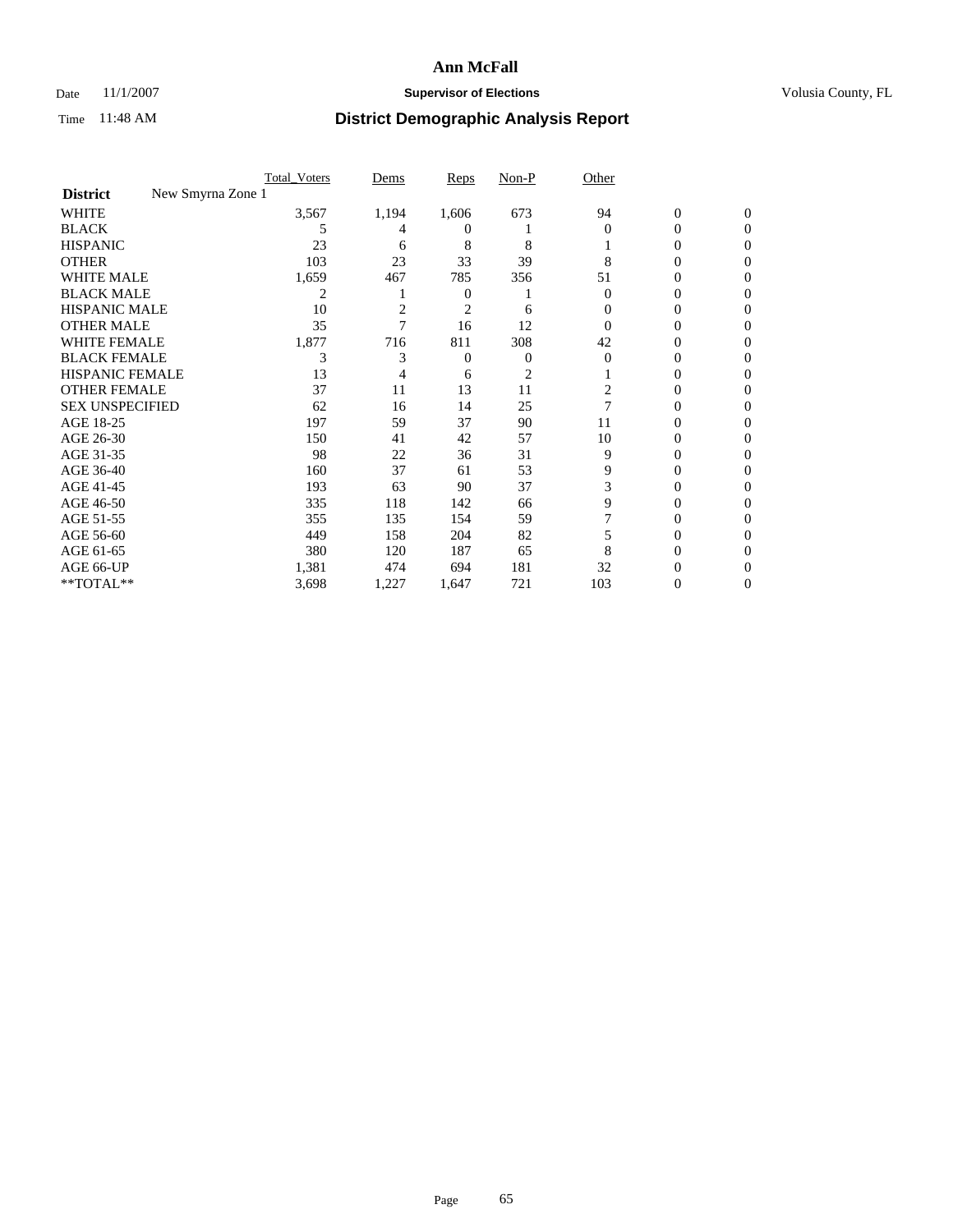### Date 11/1/2007 **Supervisor of Elections Supervisor of Elections** Volusia County, FL

|                                      | <b>Total Voters</b> | Dems  | Reps           | Non-P | Other    |                  |              |  |
|--------------------------------------|---------------------|-------|----------------|-------|----------|------------------|--------------|--|
| New Smyrna Zone 2<br><b>District</b> |                     |       |                |       |          |                  |              |  |
| <b>WHITE</b>                         | 3,116               | 1,200 | 1,203          | 621   | 92       | $\boldsymbol{0}$ | $\mathbf{0}$ |  |
| <b>BLACK</b>                         | 13                  | 8     | 0              | 5     | $\Omega$ | 0                | $\mathbf{0}$ |  |
| <b>HISPANIC</b>                      | 25                  | 4     |                | 14    | 0        | 0                | $\Omega$     |  |
| <b>OTHER</b>                         | 82                  | 18    | 25             | 36    | 3        | $\overline{0}$   | $\theta$     |  |
| <b>WHITE MALE</b>                    | 1,381               | 481   | 538            | 308   | 54       | 0                | 0            |  |
| <b>BLACK MALE</b>                    | 6                   | 3     | 0              | 3     | 0        | 0                | 0            |  |
| <b>HISPANIC MALE</b>                 | 15                  |       | 5              | 9     | 0        | 0                |              |  |
| <b>OTHER MALE</b>                    | 26                  | 3     | 11             | 11    |          | 0                | 0            |  |
| <b>WHITE FEMALE</b>                  | 1,708               | 709   | 652            | 309   | 38       | 0                | 0            |  |
| <b>BLACK FEMALE</b>                  |                     | 5     | 0              | 2     | $\Omega$ | 0                | 0            |  |
| <b>HISPANIC FEMALE</b>               | 10                  |       | $\overline{c}$ | 5     | 0        | 0                | $\Omega$     |  |
| <b>OTHER FEMALE</b>                  | 30                  | 9     | 9              | 12    | $\Omega$ | 0                | $\theta$     |  |
| <b>SEX UNSPECIFIED</b>               | 53                  | 16    | 18             | 17    | 2        | 0                | 0            |  |
| AGE 18-25                            | 171                 | 54    | 47             | 65    | 5        | 0                |              |  |
| AGE 26-30                            | 114                 | 31    | 29             | 52    | 2        | 0                | 0            |  |
| AGE 31-35                            | 139                 | 41    | 37             | 57    | 4        | 0                |              |  |
| AGE 36-40                            | 116                 | 36    | 40             | 38    | 2        | 0                | 0            |  |
| AGE 41-45                            | 198                 | 59    | 87             | 46    | 6        | 0                | 0            |  |
| AGE 46-50                            | 291                 | 90    | 110            | 76    | 15       | 0                | $\Omega$     |  |
| AGE 51-55                            | 291                 | 125   | 97             | 55    | 14       | 0                | $\theta$     |  |
| AGE 56-60                            | 319                 | 107   | 139            | 68    | 5        | 0                | $\theta$     |  |
| AGE 61-65                            | 328                 | 123   | 129            | 66    | 10       | 0                | 0            |  |
| AGE 66-UP                            | 1,269               | 564   | 520            | 153   | 32       | 0                |              |  |
| **TOTAL**                            | 3,236               | 1,230 | 1,235          | 676   | 95       | 0                | 0            |  |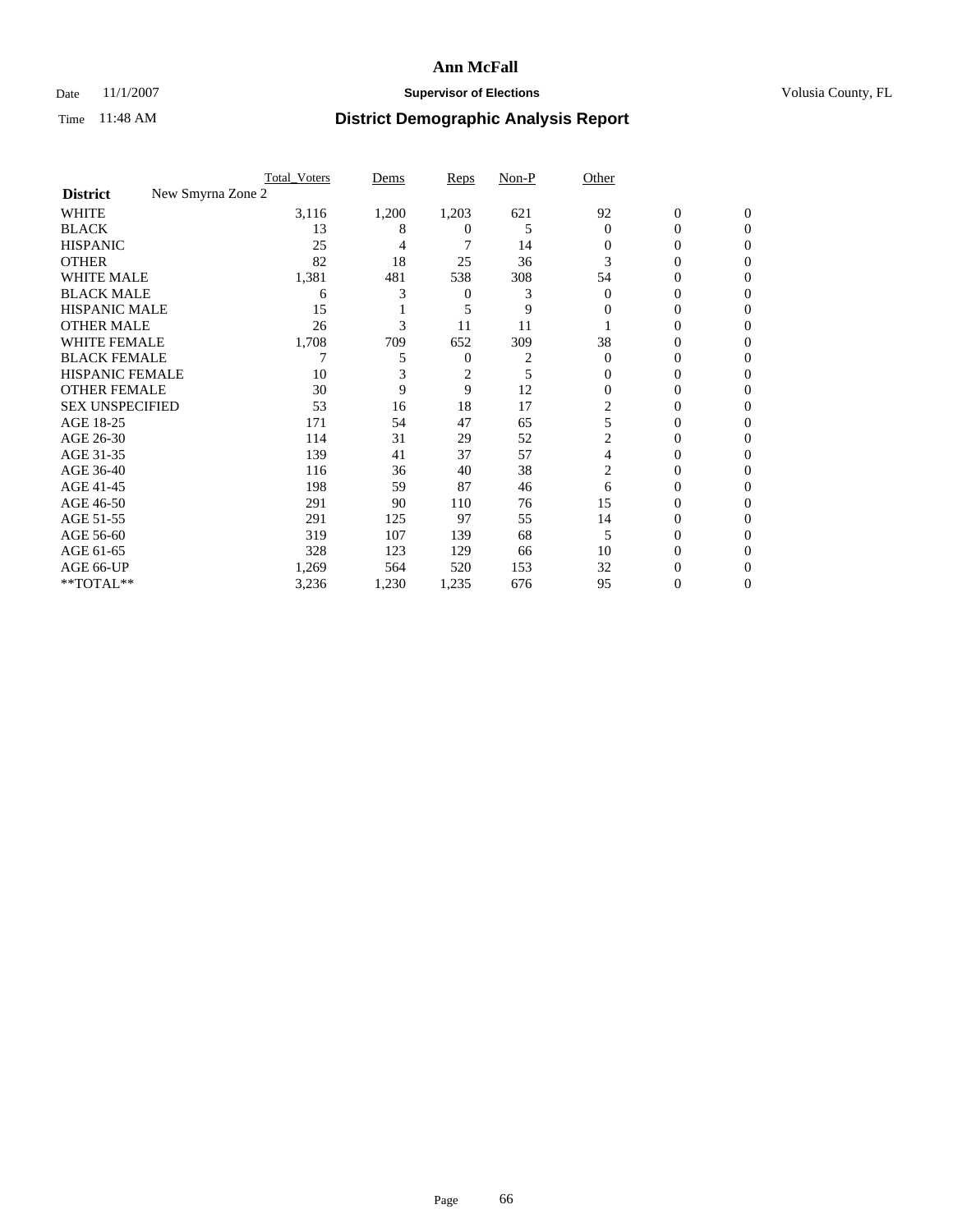### Date 11/1/2007 **Supervisor of Elections Supervisor of Elections** Volusia County, FL

|                                      | <b>Total Voters</b> | Dems           | Reps           | Non-P | Other    |                  |                  |  |
|--------------------------------------|---------------------|----------------|----------------|-------|----------|------------------|------------------|--|
| New Smyrna Zone 3<br><b>District</b> |                     |                |                |       |          |                  |                  |  |
| <b>WHITE</b>                         | 3,768               | 1,260          | 1,566          | 823   | 119      | $\boldsymbol{0}$ | $\mathbf{0}$     |  |
| <b>BLACK</b>                         | 28                  | 17             | 3              | 8     | $\Omega$ | 0                | $\mathbf{0}$     |  |
| <b>HISPANIC</b>                      | 21                  | 6              |                | 8     | $\Omega$ | 0                | $\mathbf{0}$     |  |
| <b>OTHER</b>                         | 128                 | 26             | 30             | 61    | 11       | 0                | $\boldsymbol{0}$ |  |
| <b>WHITE MALE</b>                    | 1,756               | 516            | 764            | 417   | 59       | 0                | $\theta$         |  |
| <b>BLACK MALE</b>                    | 12                  |                |                | 4     | 0        | 0                | 0                |  |
| <b>HISPANIC MALE</b>                 | 11                  | 4              | $\overline{c}$ | 5     | $\Omega$ | 0                | 0                |  |
| <b>OTHER MALE</b>                    | 38                  | 13             | 7              | 16    | 2        | 0                | 0                |  |
| <b>WHITE FEMALE</b>                  | 1,988               | 735            | 794            | 399   | 60       | 0                | 0                |  |
| <b>BLACK FEMALE</b>                  | 16                  | 10             | $\overline{c}$ | 4     | $\Omega$ | 0                | 0                |  |
| <b>HISPANIC FEMALE</b>               | 10                  | $\overline{2}$ | 5              | 3     | 0        | 0                | $\Omega$         |  |
| <b>OTHER FEMALE</b>                  | 43                  | 9              | 16             | 13    | 5        | 0                | $\theta$         |  |
| <b>SEX UNSPECIFIED</b>               | 71                  | 13             | 15             | 39    |          | 0                | $\theta$         |  |
| AGE 18-25                            | 250                 | 51             | 62             | 114   | 23       | 0                | 0                |  |
| AGE 26-30                            | 201                 | 66             | 44             | 85    | 6        | 0                | $\Omega$         |  |
| AGE 31-35                            | 150                 | 53             | 34             | 58    | 5        | 0                | 0                |  |
| AGE 36-40                            | 192                 | 70             | 66             | 49    |          | 0                | 0                |  |
| AGE 41-45                            | 266                 | 96             | 93             | 70    |          | 0                | 0                |  |
| AGE 46-50                            | 352                 | 120            | 134            | 87    | 11       | 0                | $\mathbf{0}$     |  |
| AGE 51-55                            | 370                 | 149            | 140            | 73    | 8        | 0                | $\Omega$         |  |
| AGE 56-60                            | 358                 | 141            | 135            | 71    | 11       | 0                | $\theta$         |  |
| AGE 61-65                            | 422                 | 139            | 181            | 92    | 10       | 0                | 0                |  |
| AGE 66-UP                            | 1,384               | 424            | 717            | 201   | 42       | 0                |                  |  |
| **TOTAL**                            | 3,945               | 1,309          | 1,606          | 900   | 130      | 0                | $\mathbf{0}$     |  |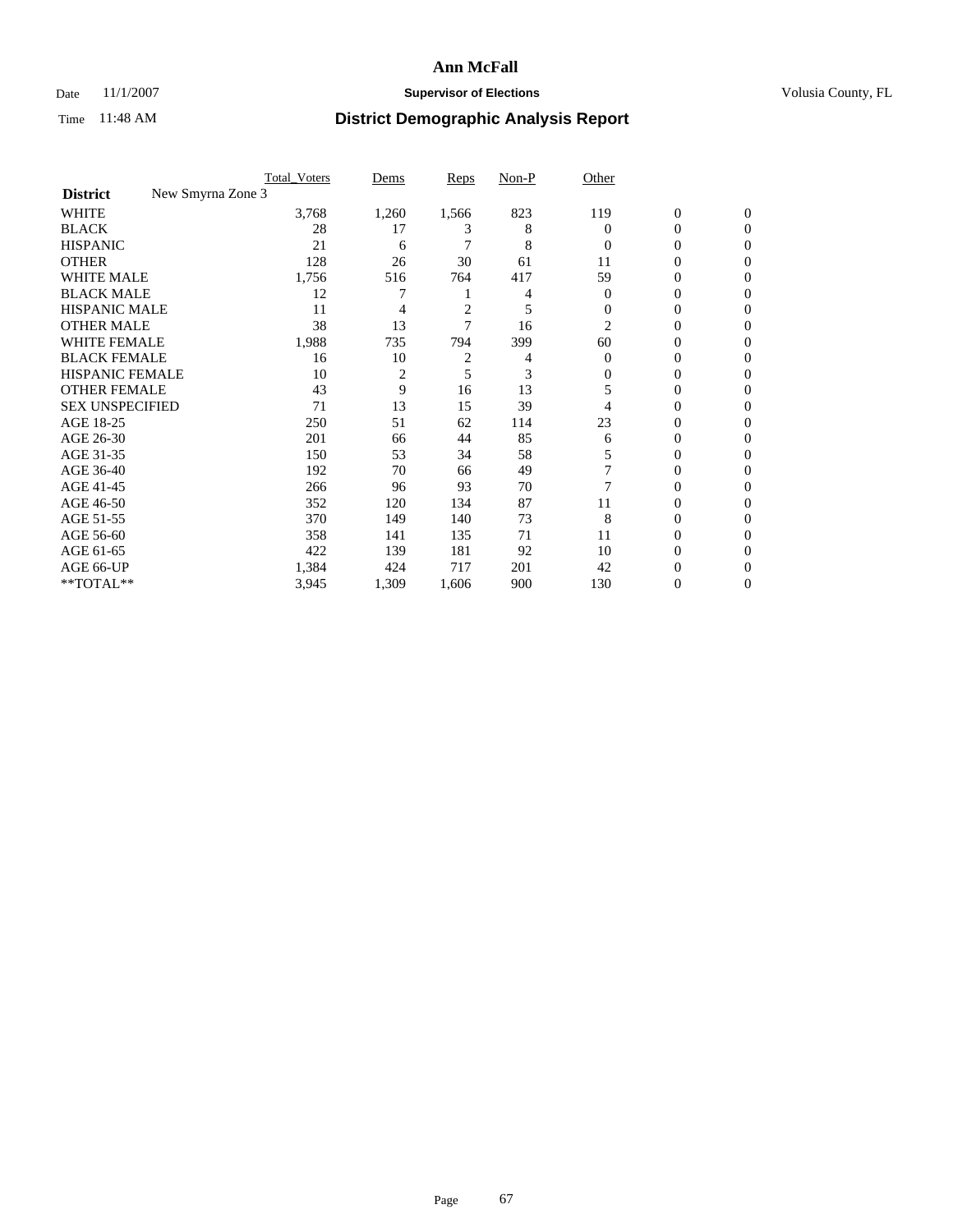### Date 11/1/2007 **Supervisor of Elections Supervisor of Elections** Volusia County, FL

|                                      | <b>Total_Voters</b> | Dems  | <b>Reps</b> | Non-P | Other    |                  |                |  |
|--------------------------------------|---------------------|-------|-------------|-------|----------|------------------|----------------|--|
| New Smyrna Zone 4<br><b>District</b> |                     |       |             |       |          |                  |                |  |
| <b>WHITE</b>                         | 3,626               | 1,338 | 1,479       | 725   | 84       | $\boldsymbol{0}$ | $\mathbf{0}$   |  |
| <b>BLACK</b>                         | 608                 | 499   | 19          | 84    | 6        | 0                | $\mathbf{0}$   |  |
| <b>HISPANIC</b>                      | 41                  | 18    | 6           | 17    | $\Omega$ | 0                | $\overline{0}$ |  |
| <b>OTHER</b>                         | 128                 | 37    | 26          | 59    | 6        | $\overline{0}$   | $\Omega$       |  |
| <b>WHITE MALE</b>                    | 1,609               | 551   | 684         | 329   | 45       | 0                | $\Omega$       |  |
| <b>BLACK MALE</b>                    | 246                 | 178   | 11          | 52    | 5        | 0                | $\Omega$       |  |
| <b>HISPANIC MALE</b>                 | 15                  | 6     | 3           | 6     |          | 0                | 0              |  |
| <b>OTHER MALE</b>                    | 36                  | 10    | 9           | 17    | $\Omega$ | 0                | 0              |  |
| <b>WHITE FEMALE</b>                  | 1,997               | 778   | 791         | 389   | 39       | 0                | 0              |  |
| <b>BLACK FEMALE</b>                  | 355                 | 314   | 8           | 32    |          | 0                | $\mathbf{0}$   |  |
| HISPANIC FEMALE                      | 26                  | 12    | 3           | 11    | 0        | 0                | $\Omega$       |  |
| <b>OTHER FEMALE</b>                  | 59                  | 19    | 13          | 24    | 3        | 0                | $\Omega$       |  |
| <b>SEX UNSPECIFIED</b>               | 60                  | 24    | 8           | 25    | 3        | $\overline{0}$   | $\Omega$       |  |
| AGE 18-25                            | 311                 | 112   | 60          | 130   | 9        | 0                | 0              |  |
| AGE 26-30                            | 231                 | 93    | 58          | 75    | 5        | 0                | $\Omega$       |  |
| AGE 31-35                            | 217                 | 82    | 78          | 53    | 4        | 0                | 0              |  |
| AGE 36-40                            | 248                 | 97    | 82          | 60    | 9        | 0                | 0              |  |
| AGE 41-45                            | 270                 | 116   | 85          | 63    | 6        | 0                | 0              |  |
| AGE 46-50                            | 306                 | 128   | 105         | 66    |          | 0                | $\mathbf{0}$   |  |
| AGE 51-55                            | 378                 | 174   | 128         | 68    | 8        | 0                | $\Omega$       |  |
| AGE 56-60                            | 396                 | 174   | 129         | 87    | 6        | 0                | $\Omega$       |  |
| AGE 61-65                            | 386                 | 189   | 112         | 81    | 4        | 0                | 0              |  |
| AGE 66-UP                            | 1,660               | 727   | 693         | 202   | 38       | 0                | $_{0}$         |  |
| **TOTAL**                            | 4,403               | 1,892 | 1,530       | 885   | 96       | 0                | $\overline{0}$ |  |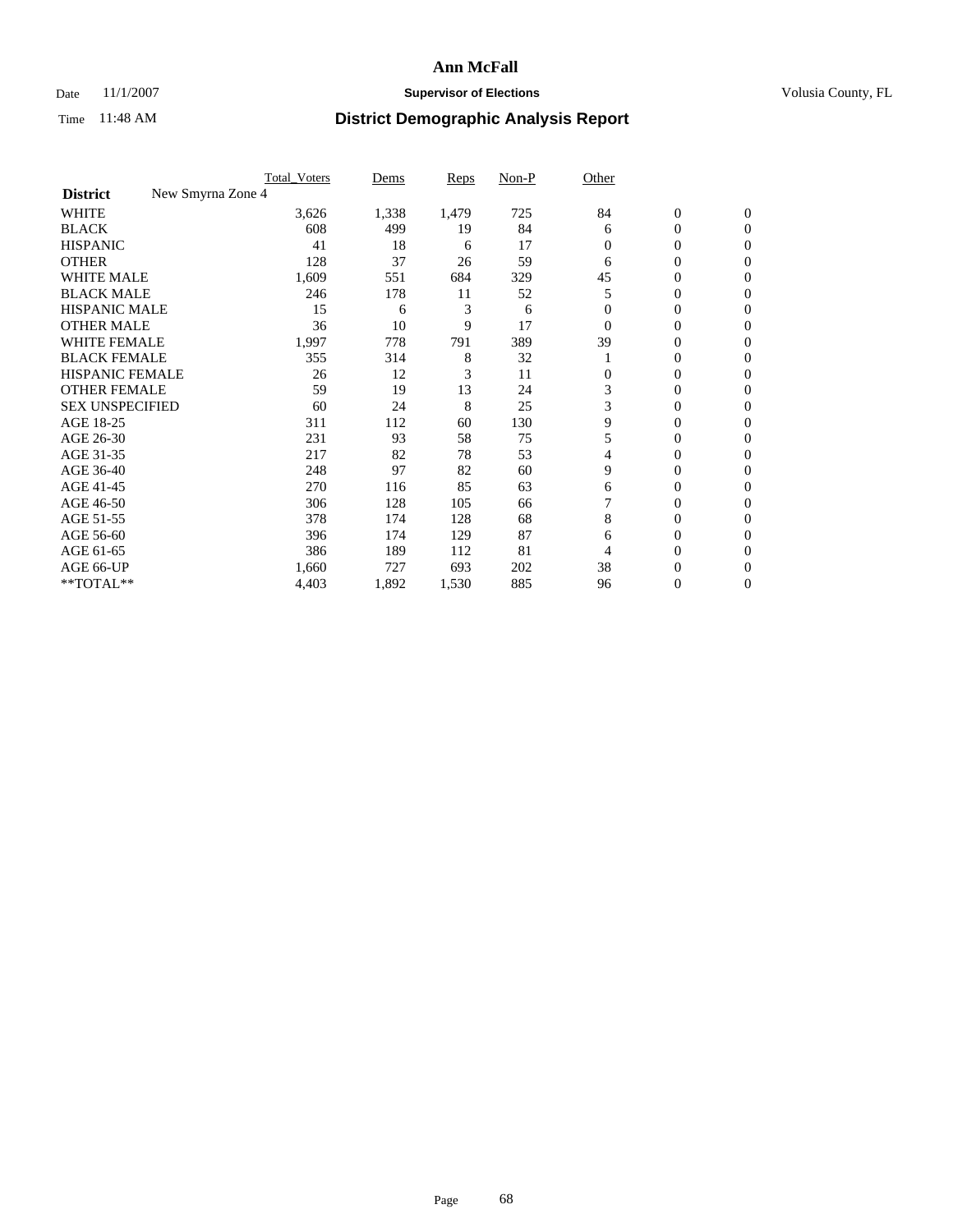### Date 11/1/2007 **Supervisor of Elections Supervisor of Elections** Volusia County, FL

|                                      | <b>Total Voters</b> | Dems  | <b>Reps</b> | Non-P | Other    |                  |                  |  |
|--------------------------------------|---------------------|-------|-------------|-------|----------|------------------|------------------|--|
| Ormond Bch Zone 1<br><b>District</b> |                     |       |             |       |          |                  |                  |  |
| <b>WHITE</b>                         | 6,558               | 2,424 | 2,836       | 1,120 | 178      | $\boldsymbol{0}$ | $\mathbf{0}$     |  |
| <b>BLACK</b>                         | 57                  | 45    | 5           | 6     |          | 0                | $\mathbf{0}$     |  |
| <b>HISPANIC</b>                      | 87                  | 39    | 23          | 23    | 2        | 0                | $\mathbf{0}$     |  |
| <b>OTHER</b>                         | 288                 | 90    | 92          | 96    | 10       | 0                | $\overline{0}$   |  |
| <b>WHITE MALE</b>                    | 3,038               | 1,021 | 1,356       | 565   | 96       | 0                | $\overline{0}$   |  |
| <b>BLACK MALE</b>                    | 27                  | 21    | 2           | 3     |          | 0                | $\overline{0}$   |  |
| <b>HISPANIC MALE</b>                 | 30                  | 7     | 11          | 11    |          | 0                | $\Omega$         |  |
| <b>OTHER MALE</b>                    | 122                 | 38    | 43          | 38    | 3        | 0                | 0                |  |
| <b>WHITE FEMALE</b>                  | 3,494               | 1,397 | 1,466       | 549   | 82       | 0                | $\Omega$         |  |
| <b>BLACK FEMALE</b>                  | 30                  | 24    | 3           | 3     | $\Omega$ | 0                | $\overline{0}$   |  |
| <b>HISPANIC FEMALE</b>               | 51                  | 28    | 10          | 12    |          | 0                | $\Omega$         |  |
| <b>OTHER FEMALE</b>                  | 99                  | 33    | 33          | 31    | 2        | 0                | $\boldsymbol{0}$ |  |
| <b>SEX UNSPECIFIED</b>               | 99                  | 29    | 32          | 33    | 5        | 0                | $\overline{0}$   |  |
| AGE 18-25                            | 559                 | 177   | 177         | 183   | 22       | 0                | 0                |  |
| AGE 26-30                            | 249                 | 75    | 91          | 70    | 13       | 0                | $\Omega$         |  |
| AGE 31-35                            | 290                 | 84    | 112         | 79    | 15       | 0                | 0                |  |
| AGE 36-40                            | 467                 | 144   | 205         | 101   | 17       | 0                | $\overline{0}$   |  |
| AGE 41-45                            | 571                 | 191   | 247         | 115   | 18       | 0                | $\Omega$         |  |
| AGE 46-50                            | 633                 | 222   | 275         | 125   | 11       | 0                | $\overline{0}$   |  |
| AGE 51-55                            | 737                 | 276   | 322         | 119   | 20       | 0                | $\overline{0}$   |  |
| AGE 56-60                            | 713                 | 300   | 286         | 117   | 10       | 0                | $\Omega$         |  |
| AGE 61-65                            | 599                 | 222   | 270         | 89    | 18       | 0                | $\Omega$         |  |
| AGE 66-UP                            | 2,172               | 907   | 971         | 247   | 47       | 0                | 0                |  |
| **TOTAL**                            | 6,990               | 2,598 | 2,956       | 1,245 | 191      | 0                | 0                |  |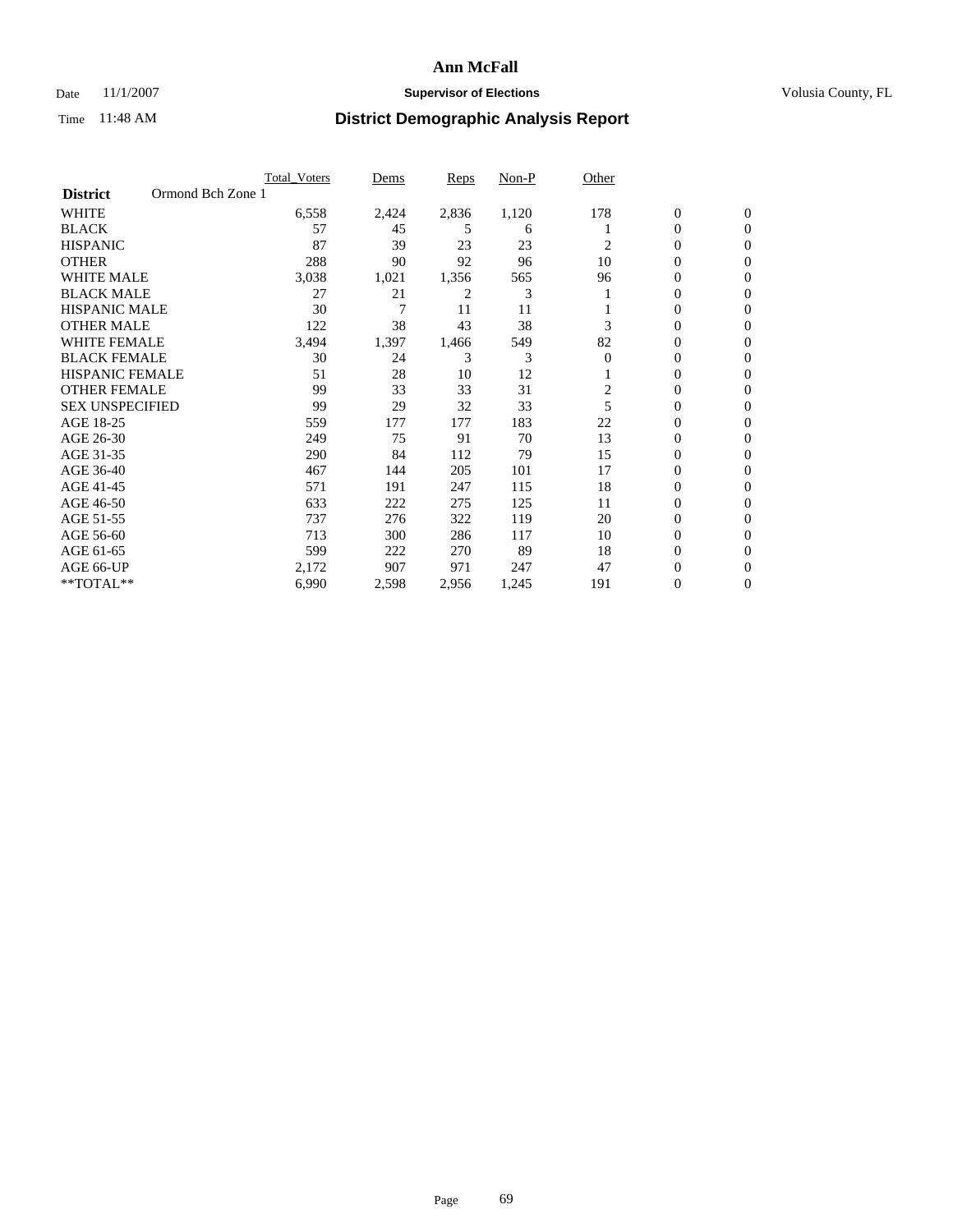### Date 11/1/2007 **Supervisor of Elections Supervisor of Elections** Volusia County, FL

|                        |                   | <b>Total Voters</b> | Dems  | Reps  | Non-P | Other    |                  |                  |
|------------------------|-------------------|---------------------|-------|-------|-------|----------|------------------|------------------|
| <b>District</b>        | Ormond Bch Zone 2 |                     |       |       |       |          |                  |                  |
| <b>WHITE</b>           |                   | 4,367               | 1,771 | 1,587 | 860   | 149      | $\boldsymbol{0}$ | $\mathbf{0}$     |
| <b>BLACK</b>           |                   | 327                 | 246   | 30    | 46    | 5        | $\mathbf{0}$     | $\mathbf{0}$     |
| <b>HISPANIC</b>        |                   | 74                  | 32    | 21    | 19    | 2        | $\mathbf{0}$     | $\mathbf{0}$     |
| <b>OTHER</b>           |                   | 290                 | 95    | 76    | 104   | 15       | 0                | $\overline{0}$   |
| <b>WHITE MALE</b>      |                   | 1,936               | 692   | 739   | 424   | 81       | 0                | $\overline{0}$   |
| <b>BLACK MALE</b>      |                   | 132                 | 88    | 15    | 25    | 4        | 0                | $\mathbf{0}$     |
| <b>HISPANIC MALE</b>   |                   | 22                  | 9     | 6     | 5     | 2        | 0                | $\Omega$         |
| <b>OTHER MALE</b>      |                   | 91                  | 26    | 28    | 34    | 3        | 0                | $\mathbf{0}$     |
| <b>WHITE FEMALE</b>    |                   | 2,413               | 1,072 | 843   | 430   | 68       | 0                | $\Omega$         |
| <b>BLACK FEMALE</b>    |                   | 194                 | 157   | 15    | 21    |          | $\mathbf{0}$     | $\mathbf{0}$     |
| <b>HISPANIC FEMALE</b> |                   | 50                  | 22    | 14    | 14    | $\Omega$ | 0                | $\mathbf{0}$     |
| <b>OTHER FEMALE</b>    |                   | 120                 | 51    | 37    | 31    |          | 0                | $\mathbf{0}$     |
| <b>SEX UNSPECIFIED</b> |                   | 100                 | 27    | 17    | 45    | 11       | 0                | $\mathbf{0}$     |
| AGE 18-25              |                   | 354                 | 125   | 88    | 123   | 18       | 0                | $\mathbf{0}$     |
| AGE 26-30              |                   | 301                 | 93    | 71    | 122   | 15       | 0                | $\mathbf{0}$     |
| AGE 31-35              |                   | 285                 | 111   | 76    | 85    | 13       | 0                | $\mathbf{0}$     |
| AGE 36-40              |                   | 370                 | 123   | 139   | 99    | 9        | $\mathbf{0}$     | $\mathbf{0}$     |
| AGE 41-45              |                   | 419                 | 139   | 162   | 95    | 23       | 0                | $\mathbf{0}$     |
| AGE 46-50              |                   | 477                 | 193   | 165   | 104   | 15       | $\mathbf{0}$     | $\mathbf{0}$     |
| AGE 51-55              |                   | 476                 | 220   | 151   | 91    | 14       | 0                | $\mathbf{0}$     |
| AGE 56-60              |                   | 508                 | 226   | 162   | 104   | 16       | 0                | $\mathbf{0}$     |
| AGE 61-65              |                   | 424                 | 191   | 153   | 65    | 15       | 0                | $\mathbf{0}$     |
| AGE 66-UP              |                   | 1,444               | 723   | 547   | 141   | 33       | 0                | 0                |
| **TOTAL**              |                   | 5,058               | 2,144 | 1,714 | 1,029 | 171      | 0                | $\boldsymbol{0}$ |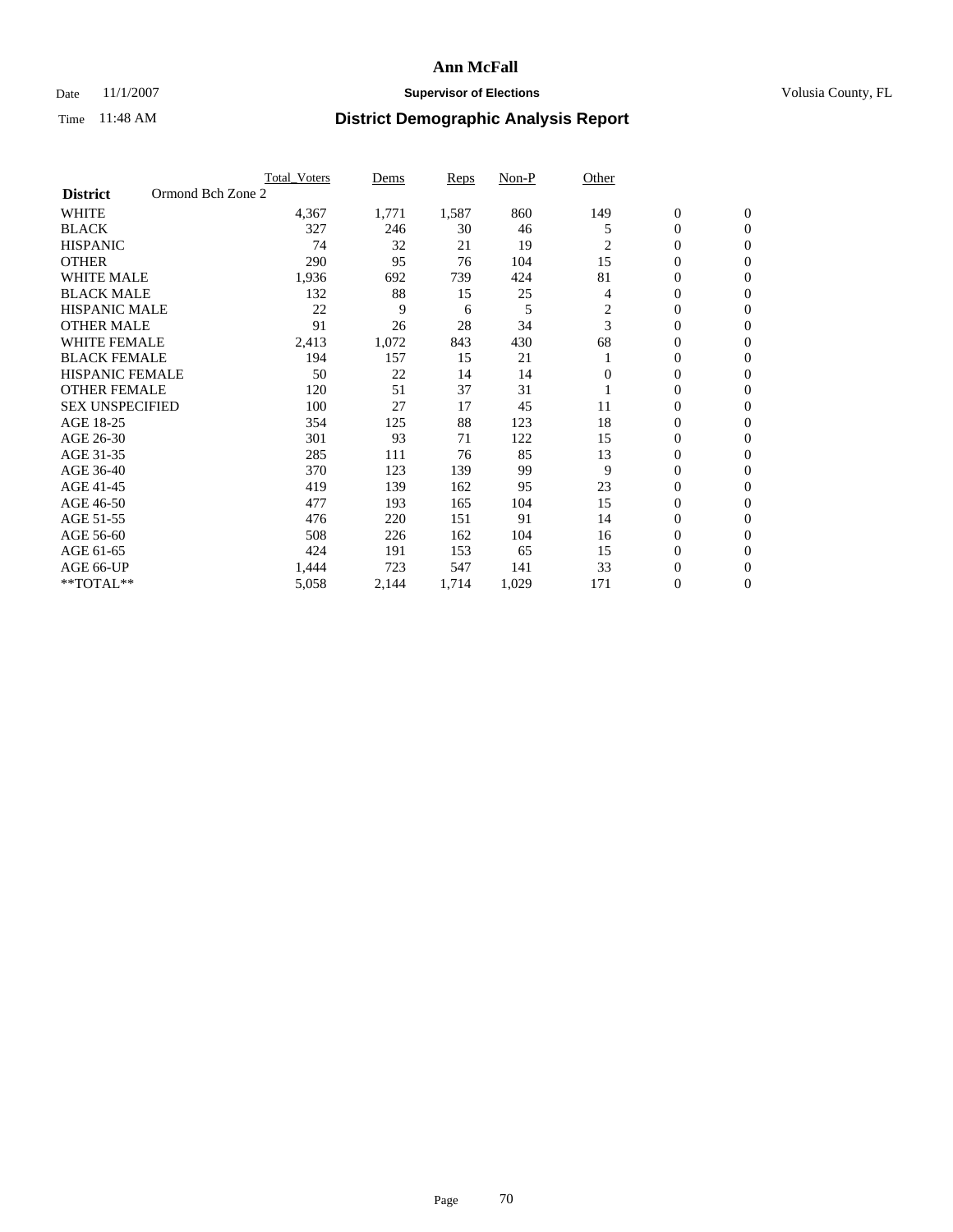### Date 11/1/2007 **Supervisor of Elections Supervisor of Elections** Volusia County, FL

|                                      | <b>Total Voters</b> | Dems  | Reps  | Non-P | Other |                  |                  |  |
|--------------------------------------|---------------------|-------|-------|-------|-------|------------------|------------------|--|
| Ormond Bch Zone 3<br><b>District</b> |                     |       |       |       |       |                  |                  |  |
| <b>WHITE</b>                         | 7,454               | 2,378 | 3,602 | 1,258 | 216   | $\boldsymbol{0}$ | $\mathbf{0}$     |  |
| <b>BLACK</b>                         | 110                 | 74    | 9     | 22    | 5     | $\mathbf{0}$     | $\mathbf{0}$     |  |
| <b>HISPANIC</b>                      | 111                 | 32    | 43    | 34    | 2     | 0                | $\mathbf{0}$     |  |
| <b>OTHER</b>                         | 392                 | 114   | 126   | 134   | 18    | 0                | $\overline{0}$   |  |
| <b>WHITE MALE</b>                    | 3,483               | 1,011 | 1,751 | 622   | 99    | 0                | $\mathbf{0}$     |  |
| <b>BLACK MALE</b>                    | 58                  | 38    | 5     | 12    | 3     | 0                | $\mathbf{0}$     |  |
| <b>HISPANIC MALE</b>                 | 58                  | 16    | 24    | 17    |       | 0                | $\Omega$         |  |
| <b>OTHER MALE</b>                    | 152                 | 39    | 53    | 55    | 5     | 0                | 0                |  |
| <b>WHITE FEMALE</b>                  | 3,930               | 1,355 | 1,835 | 625   | 115   | 0                | $\Omega$         |  |
| <b>BLACK FEMALE</b>                  | 51                  | 35    | 4     | 10    | 2     | 0                | $\mathbf{0}$     |  |
| <b>HISPANIC FEMALE</b>               | 52                  | 16    | 18    | 17    |       | 0                | $\mathbf{0}$     |  |
| <b>OTHER FEMALE</b>                  | 163                 | 53    | 53    | 54    | 3     | 0                | $\mathbf{0}$     |  |
| <b>SEX UNSPECIFIED</b>               | 120                 | 35    | 37    | 36    | 12    | 0                | $\mathbf{0}$     |  |
| AGE 18-25                            | 703                 | 197   | 280   | 193   | 33    | 0                | $\mathbf{0}$     |  |
| AGE 26-30                            | 321                 | 87    | 132   | 89    | 13    | 0                | $\mathbf{0}$     |  |
| AGE 31-35                            | 335                 | 78    | 150   | 84    | 23    | 0                | $\mathbf{0}$     |  |
| AGE 36-40                            | 527                 | 117   | 303   | 91    | 16    | 0                | $\mathbf{0}$     |  |
| AGE 41-45                            | 688                 | 185   | 349   | 132   | 22    | 0                | $\mathbf{0}$     |  |
| AGE 46-50                            | 825                 | 250   | 404   | 153   | 18    | 0                | $\mathbf{0}$     |  |
| AGE 51-55                            | 866                 | 287   | 415   | 149   | 15    | 0                | $\mathbf{0}$     |  |
| AGE 56-60                            | 857                 | 313   | 378   | 145   | 21    | 0                | $\mathbf{0}$     |  |
| AGE 61-65                            | 785                 | 274   | 372   | 123   | 16    | 0                | $\mathbf{0}$     |  |
| AGE 66-UP                            | 2,160               | 810   | 997   | 289   | 64    | 0                | 0                |  |
| **TOTAL**                            | 8,067               | 2,598 | 3,780 | 1,448 | 241   | 0                | $\boldsymbol{0}$ |  |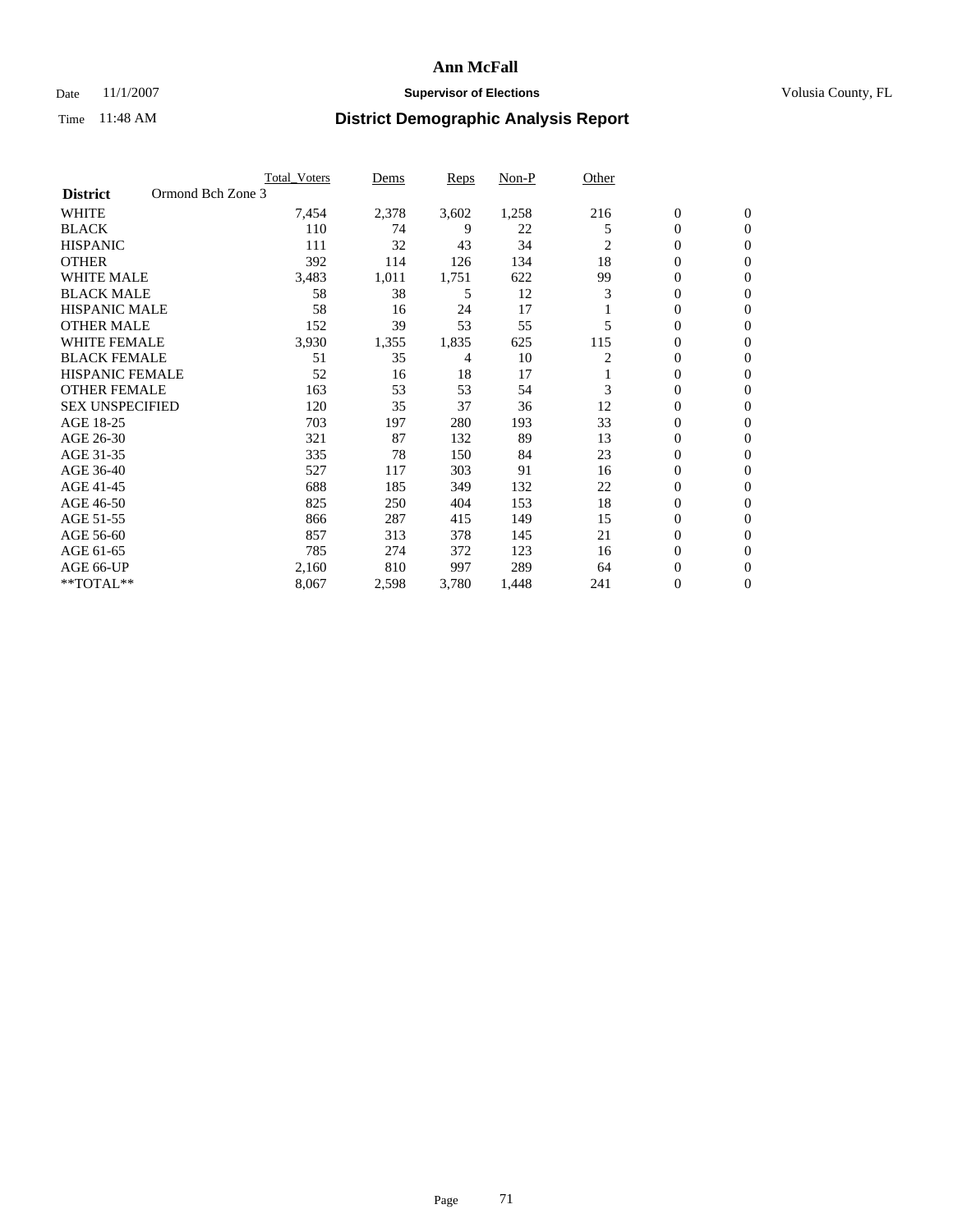### Date 11/1/2007 **Supervisor of Elections Supervisor of Elections** Volusia County, FL

|                        |                   | <b>Total Voters</b> | Dems  | Reps  | Non-P | Other        |              |                  |  |
|------------------------|-------------------|---------------------|-------|-------|-------|--------------|--------------|------------------|--|
| <b>District</b>        | Ormond Bch Zone 4 |                     |       |       |       |              |              |                  |  |
| <b>WHITE</b>           |                   | 6,042               | 2,263 | 2,430 | 1,107 | 242          | $\mathbf{0}$ | $\mathbf{0}$     |  |
| <b>BLACK</b>           |                   | 122                 | 85    | 9     | 23    | 5            | 0            | $\mathbf{0}$     |  |
| <b>HISPANIC</b>        |                   | 71                  | 30    | 13    | 27    |              | 0            | $\Omega$         |  |
| <b>OTHER</b>           |                   | 284                 | 84    | 70    | 116   | 14           | 0            | 0                |  |
| <b>WHITE MALE</b>      |                   | 2,610               | 884   | 1,089 | 504   | 133          | 0            | $\mathbf{0}$     |  |
| <b>BLACK MALE</b>      |                   | 58                  | 39    | 4     | 12    | 3            | 0            | $\mathbf{0}$     |  |
| <b>HISPANIC MALE</b>   |                   | 29                  | 10    | 8     | 10    |              | 0            | $\Omega$         |  |
| <b>OTHER MALE</b>      |                   | 99                  | 24    | 26    | 43    | 6            | $\mathbf{0}$ | $\mathbf{0}$     |  |
| <b>WHITE FEMALE</b>    |                   | 3,392               | 1,368 | 1,330 | 587   | 107          | 0            | $\overline{0}$   |  |
| <b>BLACK FEMALE</b>    |                   | 64                  | 46    | 5     | 11    | 2            | 0            | $\mathbf{0}$     |  |
| <b>HISPANIC FEMALE</b> |                   | 42                  | 20    | 5     | 17    | $\mathbf{0}$ | 0            | $\mathbf{0}$     |  |
| <b>OTHER FEMALE</b>    |                   | 131                 | 47    | 38    | 44    | 2            | 0            | 0                |  |
| <b>SEX UNSPECIFIED</b> |                   | 94                  | 24    | 17    | 45    | 8            | 0            | 0                |  |
| AGE 18-25              |                   | 422                 | 131   | 119   | 138   | 34           | 0            | $\Omega$         |  |
| AGE 26-30              |                   | 253                 | 83    | 85    | 77    | 8            | $\mathbf{0}$ | $\mathbf{0}$     |  |
| AGE 31-35              |                   | 248                 | 71    | 80    | 82    | 15           | 0            | $\mathbf{0}$     |  |
| AGE 36-40              |                   | 300                 | 81    | 140   | 71    | 8            | 0            | 0                |  |
| AGE 41-45              |                   | 454                 | 148   | 197   | 101   | 8            | 0            | 0                |  |
| AGE 46-50              |                   | 482                 | 187   | 195   | 90    | 10           | 0            | $\Omega$         |  |
| AGE 51-55              |                   | 529                 | 202   | 212   | 93    | 22           | 0            | $\mathbf{0}$     |  |
| AGE 56-60              |                   | 597                 | 246   | 221   | 105   | 25           | 0            | $\mathbf{0}$     |  |
| AGE 61-65              |                   | 560                 | 219   | 197   | 117   | 27           | $\theta$     | $\Omega$         |  |
| AGE 66-UP              |                   | 2,674               | 1,094 | 1,076 | 399   | 105          | 0            | $\mathbf{0}$     |  |
| **TOTAL**              |                   | 6,519               | 2,462 | 2,522 | 1,273 | 262          | 0            | $\boldsymbol{0}$ |  |
|                        |                   |                     |       |       |       |              |              |                  |  |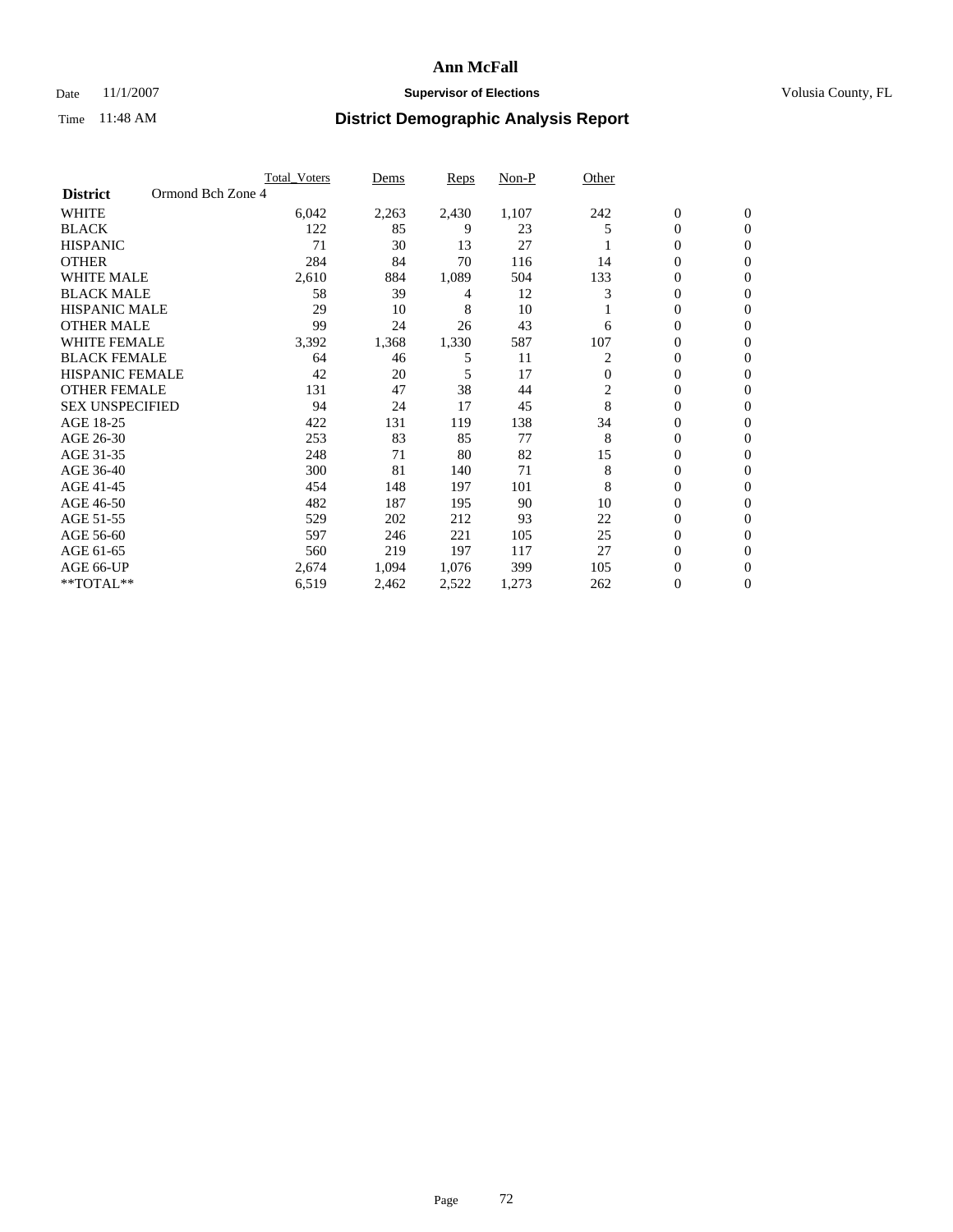### Date 11/1/2007 **Supervisor of Elections Supervisor of Elections** Volusia County, FL

|                        |                        | <b>Total_Voters</b> | Dems  | <b>Reps</b> | Non-P | Other    |                  |                |  |
|------------------------|------------------------|---------------------|-------|-------------|-------|----------|------------------|----------------|--|
| <b>District</b>        | Port Orange District 1 |                     |       |             |       |          |                  |                |  |
| <b>WHITE</b>           |                        | 6,236               | 2,593 | 1,992       | 1,420 | 231      | $\boldsymbol{0}$ | $\mathbf{0}$   |  |
| <b>BLACK</b>           |                        | 67                  | 48    | 5           | 12    | 2        | $\overline{0}$   | $\mathbf{0}$   |  |
| <b>HISPANIC</b>        |                        | 99                  | 36    | 18          | 42    | 3        | 0                | $\overline{0}$ |  |
| <b>OTHER</b>           |                        | 258                 | 79    | 65          | 104   | 10       | 0                | $\mathbf{0}$   |  |
| <b>WHITE MALE</b>      |                        | 2,747               | 1,025 | 960         | 649   | 113      | 0                | $\mathbf{0}$   |  |
| <b>BLACK MALE</b>      |                        | 33                  | 23    | 3           | 7     | $\Omega$ | $\boldsymbol{0}$ | $\mathbf{0}$   |  |
| <b>HISPANIC MALE</b>   |                        | 36                  | 14    | 8           | 13    |          | 0                | $\mathbf{0}$   |  |
| <b>OTHER MALE</b>      |                        | 72                  | 18    | 20          | 33    |          | $\overline{0}$   | $\mathbf{0}$   |  |
| <b>WHITE FEMALE</b>    |                        | 3,435               | 1,549 | 1,015       | 755   | 116      | 0                | $\mathbf{0}$   |  |
| <b>BLACK FEMALE</b>    |                        | 34                  | 25    | 2           | 5     | 2        | $\overline{0}$   | $\mathbf{0}$   |  |
| <b>HISPANIC FEMALE</b> |                        | 61                  | 22    | 10          | 27    | 2        | 0                | $\mathbf{0}$   |  |
| <b>OTHER FEMALE</b>    |                        | 98                  | 39    | 28          | 28    | 3        | 0                | $\Omega$       |  |
| <b>SEX UNSPECIFIED</b> |                        | 144                 | 41    | 34          | 61    | 8        | $\overline{0}$   | $\mathbf{0}$   |  |
| AGE 18-25              |                        | 468                 | 161   | 98          | 185   | 24       | 0                | $\Omega$       |  |
| AGE 26-30              |                        | 374                 | 123   | 84          | 149   | 18       | $\overline{0}$   | $\mathbf{0}$   |  |
| AGE 31-35              |                        | 308                 | 114   | 80          | 94    | 20       | $\overline{0}$   | $\mathbf{0}$   |  |
| AGE 36-40              |                        | 372                 | 117   | 107         | 129   | 19       | $\boldsymbol{0}$ | $\mathbf{0}$   |  |
| AGE 41-45              |                        | 490                 | 172   | 152         | 150   | 16       | $\boldsymbol{0}$ | $\mathbf{0}$   |  |
| AGE 46-50              |                        | 584                 | 216   | 193         | 148   | 27       | 0                | $\Omega$       |  |
| AGE 51-55              |                        | 592                 | 240   | 208         | 117   | 27       | $\boldsymbol{0}$ | $\mathbf{0}$   |  |
| AGE 56-60              |                        | 615                 | 255   | 209         | 134   | 17       | $\overline{0}$   | $\mathbf{0}$   |  |
| AGE 61-65              |                        | 629                 | 298   | 186         | 126   | 19       | $\mathbf{0}$     | $\mathbf{0}$   |  |
| AGE 66-UP              |                        | 2,228               | 1,060 | 763         | 346   | 59       | 0                | $\mathbf{0}$   |  |
| **TOTAL**              |                        | 6,660               | 2,756 | 2,080       | 1,578 | 246      | 0                | $\overline{0}$ |  |
|                        |                        |                     |       |             |       |          |                  |                |  |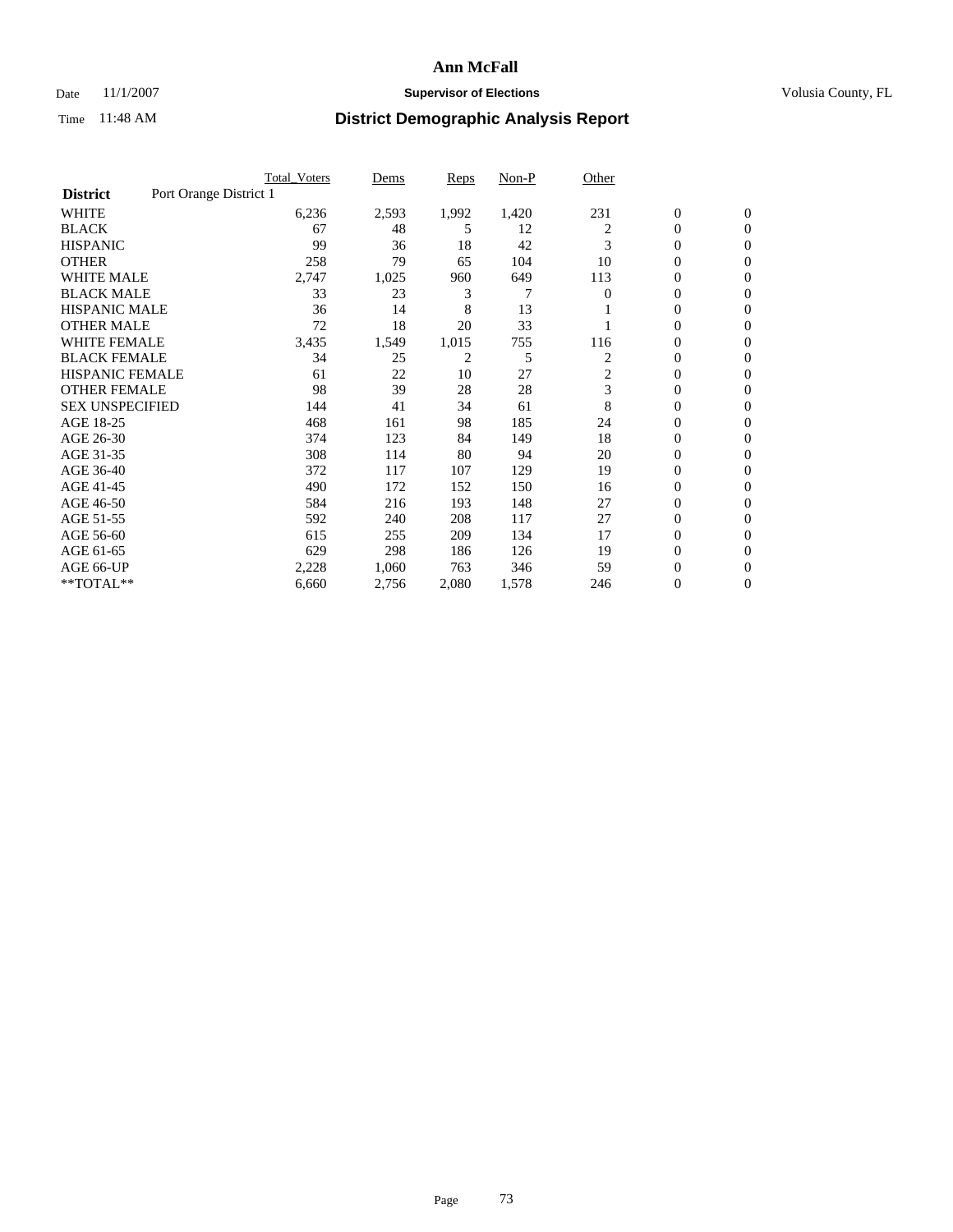### Date 11/1/2007 **Supervisor of Elections Supervisor of Elections** Volusia County, FL

|                        |                        | <b>Total Voters</b> | Dems  | Reps  | Non-P | Other |                  |                  |
|------------------------|------------------------|---------------------|-------|-------|-------|-------|------------------|------------------|
| <b>District</b>        | Port Orange District 2 |                     |       |       |       |       |                  |                  |
| <b>WHITE</b>           |                        | 6,949               | 2,650 | 2,583 | 1,461 | 255   | $\boldsymbol{0}$ | $\mathbf{0}$     |
| <b>BLACK</b>           |                        | 215                 | 172   | 12    | 24    |       | $\mathbf{0}$     | $\mathbf{0}$     |
| <b>HISPANIC</b>        |                        | 137                 | 58    | 27    | 48    | 4     | 0                | $\mathbf{0}$     |
| <b>OTHER</b>           |                        | 374                 | 109   | 84    | 163   | 18    | 0                | $\mathbf{0}$     |
| <b>WHITE MALE</b>      |                        | 3,106               | 1,056 | 1,222 | 690   | 138   | 0                | $\mathbf{0}$     |
| <b>BLACK MALE</b>      |                        | 80                  | 61    | 5     | 13    |       | 0                | $\mathbf{0}$     |
| <b>HISPANIC MALE</b>   |                        | 66                  | 26    | 15    | 23    | 2     | 0                | $\mathbf{0}$     |
| <b>OTHER MALE</b>      |                        | 135                 | 39    | 35    | 56    | 5     | $\mathbf{0}$     | $\mathbf{0}$     |
| <b>WHITE FEMALE</b>    |                        | 3,786               | 1,574 | 1,339 | 761   | 112   | 0                | $\mathbf{0}$     |
| <b>BLACK FEMALE</b>    |                        | 134                 | 110   | 7     | 11    | 6     | $\boldsymbol{0}$ | $\mathbf{0}$     |
| <b>HISPANIC FEMALE</b> |                        | 70                  | 32    | 12    | 24    | 2     | 0                | $\mathbf{0}$     |
| <b>OTHER FEMALE</b>    |                        | 148                 | 52    | 27    | 66    | 3     | 0                | $\mathbf{0}$     |
| <b>SEX UNSPECIFIED</b> |                        | 150                 | 39    | 44    | 52    | 15    | 0                | $\mathbf{0}$     |
| AGE 18-25              |                        | 690                 | 210   | 193   | 258   | 29    | 0                | $\mathbf{0}$     |
| AGE 26-30              |                        | 511                 | 164   | 162   | 166   | 19    | $\mathbf{0}$     | $\mathbf{0}$     |
| AGE 31-35              |                        | 435                 | 138   | 157   | 121   | 19    | 0                | $\mathbf{0}$     |
| AGE 36-40              |                        | 469                 | 165   | 173   | 115   | 16    | 0                | $\mathbf{0}$     |
| AGE 41-45              |                        | 588                 | 193   | 232   | 133   | 30    | 0                | $\mathbf{0}$     |
| AGE 46-50              |                        | 715                 | 270   | 263   | 157   | 25    | 0                | $\mathbf{0}$     |
| AGE 51-55              |                        | 618                 | 248   | 241   | 113   | 16    | $\boldsymbol{0}$ | $\boldsymbol{0}$ |
| AGE 56-60              |                        | 769                 | 311   | 267   | 162   | 29    | 0                | $\mathbf{0}$     |
| AGE 61-65              |                        | 659                 | 262   | 235   | 135   | 27    | $\mathbf{0}$     | $\mathbf{0}$     |
| AGE 66-UP              |                        | 2,221               | 1,028 | 783   | 336   | 74    | 0                | $\boldsymbol{0}$ |
| **TOTAL**              |                        | 7,675               | 2,989 | 2,706 | 1,696 | 284   | 0                | $\boldsymbol{0}$ |
|                        |                        |                     |       |       |       |       |                  |                  |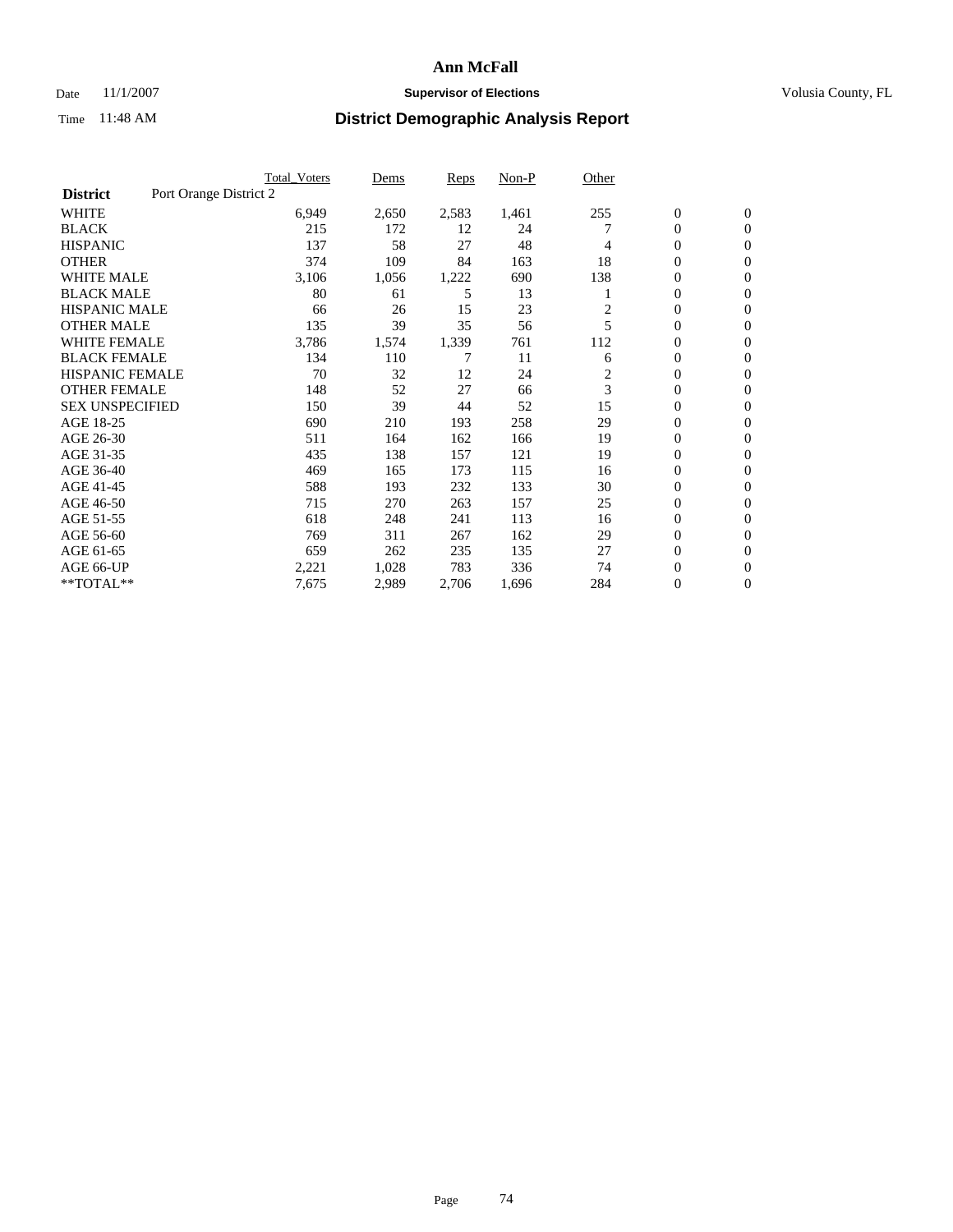### Date 11/1/2007 **Supervisor of Elections Supervisor of Elections** Volusia County, FL

|                                           | <b>Total Voters</b> | Dems  | Reps  | Non-P | Other |                  |                  |  |
|-------------------------------------------|---------------------|-------|-------|-------|-------|------------------|------------------|--|
| Port Orange Distrcit 3<br><b>District</b> |                     |       |       |       |       |                  |                  |  |
| <b>WHITE</b>                              | 9,239               | 3,126 | 3,718 | 2,074 | 321   | $\boldsymbol{0}$ | $\mathbf{0}$     |  |
| <b>BLACK</b>                              | 179                 | 135   | 12    | 28    | 4     | 0                | $\mathbf{0}$     |  |
| <b>HISPANIC</b>                           | 182                 | 68    | 32    | 75    |       | 0                | $\mathbf{0}$     |  |
| <b>OTHER</b>                              | 425                 | 119   | 115   | 168   | 23    | 0                | $\mathbf{0}$     |  |
| <b>WHITE MALE</b>                         | 4,222               | 1,252 | 1,789 | 1,008 | 173   | 0                | $\mathbf{0}$     |  |
| <b>BLACK MALE</b>                         | 83                  | 62    | 7     | 13    |       | 0                | $\mathbf{0}$     |  |
| <b>HISPANIC MALE</b>                      | 73                  | 29    | 11    | 31    | 2     | 0                | $\mathbf{0}$     |  |
| <b>OTHER MALE</b>                         | 147                 | 36    | 45    | 62    | 4     | $\mathbf{0}$     | $\mathbf{0}$     |  |
| <b>WHITE FEMALE</b>                       | 4,953               | 1,858 | 1,907 | 1,044 | 144   | 0                | $\mathbf{0}$     |  |
| <b>BLACK FEMALE</b>                       | 96                  | 73    | 5     | 15    | 3     | $\boldsymbol{0}$ | $\mathbf{0}$     |  |
| <b>HISPANIC FEMALE</b>                    | 108                 | 39    | 20    | 44    | 5     | $\boldsymbol{0}$ | $\mathbf{0}$     |  |
| <b>OTHER FEMALE</b>                       | 160                 | 57    | 45    | 54    | 4     | 0                | $\mathbf{0}$     |  |
| <b>SEX UNSPECIFIED</b>                    | 183                 | 42    | 48    | 74    | 19    | 0                | $\mathbf{0}$     |  |
| AGE 18-25                                 | 878                 | 260   | 254   | 324   | 40    | 0                | $\mathbf{0}$     |  |
| AGE 26-30                                 | 516                 | 153   | 169   | 171   | 23    | $\mathbf{0}$     | $\mathbf{0}$     |  |
| AGE 31-35                                 | 527                 | 144   | 208   | 158   | 17    | 0                | $\mathbf{0}$     |  |
| AGE 36-40                                 | 651                 | 199   | 248   | 184   | 20    | 0                | $\mathbf{0}$     |  |
| AGE 41-45                                 | 777                 | 237   | 324   | 194   | 22    | 0                | $\mathbf{0}$     |  |
| AGE 46-50                                 | 804                 | 270   | 323   | 184   | 27    | 0                | $\mathbf{0}$     |  |
| AGE 51-55                                 | 871                 | 349   | 329   | 170   | 23    | $\boldsymbol{0}$ | $\mathbf{0}$     |  |
| AGE 56-60                                 | 911                 | 358   | 325   | 195   | 33    | 0                | $\mathbf{0}$     |  |
| AGE 61-65                                 | 888                 | 311   | 341   | 202   | 34    | $\overline{0}$   | $\mathbf{0}$     |  |
| AGE 66-UP                                 | 3,202               | 1,167 | 1,356 | 563   | 116   | 0                | $\mathbf{0}$     |  |
| **TOTAL**                                 | 10,025              | 3,448 | 3,877 | 2,345 | 355   | 0                | $\boldsymbol{0}$ |  |
|                                           |                     |       |       |       |       |                  |                  |  |